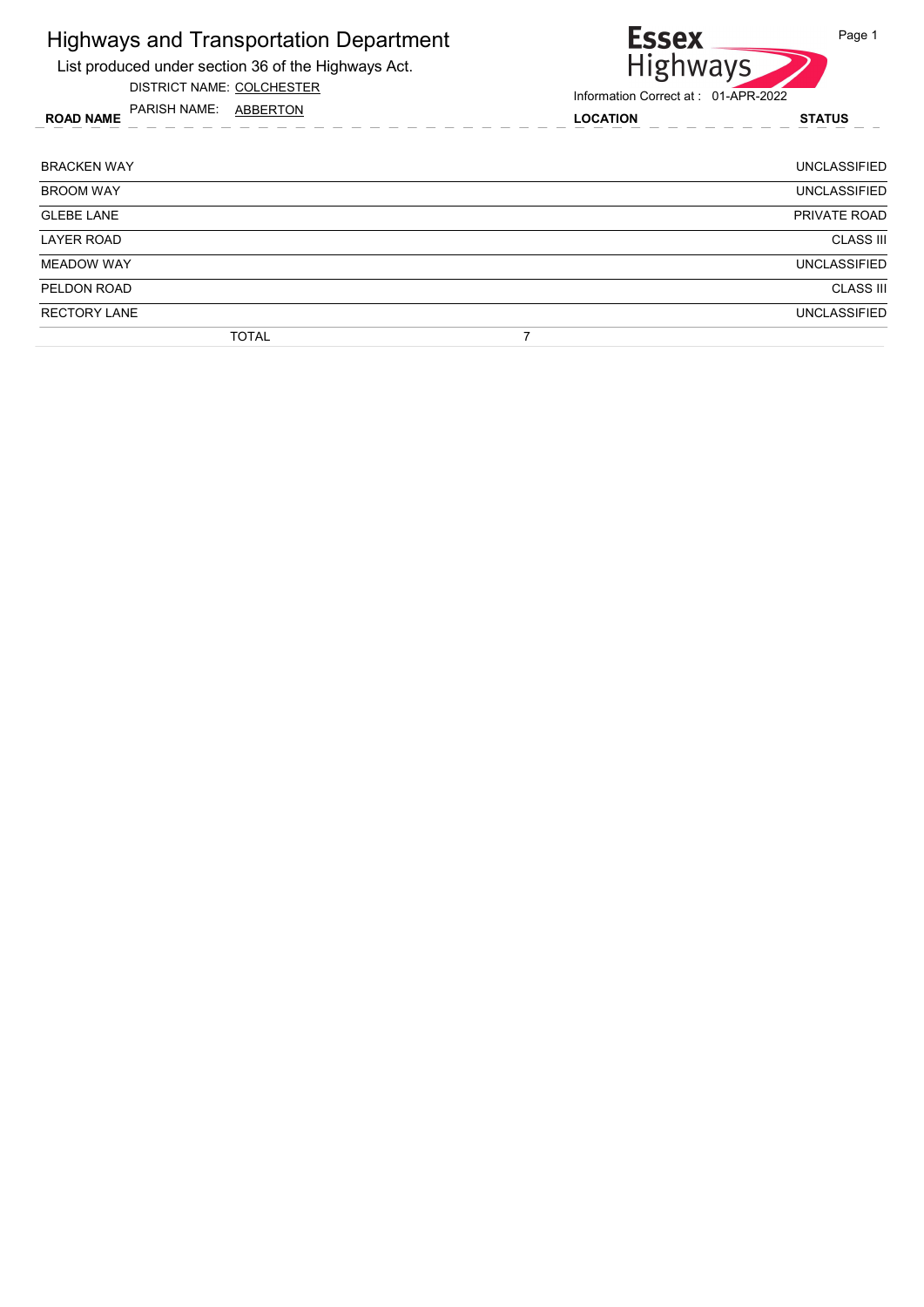

List produced under section 36 of the Highways Act. DISTRICT NAME: COLCHESTER

Information Correct at : 01-APR-2022

ROAD NAME LOCATION STATUS PARISH NAME: ALDHAM

| <b>BROOK ROAD</b>      | <b>CLASS III</b>    |
|------------------------|---------------------|
| <b>CHURCH GROVE</b>    | <b>UNCLASSIFIED</b> |
| <b>FORD STREET</b>     | A ROAD              |
| <b>FORDSTREET HILL</b> | A ROAD              |
| <b>GREEN LANE</b>      | <b>UNCLASSIFIED</b> |
| <b>HALSTEAD ROAD</b>   | A ROAD              |
| <b>HARDINGS CLOSE</b>  | <b>UNCLASSIFIED</b> |
| <b>HINES CLOSE</b>     | <b>UNCLASSIFIED</b> |
| <b>NEW ROAD</b>        | <b>CLASS III</b>    |
| <b>RECTORY ROAD</b>    | <b>UNCLASSIFIED</b> |
| <b>TEY ROAD</b>        | <b>UNCLASSIFIED</b> |
| <b>TOTAL</b>           | 11                  |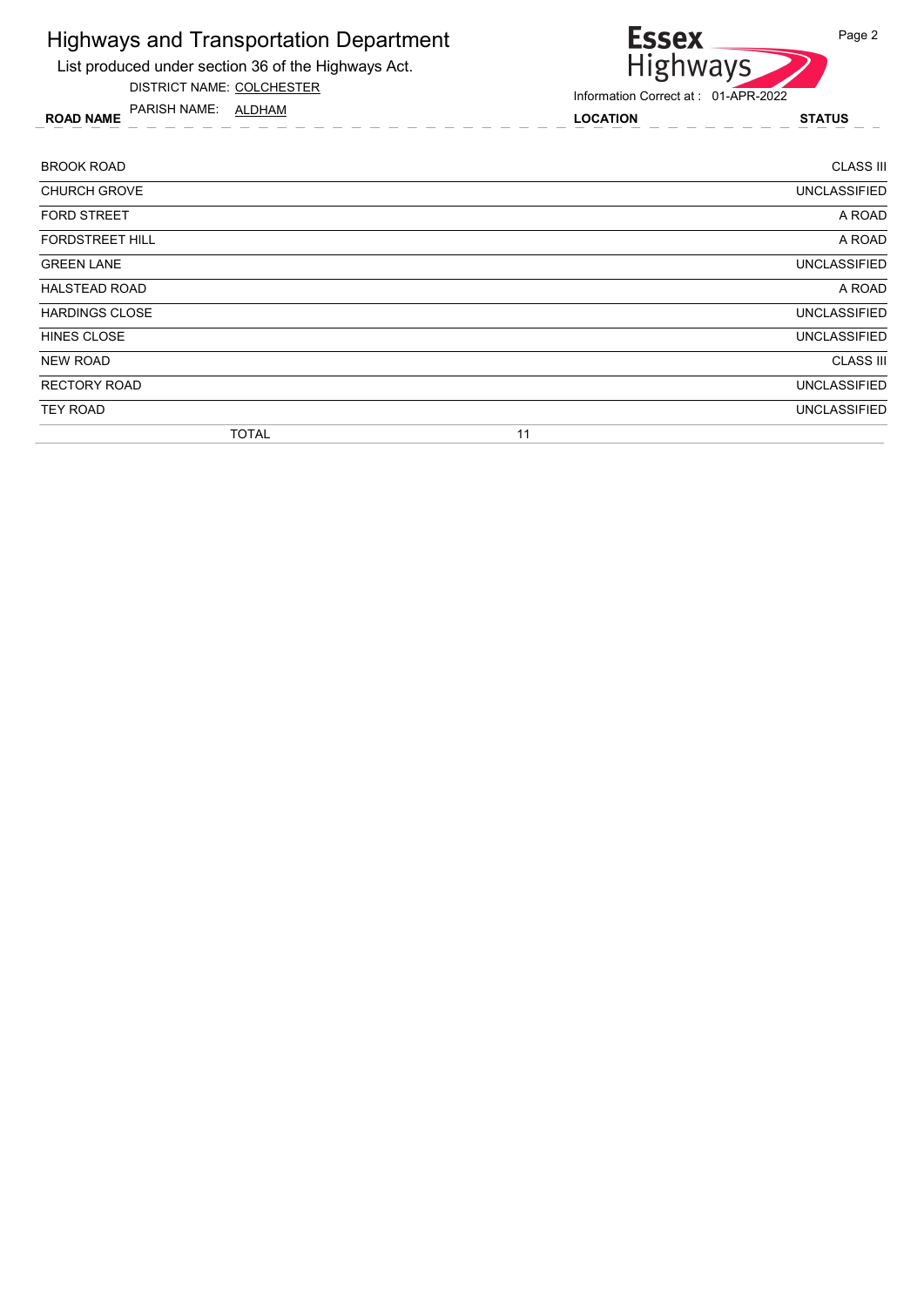

DISTRICT NAME: COLCHESTER

ROAD NAME LOCATION STATUS PARISH NAME: BIRCH



Information Correct at : 01-APR-2022

| <b>BECKINGHAM HALL ROAD</b> |    | <b>UNCLASSIFIED</b> |
|-----------------------------|----|---------------------|
| <b>BIRCH ROAD</b>           |    | <b>UNCLASSIFIED</b> |
| <b>BIRCH STREET</b>         |    | <b>CLASS III</b>    |
| <b>BIRCHWAY</b>             |    | PRIVATE ROAD        |
| <b>BLIND LANE</b>           |    | <b>UNCLASSIFIED</b> |
| CAPER LANE                  |    | PRIVATE ROAD        |
| CHURCH ROAD                 |    | <b>UNCLASSIFIED</b> |
| <b>FOUNTAIN LANE</b>        |    | <b>UNCLASSIFIED</b> |
| <b>GARLANDS ROAD</b>        |    | <b>UNCLASSIFIED</b> |
| <b>GREENFIELD ROAD</b>      |    | <b>UNCLASSIFIED</b> |
| <b>HARDYS GREEN</b>         |    | <b>UNCLASSIFIED</b> |
| <b>HELLENS</b>              |    | <b>UNCLASSIFIED</b> |
| LOWER ROAD                  |    | <b>CLASS III</b>    |
| <b>LUARD WAY</b>            |    | <b>UNCLASSIFIED</b> |
| <b>MALDON ROAD</b>          |    | <b>B ROAD</b>       |
| <b>MILL LANE</b>            |    | <b>UNCLASSIFIED</b> |
| <b>ORPENS HILL</b>          |    | <b>CLASS III</b>    |
| PORTERS GREEN ROAD          |    | <b>UNCLASSIFIED</b> |
| PUDDING LANE                |    | <b>UNCLASSIFIED</b> |
| ROUNDBUSH ROAD              |    | <b>UNCLASSIFIED</b> |
| <b>SCHOOL LANE</b>          |    | PRIVATE ROAD        |
| THE OLD RECTORY             |    | <b>CLASS III</b>    |
| <b>WELL LANE</b>            |    | <b>UNCLASSIFIED</b> |
| <b>WHITEHOUSE FARM ROAD</b> |    | <b>UNCLASSIFIED</b> |
| <b>TOTAL</b>                | 24 |                     |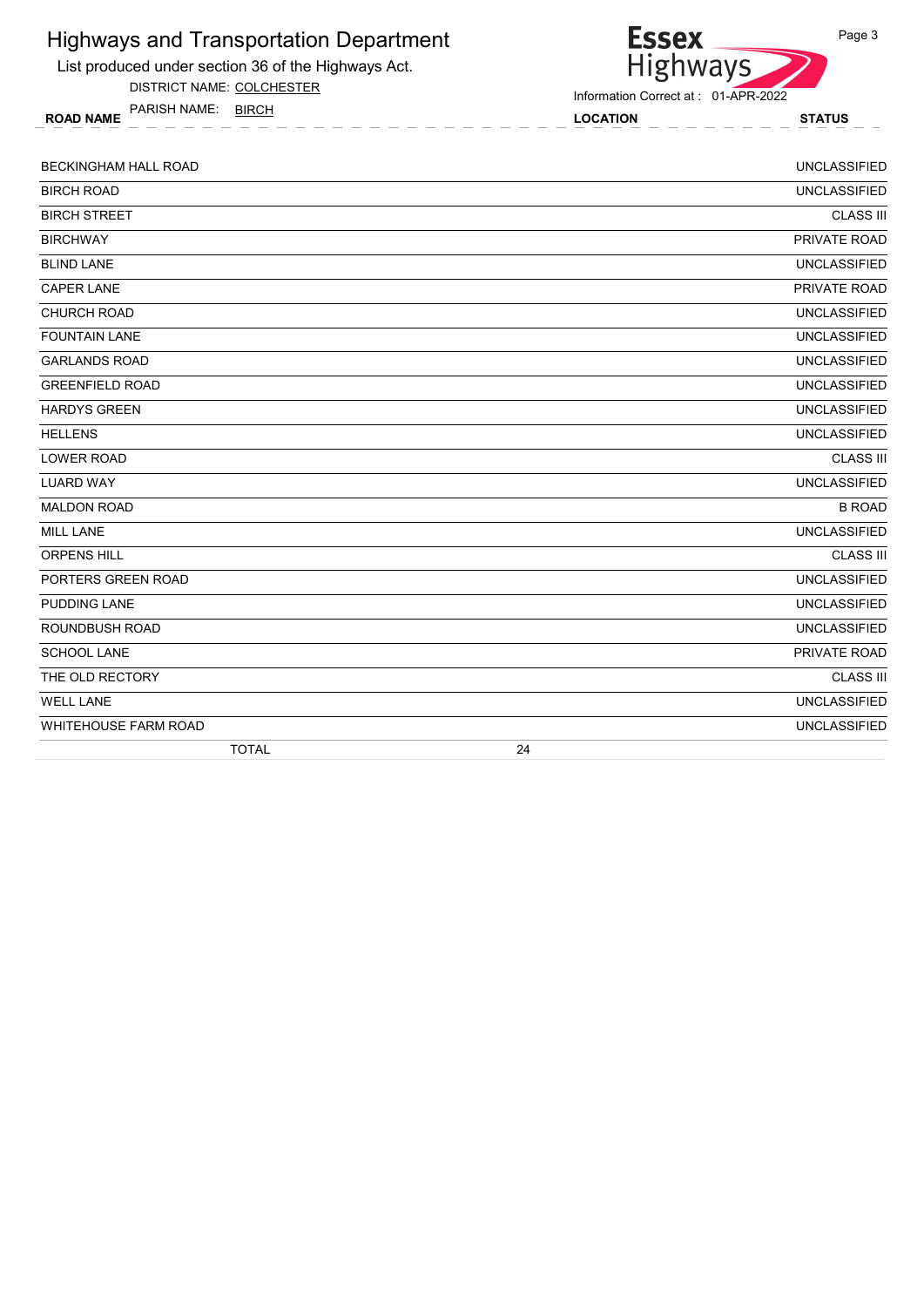

DISTRICT NAME: COLCHESTER

ROAD NAME LOCATION STATUS PARISH NAME: BOXTED



Information Correct at : 01-APR-2022

| <b>ACCOMMODATION ROAD</b> | PRIVATE ROAD        |
|---------------------------|---------------------|
| <b>BURNT DICK HILL</b>    | <b>UNCLASSIFIED</b> |
| <b>CAGE LANE</b>          | <b>UNCLASSIFIED</b> |
| <b>CARTERS HILL</b>       | <b>UNCLASSIFIED</b> |
| <b>CHAPEL ROAD</b>        | <b>UNCLASSIFIED</b> |
| <b>CHURCH LANE</b>        | PRIVATE ROAD        |
| <b>CHURCH LANE</b>        | <b>UNCLASSIFIED</b> |
| <b>CHURCH ROAD</b>        | <b>UNCLASSIFIED</b> |
| <b>CHURCH STREET</b>      | <b>UNCLASSIFIED</b> |
| <b>COOKS HILL</b>         | <b>UNCLASSIFIED</b> |
| <b>CROSS COTTAGES</b>     | <b>UNCLASSIFIED</b> |
| <b>DEDHAM ROAD</b>        | <b>CLASS III</b>    |
| <b>EAST SIDE</b>          | <b>UNCLASSIFIED</b> |
| <b>ELLIS ROAD</b>         | <b>UNCLASSIFIED</b> |
| <b>GREEN LANE</b>         | <b>UNCLASSIFIED</b> |
| <b>HILL FARM WAY</b>      | PRIVATE STREET      |
| <b>HOBBS DRIVE</b>        | <b>UNCLASSIFIED</b> |
| <b>HORKESLEY ROAD</b>     | <b>UNCLASSIFIED</b> |
| <b>LANGHAM LANE</b>       | <b>UNCLASSIFIED</b> |
| <b>LANGHAM ROAD</b>       | <b>UNCLASSIFIED</b> |
| LOWER FARM ROAD           | <b>UNCLASSIFIED</b> |
| <b>MILL ROAD</b>          | <b>UNCLASSIFIED</b> |
| PARSONAGE HILL            | <b>UNCLASSIFIED</b> |
| PEPPERS LANE              | PRIVATE ROAD        |
| QUEENS HEAD ROAD          | <b>UNCLASSIFIED</b> |
| <b>SEVERALLS LANE</b>     | <b>UNCLASSIFIED</b> |
| <b>SKYE HALL HILL</b>     | <b>UNCLASSIFIED</b> |
| <b>STRAIGHT ROAD</b>      | <b>CLASS III</b>    |
| <b>WET LANE</b>           | <b>UNCLASSIFIED</b> |
| <b>WICK ROAD</b>          | <b>UNCLASSIFIED</b> |
| <b>WINDMILL CLOSE</b>     | <b>UNCLASSIFIED</b> |
| <b>WORKHOUSE HILL</b>     | <b>UNCLASSIFIED</b> |
| <b>TOTAL</b>              | 32                  |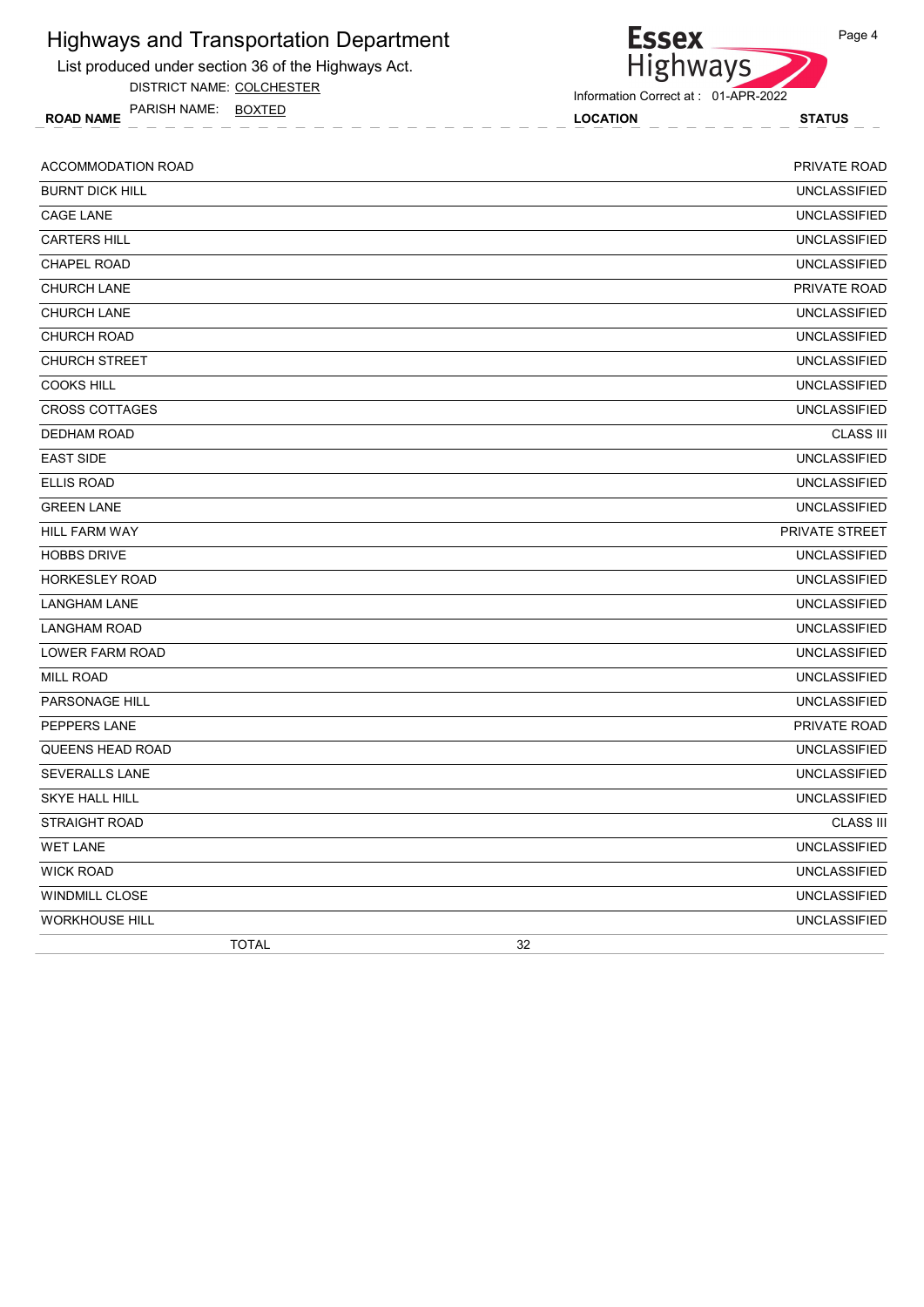

List produced under section 36 of the Highways Act.

DISTRICT NAME: COLCHESTER

ROAD NAME LOCATION STATUS PARISH NAME: CHAPPEL

| <b>BACONS LANE</b>     |              |    | UNCLASSIFIED        |
|------------------------|--------------|----|---------------------|
| <b>CHAPPEL HILL</b>    |              |    | <b>CLASS III</b>    |
| <b>COLCHESTER ROAD</b> |              |    | A ROAD              |
| OAK ROAD               |              |    | UNCLASSIFIED        |
| PATTOCKS LANE          |              |    | UNCLASSIFIED        |
| POPES LANE             |              |    | <b>UNCLASSIFIED</b> |
| PRIORY ROAD            |              |    | <b>BYWAY</b>        |
| SPRING GARDENS ROAD    |              |    | <b>UNCLASSIFIED</b> |
| SWAN GROVE             |              |    | <b>UNCLASSIFIED</b> |
| <b>SWAN STREET</b>     |              |    | <b>CLASS III</b>    |
| SWANSCOMBE ROAD        |              |    | <b>UNCLASSIFIED</b> |
| THE STREET             |              |    | <b>CLASS III</b>    |
| <b>VERNONS ROAD</b>    |              |    | <b>UNCLASSIFIED</b> |
|                        | <b>TOTAL</b> | 13 |                     |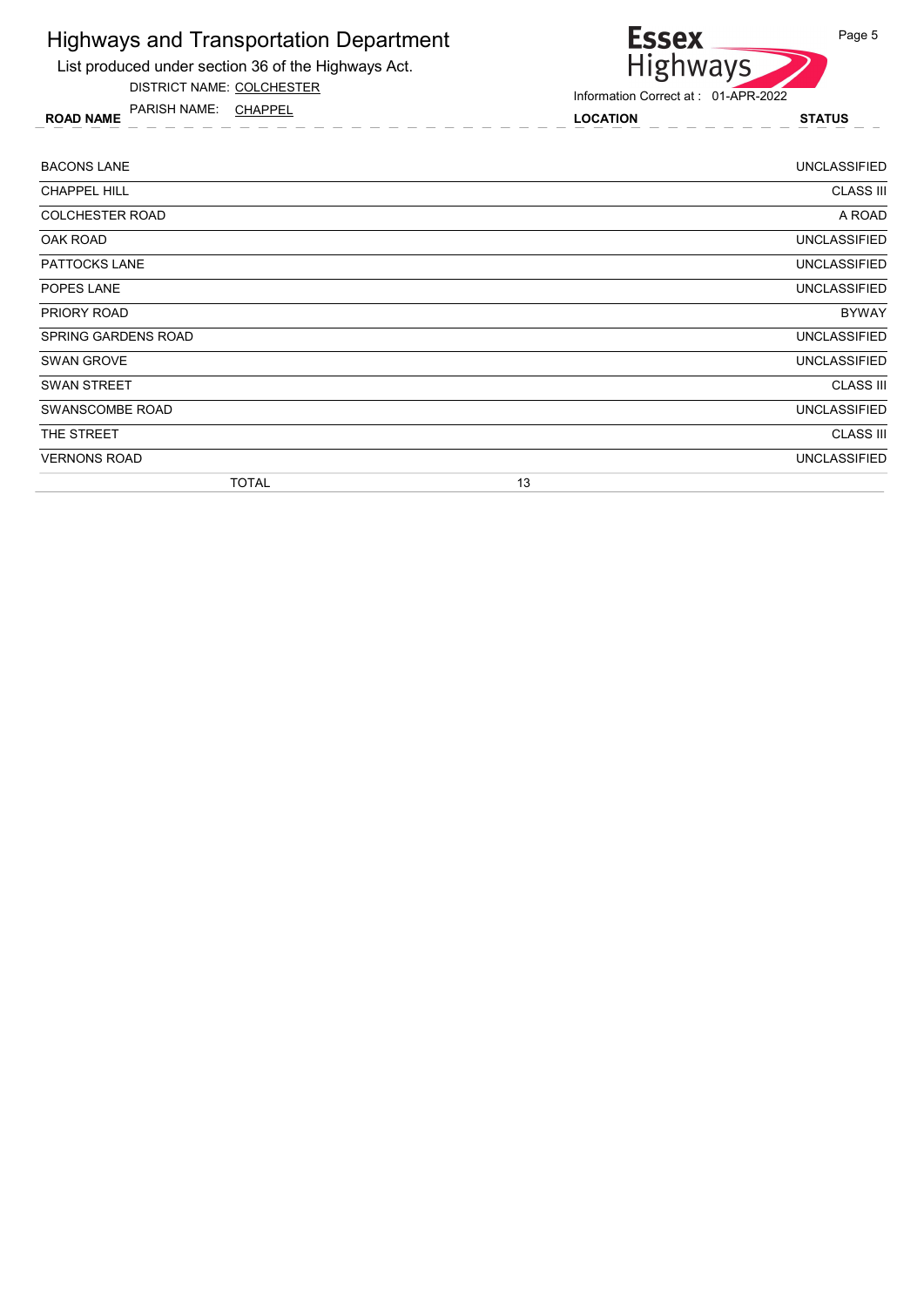| List produced under section 36 of the Highways Act. | Highways                            |                       |
|-----------------------------------------------------|-------------------------------------|-----------------------|
| DISTRICT NAME: COLCHESTER                           | Information Correct at: 01-APR-2022 |                       |
| PARISH NAME: COLCHESTER<br><b>ROAD NAME</b>         | <b>LOCATION</b>                     | <b>STATUS</b>         |
| A12 COLCHESTER BYPASS NORTHBOUND                    |                                     | A ROAD                |
| A12 EASTBOUND SLIP TO A120                          |                                     | A ROAD                |
| A12 EASTBOUND SLIP TO CROWN INTERCHANGE             |                                     | A ROAD                |
| A12 EASTBOUND SLIP TO SPRING LANE ROUNDABOUT        |                                     | A ROAD                |
| A12 WESTBOUND SLIP FROM SPRING LANE ROUNDABOUT      |                                     | A ROAD                |
| <b>ABBEY FIELD VIEW</b>                             |                                     | <b>UNCLASSIFIED</b>   |
| ABBEYGATE STREET                                    |                                     | <b>UNCLASSIFIED</b>   |
| ABBOTS ROAD                                         |                                     | <b>UNCLASSIFIED</b>   |
| <b>ACACIA AVENUE</b>                                | <b>GREENSTEAD EST</b>               | <b>UNCLASSIFIED</b>   |
| <b>ACHNACONE DRIVE</b>                              |                                     | <b>UNCLASSIFIED</b>   |
| <b>ACLAND AVENUE</b>                                |                                     | <b>UNCLASSIFIED</b>   |
| <b>ACORN CLOSE</b>                                  |                                     | <b>UNCLASSIFIED</b>   |
| ADELAIDE DRIVE                                      |                                     | <b>UNCLASSIFIED</b>   |
| <b>AEROFOIL GROVE</b>                               |                                     | <b>UNCLASSIFIED</b>   |
| AFFLECK ROAD                                        |                                     | <b>UNCLASSIFIED</b>   |
| <b>AGGREGATE WALK</b>                               |                                     | <b>UNCLASSIFIED</b>   |
| AGNES SILVERSIDE CLOSE                              |                                     | <b>UNCLASSIFIED</b>   |
| <b>AISNE ROAD</b>                                   |                                     | PRIVATE ROAD          |
| <b>ALAMEIN ROAD</b>                                 |                                     | PRIVATE ROAD          |
| <b>ALAN WAY</b>                                     |                                     | <b>UNCLASSIFIED</b>   |
| ALANBROOKE ROAD                                     |                                     | <b>UNCLASSIFIED</b>   |
| <b>ALBANY GARDENS</b>                               |                                     | <b>UNCLASSIFIED</b>   |
| ALBERT ROUNDABOUT                                   |                                     | A ROAD                |
| <b>ALBERT STREET</b>                                |                                     | <b>UNCLASSIFIED</b>   |
| <b>ALBION GROVE</b>                                 |                                     | <b>UNCLASSIFIED</b>   |
| <b>ALBRIGHTON CROFT</b>                             |                                     | <b>UNCLASSIFIED</b>   |
| ALDEBURGH GARDENS                                   |                                     | <b>UNCLASSIFIED</b>   |
| <b>ALDERTON ROAD</b>                                | <b>HARWICH RD EST</b>               | <b>UNCLASSIFIED</b>   |
| ALEFOUNDER CLOSE                                    |                                     | <b>UNCLASSIFIED</b>   |
| ALEXANDRA ROAD                                      |                                     | <b>UNCLASSIFIED</b>   |
| ALEXANDRA TERRACE                                   |                                     | <b>UNCLASSIFIED</b>   |
| ALL SAINTS AVENUE                                   |                                     | <b>UNCLASSIFIED</b>   |
| <b>ALMOND WAY</b>                                   | <b>GREENSTEAD EST</b>               | <b>UNCLASSIFIED</b>   |
| ALTBARN CLOSE                                       |                                     | PRIVATE ROAD          |
| <b>ALTBARN ROAD</b>                                 |                                     | PRIVATE ROAD          |
| ALTIUS CHASE                                        |                                     | PRIVATE ROAD          |
| <b>ALTON DRIVE</b>                                  |                                     | <b>UNCLASSIFIED</b>   |
| <b>ALVERTON WAY</b>                                 |                                     | <b>UNCLASSIFIED</b>   |
| AMBROSE AVENUE                                      |                                     | <b>UNCLASSIFIED</b>   |
| ANEMONE COURT                                       |                                     | <b>UNCLASSIFIED</b>   |
| ANGLIA CLOSE                                        | SHRUB END EST                       | <b>UNCLASSIFIED</b>   |
| ANTHONY CLOSE                                       | ST JOHNS RD EST                     | <b>UNCLASSIFIED</b>   |
| ANZIO CRESCENT                                      |                                     | PRIVATE ROAD          |
| APOLLO MEWS                                         |                                     | <b>UNCLASSIFIED</b>   |
| APPRENTICE DRIVE                                    |                                     | <b>UNCLASSIFIED</b>   |
| APPRENTICE DRIVE                                    |                                     | <b>PRIVATE STREET</b> |
|                                                     |                                     |                       |

Page 6

**Essex** 

Highways and Transportation Department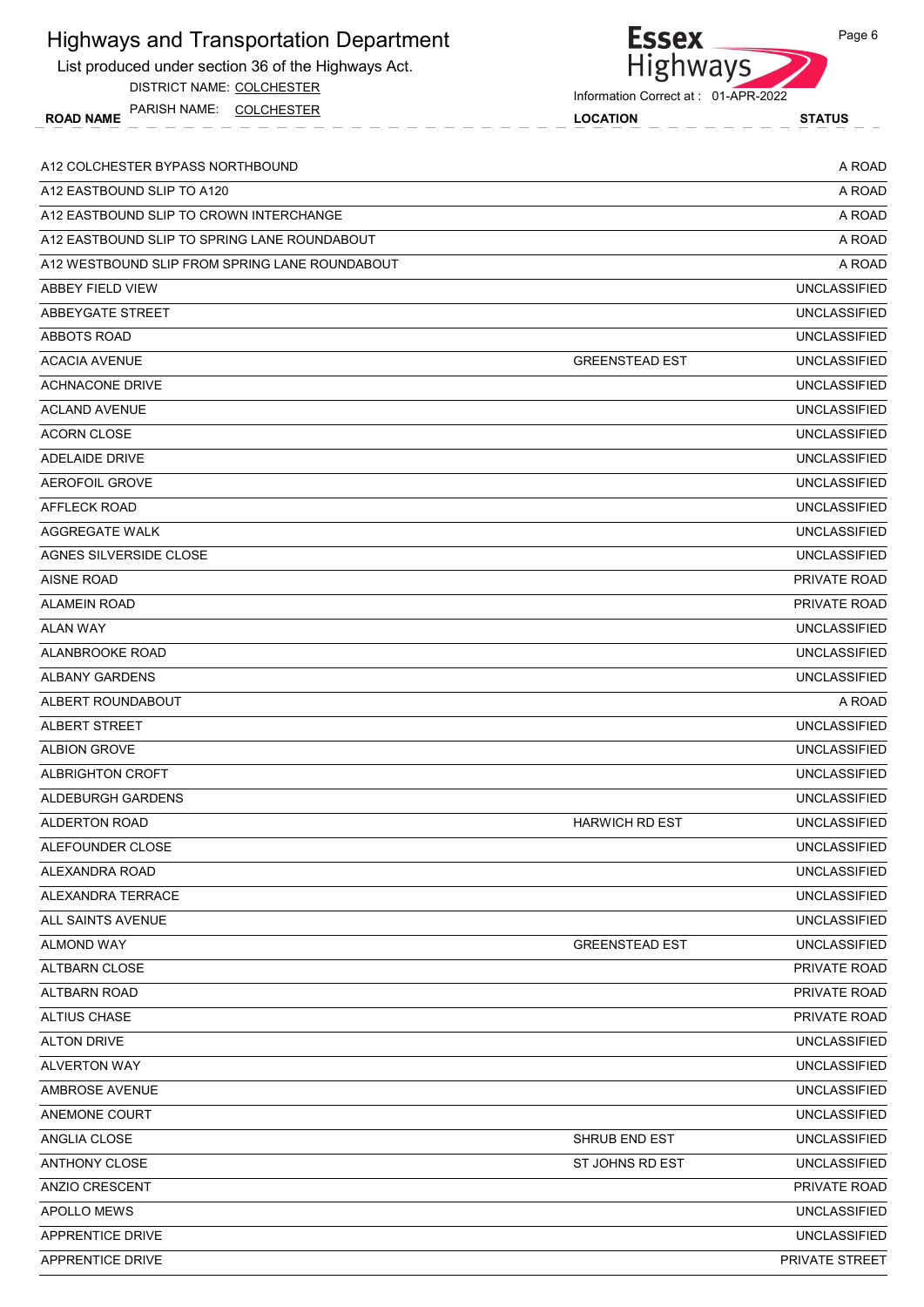List produced under section 36 of the Highways Act.

DISTRICT NAME: COLCHESTER

ROAD NAME LOCATION STATUS PARISH NAME: COLCHESTER



| <b>ARAKAN CLOSE</b>       |                       | PRIVATE ROAD        |
|---------------------------|-----------------------|---------------------|
| <b>ARBOUR WAY</b>         |                       | <b>UNCLASSIFIED</b> |
| <b>ARCLIGHT WAY</b>       |                       | <b>PRIVATE ROAD</b> |
| <b>ARDEN CLOSE</b>        | <b>TYEHURST EST</b>   | <b>UNCLASSIFIED</b> |
| <b>ARIEL CLOSE</b>        | <b>GREENSTEAD EST</b> | <b>UNCLASSIFIED</b> |
| <b>ARMIDALE WALK</b>      |                       | <b>UNCLASSIFIED</b> |
| <b>ARNOLD DRIVE</b>       |                       | <b>UNCLASSIFIED</b> |
| ARNSTONES CLOSE           |                       | <b>UNCLASSIFIED</b> |
| <b>ARROW ROAD</b>         |                       | <b>UNCLASSIFIED</b> |
| <b>ARTHUR STREET</b>      |                       | <b>UNCLASSIFIED</b> |
| <b>ARTILLERY STREET</b>   |                       | <b>UNCLASSIFIED</b> |
| <b>ASBURY CLOSE</b>       |                       | <b>UNCLASSIFIED</b> |
| <b>ASCOT DRIVE</b>        |                       | <b>UNCLASSIFIED</b> |
| <b>ASH GROVE</b>          |                       | <b>UNCLASSIFIED</b> |
| <b>ASHDOWN WAY</b>        | <b>GREENSTEAD EST</b> | <b>UNCLASSIFIED</b> |
| <b>ASHLEY GARDENS</b>     |                       | <b>UNCLASSIFIED</b> |
| <b>ASPEN WAY</b>          |                       | <b>UNCLASSIFIED</b> |
| <b>ASQUITH DRIVE</b>      |                       | <b>UNCLASSIFIED</b> |
| ATHELSTAN ROAD            |                       | <b>UNCLASSIFIED</b> |
| <b>ATTLEE GARDENS</b>     |                       | <b>PRIVATE ROAD</b> |
| ATTWOOD CLOSE             |                       | <b>UNCLASSIFIED</b> |
| <b>AUDLEY ROAD</b>        |                       | <b>UNCLASSIFIED</b> |
| AUTOWAY                   |                       | <b>UNCLASSIFIED</b> |
| <b>AVIGNON CLOSE</b>      |                       | <b>UNCLASSIFIED</b> |
| <b>AVON WAY</b>           | <b>GREENSTEAD EST</b> | <b>UNCLASSIFIED</b> |
| <b>AVONDENE DRIVE</b>     |                       | <b>PRIVATE ROAD</b> |
| <b>AVONDENE DRIVE</b>     |                       | PRIVATE STREET      |
| <b>AXIAL DRIVE</b>        |                       | <b>UNCLASSIFIED</b> |
| <b>AYLOFFE ROAD</b>       |                       | <b>UNCLASSIFIED</b> |
| <b>BADEN POWELL DRIVE</b> |                       | <b>UNCLASSIFIED</b> |
| <b>BAINES CLOSE</b>       |                       | <b>UNCLASSIFIED</b> |
| <b>BAKERS LANE</b>        |                       | <b>UNCLASSIFIED</b> |
| <b>BALE CLOSE</b>         |                       | <b>UNCLASSIFIED</b> |
| <b>BALFE COURT</b>        |                       | <b>UNCLASSIFIED</b> |
| <b>BALKERNE GARDENS</b>   |                       | <b>UNCLASSIFIED</b> |
| BALKERNE HILL NORTHBOUND  |                       | <b>UNCLASSIFIED</b> |
| BALKERNE HILL NORTHBOUND  |                       | A ROAD              |
| BALKERNE HILL SOUTHBOUND  |                       | A ROAD              |
| <b>BALKERNE PASSAGE</b>   |                       | <b>UNCLASSIFIED</b> |
| <b>BARBEL ROAD</b>        |                       | <b>UNCLASSIFIED</b> |
| <b>BARBOUR GARDENS</b>    |                       | UNCLASSIFIED        |
| <b>BARDFIELD ROAD</b>     |                       | <b>UNCLASSIFIED</b> |
| <b>BARKSTEAD ROAD</b>     | <b>HARWICH RD</b>     | <b>UNCLASSIFIED</b> |
| <b>BARN HALL AVENUE</b>   | <b>BARN HALL EST</b>  | <b>UNCLASSIFIED</b> |
| <b>BARNARDISTON ROAD</b>  | <b>HARWICH RD</b>     | <b>UNCLASSIFIED</b> |
| <b>BARNCROFT CLOSE</b>    |                       | <b>UNCLASSIFIED</b> |
|                           |                       |                     |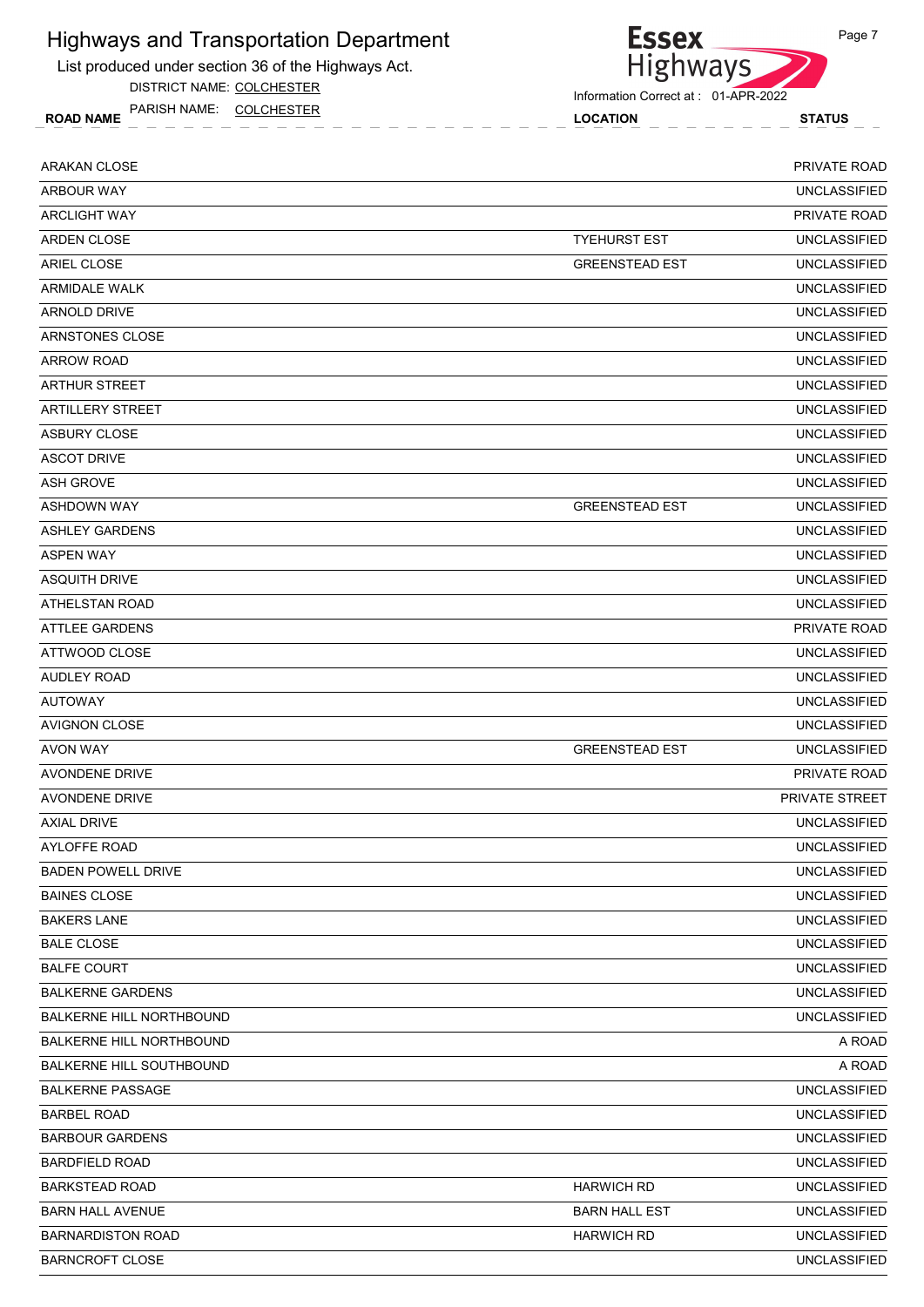List produced under section 36 of the Highways Act.

DISTRICT NAME: COLCHESTER

ROAD NAME LOCATION STATUS PARISH NAME: COLCHESTER



Information Correct at : 01-APR-2022

| <b>BARONIA CROFT</b>        |                       | <b>UNCLASSIFIED</b> |
|-----------------------------|-----------------------|---------------------|
| <b>BARONSWOOD WAY</b>       |                       | <b>PRIVATE ROAD</b> |
| <b>BARRACK STREET</b>       |                       | A ROAD              |
| <b>BARRINGTON ROAD</b>      |                       | <b>UNCLASSIFIED</b> |
| <b>BATHURST CLOSE</b>       |                       | <b>UNCLASSIFIED</b> |
| <b>BATTALION WALK</b>       |                       | <b>UNCLASSIFIED</b> |
| <b>BATTLESBROOK ROAD</b>    | OLD HEATH EST         | <b>UNCLASSIFIED</b> |
| <b>BAWTREE WAY</b>          |                       | <b>UNCLASSIFIED</b> |
| <b>BAYNARD GREEN</b>        |                       | <b>UNCLASSIFIED</b> |
| BEACONSFIELD AVENUE         |                       | <b>UNCLASSIFIED</b> |
| <b>BEAVER CLOSE</b>         |                       | <b>UNCLASSIFIED</b> |
| <b>BECHE ROAD</b>           |                       | <b>UNCLASSIFIED</b> |
| <b>BECKER ROAD</b>          |                       | <b>UNCLASSIFIED</b> |
| <b>BEECH HILL</b>           |                       | <b>UNCLASSIFIED</b> |
| BEECHWOOD CLOSE             |                       | PRIVATE ROAD        |
| <b>BEELEIGH CLOSE</b>       | <b>MONKWICK EST</b>   | <b>UNCLASSIFIED</b> |
| <b>BELL CLOSE</b>           |                       | PRIVATE ROAD        |
| <b>BELLE VUE ROAD</b>       |                       | <b>UNCLASSIFIED</b> |
| <b>BELMONT CRESCENT</b>     |                       | <b>UNCLASSIFIED</b> |
| <b>BELMONT PLACE</b>        |                       | PRIVATE ROAD        |
| <b>BENNETT COURT</b>        |                       | <b>UNCLASSIFIED</b> |
| <b>BERECHURCH HALL ROAD</b> |                       | <b>CLASS III</b>    |
| <b>BERECHURCH ROAD</b>      |                       | <b>CLASS III</b>    |
| <b>BEREFIELD WAY</b>        |                       | <b>UNCLASSIFIED</b> |
| <b>BERKLEY CLOSE</b>        |                       | <b>UNCLASSIFIED</b> |
| <b>BERKLEY CLOSE</b>        |                       | <b>PRIVATE ROAD</b> |
| <b>BERRIMANS CLOSE</b>      |                       | PRIVATE ROAD        |
| <b>BEVERLEY ROAD</b>        |                       | <b>UNCLASSIFIED</b> |
| <b>BIGNELL CROFT</b>        |                       | <b>UNCLASSIFIED</b> |
| <b>BILSDALE CLOSE</b>       |                       | <b>UNCLASSIFIED</b> |
| <b>BISHOP ROAD</b>          | SHRUB END EST         | <b>UNCLASSIFIED</b> |
| <b>BLACKHEATH</b>           |                       | <b>B ROAD</b>       |
| <b>BLACKSMITH LANE</b>      |                       | PRIVATE ROAD        |
| <b>BLACKTHORN AVENUE</b>    | <b>GREENSTEAD EST</b> | <b>UNCLASSIFIED</b> |
| <b>BLACKWATER AVENUE</b>    |                       | <b>UNCLASSIFIED</b> |
| <b>BLADE ROAD</b>           |                       | UNCLASSIFIED        |
| <b>BLENHEIM DRIVE</b>       |                       | <b>UNCLASSIFIED</b> |
| <b>BLUEBELL WAY</b>         |                       | <b>UNCLASSIFIED</b> |
| <b>BOADICEA WAY</b>         | SHRUB END EST         | <b>UNCLASSIFIED</b> |
| <b>BOOTH AVENUE</b>         |                       | <b>UNCLASSIFIED</b> |
| <b>BOUNDARY ROAD</b>        |                       | PRIVATE ROAD        |
| <b>BOUNSTEAD ROAD</b>       |                       | <b>CLASS III</b>    |
| <b>BOURNE COURT</b>         |                       | <b>UNCLASSIFIED</b> |
| <b>BOURNE ROAD</b>          |                       | <b>UNCLASSIFIED</b> |
| <b>BRAEMORE CLOSE</b>       |                       | <b>UNCLASSIFIED</b> |
| <b>BRAISWICK</b>            |                       | <b>B ROAD</b>       |
|                             |                       |                     |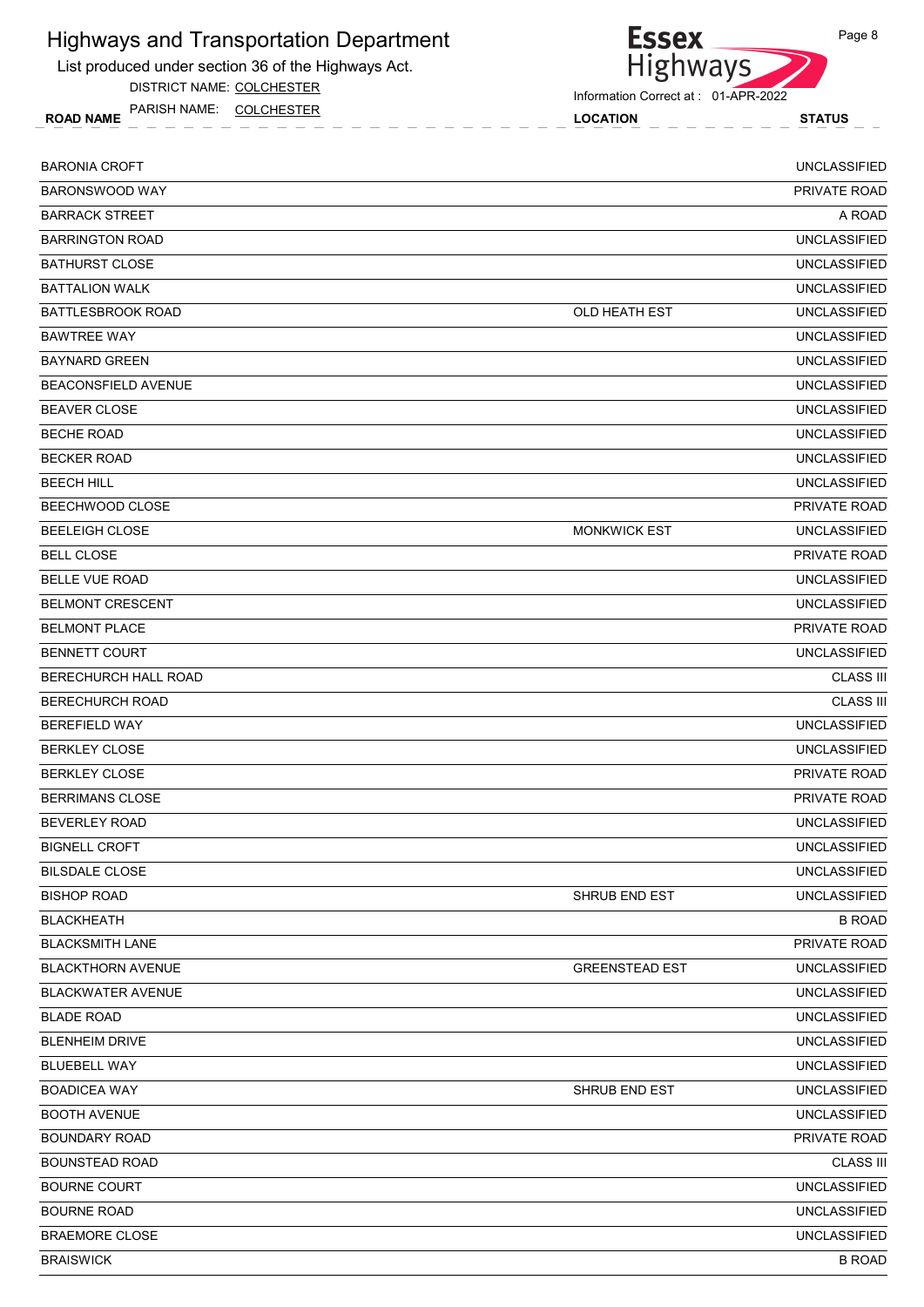List produced under section 36 of the Highways Act.

DISTRICT NAME: COLCHESTER

ROAD NAME LOCATION STATUS PARISH NAME: COLCHESTER



Information Correct at : 01-APR-2022

| <b>BRAMLEY CLOSE</b>       |                        | <b>UNCLASSIFIED</b>   |
|----------------------------|------------------------|-----------------------|
| <b>BREAM COURT</b>         |                        | <b>UNCLASSIFIED</b>   |
| <b>BREEZE LANE</b>         |                        | <b>UNCLASSIFIED</b>   |
| <b>BRIARWOOD END</b>       |                        | <b>UNCLASSIFIED</b>   |
| <b>BRICKWALL FARM LANE</b> |                        | <b>PRIVATE STREET</b> |
| <b>BRIDGEBROOK CLOSE</b>   | <b>BRIDGEBROOK EST</b> | <b>UNCLASSIFIED</b>   |
| <b>BRIDGEFIELD CLOSE</b>   |                        | <b>UNCLASSIFIED</b>   |
| BRIDLEWAY 202              |                        | <b>BRIDLEWAY</b>      |
| <b>BRIGADE GROVE</b>       |                        | <b>UNCLASSIFIED</b>   |
| <b>BRIGHTLINGSEA ROAD</b>  |                        | <b>B ROAD</b>         |
| <b>BRINKLEY CRESCENT</b>   |                        | <b>UNCLASSIFIED</b>   |
| <b>BRINKLEY GROVE ROAD</b> |                        | <b>UNCLASSIFIED</b>   |
| <b>BRINKLEY LANE</b>       |                        | <b>UNCLASSIFIED</b>   |
| BRINKLEY LANE ROUNDABOUT   |                        | <b>UNCLASSIFIED</b>   |
| <b>BRISBANE WAY</b>        |                        | <b>UNCLASSIFIED</b>   |
| <b>BRISTOL ROAD</b>        |                        | <b>UNCLASSIFIED</b>   |
| <b>BRITANNIA MEWS</b>      |                        | PRIVATE ROAD          |
| <b>BRITTANY WAY</b>        | <b>BARN HALL EST</b>   | <b>UNCLASSIFIED</b>   |
| <b>BRITTEN CLOSE</b>       |                        | <b>UNCLASSIFIED</b>   |
| <b>BROAD OAKS PARK</b>     |                        | <b>UNCLASSIFIED</b>   |
| <b>BROADLANDS WAY</b>      |                        | <b>UNCLASSIFIED</b>   |
| <b>BROADMEAD ROAD</b>      |                        | <b>UNCLASSIFIED</b>   |
| <b>BROMLEY ROAD</b>        |                        | <b>CLASS III</b>      |
| <b>BROOK STREET</b>        |                        | <b>UNCLASSIFIED</b>   |
| <b>BROOKLANDS</b>          |                        | <b>UNCLASSIFIED</b>   |
| <b>BROOKSIDE CLOSE</b>     |                        | <b>UNCLASSIFIED</b>   |
| <b>BROWNING CLOSE</b>      |                        | <b>UNCLASSIFIED</b>   |
| <b>BROWNSEA WAY</b>        |                        | <b>UNCLASSIFIED</b>   |
| <b>BRUNEL COURT</b>        |                        | <b>PRIVATE ROAD</b>   |
| <b>BRUNEL WAY</b>          |                        | <b>UNCLASSIFIED</b>   |
| BRYANSTONE MEWS            |                        | <b>UNCLASSIFIED</b>   |
| <b>BUCKINGHAM DRIVE</b>    |                        | <b>UNCLASSIFIED</b>   |
| <b>BUFFETT WAY</b>         |                        | <b>UNCLASSIFIED</b>   |
| <b>BULLACE CLOSE</b>       |                        | <b>UNCLASSIFIED</b>   |
| <b>BULLFINCH CLOSE</b>     |                        | <b>UNCLASSIFIED</b>   |
| <b>BULLOCK WOOD CLOSE</b>  |                        | <b>UNCLASSIFIED</b>   |
| <b>BURLINGTON ROAD</b>     |                        | <b>UNCLASSIFIED</b>   |
| <b>BURNS AVENUE</b>        |                        | <b>UNCLASSIFIED</b>   |
| <b>BURY CLOSE</b>          |                        | <b>UNCLASSIFIED</b>   |
| <b>BURYWOODS</b>           |                        | PRIVATE ROAD          |
| <b>BUTT ROAD</b>           |                        | <b>B ROAD</b>         |
| <b>BUXTON ROAD</b>         |                        | <b>UNCLASSIFIED</b>   |
| <b>BYRON AVENUE</b>        |                        | <b>UNCLASSIFIED</b>   |
| <b>CADENHOUSE MEWS</b>     |                        | <b>UNCLASSIFIED</b>   |
| <b>CAIRNS ROAD</b>         |                        | <b>UNCLASSIFIED</b>   |
| CALIFORNIA CLOSE           |                        | <b>UNCLASSIFIED</b>   |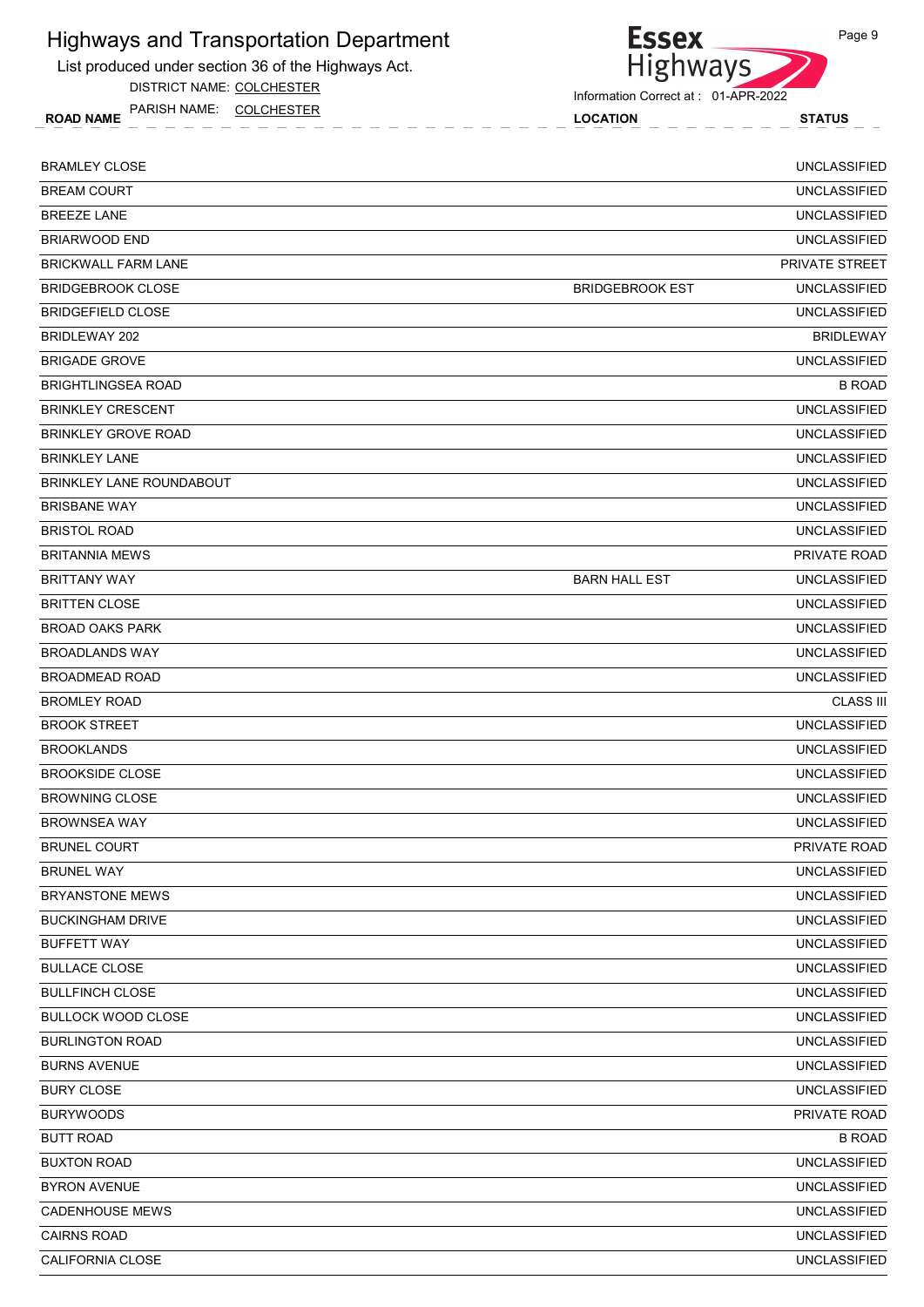List produced under section 36 of the Highways Act.

DISTRICT NAME: COLCHESTER

ROAD NAME LOCATION STATUS PARISH NAME: COLCHESTER



Highways

**Essex** 

| <b>CAMBRAI ROAD</b>        |                        | PRIVATE ROAD        |
|----------------------------|------------------------|---------------------|
| <b>CAMBRIDGE ROAD</b>      |                        | <b>UNCLASSIFIED</b> |
| <b>CAMOMILE WAY</b>        |                        | <b>UNCLASSIFIED</b> |
| <b>CAMPBELL DRIVE</b>      |                        | <b>UNCLASSIFIED</b> |
| <b>CAMPION ROAD</b>        |                        | <b>UNCLASSIFIED</b> |
| CAMULODUNUM WAY            |                        | <b>UNCLASSIFIED</b> |
| CAMULUS CLOSE              |                        | <b>UNCLASSIFIED</b> |
| <b>CANBERRA CLOSE</b>      |                        | <b>UNCLASSIFIED</b> |
| <b>CANNON ROAD</b>         |                        | <b>UNCLASSIFIED</b> |
| <b>CANNON STREET</b>       |                        | <b>UNCLASSIFIED</b> |
| <b>CANNONS CLOSE</b>       |                        | <b>UNCLASSIFIED</b> |
| <b>CANSEND ROAD</b>        |                        | <b>UNCLASSIFIED</b> |
| <b>CANTERBURY ROAD</b>     |                        | <b>UNCLASSIFIED</b> |
| <b>CANWICK GROVE</b>       |                        | <b>UNCLASSIFIED</b> |
| CAPE CLOSE                 |                        | <b>UNCLASSIFIED</b> |
| <b>CAPEL ROAD</b>          |                        | <b>UNCLASSIFIED</b> |
| <b>CAPSTAN PLACE</b>       |                        | PRIVATE ROAD        |
| <b>CAPTAIN GARDENS</b>     |                        | <b>UNCLASSIFIED</b> |
| <b>CAPTAIN GARDENS</b>     |                        | PRIVATE ROAD        |
| <b>CARDINAL CLOSE</b>      |                        | <b>UNCLASSIFIED</b> |
| <b>CARLISLE CLOSE</b>      |                        | <b>UNCLASSIFIED</b> |
| <b>CARRIS CLOSE</b>        |                        | <b>UNCLASSIFIED</b> |
| <b>CARSHALTON END</b>      |                        | <b>UNCLASSIFIED</b> |
| <b>CASSINO ROAD</b>        |                        | <b>PRIVATE ROAD</b> |
| <b>CASTLE BAILEY</b>       |                        | <b>UNCLASSIFIED</b> |
| <b>CASTLE ROAD</b>         |                        | <b>UNCLASSIFIED</b> |
| CATCHPOOL ROAD             |                        | <b>UNCLASSIFIED</b> |
| CATHERINE HUNT WAY         | SHRUB END EST          | <b>UNCLASSIFIED</b> |
| <b>CAUSTON ROAD</b>        |                        | <b>UNCLASSIFIED</b> |
| <b>CAVALIER GROVE</b>      |                        | PRIVATE ROAD        |
| <b>CAVALRY ROAD</b>        |                        | PRIVATE ROAD        |
| CAVALRY ROAD               |                        | UNCLASSIFIED        |
| <b>CAVENDISH AVENUE</b>    |                        | <b>UNCLASSIFIED</b> |
| <b>CEDARS ROAD</b>         |                        | UNCLASSIFIED        |
| CELANDINE COURT            |                        | <b>UNCLASSIFIED</b> |
| <b>CENTURION WAY</b>       |                        | UNCLASSIFIED        |
| <b>CHAFFINCH GARDENS</b>   |                        | <b>UNCLASSIFIED</b> |
| <b>CHALFONT ROAD</b>       |                        | <b>UNCLASSIFIED</b> |
| <b>CHANDLERS ROW</b>       |                        | UNCLASSIFIED        |
| CHANTERELLE                |                        | <b>UNCLASSIFIED</b> |
| <b>CHAPEL STREET NORTH</b> |                        | UNCLASSIFIED        |
| CHAPEL STREET SOUTH        |                        | <b>UNCLASSIFIED</b> |
| <b>CHAPLIN DRIVE</b>       | <b>BRIDGEBROOK EST</b> | <b>UNCLASSIFIED</b> |
| <b>CHARIOT DRIVE</b>       |                        | <b>UNCLASSIFIED</b> |
| CHARLES PELL ROAD          |                        | <b>UNCLASSIFIED</b> |
| <b>CHARLES STREET</b>      |                        | <b>UNCLASSIFIED</b> |
|                            |                        |                     |

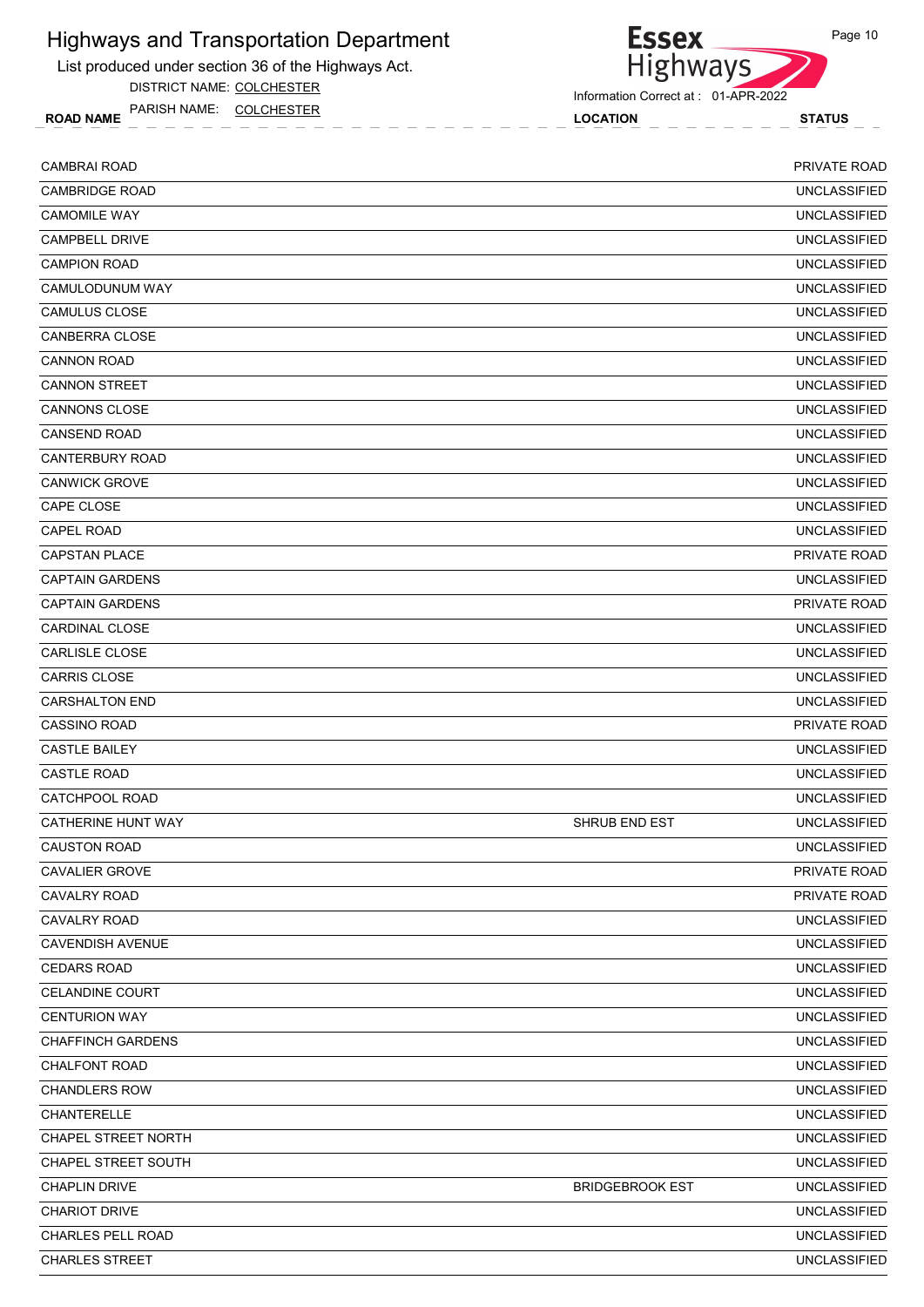List produced under section 36 of the Highways Act.

DISTRICT NAME: COLCHESTER

ROAD NAME LOCATION STATUS PARISH NAME: COLCHESTER



| <b>CHARTER COURT</b>            |                                      | PRIVATE ROAD        |
|---------------------------------|--------------------------------------|---------------------|
| <b>CHASE COURT</b>              |                                      | <b>UNCLASSIFIED</b> |
| <b>CHAUCER WAY</b>              |                                      | <b>UNCLASSIFIED</b> |
| <b>CHERRY ROW</b>               |                                      | PRIVATE ROAD        |
| <b>CHERRYTREE COURT</b>         |                                      | <b>PRIVATE ROAD</b> |
| CHERRYWOOD DRIVE                |                                      | <b>UNCLASSIFIED</b> |
| <b>CHESTNUT AVENUE</b>          |                                      | <b>UNCLASSIFIED</b> |
| <b>CHEVELING ROAD</b>           | OLD HEATH EST                        | <b>UNCLASSIFIED</b> |
| <b>CHILDWELL ALLEY</b>          |                                      | <b>UNCLASSIFIED</b> |
| <b>CHILTERN CLOSE</b>           |                                      | <b>UNCLASSIFIED</b> |
| <b>CHINOOK</b>                  |                                      | <b>UNCLASSIFIED</b> |
| <b>CHINOOK</b>                  |                                      | PRIVATE ROAD        |
| <b>CHITTS HILL</b>              |                                      | <b>CLASS III</b>    |
| <b>CHRIST CHURCH COURT</b>      |                                      | <b>UNCLASSIFIED</b> |
| <b>CHRISTINE CHASE</b>          |                                      | <b>UNCLASSIFIED</b> |
| <b>CHURCH LANE</b>              |                                      | <b>UNCLASSIFIED</b> |
| <b>CHURCH STREET</b>            |                                      | <b>UNCLASSIFIED</b> |
| <b>CHURCH WALK</b>              |                                      | <b>UNCLASSIFIED</b> |
| CHURCHILL WAY                   | <b>BARN HALL EST</b>                 | <b>UNCLASSIFIED</b> |
| CHURNWOOD ROAD                  |                                      | <b>UNCLASSIFIED</b> |
| <b>CINDER STREET</b>            |                                      | <b>UNCLASSIFIED</b> |
| <b>CIRCULAR ROAD EAST</b>       |                                      | <b>UNCLASSIFIED</b> |
| <b>CIRCULAR ROAD NORTH</b>      |                                      | <b>UNCLASSIFIED</b> |
| <b>CIRCULAR ROAD SOUTH</b>      |                                      | <b>UNCLASSIFIED</b> |
| CIRCULAR ROAD WEST              |                                      | <b>UNCLASSIFIED</b> |
| <b>CIRCUS SQUARE</b>            |                                      | <b>UNCLASSIFIED</b> |
| <b>CLACTON ROAD EASTBOUND</b>   |                                      | A ROAD              |
| <b>CLACTON ROAD INTERCHANGE</b> | <b>UNIVERSITY</b><br><b>JUNCTION</b> | A ROAD              |
| CLACTON ROAD WESTBOUND          |                                      | A ROAD              |
| <b>CLAIRMONT ROAD</b>           |                                      | <b>UNCLASSIFIED</b> |
| <b>CLARA REEVE CLOSE</b>        |                                      | <b>UNCLASSIFIED</b> |
| <b>CLAREMONT HEIGHTS</b>        |                                      | <b>PRIVATE ROAD</b> |
| <b>CLARENDON WAY</b>            |                                      | <b>UNCLASSIFIED</b> |
| <b>CLARET ROAD</b>              |                                      | PRIVATE ROAD        |
| <b>CLAUDIUS ROAD</b>            |                                      | <b>UNCLASSIFIED</b> |
| <b>CLAY LANE GROVE</b>          |                                      | <b>UNCLASSIFIED</b> |
| <b>CLEARWATER</b>               |                                      | <b>UNCLASSIFIED</b> |
| <b>CLEMATIS WAY</b>             | <b>GREENSTEAD EST</b>                | <b>UNCLASSIFIED</b> |
| CLEVELAND CLOSE                 |                                      | <b>UNCLASSIFIED</b> |
| <b>CLINGOE ROUNDABOUT</b>       | <b>EASTERN APPROACH</b>              | A ROAD              |
| <b>CLOUGH ROAD</b>              |                                      | <b>UNCLASSIFIED</b> |
| <b>CLOVERLANDS</b>              |                                      | <b>UNCLASSIFIED</b> |
| <b>COATS HUTTON ROAD</b>        | SHRUB END EST                        | <b>UNCLASSIFIED</b> |
| <b>COHORT DRIVE</b>             |                                      | <b>UNCLASSIFIED</b> |
| <b>COLCHESTER BYPASS</b>        |                                      | A ROAD              |
|                                 |                                      |                     |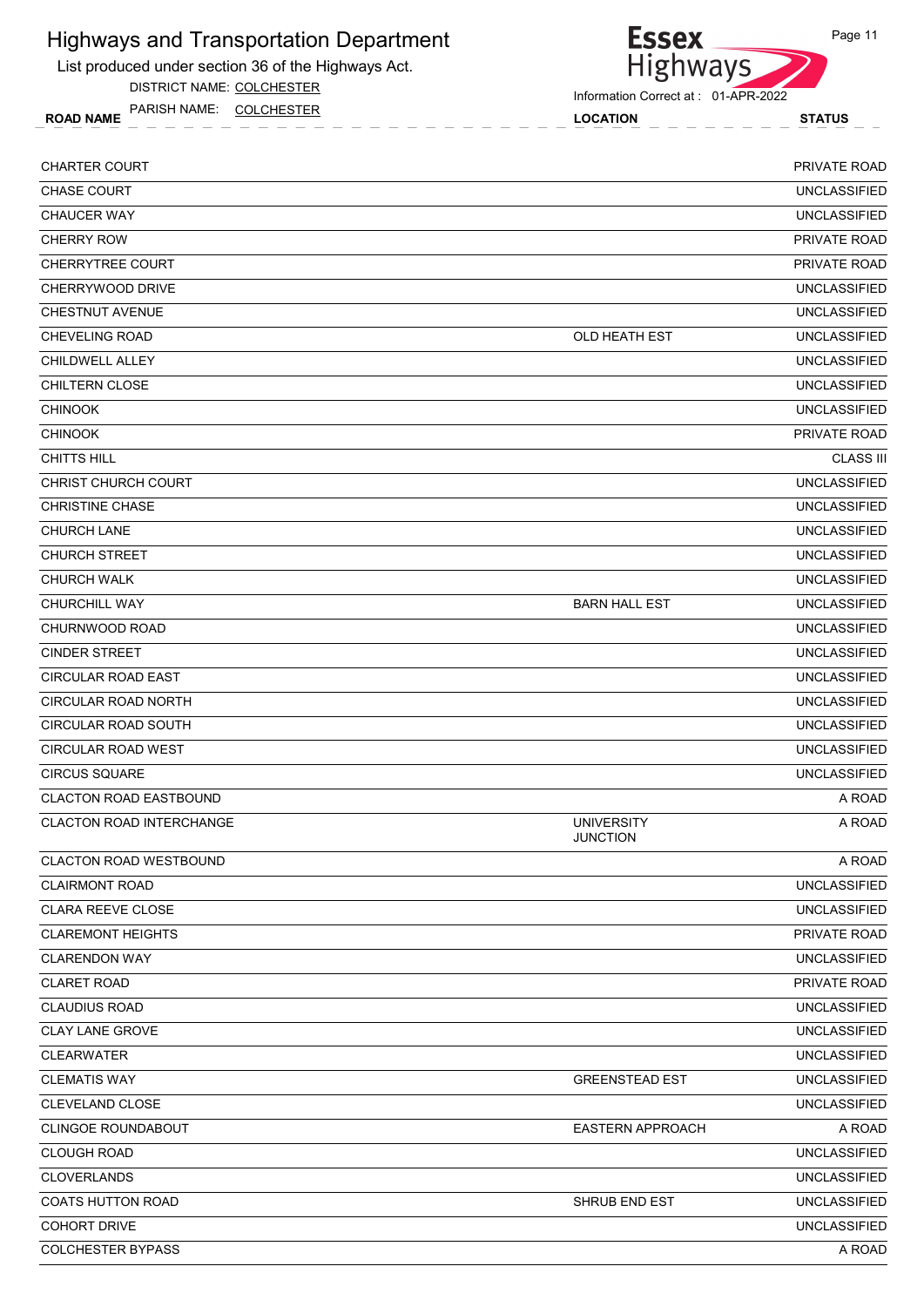List produced under section 36 of the Highways Act.

DISTRICT NAME: COLCHESTER

ROAD NAME LOCATION STATUS PARISH NAME: COLCHESTER



**Essex** 

| <b>COLCHESTER ROAD</b>       |                       | <b>B ROAD</b>       |
|------------------------------|-----------------------|---------------------|
| <b>COLET CRESCENT</b>        |                       | <b>UNCLASSIFIED</b> |
| COLLINGWOOD ROAD             |                       | <b>UNCLASSIFIED</b> |
| <b>COLNE BANK AVENUE</b>     |                       | A ROAD              |
| COLNE BANK AVENUE ROUNDABOUT |                       | A ROAD              |
| <b>COLNE CAUSEWAY</b>        |                       | A ROAD              |
| <b>COLONEL WAY</b>           |                       | <b>UNCLASSIFIED</b> |
| COLTSFOOT COURT              |                       | <b>UNCLASSIFIED</b> |
| <b>COLVIN CLOSE</b>          |                       | <b>UNCLASSIFIED</b> |
| <b>COMMERCE WAY</b>          |                       | <b>UNCLASSIFIED</b> |
| <b>COMPTON ROAD</b>          |                       | <b>UNCLASSIFIED</b> |
| <b>COMYNS CLOSE</b>          |                       | PRIVATE ROAD        |
| <b>CONIFER CLOSE</b>         | <b>GREENSTEAD EST</b> | <b>UNCLASSIFIED</b> |
| <b>CONSTANTINE ROAD</b>      |                       | <b>UNCLASSIFIED</b> |
| <b>COOK CRESCENT</b>         |                       | <b>UNCLASSIFIED</b> |
| <b>COOKS LANE</b>            |                       | PRIVATE ROAD        |
| <b>COPPICE END</b>           |                       | <b>UNCLASSIFIED</b> |
| <b>COPPICE ROAD</b>          |                       | PRIVATE ROAD        |
| <b>COPSE DRIVE</b>           |                       | PRIVATE ROAD        |
| <b>CORIOLANUS CLOSE</b>      |                       | <b>UNCLASSIFIED</b> |
| <b>CORONATION AVENUE</b>     | <b>MONKWICK EST</b>   | <b>UNCLASSIFIED</b> |
| <b>CORPORAL CLOSE</b>        |                       | <b>UNCLASSIFIED</b> |
| <b>CORUNNA DRIVE</b>         |                       | <b>UNCLASSIFIED</b> |
| <b>COTMAN ROAD</b>           |                       | <b>UNCLASSIFIED</b> |
| COTSWOLD COURT               |                       | <b>UNCLASSIFIED</b> |
| <b>COTTAGE DRIVE</b>         |                       | <b>UNCLASSIFIED</b> |
| COTTONWOOD CLOSE             |                       | PRIVATE ROAD        |
| <b>COURAGE DRIVE</b>         |                       | PRIVATE ROAD        |
| <b>COVENTRY CLOSE</b>        |                       | <b>UNCLASSIFIED</b> |
| <b>COWDRAY AVENUE</b>        |                       | A ROAD              |
| COWDRAY AVENUE SERVICE ROAD  |                       | <b>UNCLASSIFIED</b> |
| <b>COWDRAY CRESCENT</b>      |                       | <b>UNCLASSIFIED</b> |
| <b>CRAIG COURT</b>           |                       | <b>UNCLASSIFIED</b> |
| <b>CRAVEN DRIVE</b>          |                       | <b>UNCLASSIFIED</b> |
| <b>CREFFIELD ROAD</b>        |                       | <b>UNCLASSIFIED</b> |
| <b>CROME CLOSE</b>           |                       | <b>UNCLASSIFIED</b> |
| CROMWELL ROAD                |                       | <b>UNCLASSIFIED</b> |
| <b>CROSS CUT COURT</b>       |                       | <b>UNCLASSIFIED</b> |
| <b>CROSS CUT COURT</b>       |                       | PRIVATE ROAD        |
| <b>CROSSTREE WALK</b>        |                       | <b>UNCLASSIFIED</b> |
| <b>CROUCH STREET EAST</b>    |                       | <b>CLASS III</b>    |
| <b>CROUCH STREET WEST</b>    |                       | <b>UNCLASSIFIED</b> |
| <b>CROWHURST ROAD</b>        |                       | <b>UNCLASSIFIED</b> |
| <b>CROWN BAYS ROAD</b>       | <b>HARWICH RD EST</b> | <b>UNCLASSIFIED</b> |
| <b>CROWN GATE</b>            |                       | PRIVATE ROAD        |
| CROWN INTERCHANGE ROUNDABOUT |                       | A ROAD              |
|                              |                       |                     |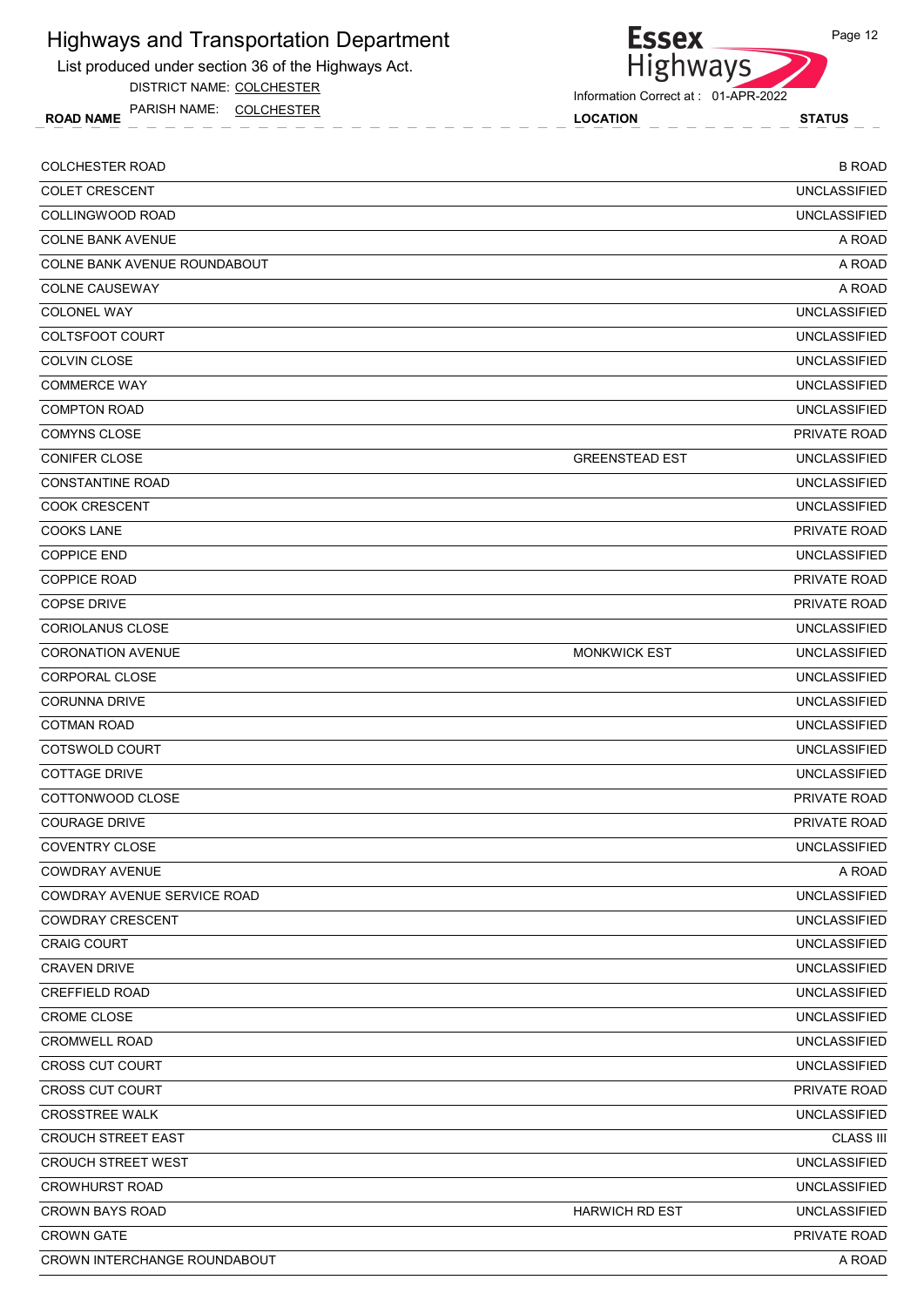List produced under section 36 of the Highways Act.

DISTRICT NAME: COLCHESTER

ROAD NAME LOCATION STATUS PARISH NAME: COLCHESTER



Information Correct at : 01-APR-2022

| <b>CRYSTAL WALK</b>        |                       | <b>UNCLASSIFIED</b> |
|----------------------------|-----------------------|---------------------|
| <b>CULVER STREET EAST</b>  |                       | <b>UNCLASSIFIED</b> |
| <b>CULVER STREET WEST</b>  |                       | <b>UNCLASSIFIED</b> |
| <b>CUNOBELIN WAY</b>       |                       | <b>UNCLASSIFIED</b> |
| CUNOBELIN WAY ROUNDABOUT   |                       | <b>UNCLASSIFIED</b> |
| <b>CURLEW CROFT</b>        |                       | <b>UNCLASSIFIED</b> |
| <b>CYMBELINE WAY</b>       |                       | A ROAD              |
| <b>CYPRESS GROVE</b>       | <b>GREENSTEAD EST</b> | <b>UNCLASSIFIED</b> |
| <b>CYRIL CHILD CLOSE</b>   |                       | <b>UNCLASSIFIED</b> |
| DANIEL COLE ROAD           |                       | <b>UNCLASSIFIED</b> |
| DANIELL DRIVE              | <b>SHRUB END EST</b>  | <b>UNCLASSIFIED</b> |
| DAPIFER CLOSE              |                       | <b>UNCLASSIFIED</b> |
| <b>D'ARCY HEIGHTS</b>      |                       | <b>UNCLASSIFIED</b> |
| <b>D'ARCY ROAD</b>         |                       | <b>UNCLASSIFIED</b> |
| DARWIN CLOSE               |                       | <b>UNCLASSIFIED</b> |
| DAVEY CLOSE                |                       | PRIVATE ROAD        |
| DE BURGH ROAD              |                       | <b>UNCLASSIFIED</b> |
| DE GREY ROAD               |                       | <b>UNCLASSIFIED</b> |
| DE VERE ROAD               |                       | <b>UNCLASSIFIED</b> |
| <b>DEBEN ROAD</b>          |                       | <b>UNCLASSIFIED</b> |
| DELAMERE ROAD              |                       | <b>UNCLASSIFIED</b> |
| <b>DEPOT ROAD</b>          |                       | <b>UNCLASSIFIED</b> |
| DERWENT DRIVE              |                       | <b>UNCLASSIFIED</b> |
| DERWENT ROAD               |                       | <b>UNCLASSIFIED</b> |
| <b>DEVON ROAD</b>          |                       | <b>UNCLASSIFIED</b> |
| <b>DILBRIDGE ROAD EAST</b> |                       | <b>UNCLASSIFIED</b> |
| DILBRIDGE ROAD WEST        |                       | <b>UNCLASSIFIED</b> |
| DINSDALE CLOSE             |                       | <b>UNCLASSIFIED</b> |
| <b>DISTILLERY LANE</b>     |                       | <b>UNCLASSIFIED</b> |
| <b>DISTILLERY LANE</b>     |                       | PRIVATE ROAD        |
| <b>DORCHESTER END</b>      |                       | <b>UNCLASSIFIED</b> |
| DRAGOON ROAD               |                       | PRIVATE ROAD        |
| <b>DRURY ROAD</b>          |                       | <b>B ROAD</b>       |
| DUDLEY CLOSE               |                       | <b>UNCLASSIFIED</b> |
| DUFFIELD DRIVE             |                       | <b>UNCLASSIFIED</b> |
| DUGARD AVENUE              |                       | UNCLASSIFIED        |
| <b>DUNCAN ROAD</b>         | SHRUB END EST         | <b>UNCLASSIFIED</b> |
| <b>DUNNOCK WAY</b>         |                       | <b>UNCLASSIFIED</b> |
| <b>DUNTHORNE ROAD</b>      |                       | <b>UNCLASSIFIED</b> |
| DURHAM SQUARE              |                       | <b>UNCLASSIFIED</b> |
| <b>EAGLE DRIVE</b>         |                       | UNCLASSIFIED        |
| EAGLEGATE                  |                       | PRIVATE ROAD        |
| EARLSWOOD WAY              |                       | PRIVATE ROAD        |
| <b>EAST BAY</b>            |                       | <b>UNCLASSIFIED</b> |
| <b>EAST HILL</b>           |                       | <b>CLASS III</b>    |
| EAST STOCKWELL STREET      |                       | <b>UNCLASSIFIED</b> |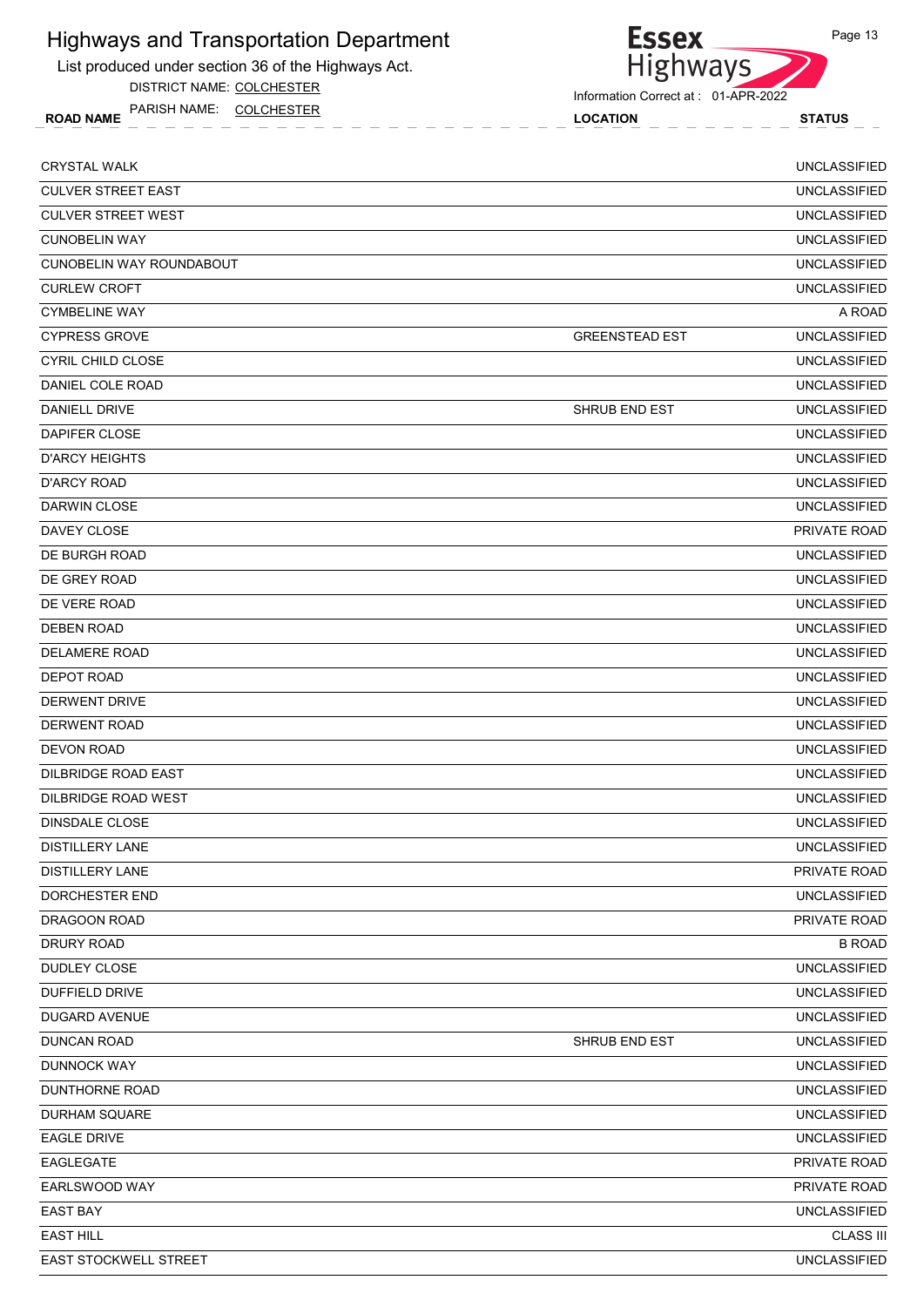List produced under section 36 of the Highways Act.

DISTRICT NAME: COLCHESTER

ROAD NAME LOCATION STATUS PARISH NAME: COLCHESTER



| <b>EAST STREET</b>           |                         | <b>CLASS III</b>    |
|------------------------------|-------------------------|---------------------|
| <b>EAST STREET</b>           |                         | A ROAD              |
| EAST WOOD ROAD               |                         | <b>UNCLASSIFIED</b> |
| <b>EAST WOOD ROAD</b>        |                         | <b>PRIVATE ROAD</b> |
| <b>EASTERN APPROACH</b>      | <b>EASTERN APPROACH</b> | A ROAD              |
| <b>EASTWOOD DRIVE</b>        |                         | <b>UNCLASSIFIED</b> |
| <b>EATON MEWS</b>            |                         | <b>UNCLASSIFIED</b> |
| <b>EBONY CLOSE</b>           |                         | <b>PRIVATE ROAD</b> |
| <b>EDEN DRIVE</b>            |                         | <b>UNCLASSIFIED</b> |
| <b>EDEN DRIVE</b>            |                         | PRIVATE ROAD        |
| <b>EDISON GARDENS</b>        |                         | <b>UNCLASSIFIED</b> |
| EDWARD PAXMAN GARDENS        |                         | PRIVATE ROAD        |
| EDWARD PAXMAN GARDENS        |                         | <b>UNCLASSIFIED</b> |
| <b>EGERTON GREEN ROAD</b>    | SHRUB END EST           | <b>UNCLASSIFIED</b> |
| <b>EGRET CRESCENT</b>        |                         | <b>UNCLASSIFIED</b> |
| <b>EIGHT ACRE LANE</b>       |                         | PRIVATE ROAD        |
| <b>ELD LANE</b>              |                         | <b>UNCLASSIFIED</b> |
| ELDON CLOSE                  |                         | <b>UNCLASSIFIED</b> |
| ELDRED AVENUE                | <b>SHRUB END EST</b>    | <b>UNCLASSIFIED</b> |
| <b>ELIANORE ROAD</b>         |                         | <b>UNCLASSIFIED</b> |
| ELIZABETH CLOSE              |                         | <b>UNCLASSIFIED</b> |
| <b>ELM CRESCENT</b>          | <b>GREENSTEAD EST</b>   | <b>UNCLASSIFIED</b> |
| <b>ELMSTEAD ROAD</b>         |                         | <b>UNCLASSIFIED</b> |
| ELMWOOD AVENUE               |                         | PRIVATE ROAD        |
| ELTHAM CLOSE                 |                         | <b>UNCLASSIFIED</b> |
| <b>ELWES CLOSE</b>           | <b>BRIDGEBROOK EST</b>  | <b>UNCLASSIFIED</b> |
| <b>ENDEAVOUR WAY</b>         |                         | <b>PRIVATE ROAD</b> |
| <b>ENDSLEIGH COURT</b>       |                         | <b>UNCLASSIFIED</b> |
| <b>ENGINEERS SQUARE</b>      |                         | <b>UNCLASSIFIED</b> |
| <b>ENVILLE WAY</b>           |                         | <b>UNCLASSIFIED</b> |
| <b>ERRINGTON ROAD</b>        |                         | <b>UNCLASSIFIED</b> |
| <b>ESSEX HALL ROAD</b>       |                         | <b>UNCLASSIFIED</b> |
| <b>ESSEX HALL ROAD</b>       |                         | PRIVATE ROAD        |
| <b>ESSEX HALL ROUNDABOUT</b> |                         | A ROAD              |
| <b>ESSEX STREET</b>          |                         | PRIVATE STREET      |
| EUDO ROAD                    |                         | PRIVATE ROAD        |
| <b>EVELYN MEWS</b>           |                         | <b>UNCLASSIFIED</b> |
| <b>EVERGREEN DRIVE</b>       |                         | <b>UNCLASSIFIED</b> |
| <b>EXETER DRIVE</b>          |                         | <b>UNCLASSIFIED</b> |
| <b>FAIRFAX ROAD</b>          |                         | <b>UNCLASSIFIED</b> |
| <b>FAIRFIELD GARDENS</b>     |                         | <b>UNCLASSIFIED</b> |
| FAIRHEAD ROAD NORTH          | <b>HARWICH RD EST</b>   | <b>UNCLASSIFIED</b> |
| <b>FAIRHEAD ROAD SOUTH</b>   | <b>HARWICH RD EST</b>   | <b>UNCLASSIFIED</b> |
| <b>FAIRWAYS</b>              |                         | <b>UNCLASSIFIED</b> |
| FALCON CRESCENT              |                         | <b>UNCLASSIFIED</b> |
| FALLOWFIELD ROAD             |                         | PRIVATE ROAD        |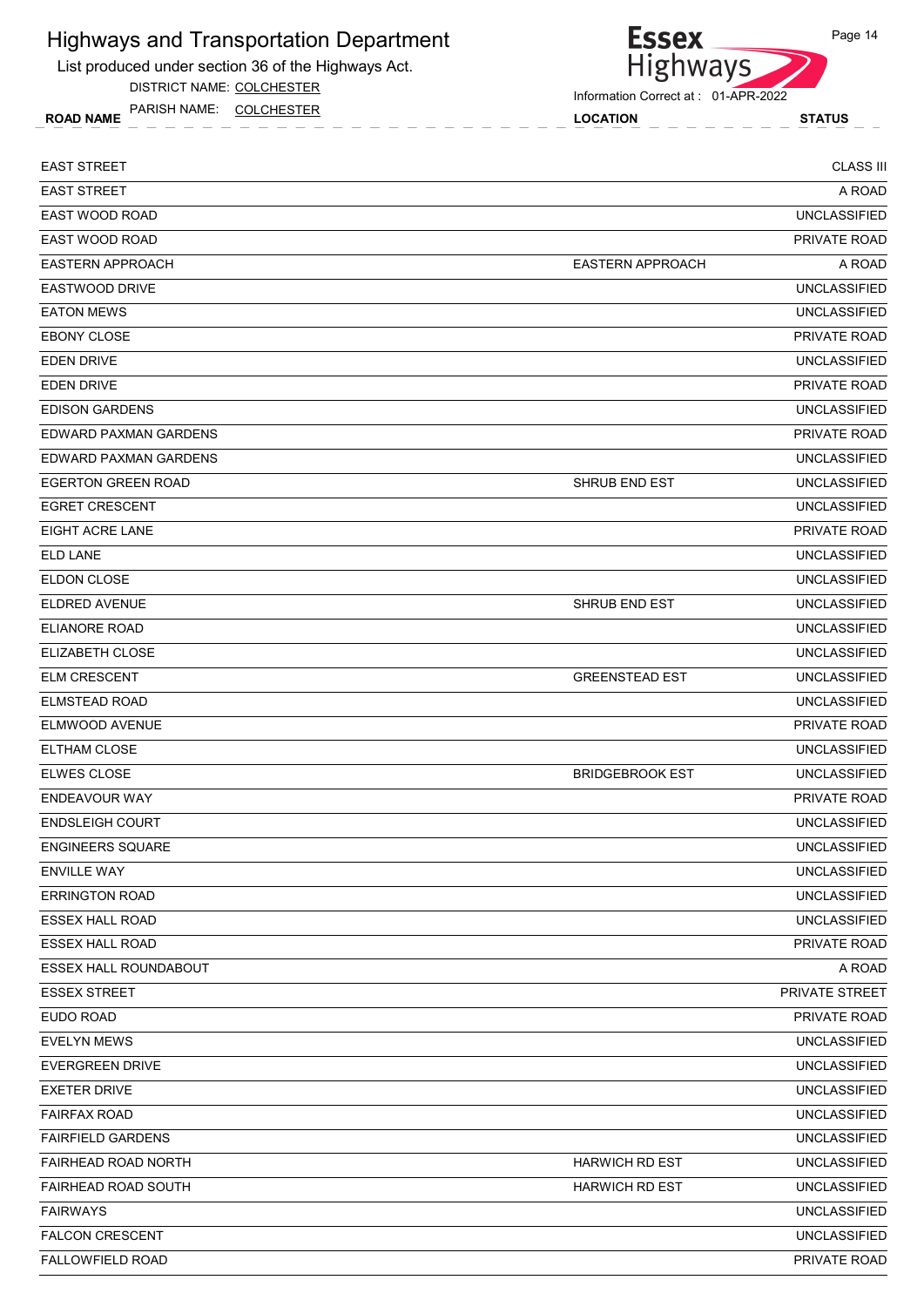List produced under section 36 of the Highways Act.

DISTRICT NAME: COLCHESTER

ROAD NAME LOCATION STATUS PARISH NAME: COLCHESTER



| <b>FAN AVENUE</b>          |                        | <b>UNCLASSIFIED</b> |
|----------------------------|------------------------|---------------------|
| <b>FARRINGTON CLOSE</b>    |                        | <b>UNCLASSIFIED</b> |
| <b>FELSTEAD CLOSE</b>      | <b>MONKWICK EST</b>    | <b>UNCLASSIFIED</b> |
| FENNO CLOSE                |                        | <b>UNCLASSIFIED</b> |
| <b>FENWICK DRIVE</b>       |                        | <b>UNCLASSIFIED</b> |
| <b>FERDINAND WALK</b>      |                        | <b>FOOTPATH</b>     |
| <b>FERNLEA</b>             |                        | <b>UNCLASSIFIED</b> |
| <b>FINCHINGFIELD WAY</b>   | <b>MONKWICK EST</b>    | <b>UNCLASSIFIED</b> |
| <b>FINGRINGHOE ROAD</b>    |                        | <b>CLASS III</b>    |
| <b>FINHAM CLOSE</b>        |                        | <b>UNCLASSIFIED</b> |
| FIR TREE CLOSE             |                        | <b>UNCLASSIFIED</b> |
| <b>FIRLIE WALK</b>         |                        | <b>UNCLASSIFIED</b> |
| <b>FIRSTORE DRIVE</b>      |                        | <b>UNCLASSIFIED</b> |
| <b>FISIN WALK</b>          |                        | <b>UNCLASSIFIED</b> |
| <b>FITZGILBERT ROAD</b>    |                        | <b>UNCLASSIFIED</b> |
| FITZWALTER ROAD            |                        | <b>UNCLASSIFIED</b> |
| <b>FITZWILLIAM ROAD</b>    |                        | <b>UNCLASSIFIED</b> |
| <b>FLAGSTAFF ROAD</b>      |                        | <b>PRIVATE ROAD</b> |
| <b>FLAGSTAFF ROAD</b>      |                        | <b>UNCLASSIFIED</b> |
| <b>FLAME WAY</b>           |                        | PRIVATE ROAD        |
| <b>FLANDERS FIELD</b>      |                        | <b>UNCLASSIFIED</b> |
| <b>FORESIGHT ROAD</b>      | <b>OLD HEATH EST</b>   | <b>UNCLASSIFIED</b> |
| <b>FOREST ROAD</b>         |                        | <b>UNCLASSIFIED</b> |
| <b>FORTIUS MEWS</b>        |                        | PRIVATE ROAD        |
| <b>FOUNDATION WAY</b>      |                        | <b>UNCLASSIFIED</b> |
| <b>FOWLER ROAD</b>         |                        | <b>UNCLASSIFIED</b> |
| <b>FRANCIS WAY</b>         | <b>BRIDGEBROOK EST</b> | <b>UNCLASSIFIED</b> |
| <b>FRANK CLATER CLOSE</b>  |                        | <b>UNCLASSIFIED</b> |
| <b>FREMANTLE ROAD</b>      |                        | <b>UNCLASSIFIED</b> |
| <b>FRIARS CLOSE</b>        |                        | <b>UNCLASSIFIED</b> |
| FRIDAY WOOD GREEN          | <b>BERECHURCH</b>      | <b>UNCLASSIFIED</b> |
| <b>FULLERS ROAD</b>        | OLD HEATH EST          | <b>UNCLASSIFIED</b> |
| <b>FULMAR CLOSE</b>        |                        | <b>UNCLASSIFIED</b> |
| <b>GAINSBOROUGH ROAD</b>   |                        | <b>UNCLASSIFIED</b> |
| <b>GANTRY CLOSE</b>        |                        | <b>UNCLASSIFIED</b> |
| <b>GARDENIA WALK</b>       |                        | <b>FOOTPATH</b>     |
| <b>GARLAND ROAD</b>        |                        | <b>UNCLASSIFIED</b> |
| <b>GARRISON PARADE</b>     |                        | <b>UNCLASSIFIED</b> |
| <b>GASCOIGNE ROAD</b>      | <b>HARWICH RD EST</b>  | <b>UNCLASSIFIED</b> |
| <b>GAVIN WAY</b>           |                        | <b>UNCLASSIFIED</b> |
| <b>GAZELLE COURT</b>       |                        | <b>UNCLASSIFIED</b> |
| <b>GENTIAN COURT</b>       |                        | <b>UNCLASSIFIED</b> |
| GEOFF SEADEN CLOSE         |                        | <b>UNCLASSIFIED</b> |
| <b>GEORGE STREET</b>       |                        | <b>UNCLASSIFIED</b> |
| <b>GEORGE WILLIAMS WAY</b> |                        | PRIVATE ROAD        |
| <b>GEORGE WILLIAMS WAY</b> |                        | PRIVATE STREET      |
|                            |                        |                     |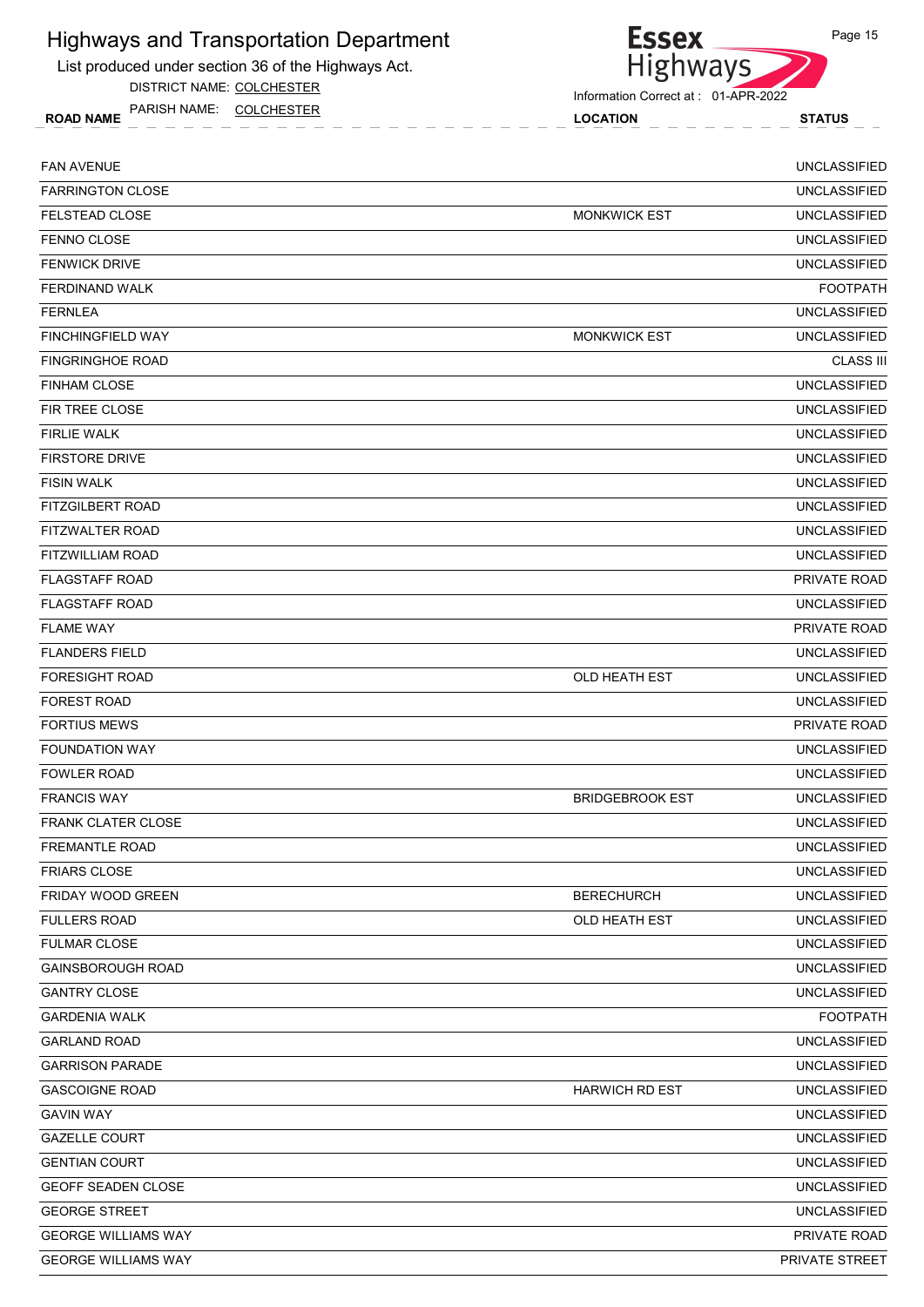

DISTRICT NAME: COLCHESTER

ROAD NAME LOCATION STATUS PARISH NAME: COLCHESTER



| <b>GEORGE WILLIAMS WAY</b>   |                       | <b>UNCLASSIFIED</b> |
|------------------------------|-----------------------|---------------------|
| <b>GILBERD COURT</b>         |                       | PRIVATE ROAD        |
| <b>GILBERD ROAD</b>          |                       | <b>UNCLASSIFIED</b> |
| GILDERDALE CLOSE             |                       | <b>UNCLASSIFIED</b> |
| <b>GILWELL PARK CLOSE</b>    |                       | <b>UNCLASSIFIED</b> |
| <b>GLADIATOR WAY</b>         |                       | <b>UNCLASSIFIED</b> |
| <b>GLADSTONE ROAD</b>        |                       | <b>UNCLASSIFIED</b> |
| <b>GLADWIN ROAD</b>          |                       | <b>UNCLASSIFIED</b> |
| <b>GLEBE ROAD</b>            |                       | PRIVATE ROAD        |
| <b>GLEN AVENUE</b>           |                       | <b>UNCLASSIFIED</b> |
| <b>GLENDALE GROVE</b>        |                       | <b>UNCLASSIFIED</b> |
| <b>GLENTRESS CLOSE</b>       |                       | <b>UNCLASSIFIED</b> |
| <b>GLISSON SQUARE</b>        | SHRUB END EST         | <b>UNCLASSIFIED</b> |
| <b>GLOUCESTER AVENUE</b>     | SHRUB END EST         | <b>UNCLASSIFIED</b> |
| GOLDCREST CLOSE              |                       | <b>UNCLASSIFIED</b> |
| <b>GOLDEN NOBLE HILL</b>     |                       | <b>UNCLASSIFIED</b> |
| GOLDFINCH CLOSE              |                       | <b>UNCLASSIFIED</b> |
| GOODEY CLOSE                 |                       | PRIVATE ROAD        |
| <b>GOOJERAT ROAD</b>         |                       | <b>UNCLASSIFIED</b> |
| <b>GORDON DRIVE</b>          |                       | <b>UNCLASSIFIED</b> |
| <b>GORING ROAD</b>           | <b>HARWICH RD EST</b> | <b>UNCLASSIFIED</b> |
| GOSBECKS ROAD                | SERVICE ROAD          | <b>UNCLASSIFIED</b> |
| GOSBECKS ROAD                |                       | <b>CLASS III</b>    |
| GOSBECKS ROAD ROUNDABOUT     |                       | <b>CLASS III</b>    |
| <b>GOSBECKS VIEW</b>         |                       | <b>UNCLASSIFIED</b> |
| GOSFIELD ROAD                | <b>MONKWICK EST</b>   | <b>UNCLASSIFIED</b> |
| <b>GRANGE WAY</b>            |                       | <b>UNCLASSIFIED</b> |
| <b>GRANTHAM COURT</b>        |                       | <b>PRIVATE ROAD</b> |
| <b>GRANVILLE ROAD</b>        |                       | <b>UNCLASSIFIED</b> |
| <b>GRASSMERE</b>             |                       | <b>UNCLASSIFIED</b> |
| <b>GRAY ROAD</b>             |                       | <b>UNCLASSIFIED</b> |
| <b>GRAYLING DRIVE</b>        |                       | <b>UNCLASSIFIED</b> |
| <b>GRAYS COTTAGES</b>        |                       | PRIVATE ROAD        |
| <b>GREEN LANE</b>            |                       | <b>UNCLASSIFIED</b> |
| <b>GREENFINCH END</b>        |                       | <b>UNCLASSIFIED</b> |
| <b>GREENHYTHE COURT</b>      |                       | PRIVATE ROAD        |
| <b>GREENS YARD</b>           |                       | <b>UNCLASSIFIED</b> |
| <b>GREENSTEAD COURT</b>      |                       | PRIVATE ROAD        |
| <b>GREENSTEAD ROAD</b>       |                       | <b>CLASS III</b>    |
| <b>GREENSTEAD ROUNDABOUT</b> |                       | A ROAD              |
| GREENWOOD GROVE              |                       | <b>UNCLASSIFIED</b> |
| <b>GRENFELL CLOSE</b>        |                       | <b>UNCLASSIFIED</b> |
| <b>GREYSTONES CLOSE</b>      |                       | <b>UNCLASSIFIED</b> |
| <b>GRIMSTON ROAD</b>         |                       | PRIVATE ROAD        |
| <b>GRYMES DYKE</b>           |                       | PRIVATE STREET      |
| <b>GUILDFORD ROAD</b>        |                       | <b>UNCLASSIFIED</b> |
|                              |                       |                     |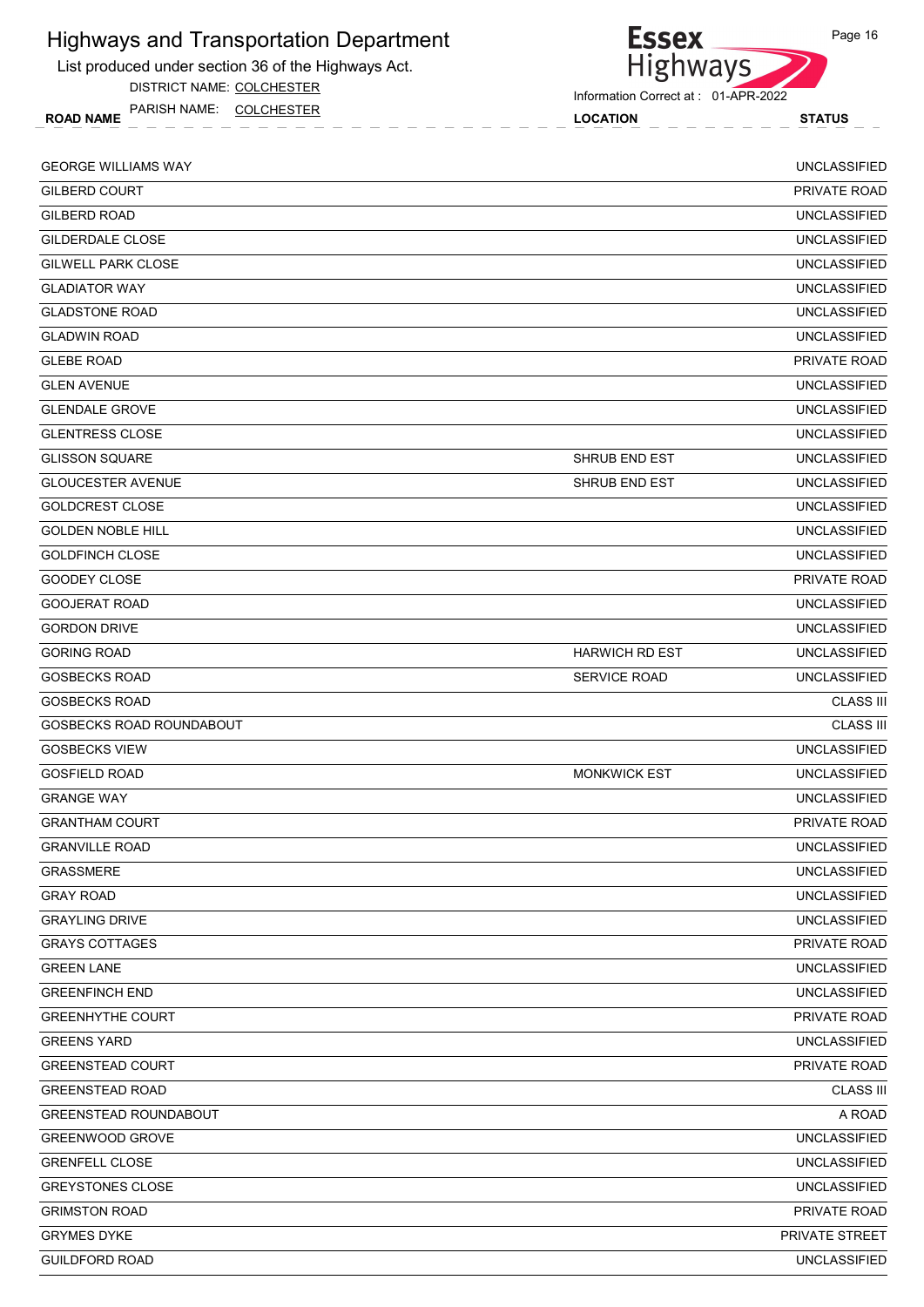List produced under section 36 of the Highways Act.

DISTRICT NAME: COLCHESTER



Information Correct at : 01-APR-2022

|                                                       | Information Correct at : 01-APR-2022 |                     |  |
|-------------------------------------------------------|--------------------------------------|---------------------|--|
| PARISH NAME:<br><b>COLCHESTER</b><br><b>ROAD NAME</b> | <b>LOCATION</b>                      | <b>STATUS</b>       |  |
| GURDON ROAD                                           | DANIEL COLE EST                      | <b>UNCLASSIFIED</b> |  |
| GURNEY BENHAM CLOSE                                   | SHRUB END EST                        | <b>UNCLASSIFIED</b> |  |
| HADDON PARK                                           |                                      | <b>UNCLASSIFIED</b> |  |
| HALLCROFT CHASE                                       |                                      | <b>UNCLASSIFIED</b> |  |
| HALSTEAD ROAD                                         |                                      | <b>CLASS III</b>    |  |
| HAMILTON ROAD                                         |                                      | <b>UNCLASSIFIED</b> |  |
| HAMLET DRIVE                                          | <b>GREENSTEAD EST</b>                | <b>UNCLASSIFIED</b> |  |
| HAMPTON COURT CLOSE                                   |                                      | <b>UNCLASSIFIED</b> |  |
| HANBURY GARDENS                                       |                                      | <b>UNCLASSIFIED</b> |  |
| HANNINGFIELD WAY                                      |                                      | <b>UNCLASSIFIED</b> |  |
| HAREBELL CLOSE                                        |                                      | <b>UNCLASSIFIED</b> |  |
| HAROLD COLLINS PLACE                                  |                                      | PRIVATE ROAD        |  |
| HARRISON ROAD                                         | DANIEL COLE EST                      | <b>UNCLASSIFIED</b> |  |

| HARVARD COURT |                      | <b>UNCLASSIFIED</b> |
|---------------|----------------------|---------------------|
| HARVEY ROAD   | <b>SHRUB END EST</b> | <b>UNCLASSIFIED</b> |

HARWICH ROAD A ROAD

HARWICH ROAD ROUNDABOUT A ROAD A ROAD A ROAD A ROAD A ROAD A ROAD A ROAD A ROAD A ROAD A ROAD A ROAD A ROAD A

HASTINGS ROAD UNCLASSIFIED HATCHER CRESCENT UNCLASSIFIED HAVEN ROAD UNCLASSIFIED HAVEN ROAD ROUNDABOUT A ROAD HAVERING CLOSE UNCLASSIFIED

HARSNETT ROAD UNCLASSIFIED

HAWKINS ROAD UNCLASSIFIED

HAWKINS ROAD ROUNDABOUT A ROAD

HAWTHORN AVENUE UNCLASSIFIED

HAZELL AVENUE SHRUB END EST UNCLASSIFIED HAZELTON ROAD BRIDGEBROOK UNCLASSIFIED

HEAD STREET CLASS III AND ANN AN DEAL ANN AN DEAL ANN AN DEAL ANN AN DEAL ANN AN DEAL ANN AN DEAL ANN AN DEAL A

HEADGATE CLASS III

HEATH ROAD UNCLASSIFIED HEATHER DRIVE UNCLASSIFIED

HEATLEY WAY UNCLASSIFIED

HECKWORTH CLOSE UNCLASSIFIED

HEDGE DRIVE SHRUB END EST UNCLASSIFIED

HELEN EWING PLACE UNCLASSIFIED

HENDRY WORTHINGTON CLOSE PRIVATE ROAD

HENDRY WORTHINGTON CLOSE **WAS CONSIDERED ASSESSED.** UNCLASSIFIED HENLEY COURT EXAMPLE IN THE SERVICE OF THE SERVICE OF THE SERVICE OF THE SERVICE OF THE UNCLASSIFIED

HENRY EVERETT GROVE UNCLASSIFIED

HENRY LAVER COURT UNCLASSIFIED

HENRY SWAN WAY UNCLASSIFIED

HEREFORD ROAD UNCLASSIFIED

HERRICK PLACE UNCLASSIFIED

HESPER ROAD UNCLASSIFIED

HETHERINGTON CLOSE UNCLASSIFIED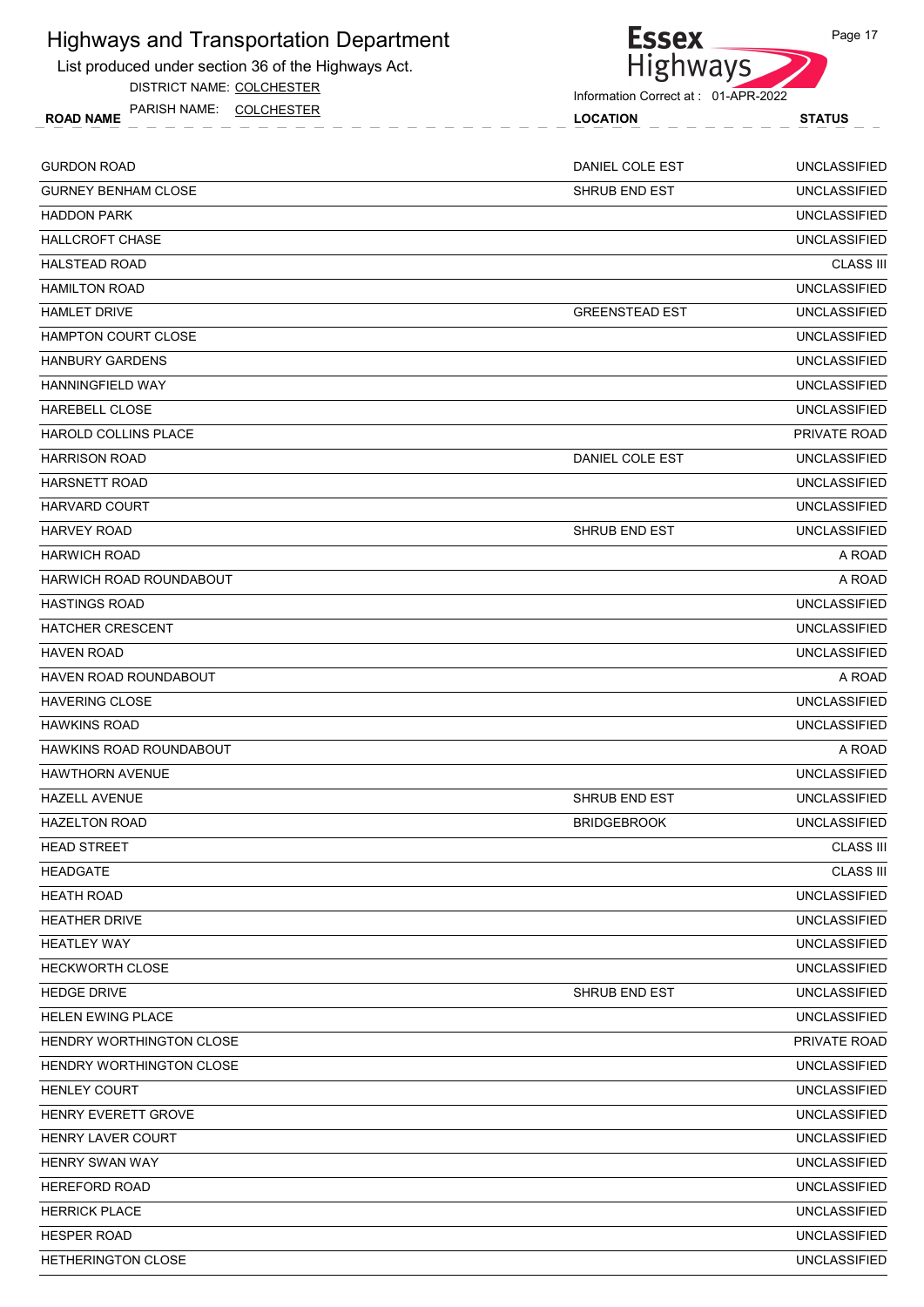List produced under section 36 of the Highways Act.

DISTRICT NAME: COLCHESTER

ROAD NAME LOCATION STATUS PARISH NAME: COLCHESTER



| <b>HEWES CLOSE</b>        | <b>GREENSTEAD EST</b>  | <b>UNCLASSIFIED</b> |
|---------------------------|------------------------|---------------------|
| <b>HICKORY AVENUE</b>     | <b>GREENSTEAD EST</b>  | <b>UNCLASSIFIED</b> |
| <b>HIGH STREET</b>        |                        | <b>CLASS III</b>    |
| <b>HIGHCLERE ROAD</b>     |                        | <b>UNCLASSIFIED</b> |
| <b>HIGHFIELD DRIVE</b>    |                        | PRIVATE ROAD        |
| <b>HIGHWOODS APPROACH</b> |                        | <b>UNCLASSIFIED</b> |
| <b>HIGHWOODS SQUARE</b>   |                        | <b>UNCLASSIFIED</b> |
| <b>HILLRIDGE</b>          |                        | <b>UNCLASSIFIED</b> |
| <b>HILLS CRESCENT</b>     |                        | <b>UNCLASSIFIED</b> |
| <b>HILLSTON CLOSE</b>     |                        | <b>UNCLASSIFIED</b> |
| <b>HILLTOP CLOSE</b>      |                        | <b>UNCLASSIFIED</b> |
| <b>HITHERWOOD ROAD</b>    |                        | PRIVATE ROAD        |
| <b>HOE DRIVE</b>          |                        | <b>UNCLASSIFIED</b> |
| <b>HOLBOROUGH CLOSE</b>   | <b>GREENSTEAD EST</b>  | <b>UNCLASSIFIED</b> |
| <b>HOLLY CLOSE</b>        |                        | PRIVATE ROAD        |
| <b>HOLM OAK</b>           |                        | <b>UNCLASSIFIED</b> |
| <b>HOLMAN CRESCENT</b>    | PRETTYGATE EST         | <b>UNCLASSIFIED</b> |
| <b>HOMEFIELD ROAD</b>     |                        | <b>UNCLASSIFIED</b> |
| <b>HOMEFIELD ROAD</b>     |                        | PRIVATE ROAD        |
| HONEYSUCKLE WAY           | <b>GREENSTEAD EST</b>  | <b>UNCLASSIFIED</b> |
| HONYWOOD ROAD             |                        | <b>UNCLASSIFIED</b> |
| <b>HOOPER AVENUE</b>      |                        | <b>UNCLASSIFIED</b> |
| <b>HORNBEAM CLOSE</b>     |                        | PRIVATE ROAD        |
| <b>HORROCKS CLOSE</b>     |                        | PRIVATE ROAD        |
| <b>HOSPITAL LANE</b>      |                        | <b>UNCLASSIFIED</b> |
| <b>HOSPITAL ROAD</b>      |                        | <b>UNCLASSIFIED</b> |
| HOWE CLOSE                |                        | <b>UNCLASSIFIED</b> |
| <b>HUBERT ROAD</b>        |                        | <b>UNCLASSIFIED</b> |
| <b>HUNTERS RIDGE</b>      |                        | <b>UNCLASSIFIED</b> |
| <b>HUNTING GATE</b>       |                        | <b>UNCLASSIFIED</b> |
| HUNWICKE ROAD             |                        | <b>UNCLASSIFIED</b> |
| <b>HURNARD DRIVE</b>      |                        | <b>UNCLASSIFIED</b> |
| HURRELL DOWN              |                        | <b>UNCLASSIFIED</b> |
| HUSSAR CLOSE              |                        | PRIVATE ROAD        |
| HYDERABAD CLOSE           |                        | <b>UNCLASSIFIED</b> |
| HYTHE HILL                |                        | <b>CLASS III</b>    |
| <b>HYTHE HILL</b>         |                        | A ROAD              |
| HYTHE HILL ROUNDABOUT     |                        | A ROAD              |
| <b>HYTHE QUAY</b>         |                        | A ROAD              |
| <b>HYTHE QUAY</b>         |                        | <b>UNCLASSIFIED</b> |
| HYTHE QUAY NORTH          |                        | <b>CLASS III</b>    |
| HYTHE QUAY NORTH          |                        | <b>UNCLASSIFIED</b> |
| HYTHE QUAY ROUNDABOUT     |                        | A ROAD              |
| <b>HYTHE STATION ROAD</b> |                        | <b>CLASS III</b>    |
| <b>ICENI WAY</b>          | SHRUB END EST          | <b>UNCLASSIFIED</b> |
| <b>ILEX CLOSE</b>         | <b>ST MICHAELS EST</b> | PRIVATE ROAD        |
|                           |                        |                     |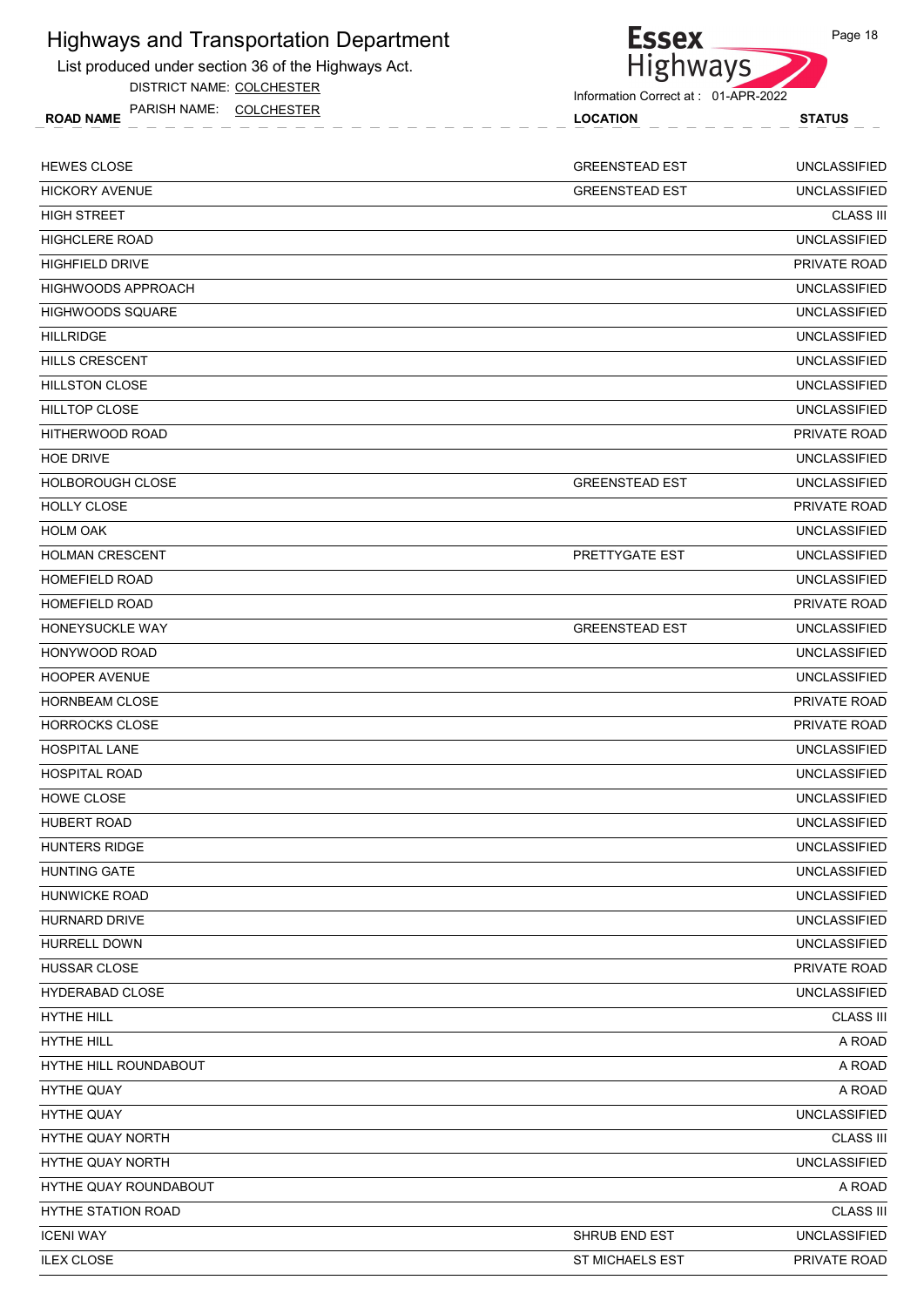List produced under section 36 of the Highways Act.

DISTRICT NAME: COLCHESTER

ROAD NAME LOCATION STATUS PARISH NAME: COLCHESTER



| <b>IMOGEN CLOSE</b>            | <b>GREENSTEAD EST</b> | <b>UNCLASSIFIED</b> |
|--------------------------------|-----------------------|---------------------|
| <b>IMPHAL CLOSE</b>            |                       | PRIVATE ROAD        |
| <b>INGLIS ROAD</b>             |                       | <b>UNCLASSIFIED</b> |
| <b>INVERNESS CLOSE</b>         |                       | <b>UNCLASSIFIED</b> |
| <b>INWORTH WALK</b>            | <b>MONKWICK EST</b>   | <b>UNCLASSIFIED</b> |
| <b>IPSWICH ROAD</b>            |                       | A ROAD              |
| <b>IPSWICH ROAD ROUNDABOUT</b> |                       | A ROAD              |
| <b>IRETON ROAD</b>             |                       | <b>UNCLASSIFIED</b> |
| <b>IRVINE ROAD</b>             |                       | <b>UNCLASSIFIED</b> |
| <b>ISBOURNE ROAD</b>           |                       | <b>UNCLASSIFIED</b> |
| <b>IVY CLOSE</b>               |                       | PRIVATE STREET      |
| <b>JACK ANDREWS DRIVE</b>      |                       | <b>UNCLASSIFIED</b> |
| <b>JAMES CARTER ROAD</b>       |                       | <b>UNCLASSIFIED</b> |
| <b>JAMES GORE DRIVE</b>        |                       | <b>UNCLASSIFIED</b> |
| <b>JAMES PARNELL DRIVE</b>     |                       | <b>UNCLASSIFIED</b> |
| <b>JAMES STREET</b>            |                       | <b>UNCLASSIFIED</b> |
| <b>JAMES WICKS COURT</b>       |                       | <b>UNCLASSIFIED</b> |
| <b>JARMIN ROAD</b>             |                       | <b>UNCLASSIFIED</b> |
| <b>JASMINE CLOSE</b>           | <b>GREENSTEAD EST</b> | <b>UNCLASSIFIED</b> |
| <b>JEFFERSON CLOSE</b>         |                       | <b>UNCLASSIFIED</b> |
| <b>JEFFREY CLOSE</b>           |                       | <b>UNCLASSIFIED</b> |
| <b>JENNINGS CLOSE</b>          |                       | PRIVATE ROAD        |
| <b>JESSICA CLOSE</b>           | <b>GREENSTEAD EST</b> | <b>UNCLASSIFIED</b> |
| <b>JOHN BIRD COURT</b>         |                       | PRIVATE ROAD        |
| JOHN HAMMOND CLOSE             |                       | <b>UNCLASSIFIED</b> |
| <b>JOHN HARPER STREET</b>      |                       | <b>UNCLASSIFIED</b> |
| <b>JOHN KENT AVENUE</b>        | SHRUB END EST         | <b>UNCLASSIFIED</b> |
| <b>JOHN MACE ROAD</b>          |                       | <b>UNCLASSIFIED</b> |
| <b>JONQUIL WAY</b>             |                       | <b>UNCLASSIFIED</b> |
| JUNIPER WAY                    | <b>GREENSTEAD EST</b> | <b>UNCLASSIFIED</b> |
| JUNO MEWS                      |                       | <b>UNCLASSIFIED</b> |
| <b>KEATS ROAD</b>              |                       | <b>UNCLASSIFIED</b> |
| <b>KEBLE CLOSE</b>             |                       | <b>UNCLASSIFIED</b> |
| <b>KEEPERS GREEN</b>           |                       | <b>UNCLASSIFIED</b> |
| <b>KENDALL ROAD</b>            |                       | <b>UNCLASSIFIED</b> |
| KENDALL ROAD FOLLEY            |                       | <b>UNCLASSIFIED</b> |
| <b>KENSINGTON ROAD</b>         |                       | <b>UNCLASSIFIED</b> |
| <b>KEYMER WAY</b>              |                       | <b>UNCLASSIFIED</b> |
| KILDERMORIE CLOSE              |                       | <b>UNCLASSIFIED</b> |
| KIMBERLEY ROAD                 |                       | <b>UNCLASSIFIED</b> |
| KING COEL ROAD                 |                       | <b>CLASS III</b>    |
| KING EDWARD QUAY               |                       | <b>UNCLASSIFIED</b> |
| KING GEORGE ROAD               |                       | <b>UNCLASSIFIED</b> |
| KING HAROLD ROAD               |                       | <b>UNCLASSIFIED</b> |
| KING STEPHEN ROAD              |                       | <b>UNCLASSIFIED</b> |
| KINGFISHER CLOSE               |                       | <b>UNCLASSIFIED</b> |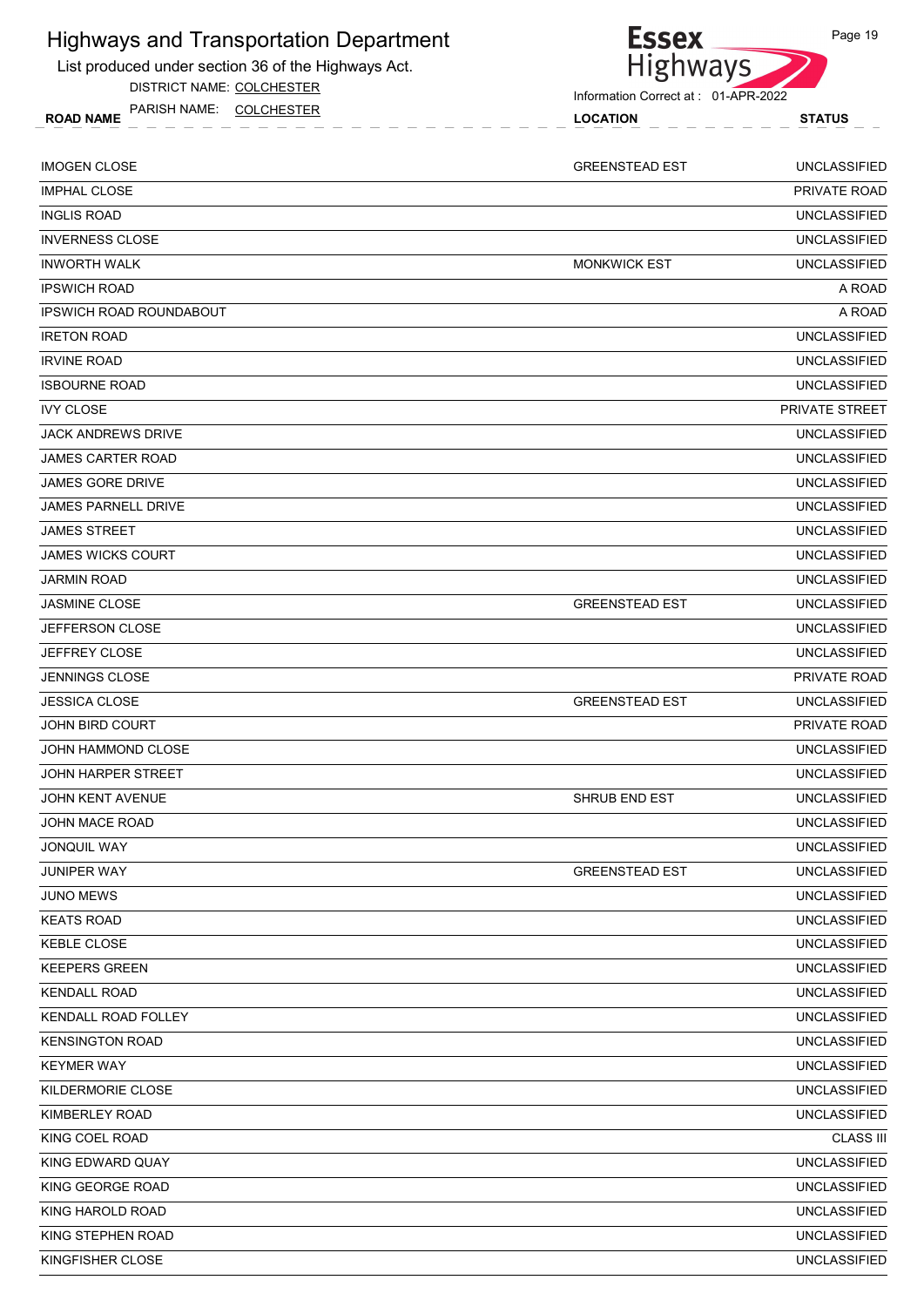

DISTRICT NAME: COLCHESTER

ROAD NAME LOCATION STATUS PARISH NAME: COLCHESTER



Information Correct at : 01-APR-2022

| KINGS MEADOW ROAD             |                                       | <b>UNCLASSIFIED</b>   |
|-------------------------------|---------------------------------------|-----------------------|
| KINLETT CLOSE                 |                                       | <b>UNCLASSIFIED</b>   |
| <b>KIRBY DRIVE</b>            |                                       | <b>UNCLASSIFIED</b>   |
| <b>KNIGHTS FIELD</b>          |                                       | PRIVATE ROAD          |
| <b>KNIGHTS FIELD</b>          |                                       | <b>UNCLASSIFIED</b>   |
| KNIGHTSBRIDGE CLOSE           |                                       | PRIVATE ROAD          |
| KOHIMA ROAD                   |                                       | PRIVATE ROAD          |
| <b>LABURNUM GROVE</b>         | <b>GREENSTEAD EST</b>                 | <b>UNCLASSIFIED</b>   |
| <b>LADBROOK DRIVE</b>         |                                       | PRIVATE ROAD          |
| LADELL CLOSE                  |                                       | <b>UNCLASSIFIED</b>   |
| LAING ROAD                    | <b>GREENSTEAD EST</b>                 | <b>UNCLASSIFIED</b>   |
| <b>LAMBETH ROAD</b>           |                                       | <b>UNCLASSIFIED</b>   |
| <b>LANCER STREET</b>          |                                       | PRIVATE ROAD          |
| LAND LANE                     |                                       | PRIVATE ROAD          |
| <b>LANDSEER ROAD</b>          | <b>GAINSBOROUGH EST</b>               | <b>UNCLASSIFIED</b>   |
| LANGDALE DRIVE                |                                       | <b>UNCLASSIFIED</b>   |
| <b>LANGHAM PLACE</b>          |                                       | <b>UNCLASSIFIED</b>   |
| LANVALLEY ROAD                |                                       | PRIVATE ROAD          |
| <b>LANVALLEY ROAD</b>         |                                       | <b>UNCLASSIFIED</b>   |
| <b>LARCH CLOSE</b>            | <b>GREENSTEAD EST</b>                 | <b>UNCLASSIFIED</b>   |
| <b>LAUNCESTON CLOSE</b>       |                                       | <b>UNCLASSIFIED</b>   |
| LAUREL COURT                  |                                       | <b>UNCLASSIFIED</b>   |
| LAVENDER WAY                  |                                       | <b>UNCLASSIFIED</b>   |
| <b>LAXTON COURT</b>           | PRETTYGATE EST                        | <b>UNCLASSIFIED</b>   |
| <b>LAYER ROAD</b>             |                                       | <b>B ROAD</b>         |
| LE CATEAU ROAD                |                                       | <b>UNCLASSIFIED</b>   |
| <b>LEAM CLOSE</b>             |                                       | <b>UNCLASSIFIED</b>   |
| <b>LEAS ROAD</b>              |                                       | PRIVATE ROAD          |
| <b>LEDA WAY</b>               |                                       | <b>PRIVATE STREET</b> |
| <b>LEETE DRIVE</b>            |                                       | PRIVATE ROAD          |
| LEICESTER CLOSE               |                                       | <b>UNCLASSIFIED</b>   |
| LENZ CLOSE                    |                                       | <b>UNCLASSIFIED</b>   |
| LETHE GROVE                   |                                       | <b>UNCLASSIFIED</b>   |
| <b>LEXDEN COURT</b>           |                                       | <b>UNCLASSIFIED</b>   |
| <b>LEXDEN GROVE</b>           |                                       | <b>UNCLASSIFIED</b>   |
| <b>LEXDEN ROAD</b>            |                                       | A ROAD                |
| <b>LEXDEN ROAD</b>            | SERVICE ROAD OFF<br><b>SANDERS DR</b> | <b>UNCLASSIFIED</b>   |
| LICHFIELD CLOSE               |                                       | <b>UNCLASSIFIED</b>   |
| <b>LILIAN IMPEY DRIVE</b>     |                                       | <b>UNCLASSIFIED</b>   |
| LILIANNA ROAD                 |                                       | PRIVATE STREET        |
| LIME AVENUE                   | <b>GREENSTEAD EST</b>                 | <b>UNCLASSIFIED</b>   |
| <b>LINCOLN WAY</b>            |                                       | <b>UNCLASSIFIED</b>   |
| <b>LINDEN CLOSE</b>           |                                       | <b>UNCLASSIFIED</b>   |
| LION WALK UNDERGROUND SERVICE |                                       | <b>UNCLASSIFIED</b>   |
| LISLE ROAD                    |                                       | <b>UNCLASSIFIED</b>   |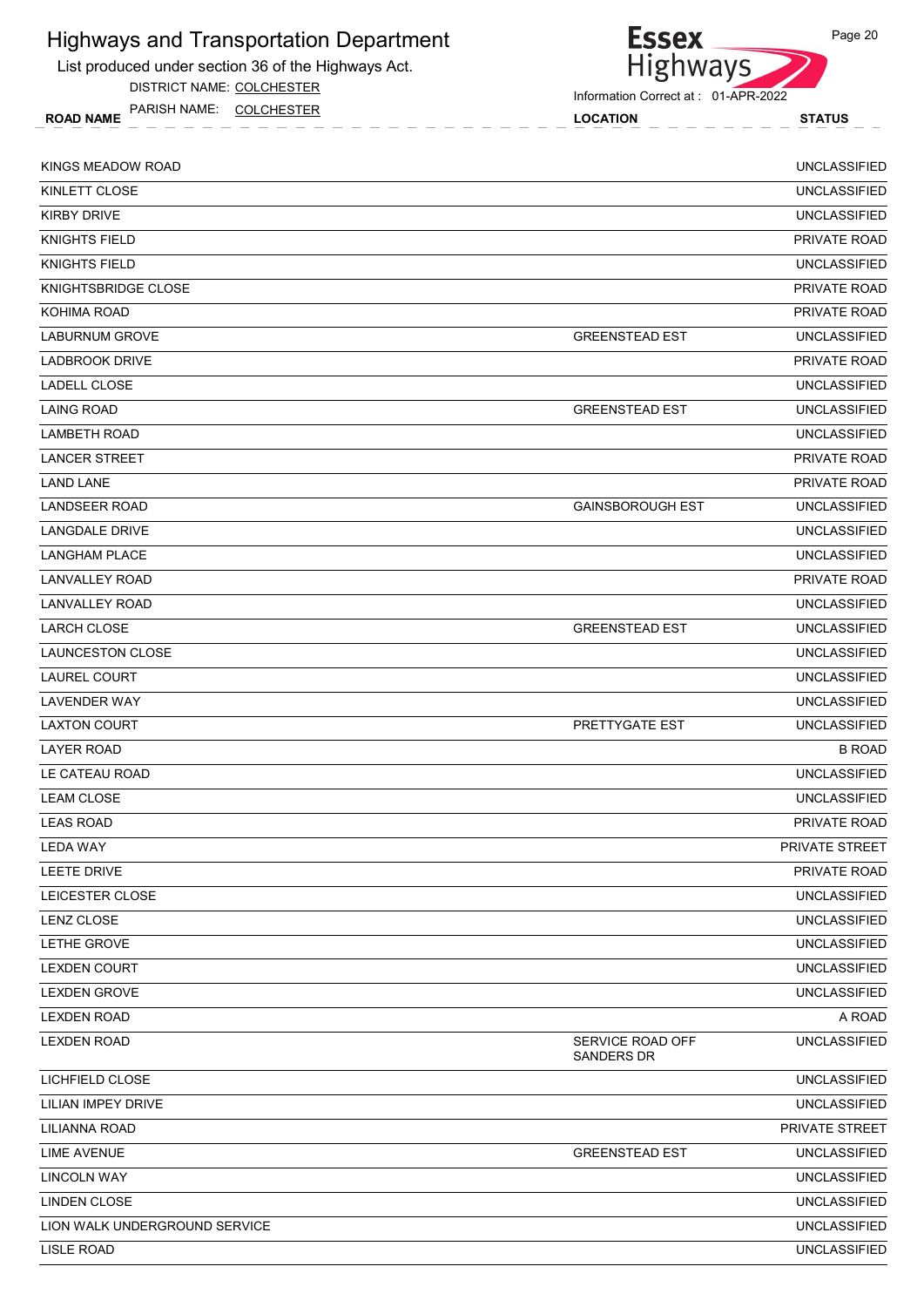List produced under section 36 of the Highways Act.

DISTRICT NAME: COLCHESTER

ROAD NAME LOCATION STATUS PARISH NAME: COLCHESTER



Information Correct at : 01-APR-2022

| LITTLE ACORNS             |                       | <b>PRIVATE ROAD</b> |
|---------------------------|-----------------------|---------------------|
| LITTLE FOXBURROWS         |                       | <b>UNCLASSIFIED</b> |
| LITTLE WOODS MEWS         |                       | <b>UNCLASSIFIED</b> |
| <b>LITTLEBURY GARDENS</b> |                       | <b>UNCLASSIFIED</b> |
| LITTLEFIELD ROAD          |                       | <b>PRIVATE ROAD</b> |
| <b>LOCKHART AVENUE</b>    |                       | <b>UNCLASSIFIED</b> |
| LODDERS WALK              |                       | <b>UNCLASSIFIED</b> |
| <b>LONDON ROAD</b>        |                       | A ROAD              |
| LONG WYRE STREET          |                       | <b>UNCLASSIFIED</b> |
| LONGCROFT ROAD            |                       | <b>UNCLASSIFIED</b> |
| LONGRIDGE                 |                       | <b>UNCLASSIFIED</b> |
| LORD HOLLAND ROAD         |                       | <b>UNCLASSIFIED</b> |
| LORD HOLLAND ROAD         |                       | PRIVATE ROAD        |
| LORDSWOOD ROAD            |                       | <b>UNCLASSIFIED</b> |
| <b>LUCAS ROAD</b>         |                       | <b>UNCLASSIFIED</b> |
| LUGAR CLOSE               |                       | <b>UNCLASSIFIED</b> |
| LUNGLEY RISE              |                       | <b>UNCLASSIFIED</b> |
| <b>MABBITT WAY</b>        |                       | <b>UNCLASSIFIED</b> |
| MACBETH CLOSE             | <b>GREENSTEAD EST</b> | <b>UNCLASSIFIED</b> |
| <b>MACKAY COURT</b>       |                       | <b>UNCLASSIFIED</b> |
| MADELEY CLOSE             |                       | <b>UNCLASSIFIED</b> |
| <b>MAGAZINE FARM WAY</b>  |                       | <b>UNCLASSIFIED</b> |
| <b>MAGDALEN STREET</b>    |                       | A ROAD              |
| <b>MAGNOLIA DRIVE</b>     | <b>GREENSTEAD EST</b> | <b>UNCLASSIFIED</b> |
| <b>MAIDENBURGH STREET</b> |                       | <b>UNCLASSIFIED</b> |
| <b>MALDON ROAD</b>        |                       | <b>B ROAD</b>       |
| MALDON ROAD ROUNDABOUT    |                       | A ROAD              |
| <b>MALTING ROAD</b>       |                       | PRIVATE ROAD        |
| <b>MANDARIN WAY</b>       |                       | <b>PRIVATE ROAD</b> |
| <b>MANOR ROAD</b>         |                       | <b>UNCLASSIFIED</b> |
| MAPLE WAY                 | KING GEORGE EST       | <b>UNCLASSIFIED</b> |
| <b>MARETH ROAD</b>        |                       | PRIVATE ROAD        |
| <b>MARGARET ROAD</b>      |                       | <b>UNCLASSIFIED</b> |
| <b>MARGARET ROAD</b>      |                       | PRIVATE STREET      |
| MARIGOLD CLOSE            | <b>GREENSTEAD EST</b> | <b>UNCLASSIFIED</b> |
| <b>MARIO WAY</b>          |                       | <b>UNCLASSIFIED</b> |
| MARLOWE WAY               |                       | <b>UNCLASSIFIED</b> |
| <b>MARNE ROAD</b>         |                       | PRIVATE ROAD        |
| MARYBOROUGH GROVE         |                       | <b>UNCLASSIFIED</b> |
| MASCOT SQUARE             |                       | <b>UNCLASSIFIED</b> |
| MASEFIELD DRIVE           |                       | <b>UNCLASSIFIED</b> |
| MASON CLOSE               |                       | PRIVATE ROAD        |
| <b>MASON ROAD</b>         |                       | <b>UNCLASSIFIED</b> |
| MAUDLYN ROAD              |                       | A ROAD              |
| MAUDLYN ROAD ROUNDABOUT   |                       | A ROAD              |
| MAYBERRY WALK             |                       | <b>UNCLASSIFIED</b> |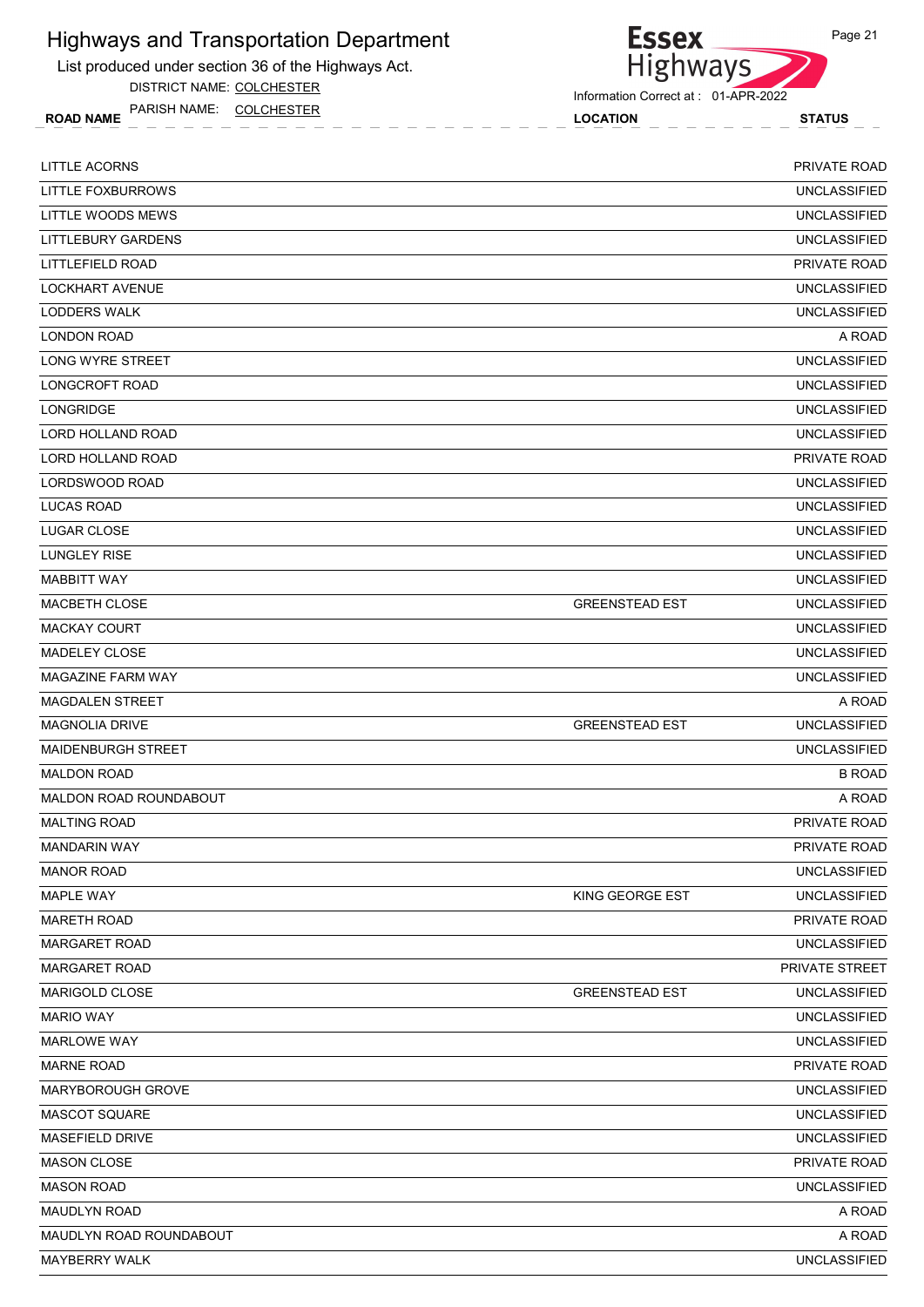List produced under section 36 of the Highways Act.

DISTRICT NAME: COLCHESTER

ROAD NAME LOCATION STATUS PARISH NAME: COLCHESTER



Information Correct at : 01-APR-2022

| <b>MAYFIELD CLOSE</b>     |                      | <b>UNCLASSIFIED</b> |
|---------------------------|----------------------|---------------------|
| <b>MAYPOLE GREEN ROAD</b> |                      | <b>UNCLASSIFIED</b> |
| <b>MEACHEN ROAD</b>       |                      | <b>UNCLASSIFIED</b> |
| <b>MEADOW ROAD</b>        |                      | PRIVATE ROAD        |
| MEADOWBROOK COURT         |                      | PRIVATE ROAD        |
| <b>MEANDER MEWS</b>       |                      | <b>UNCLASSIFIED</b> |
| <b>MEEANEE MEWS</b>       |                      | <b>UNCLASSIFIED</b> |
| <b>MELBOURNE CHASE</b>    |                      | <b>UNCLASSIFIED</b> |
| <b>MELLOR CHASE</b>       |                      | <b>UNCLASSIFIED</b> |
| <b>MEMNON COURT</b>       |                      | <b>UNCLASSIFIED</b> |
| <b>MENIN ROAD</b>         |                      | <b>PRIVATE ROAD</b> |
| <b>MERCERS WAY</b>        |                      | <b>UNCLASSIFIED</b> |
| <b>MERCURY CLOSE</b>      |                      | <b>UNCLASSIFIED</b> |
| <b>MERLIN END</b>         |                      | <b>UNCLASSIFIED</b> |
| <b>MERSEA ROAD</b>        |                      | <b>B ROAD</b>       |
| <b>MERSEA ROAD</b>        | <b>SERVICE ROAD</b>  | <b>UNCLASSIFIED</b> |
| <b>MERTON COURT</b>       |                      | <b>UNCLASSIFIED</b> |
| <b>MESSINES ROAD</b>      |                      | PRIVATE ROAD        |
| <b>MEYRICK CRESCENT</b>   |                      | <b>UNCLASSIFIED</b> |
| MIDDLE MILL ROAD          |                      | <b>UNCLASSIFIED</b> |
| <b>MIDDLEBOROUGH</b>      |                      | <b>CLASS III</b>    |
| MIDDLEBOROUGH ROUNDABOUT  |                      | A ROAD              |
| <b>MIDDLEWICK CLOSE</b>   |                      | <b>PRIVATE ROAD</b> |
| <b>MIDLAND CLOSE</b>      |                      | <b>PRIVATE ROAD</b> |
| <b>MIDWAY ROAD</b>        |                      | PRIVATE ROAD        |
| <b>MILITARY ROAD</b>      |                      | <b>CLASS III</b>    |
| <b>MILL STREET</b>        |                      | <b>UNCLASSIFIED</b> |
| <b>MILTON CLOSE</b>       |                      | <b>UNCLASSIFIED</b> |
| <b>MINERVA END</b>        |                      | <b>UNCLASSIFIED</b> |
| MIRANDA WALK              |                      | <b>FOOTPATH</b>     |
| <b>MONKWICK AVENUE</b>    | <b>MONKWICK EST</b>  | <b>UNCLASSIFIED</b> |
| <b>MONS ROAD</b>          |                      | PRIVATE ROAD        |
| MONTGOMERY CLOSE          |                      | <b>UNCLASSIFIED</b> |
| <b>MOORSIDE</b>           |                      | <b>UNCLASSIFIED</b> |
| MORANT ROAD               |                      | <b>UNCLASSIFIED</b> |
| <b>MORTEN ROAD</b>        |                      | <b>UNCLASSIFIED</b> |
| MOSSFIELD CLOSE           |                      | <b>UNCLASSIFIED</b> |
| <b>MOTOR WALK</b>         |                      | <b>UNCLASSIFIED</b> |
| MOUNTAIN ASH CLOSE        |                      | <b>UNCLASSIFIED</b> |
| MOUNTBATTEN DRIVE         |                      | <b>UNCLASSIFIED</b> |
| <b>MOY ROAD</b>           | <b>MONKWICK EST</b>  | UNCLASSIFIED        |
| MULBERRY AVENUE           | <b>BARN HALL EST</b> | <b>UNCLASSIFIED</b> |
| <b>MUNNINGS ROAD</b>      |                      | <b>UNCLASSIFIED</b> |
| <b>MUSEUM STREET</b>      |                      | <b>UNCLASSIFIED</b> |
| MYLAND HALL CHASE         |                      | <b>FOOTPATH</b>     |
| <b>MYRTLE GROVE</b>       |                      | <b>UNCLASSIFIED</b> |
|                           |                      |                     |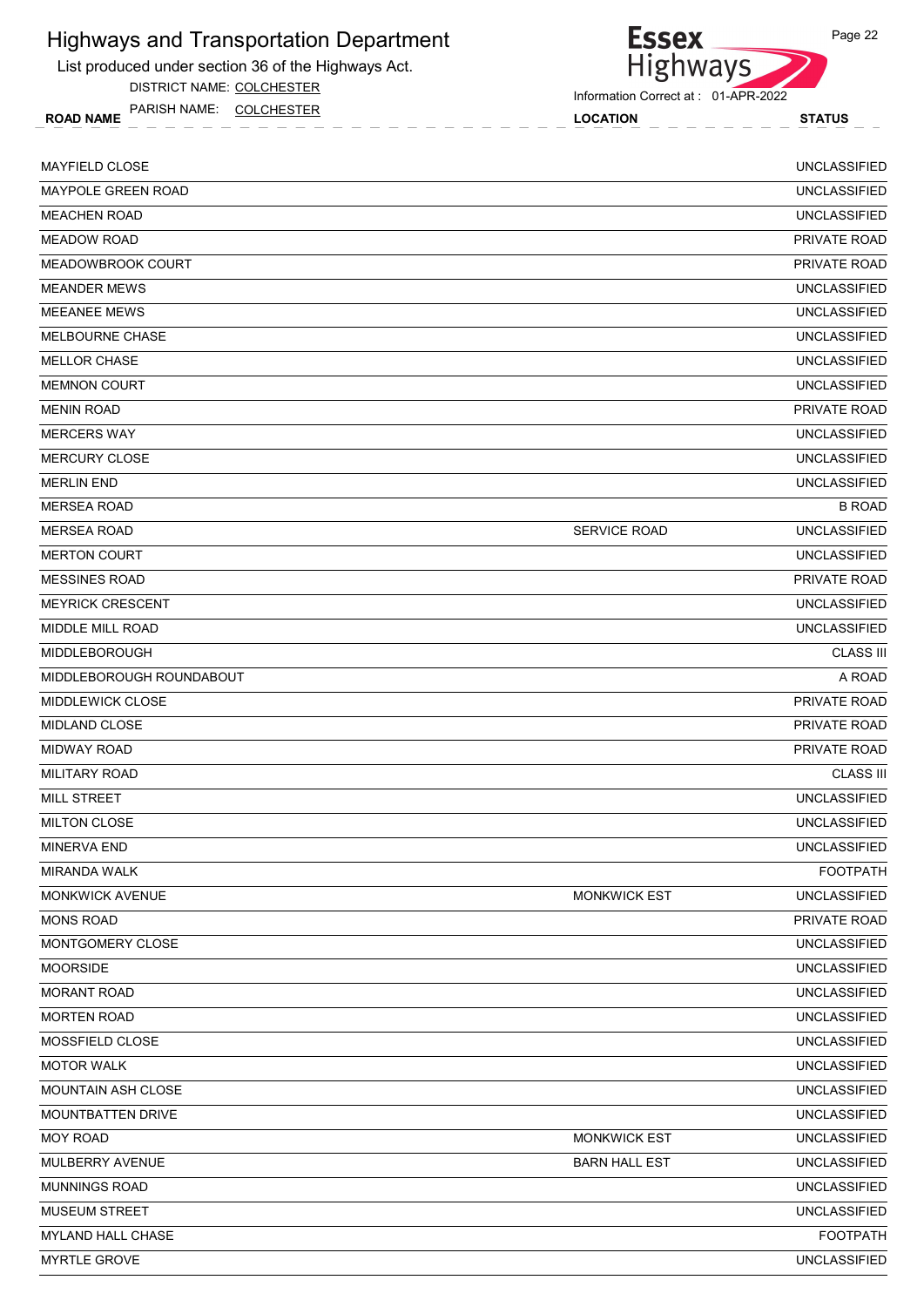List produced under section 36 of the Highways Act.

DISTRICT NAME: COLCHESTER

ROAD NAME LOCATION STATUS PARISH NAME: COLCHESTER

Essex<br>Highways

| <b>NANCY SMITH CLOSE</b>  |                         | <b>UNCLASSIFIED</b> |
|---------------------------|-------------------------|---------------------|
| <b>NAPIER ROAD</b>        |                         | <b>UNCLASSIFIED</b> |
| <b>NASH CLOSE</b>         |                         | <b>UNCLASSIFIED</b> |
| <b>NELSON ROAD</b>        |                         | <b>UNCLASSIFIED</b> |
| NEW FARM ROAD             |                         | <b>UNCLASSIFIED</b> |
| NEW HYTHE BRIDGE          |                         | <b>CLASS III</b>    |
| <b>NEW KILN ROAD</b>      |                         | <b>UNCLASSIFIED</b> |
| <b>NEW PARK STREET</b>    |                         | <b>UNCLASSIFIED</b> |
| <b>NEW TOWN ROAD</b>      |                         | <b>UNCLASSIFIED</b> |
| NEWCASTLE AVENUE          |                         | <b>UNCLASSIFIED</b> |
| <b>NEWCOMEN WAY</b>       |                         | <b>UNCLASSIFIED</b> |
| NEWCOMEN WAY ROUNDABOUT   |                         | <b>UNCLASSIFIED</b> |
| NICHOLSONS GROVE          |                         | <b>UNCLASSIFIED</b> |
| NIGHTINGALE CLOSE         |                         | <b>UNCLASSIFIED</b> |
| NORFOLK CRESCENT          |                         | <b>UNCLASSIFIED</b> |
| NORMAN WAY                |                         | <b>UNCLASSIFIED</b> |
| NORMAN WAY NORTH          |                         | <b>UNCLASSIFIED</b> |
| NORMANDY AVENUE           |                         | <b>UNCLASSIFIED</b> |
| <b>NORTH HILL</b>         |                         | <b>CLASS III</b>    |
| <b>NORTH STATION ROAD</b> |                         | A ROAD              |
| <b>NORTH STATION ROAD</b> |                         | <b>CLASS III</b>    |
| NORTHFIELD GARDENS        |                         | <b>UNCLASSIFIED</b> |
| NORTHGATE STREET          |                         | <b>UNCLASSIFIED</b> |
| <b>NORWICH CLOSE</b>      |                         | <b>UNCLASSIFIED</b> |
| <b>NUNNS ROAD</b>         |                         | <b>UNCLASSIFIED</b> |
| OAKAPPLE CLOSE            |                         | <b>PRIVATE ROAD</b> |
| OAKHOUSE CLOSE            |                         | PRIVATE STREET      |
| <b>OAKLANDS AVENUE</b>    |                         | <b>UNCLASSIFIED</b> |
| OAKS DRIVE                |                         | <b>UNCLASSIFIED</b> |
| OBERON CLOSE              | <b>GREENSTEAD EST</b>   | <b>UNCLASSIFIED</b> |
| OFF CLINGOE ROUNDABOUT    | <b>EASTERN APPROACH</b> | <b>UNCLASSIFIED</b> |
| OLD COACH ROAD            |                         | <b>UNCLASSIFIED</b> |
| OLD COLCHESTER ROAD       |                         | <b>UNCLASSIFIED</b> |
| OLD HEATH ROAD            |                         | <b>CLASS III</b>    |
| <b>OLIVERS LANE</b>       |                         | <b>UNCLASSIFIED</b> |
| OLYMPIC BOULEVARD         |                         | PRIVATE ROAD        |
| <b>ONSLOW CRESCENT</b>    |                         | <b>UNCLASSIFIED</b> |
| ORCHARD ROAD              |                         | <b>UNCLASSIFIED</b> |
| ORWELL CLOSE              |                         | <b>UNCLASSIFIED</b> |
| <b>OSBORNE STREET</b>     |                         | <b>CLASS III</b>    |
| OTHELLO CLOSE             | <b>GREENSTEAD EST</b>   | <b>UNCLASSIFIED</b> |
| OWEN WARD CLOSE           | SHRUB END EST           | <b>UNCLASSIFIED</b> |
| <b>OWLS RETREAT</b>       |                         | <b>UNCLASSIFIED</b> |
| <b>OXFORD ROAD</b>        |                         | <b>UNCLASSIFIED</b> |
| <b>OZALID ROAD</b>        |                         | PRIVATE ROAD        |
| PAMPAS CLOSE              |                         | UNCLASSIFIED        |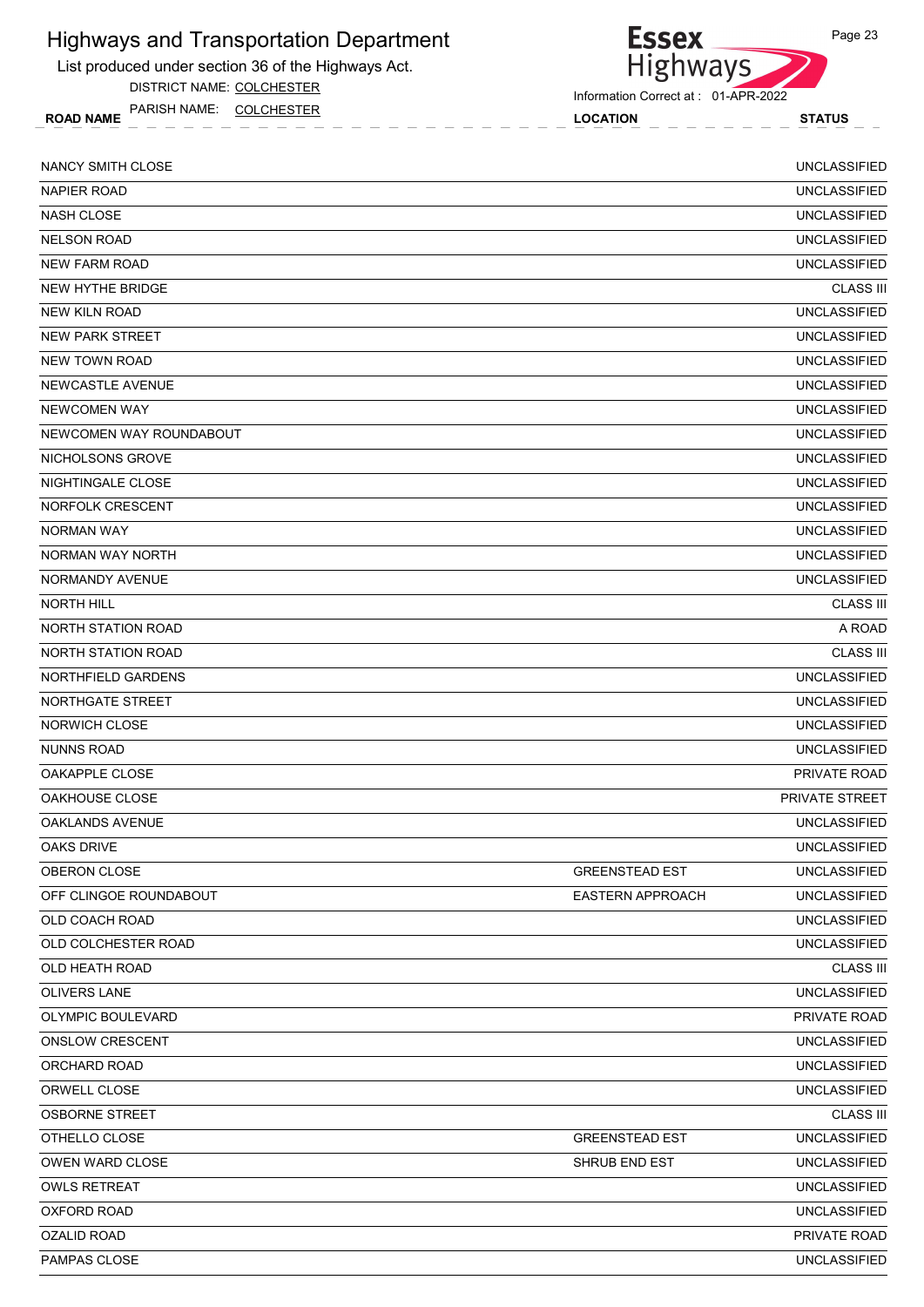List produced under section 36 of the Highways Act.

DISTRICT NAME: COLCHESTER

ROAD NAME LOCATION STATUS PARISH NAME: COLCHESTER



Information Correct at : 01-APR-2022

| PANACHE ROAD             |                      | PRIVATE STREET      |
|--------------------------|----------------------|---------------------|
| <b>PANTON CRESCENT</b>   |                      | <b>UNCLASSIFIED</b> |
| PAPILLON ROAD            |                      | <b>UNCLASSIFIED</b> |
| PARADE SQUARE            |                      | <b>UNCLASSIFIED</b> |
| PARK ROAD                |                      | <b>UNCLASSIFIED</b> |
| PARKSIDE QUARTER         |                      | <b>UNCLASSIFIED</b> |
| PARNELL CLOSE            | <b>MONKWICK EST</b>  | <b>UNCLASSIFIED</b> |
| <b>PARR DRIVE</b>        |                      | <b>UNCLASSIFIED</b> |
| <b>PARSONS HEATH</b>     |                      | A ROAD              |
| PARSONS HEATH ROUNDABOUT |                      | A ROAD              |
| <b>PARSONS HILL</b>      |                      | <b>UNCLASSIFIED</b> |
| <b>PARSONS LANE</b>      |                      | <b>UNCLASSIFIED</b> |
| PATMORE ROAD             |                      | <b>UNCLASSIFIED</b> |
| PAUL SPENDLOVE COURT     |                      | <b>PRIVATE ROAD</b> |
| PAVILLION VIEW           |                      | <b>UNCLASSIFIED</b> |
| PAXMAN AVENUE            | <b>SHRUB END EST</b> | <b>UNCLASSIFIED</b> |
| PEACHE ROAD              |                      | <b>UNCLASSIFIED</b> |
| PEBMARSH CLOSE           | <b>MONKWICK EST</b>  | <b>UNCLASSIFIED</b> |
| PEDDERS CLOSE            |                      | PRIVATE ROAD        |
| PEERSWOOD ROAD           |                      | PRIVATE ROAD        |
| <b>PEGASUS WAY</b>       |                      | <b>UNCLASSIFIED</b> |
| PELHAMS LANE             |                      | <b>UNCLASSIFIED</b> |
| PEMBROKE CLOSE           |                      | <b>UNCLASSIFIED</b> |
| PENRICE CLOSE            |                      | <b>UNCLASSIFIED</b> |
| PEREGRINE COURT          |                      | <b>UNCLASSIFIED</b> |
| PERSHORE END             |                      | <b>UNCLASSIFIED</b> |
| PERTH CLOSE              |                      | <b>UNCLASSIFIED</b> |
| <b>PHILBRICK CLOSE</b>   |                      | <b>UNCLASSIFIED</b> |
| PHOENIX COURT            |                      | PRIVATE ROAD        |
| PIER CLOSE               |                      | <b>UNCLASSIFIED</b> |
| PILBOROUGH WAY           |                      | <b>UNCLASSIFIED</b> |
| PINECROFT GARDENS        |                      | <b>UNCLASSIFIED</b> |
| PIPER ROAD               |                      | <b>UNCLASSIFIED</b> |
| PLOUGH DRIVE             |                      | <b>UNCLASSIFIED</b> |
| PLUME AVENUE             |                      | <b>UNCLASSIFIED</b> |
| PONDFIELD ROAD           |                      | UNCLASSIFIED        |
| POPES LANE               |                      | <b>UNCLASSIFIED</b> |
| POPLAR HALL CLOSE        |                      | <b>UNCLASSIFIED</b> |
| POPLAR HALL CLOSE        |                      | PRIVATE ROAD        |
| POPPY GARDENS            |                      | <b>UNCLASSIFIED</b> |
| PORT LANE                |                      | UNCLASSIFIED        |
| PORTERS BROOK WALK       |                      | <b>UNCLASSIFIED</b> |
| PORTLAND ROAD            |                      | <b>UNCLASSIFIED</b> |
| POWNALL CRESCENT         |                      | <b>UNCLASSIFIED</b> |
| PRESIDENT ROAD           |                      | <b>UNCLASSIFIED</b> |
| PRETTYGATE ROAD NORTH    |                      | <b>UNCLASSIFIED</b> |
|                          |                      |                     |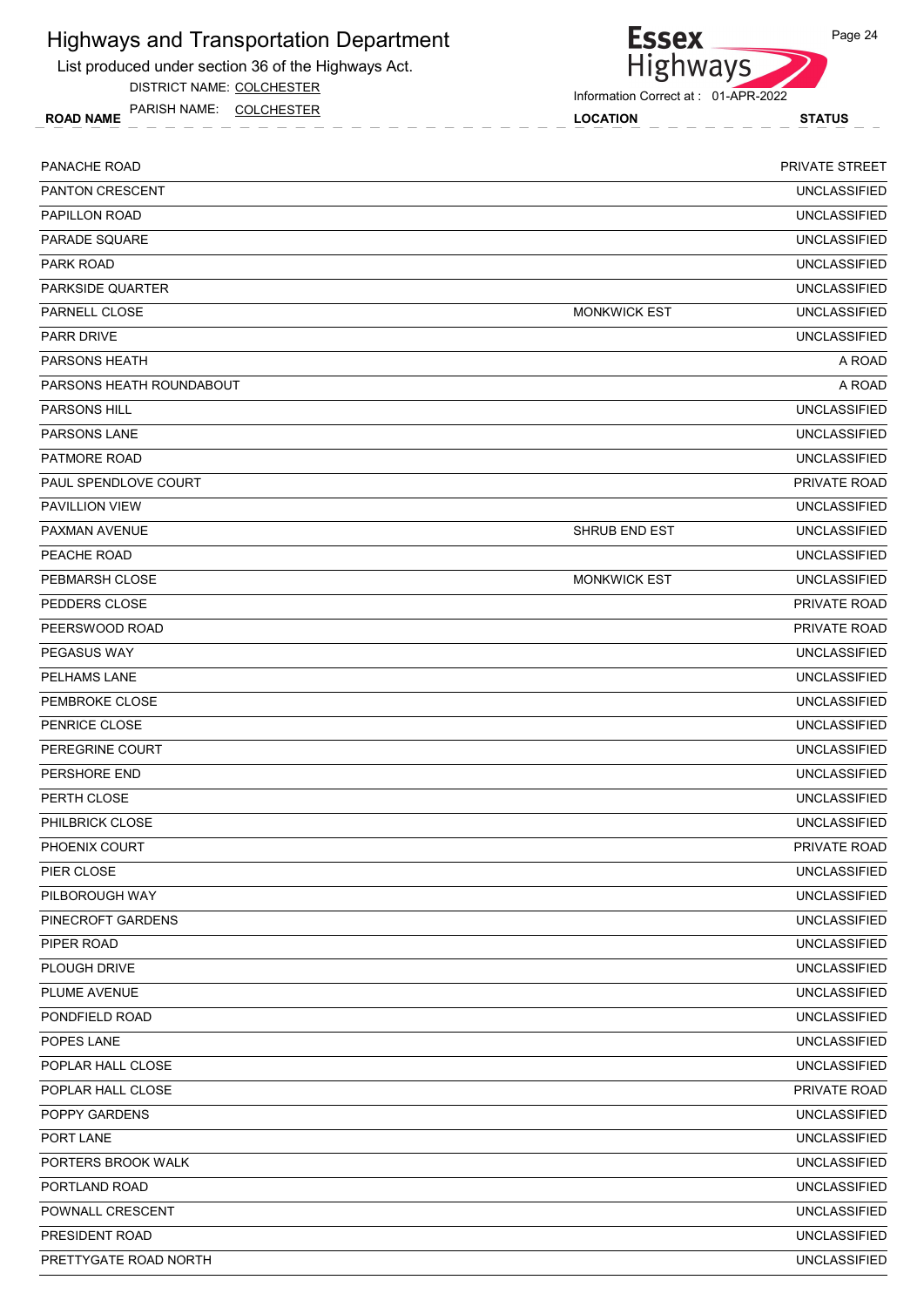List produced under section 36 of the Highways Act.

DISTRICT NAME: COLCHESTER

ROAD NAME LOCATION STATUS PARISH NAME: COLCHESTER



| <b>PRIMROSE WALK</b>       |                         |                     |
|----------------------------|-------------------------|---------------------|
|                            |                         | <b>FOOTPATH</b>     |
| PRINCE CHARLES ROAD        | <b>MONKWICK EST</b>     | <b>UNCLASSIFIED</b> |
| PRINCE PHILIP ROAD         | <b>MONKWICK EST</b>     | <b>UNCLASSIFIED</b> |
| <b>PRINCESS DRIVE</b>      |                         | <b>UNCLASSIFIED</b> |
| PRINCETON MEWS             |                         | <b>UNCLASSIFIED</b> |
| PRIORY STREET              |                         | <b>UNCLASSIFIED</b> |
| PROPELAIR WAY              |                         | <b>UNCLASSIFIED</b> |
| PROSPERO CLOSE             | <b>GREENSTEAD EST</b>   | <b>UNCLASSIFIED</b> |
| <b>PRUNUS COURT</b>        |                         | <b>UNCLASSIFIED</b> |
| PURCELL CLOSE              |                         | <b>UNCLASSIFIED</b> |
| <b>PURVIS WAY</b>          |                         | <b>UNCLASSIFIED</b> |
| <b>QUEEN ELIZABETH WAY</b> | <b>MONKWICK HE</b>      | <b>UNCLASSIFIED</b> |
| <b>QUEEN MARY AVENUE</b>   | KING GEORGE HE          | <b>UNCLASSIFIED</b> |
| <b>QUEEN STREET</b>        |                         | <b>CLASS III</b>    |
| QUEENS ROAD                |                         | <b>UNCLASSIFIED</b> |
| QUEENSLAND DRIVE           |                         | <b>UNCLASSIFIED</b> |
| RAINSBOROWE ROAD           |                         | <b>UNCLASSIFIED</b> |
| <b>RANGE VIEW</b>          |                         | <b>UNCLASSIFIED</b> |
| <b>RANGER WALK</b>         |                         | <b>UNCLASSIFIED</b> |
| RANGOON CLOSE              |                         | PRIVATE ROAD        |
| RATCLIFFE ROAD             |                         | <b>UNCLASSIFIED</b> |
| <b>RAWLINGS CRESCENT</b>   |                         | <b>UNCLASSIFIED</b> |
| <b>RAWSTORN ROAD</b>       |                         | <b>UNCLASSIFIED</b> |
| <b>RAYLEIGH CLOSE</b>      |                         | <b>UNCLASSIFIED</b> |
| <b>RAYNER ROAD</b>         |                         | <b>UNCLASSIFIED</b> |
| <b>REAPER ROAD</b>         |                         | <b>UNCLASSIFIED</b> |
| <b>REBOW STREET</b>        |                         | <b>UNCLASSIFIED</b> |
| <b>RECREATION ROAD</b>     |                         | <b>UNCLASSIFIED</b> |
| <b>REDMILL</b>             |                         | <b>UNCLASSIFIED</b> |
| REDWOOD CLOSE              |                         | <b>UNCLASSIFIED</b> |
| REED HALL AVENUE NORTH     |                         | PRIVATE ROAD        |
| REED HALL AVENUE SOUTH     |                         | PRIVATE ROAD        |
| <b>REGENCY GREEN</b>       |                         | <b>UNCLASSIFIED</b> |
| <b>REGENTS CLOSE</b>       |                         | <b>UNCLASSIFIED</b> |
| <b>REMBRANDT WAY</b>       | <b>GAINSBOROUGH EST</b> | <b>UNCLASSIFIED</b> |
| <b>REYNARDS COPSE</b>      |                         | <b>UNCLASSIFIED</b> |
| <b>REYNOLDS AVENUE</b>     | <b>GAINSBOROUGH EST</b> | <b>UNCLASSIFIED</b> |
| RICHARD DAY WALK           |                         | <b>UNCLASSIFIED</b> |
| <b>RICHARDSON WALK</b>     |                         | PRIVATE ROAD        |
| <b>RICHMOND ROAD</b>       |                         | UNCLASSIFIED        |
| <b>RIDGEWAY</b>            |                         | <b>UNCLASSIFIED</b> |
| RIDGEWELL WAY              | <b>MONKWICK EST</b>     | <b>UNCLASSIFIED</b> |
| <b>RIMINI CLOSE</b>        |                         | PRIVATE ROAD        |
| <b>RIPPLE WAY</b>          |                         | <b>UNCLASSIFIED</b> |
| ROACH VALE                 |                         | <b>UNCLASSIFIED</b> |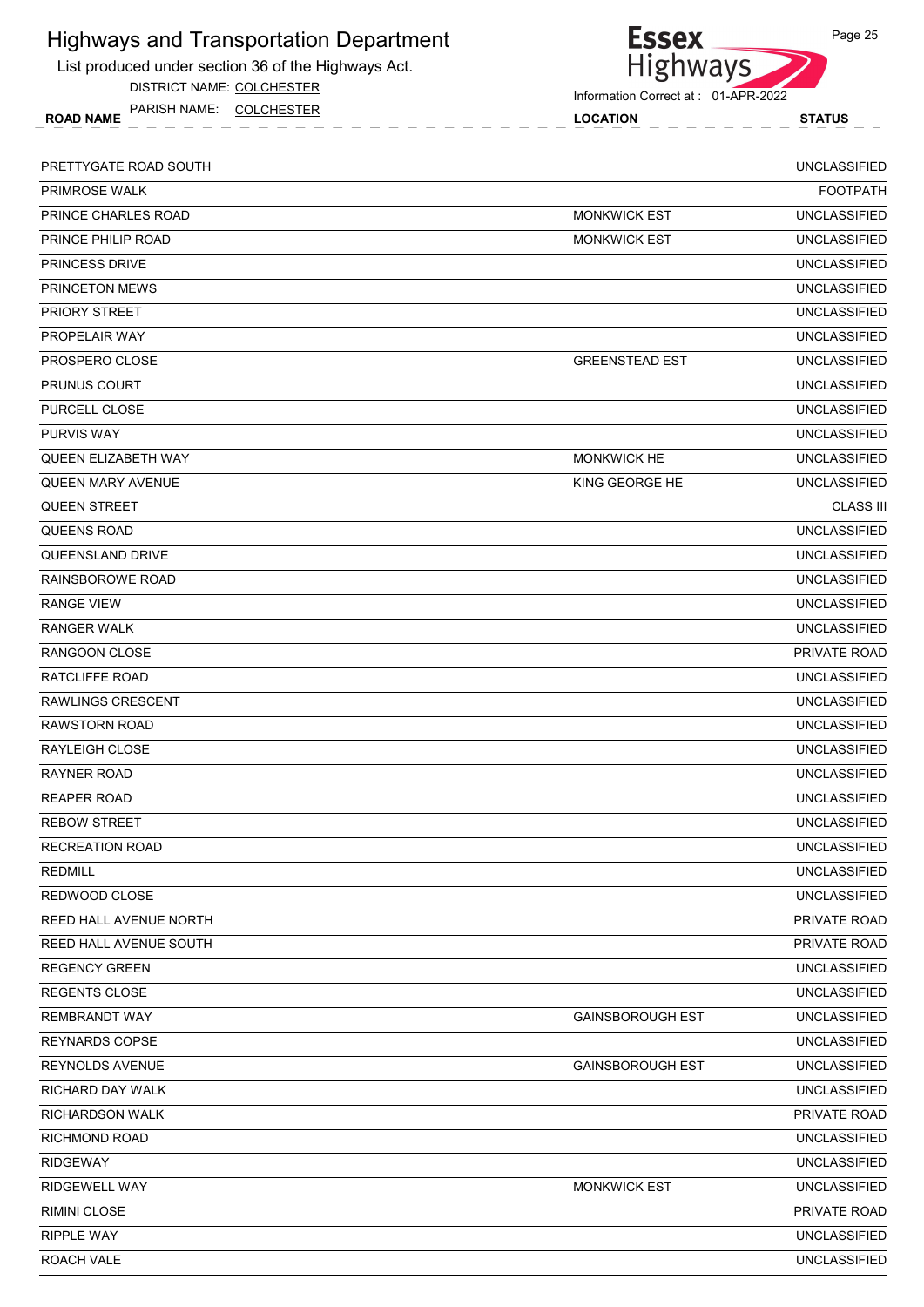| <b>Highways and Transportation Department</b>       | <b>Essex</b>                        | Page 26             |
|-----------------------------------------------------|-------------------------------------|---------------------|
| List produced under section 36 of the Highways Act. | <b>Highways</b>                     |                     |
| DISTRICT NAME: COLCHESTER                           | Information Correct at: 01-APR-2022 |                     |
| PARISH NAME: COLCHESTER<br><b>ROAD NAME</b>         | <b>LOCATION</b>                     | <b>STATUS</b>       |
| ROADS IN AND AROUND WIVENHOE PARK                   |                                     | <b>B ROAD</b>       |
| ROBERTS ROAD                                        |                                     | <b>UNCLASSIFIED</b> |
| ROCHDALE WAY                                        |                                     | <b>UNCLASSIFIED</b> |
| ROCKINGHAM CLOSE                                    |                                     | <b>UNCLASSIFIED</b> |
| RODDAM CLOSE                                        |                                     | <b>UNCLASSIFIED</b> |
| ROMAN CIRCUS WALK                                   |                                     | PRIVATE ROAD        |
| ROMAN CIRCUS WALK                                   |                                     | <b>UNCLASSIFIED</b> |
| ROMAN ROAD                                          |                                     | <b>UNCLASSIFIED</b> |
| ROMFORD CLOSE                                       |                                     | <b>UNCLASSIFIED</b> |
| ROOSEVELT WAY                                       | <b>BARNHALL EST</b>                 | <b>UNCLASSIFIED</b> |
| ROSALIND CLOSE                                      | <b>GREENSTEAD HE</b>                | <b>UNCLASSIFIED</b> |
| <b>ROSE ALLEN AVENUE</b>                            |                                     | <b>UNCLASSIFIED</b> |
| ROSEBERY AVENUE                                     |                                     | <b>UNCLASSIFIED</b> |
| ROSEWOOD CLOSE                                      |                                     | <b>UNCLASSIFIED</b> |
| ROSSENDALE CLOSE                                    |                                     | <b>UNCLASSIFIED</b> |
| <b>ROTARY WAY</b>                                   |                                     | <b>UNCLASSIFIED</b> |
| ROUND CLOSE                                         |                                     | <b>UNCLASSIFIED</b> |
| <b>ROUSE WAY</b>                                    |                                     | <b>UNCLASSIFIED</b> |
| ROWALLAN CLOSE                                      |                                     | <b>UNCLASSIFIED</b> |
| <b>ROWAN PLACE</b>                                  |                                     | PRIVATE ROAD        |
| <b>ROWHEDGE ROAD</b>                                |                                     | <b>CLASS III</b>    |
| ROYAL COURT                                         |                                     | <b>UNCLASSIFIED</b> |
| <b>RUDD COURT</b>                                   |                                     | <b>UNCLASSIFIED</b> |
| RUDSDALE WAY                                        |                                     | <b>UNCLASSIFIED</b> |
| <b>RUTLAND AVENUE</b>                               | <b>SHRUB END EST</b>                | <b>UNCLASSIFIED</b> |
| RYEGATE ROAD                                        |                                     | PRIVATE ROAD        |
| SADLER CLOSE                                        |                                     | <b>UNCLASSIFIED</b> |
| <b>SAGE ROAD</b>                                    | <b>MONKWICK EST</b>                 | <b>UNCLASSIFIED</b> |
| SALAMANCA WAY                                       |                                     | <b>UNCLASSIFIED</b> |
| SALARY CLOSE                                        |                                     | <b>UNCLASSIFIED</b> |
| <b>SALERNO CRESCENT</b>                             |                                     | PRIVATE ROAD        |
| SALISBURY AVENUE                                    |                                     | <b>UNCLASSIFIED</b> |
| <b>SALMON CLOSE</b>                                 |                                     | <b>UNCLASSIFIED</b> |
| <b>SANDERS DRIVE</b>                                |                                     | <b>UNCLASSIFIED</b> |
| SANDPIPER CLOSE                                     |                                     | <b>UNCLASSIFIED</b> |
| SANDRINGHAM DRIVE                                   |                                     | <b>UNCLASSIFIED</b> |
| SAPPHIRE CRESCENT                                   |                                     | PRIVATE ROAD        |
| SARGEANT CLOSE                                      |                                     | <b>UNCLASSIFIED</b> |
| <b>SAVILL ROAD</b>                                  | OLD HEATH EST                       | <b>UNCLASSIFIED</b> |
| <b>SAW MILL ROAD</b>                                |                                     | <b>UNCLASSIFIED</b> |
| SAXON CLOSE                                         |                                     | <b>UNCLASSIFIED</b> |
| <b>SCARFE WAY</b>                                   |                                     | <b>UNCLASSIFIED</b> |
| <b>SCARLETTS ROAD</b>                               |                                     | <b>UNCLASSIFIED</b> |
| <b>SCHOOL ROAD</b>                                  | <b>MONKWICK EST</b>                 | <b>UNCLASSIFIED</b> |
| <b>SCOTT DRIVE</b>                                  |                                     | <b>UNCLASSIFIED</b> |
| <b>SCYTHE WAY</b>                                   |                                     | <b>UNCLASSIFIED</b> |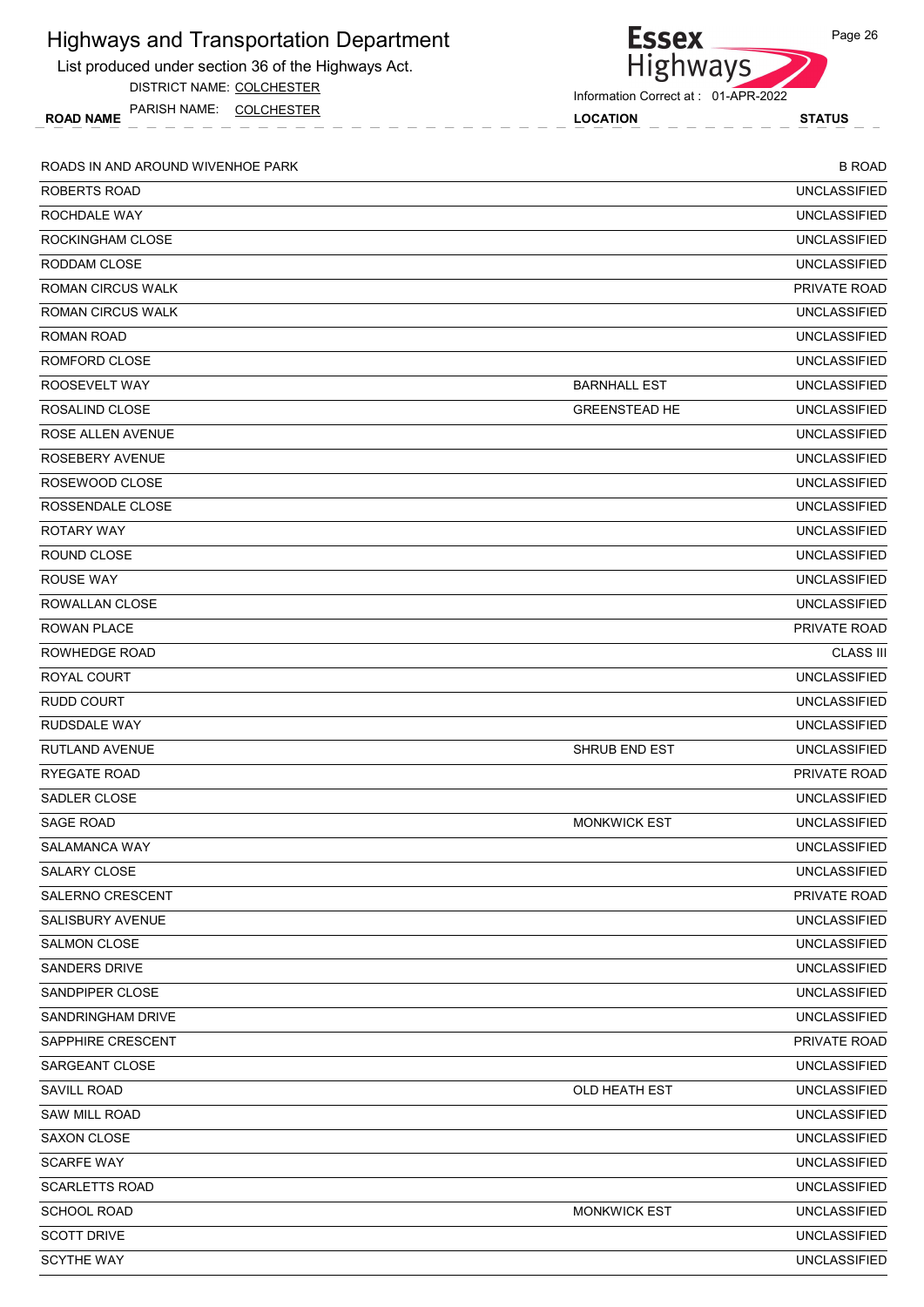List produced under section 36 of the Highways Act.

DISTRICT NAME: COLCHESTER

ROAD NAME LOCATION STATUS PARISH NAME: COLCHESTER



| <b>SEA KING CRESCENT</b>    |                       | <b>UNCLASSIFIED</b> |
|-----------------------------|-----------------------|---------------------|
| SEBASTIAN CLOSE             |                       | <b>UNCLASSIFIED</b> |
| <b>SECUNDUS DRIVE</b>       |                       | <b>UNCLASSIFIED</b> |
| <b>SERGEANT STREET</b>      |                       | <b>UNCLASSIFIED</b> |
| SERPENTINE WALK             |                       | <b>UNCLASSIFIED</b> |
| <b>SEVERALLS LANE</b>       |                       | <b>UNCLASSIFIED</b> |
| SHAKESPEARE ROAD            |                       | <b>UNCLASSIFIED</b> |
| SHEEPEN PLACE               |                       | <b>UNCLASSIFIED</b> |
| SHEEPEN ROAD                |                       | <b>UNCLASSIFIED</b> |
| SHEERING WALK               | <b>MONKWICK EST</b>   | <b>UNCLASSIFIED</b> |
| SHEERWATER MEWS             |                       | <b>UNCLASSIFIED</b> |
| <b>SHELLEY ROAD</b>         |                       | <b>UNCLASSIFIED</b> |
| SHERBOURNE ROAD             |                       | <b>UNCLASSIFIED</b> |
| SHERWOOD CLOSE              | <b>GREENSTEAD EST</b> | <b>UNCLASSIFIED</b> |
| SHEWELL WALK                |                       | <b>FOOTPATH</b>     |
| SHILLITO CLOSE              |                       | <b>UNCLASSIFIED</b> |
| SHORT CUT ROAD              |                       | <b>UNCLASSIFIED</b> |
| <b>SHORT WYRE STREET</b>    |                       | <b>UNCLASSIFIED</b> |
| SHRUB END LANE              |                       | <b>B ROAD</b>       |
| SHRUB END LANE ROUNDABOUT   |                       | <b>B ROAD</b>       |
| SHRUB END LANE SERVICE ROAD |                       | <b>B ROAD</b>       |
| SHRUB END ROAD              |                       | <b>B ROAD</b>       |
| SHRUBLAND ROAD              |                       | <b>UNCLASSIFIED</b> |
| <b>SIENA MEWS</b>           |                       | <b>UNCLASSIFIED</b> |
| SILCOCK CLOSE               |                       | <b>UNCLASSIFIED</b> |
| SILVANUS CLOSE              |                       | <b>UNCLASSIFIED</b> |
| SILVERTHORNE CLOSE          |                       | <b>UNCLASSIFIED</b> |
| <b>SIMONS LANE</b>          |                       | PRIVATE ROAD        |
| SIMONS LANE                 |                       | UNCLASSIFIED        |
| <b>SINNINGTON END</b>       |                       | <b>UNCLASSIFIED</b> |
| SIOUX CLOSE                 |                       | <b>UNCLASSIFIED</b> |
| <b>SIR ISAACS WALK</b>      |                       | <b>UNCLASSIFIED</b> |
| SISKIN CLOSE                |                       | <b>UNCLASSIFIED</b> |
| SITTANG CLOSE               |                       | PRIVATE ROAD        |
| SMALLWOOD ROAD              | SHRUB END EST         | <b>UNCLASSIFIED</b> |
| SMEATON CLOSE               |                       | <b>UNCLASSIFIED</b> |
| SMITHS FIELD                |                       | <b>UNCLASSIFIED</b> |
| <b>SMYTHIES AVENUE</b>      |                       | <b>UNCLASSIFIED</b> |
| SNOWBERRY GROVE             |                       | <b>UNCLASSIFIED</b> |
| SOMERS ROAD                 |                       | <b>UNCLASSIFIED</b> |
| SOMERSET CLOSE              |                       | <b>UNCLASSIFIED</b> |
| SOMME ROAD                  |                       | PRIVATE ROAD        |
| SOPHY WAY                   |                       | <b>UNCLASSIFIED</b> |
| SORREL CLOSE                |                       | <b>UNCLASSIFIED</b> |
| SOUTH STREET                |                       | <b>UNCLASSIFIED</b> |
| SOUTHLAND CLOSE             |                       | <b>UNCLASSIFIED</b> |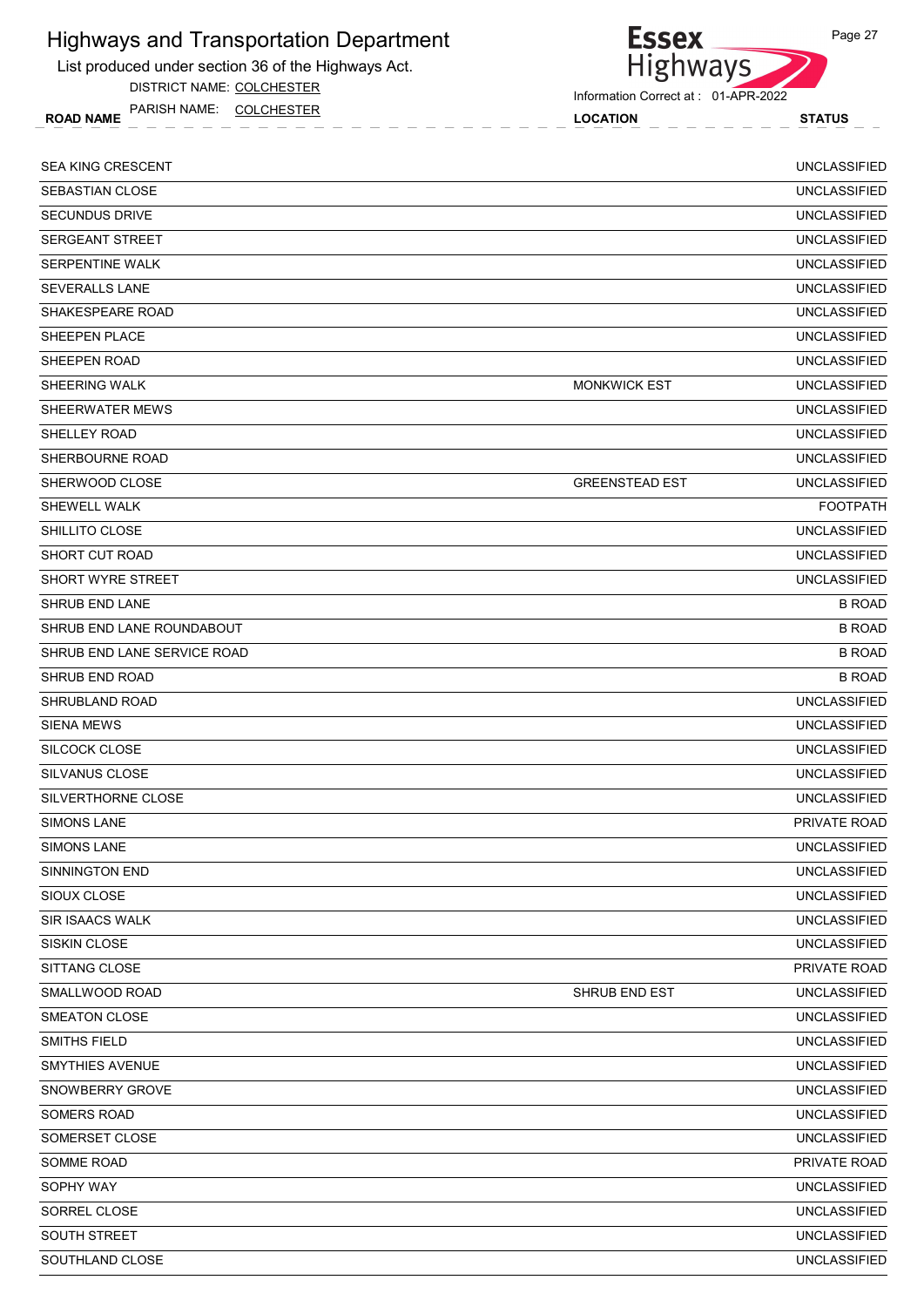List produced under section 36 of the Highways Act.

DISTRICT NAME: COLCHESTER

ROAD NAME LOCATION STATUS PARISH NAME: COLCHESTER



| SOUTHWAY                   |                                     | A ROAD              |
|----------------------------|-------------------------------------|---------------------|
| <b>SPARLING CLOSE</b>      | <b>SHRUB END EST</b>                | <b>UNCLASSIFIED</b> |
| SPEEDWELL ROAD             | OLD HEATH EST                       | <b>UNCLASSIFIED</b> |
| <b>SPENCER ROAD</b>        |                                     | <b>UNCLASSIFIED</b> |
| <b>SPINDLE STREET</b>      |                                     | <b>UNCLASSIFIED</b> |
| SPINDLE WOOD               |                                     | <b>UNCLASSIFIED</b> |
| <b>SPINNEY GROVE</b>       |                                     | PRIVATE ROAD        |
| <b>SPIRIT DRIVE</b>        |                                     | PRIVATE ROAD        |
| <b>SPRING CLOSE</b>        |                                     | <b>UNCLASSIFIED</b> |
| <b>SPRING LANE NORTH</b>   |                                     | <b>UNCLASSIFIED</b> |
| SPRING LANE ROUNDABOUT     |                                     | A ROAD              |
| SPRING LANE SOUTH          |                                     | <b>UNCLASSIFIED</b> |
| <b>SPRUCE AVENUE</b>       | <b>GREENSTEAD EST</b>               | <b>UNCLASSIFIED</b> |
| <b>SPURGEON STREET</b>     |                                     | <b>UNCLASSIFIED</b> |
| ST ALBANS ROAD             |                                     | <b>UNCLASSIFIED</b> |
| ST ANDREWS AVENUE          | <b>SERVICE ROAD</b><br>SOUTH        | <b>UNCLASSIFIED</b> |
| ST ANDREWS AVENUE          | <b>SERVICE ROAD</b><br><b>NORTH</b> | <b>UNCLASSIFIED</b> |
| <b>ST ANDREWS AVENUE</b>   |                                     | A ROAD              |
| <b>ST ANDREWS GARDENS</b>  |                                     | <b>UNCLASSIFIED</b> |
| ST ANNES ROAD              | <b>HARWICH RD EST</b>               | <b>UNCLASSIFIED</b> |
| ST AUGUSTINE MEWS          |                                     | <b>UNCLASSIFIED</b> |
| ST AUSTELL ROAD            |                                     | <b>UNCLASSIFIED</b> |
| ST BARBARAS ROAD           |                                     | PRIVATE ROAD        |
| ST BARTHOLOMEW CLOSE       |                                     | <b>UNCLASSIFIED</b> |
| ST BERNARD ROAD            |                                     | <b>UNCLASSIFIED</b> |
| ST BOTOLPHS CHURCH WALK    |                                     | <b>UNCLASSIFIED</b> |
| ST BOTOLPHS CIRCUS         |                                     | A ROAD              |
| ST BOTOLPHS STREET         |                                     | <b>CLASS III</b>    |
| ST BRIDE COURT             |                                     | UNCLASSIFIED        |
| <b>ST CATHERINES CLOSE</b> |                                     | PRIVATE ROAD        |
| ST CHRISTOPHER ROAD        |                                     | UNCLASSIFIED        |
| ST CLARE DRIVE             |                                     | PRIVATE ROAD        |
| ST CLARE ROAD              |                                     | <b>UNCLASSIFIED</b> |
| ST CLEMENT ROAD            |                                     | <b>UNCLASSIFIED</b> |
| ST COLUMB COURT            |                                     | <b>UNCLASSIFIED</b> |
| ST CYRUS ROAD              |                                     | <b>UNCLASSIFIED</b> |
| ST DAVIDS CLOSE            |                                     | <b>UNCLASSIFIED</b> |
| ST DOMINIC ROAD            |                                     | <b>UNCLASSIFIED</b> |
| ST FAITH ROAD              |                                     | <b>UNCLASSIFIED</b> |
| ST FILLAN ROAD             |                                     | <b>UNCLASSIFIED</b> |
| ST HELENA ROAD             |                                     | <b>UNCLASSIFIED</b> |
| ST HELENS LANE             |                                     | <b>UNCLASSIFIED</b> |
| ST JOHNS AVENUE            |                                     | <b>UNCLASSIFIED</b> |
| ST JOHNS CLOSE             |                                     | <b>UNCLASSIFIED</b> |
| ST JOHNS GREEN             |                                     | <b>UNCLASSIFIED</b> |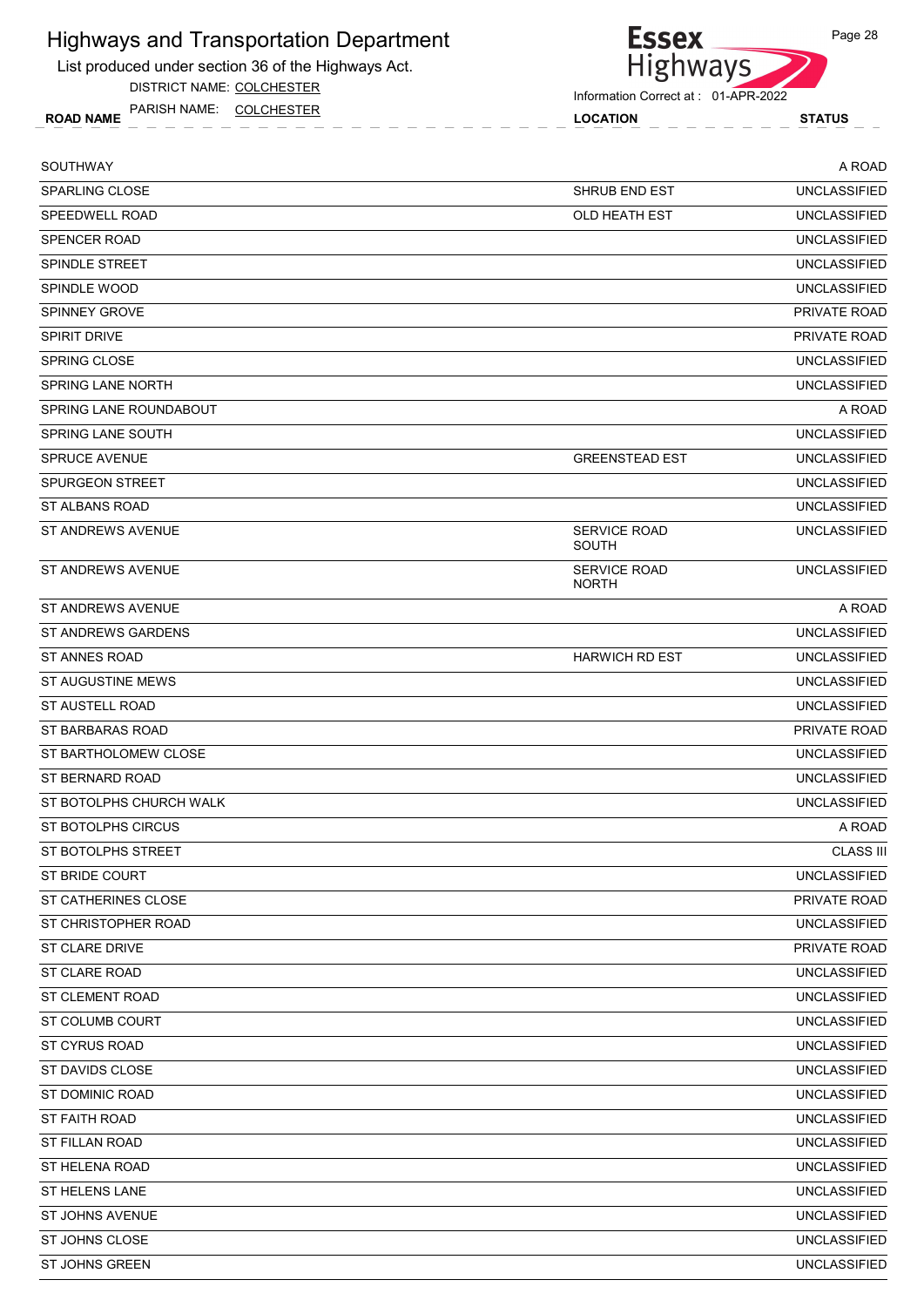List produced under section 36 of the Highways Act.

DISTRICT NAME: COLCHESTER

ROAD NAME LOCATION STATUS PARISH NAME: COLCHESTER



Information Correct at : 01-APR-2022

| ST JOHNS ROAD              |                                | <b>UNCLASSIFIED</b> |
|----------------------------|--------------------------------|---------------------|
| ST JOHNS ROAD ROUNDABOUT   |                                | A ROAD              |
| <b>ST JOHNS STREET</b>     |                                | <b>CLASS III</b>    |
| ST JOSEPH ROAD             |                                | <b>UNCLASSIFIED</b> |
| ST JUDE CLOSE              |                                | <b>UNCLASSIFIED</b> |
| ST JULIAN GROVE            |                                | <b>UNCLASSIFIED</b> |
| ST LAWRENCE ROAD           |                                | <b>UNCLASSIFIED</b> |
| <b>ST LEONARDS ROAD</b>    |                                | <b>UNCLASSIFIED</b> |
| ST LUKES CLOSE             |                                | PRIVATE ROAD        |
| <b>ST MARK DRIVE</b>       |                                | <b>UNCLASSIFIED</b> |
| <b>ST MARYS FIELDS</b>     |                                | <b>UNCLASSIFIED</b> |
| <b>ST MICHAELS ROAD</b>    |                                | PRIVATE ROAD        |
| ST MONANCE WAY             |                                | <b>UNCLASSIFIED</b> |
| ST NEOTS CLOSE             |                                | <b>UNCLASSIFIED</b> |
| ST NICHOLAS STREET         |                                | <b>UNCLASSIFIED</b> |
| <b>ST PAULS ROAD</b>       |                                | <b>UNCLASSIFIED</b> |
| ST PETERS STREET           |                                | <b>UNCLASSIFIED</b> |
| <b>ST RUNWALD STREET</b>   |                                | <b>UNCLASSIFIED</b> |
| ST SAVIOUR CLOSE           |                                | <b>UNCLASSIFIED</b> |
| ST THOMAS CLOSE            |                                | <b>UNCLASSIFIED</b> |
| <b>STABLE ROAD</b>         |                                | <b>UNCLASSIFIED</b> |
| <b>STALIN ROAD</b>         | <b>BARN HALL EST</b>           | <b>UNCLASSIFIED</b> |
| STANDARD ROAD              |                                | <b>UNCLASSIFIED</b> |
| STANLEY WOOSTER WAY        |                                | <b>UNCLASSIFIED</b> |
| <b>STANSTED ROAD</b>       | <b>MONKWICK EST</b>            | <b>UNCLASSIFIED</b> |
| STANWELL STREET            |                                | <b>CLASS III</b>    |
| <b>STATION ROAD</b>        | OFF HYTHE STATION<br><b>RD</b> | <b>UNCLASSIFIED</b> |
| <b>STATION WAY</b>         |                                | A ROAD              |
| STEED CRESCENT             |                                | <b>UNCLASSIFIED</b> |
| STEPHENSON ROAD            |                                | <b>UNCLASSIFIED</b> |
| <b>STERLING CLOSE</b>      |                                | <b>UNCLASSIFIED</b> |
| <b>STOCKWELL</b>           |                                | <b>UNCLASSIFIED</b> |
| <b>STONECROP</b>           |                                | <b>UNCLASSIFIED</b> |
| <b>STONELEIGH PARK</b>     |                                | <b>UNCLASSIFIED</b> |
| <b>STRAIGHT ROAD</b>       |                                | <b>CLASS III</b>    |
| STRAIGHT ROAD SERVICE ROAD |                                | <b>UNCLASSIFIED</b> |
| SUFFOLK CLOSE              |                                | <b>UNCLASSIFIED</b> |
| SULLIVAN CLOSE             |                                | <b>UNCLASSIFIED</b> |
| SUMMERTIME DRIVE           |                                | PRIVATE ROAD        |
| SUNFIRE WAY                |                                | PRIVATE ROAD        |
| <b>SUSSEX ROAD</b>         |                                | <b>UNCLASSIFIED</b> |
| <b>SUTTON PARK AVENUE</b>  |                                | <b>UNCLASSIFIED</b> |
| SWALLOWDALE                |                                | <b>UNCLASSIFIED</b> |
| SWAN CLOSE                 |                                | <b>UNCLASSIFIED</b> |
| <b>SYCAMORE ROAD</b>       | <b>GREENSTEAD EST</b>          | <b>UNCLASSIFIED</b> |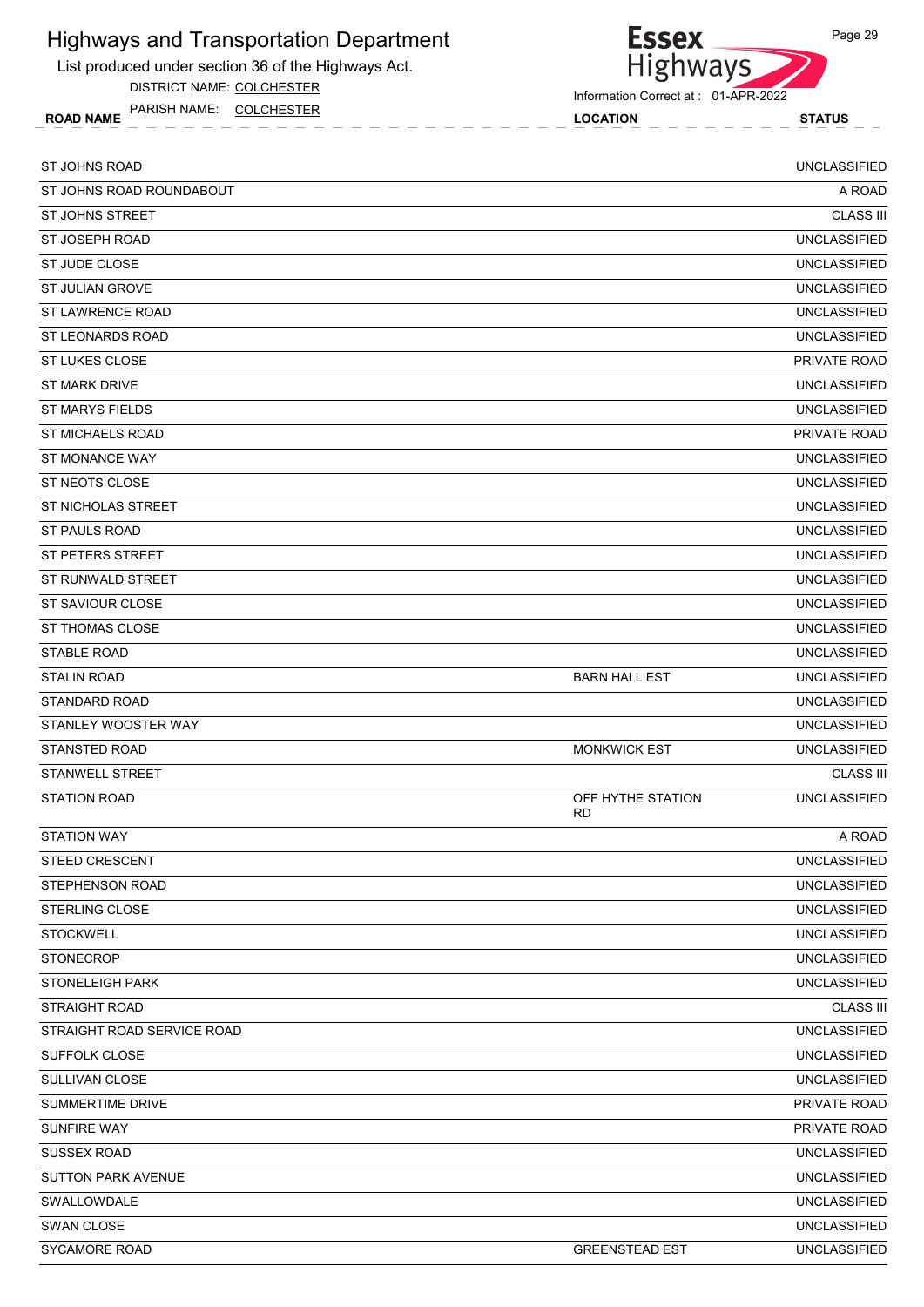List produced under section 36 of the Highways Act.

DISTRICT NAME: COLCHESTER

ROAD NAME LOCATION STATUS PARISH NAME: COLCHESTER



| <b>SYDNEY STREET</b>     |                       | <b>UNCLASSIFIED</b> |
|--------------------------|-----------------------|---------------------|
| <b>TABOR ROAD</b>        |                       | <b>UNCLASSIFIED</b> |
| <b>TALAVERA CRESCENT</b> |                       | <b>UNCLASSIFIED</b> |
| TALCOTT ROAD             | <b>MONKWICK EST</b>   | <b>UNCLASSIFIED</b> |
| <b>TALLY HO</b>          |                       | <b>UNCLASSIFIED</b> |
| <b>TAMARISK WAY</b>      | <b>GREENSTEAD EST</b> | <b>UNCLASSIFIED</b> |
| <b>TAMWORTH CHASE</b>    |                       | <b>UNCLASSIFIED</b> |
| <b>TANGERINE CLOSE</b>   |                       | PRIVATE ROAD        |
| <b>TANGERINE CLOSE</b>   |                       | <b>UNCLASSIFIED</b> |
| <b>TAPWOODS</b>          |                       | <b>UNCLASSIFIED</b> |
| <b>TARA CLOSE</b>        |                       | <b>PRIVATE ROAD</b> |
| <b>TARA CLOSE</b>        |                       | <b>UNCLASSIFIED</b> |
| <b>TARRAGONA MEWS</b>    |                       | <b>UNCLASSIFIED</b> |
| <b>TARRETT DRIVE</b>     |                       | <b>UNCLASSIFIED</b> |
| <b>TARRETT DRIVE</b>     |                       | <b>PRIVATE ROAD</b> |
| <b>TAYLOR COURT</b>      |                       | <b>UNCLASSIFIED</b> |
| <b>TEAL CLOSE</b>        |                       | PRIVATE ROAD        |
| <b>TELFORD WAY</b>       |                       | <b>UNCLASSIFIED</b> |
| <b>TEMPLE COURT</b>      |                       | <b>UNCLASSIFIED</b> |
| <b>TEMPLE ROAD</b>       |                       | <b>UNCLASSIFIED</b> |
| <b>TEMPLEWOOD ROAD</b>   |                       | <b>UNCLASSIFIED</b> |
| <b>TERLING CLOSE</b>     | <b>MONKWICK EST</b>   | <b>UNCLASSIFIED</b> |
| THAXTED WALK             | <b>MONKWICK EST</b>   | <b>UNCLASSIFIED</b> |
| THE AVENUE               |                       | <b>UNCLASSIFIED</b> |
| THE BRACKENS             |                       | <b>UNCLASSIFIED</b> |
| THE BRAMBLES             |                       | <b>UNCLASSIFIED</b> |
| THE CAUSEWAY             | <b>HARWICH RD EST</b> | <b>UNCLASSIFIED</b> |
| THE CHANTRY              |                       | <b>UNCLASSIFIED</b> |
| THE CHASE                |                       | <b>UNCLASSIFIED</b> |
| THE COMMONS              |                       | <b>UNCLASSIFIED</b> |
| THE CRESCENT             |                       | PRIVATE ROAD        |
| THE DELL                 |                       | PRIVATE ROAD        |
| THE GLADE                |                       | <b>UNCLASSIFIED</b> |
| THE JAYS                 |                       | PRIVATE ROAD        |
| THE JAYS                 |                       | <b>UNCLASSIFIED</b> |
| THE MOUNT                |                       | UNCLASSIFIED        |
| THE RAYLEIGHS            |                       | <b>UNCLASSIFIED</b> |
| THE WILLOWS              |                       | <b>UNCLASSIFIED</b> |
| THE WILLOWS              |                       | PRIVATE ROAD        |
| THISTLEDOWN              |                       | <b>UNCLASSIFIED</b> |
| THOMPSON AVENUE          |                       | <b>UNCLASSIFIED</b> |
| THRACIAN CLOSE           |                       | <b>UNCLASSIFIED</b> |
| THURLSTON CLOSE          |                       | <b>UNCLASSIFIED</b> |
| <b>TIMBER HILL</b>       |                       | <b>UNCLASSIFIED</b> |
| <b>TIMBER HILL</b>       |                       | PRIVATE ROAD        |
| TIPPETT CLOSE            |                       | <b>UNCLASSIFIED</b> |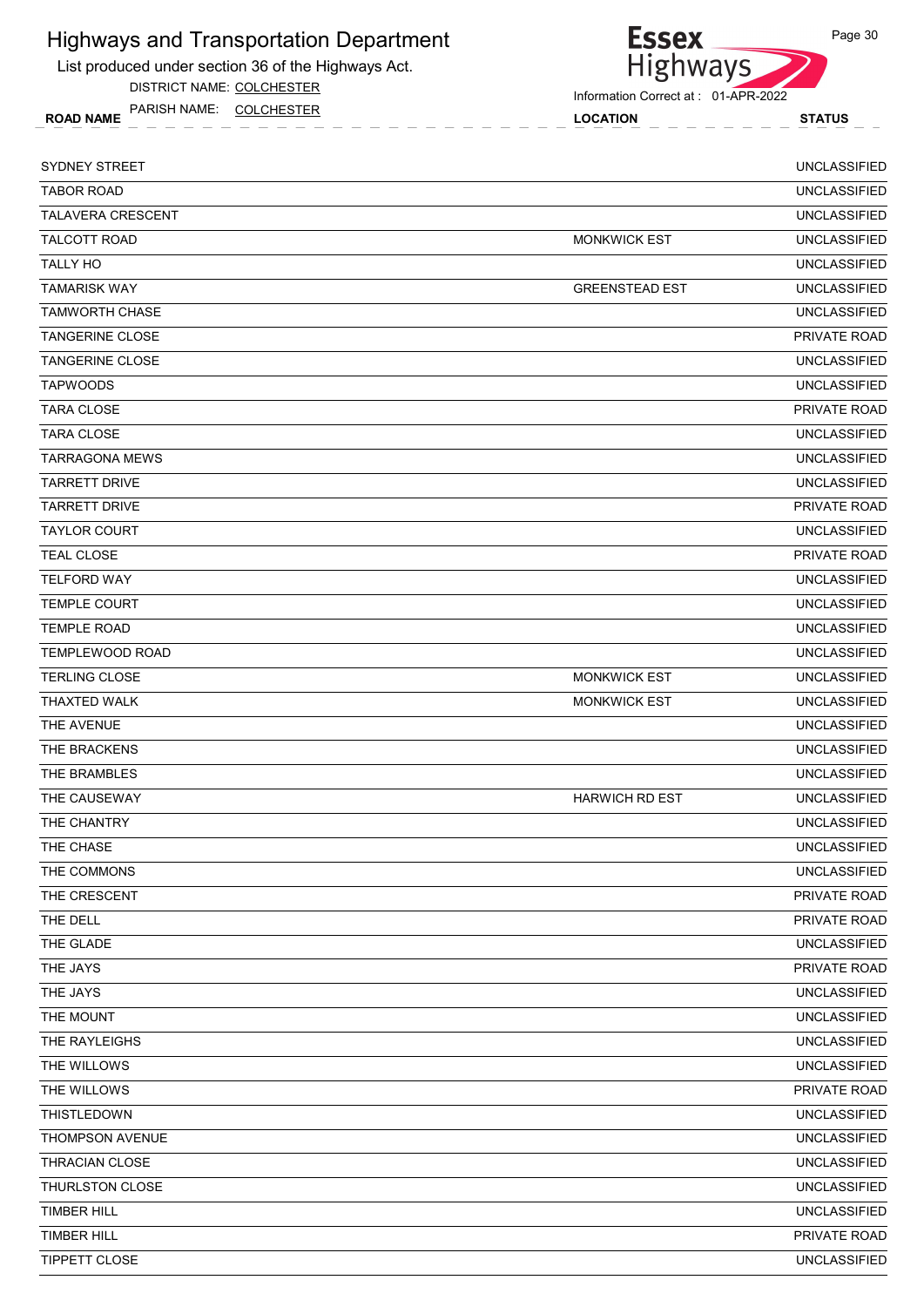List produced under section 36 of the Highways Act.

DISTRICT NAME: COLCHESTER

ROAD NAME LOCATION STATUS PARISH NAME: COLCHESTER



| <b>TITANIA CLOSE</b>       | PRIVATE ROAD          |
|----------------------------|-----------------------|
| <b>TITANIA CLOSE</b>       | <b>UNCLASSIFIED</b>   |
| <b>TOBRUK ROAD</b>         | PRIVATE ROAD          |
| <b>TOGA CLOSE</b>          | <b>UNCLASSIFIED</b>   |
| TONY WEBB CLOSE            | <b>UNCLASSIFIED</b>   |
| <b>TORTOSA CLOSE</b>       | <b>UNCLASSIFIED</b>   |
| <b>TOWER CLOSE</b>         | PRIVATE ROAD          |
| <b>TOWER CLOSE</b>         | <b>PRIVATE STREET</b> |
| <b>TRAFALGAR ROAD</b>      | <b>UNCLASSIFIED</b>   |
| <b>TRAVERS ROAD</b>        | <b>UNCLASSIFIED</b>   |
| <b>TREVOR BAILEY DRIVE</b> | <b>UNCLASSIFIED</b>   |
| <b>TRINITY SQUARE</b>      | <b>UNCLASSIFIED</b>   |
| <b>TRINITY STREET</b>      | <b>UNCLASSIFIED</b>   |
| <b>TRIUMPH CLOSE</b>       | <b>UNCLASSIFIED</b>   |
| <b>TROWEL PLACE</b>        | <b>UNCLASSIFIED</b>   |
| <b>TUFNELL WAY</b>         | <b>UNCLASSIFIED</b>   |
| <b>TUMULUS WAY</b>         | <b>UNCLASSIFIED</b>   |
| <b>TURBINE ROAD</b>        | <b>UNCLASSIFIED</b>   |
| <b>TURNSTILE SQUARE</b>    | <b>UNCLASSIFIED</b>   |
| <b>TURNSTONE END</b>       | <b>UNCLASSIFIED</b>   |
| <b>TUSSET MEWS</b>         | <b>UNCLASSIFIED</b>   |
| <b>TWINING ROAD</b>        | <b>UNCLASSIFIED</b>   |
| <b>TYEHURST CRESCENT</b>   | <b>UNCLASSIFIED</b>   |
| <b>TYMPERLEY COURT</b>     | PRIVATE ROAD          |
| <b>TYNEDALE SQUARE</b>     | <b>UNCLASSIFIED</b>   |
| UNITY CLOSE                | <b>UNCLASSIFIED</b>   |
| UPLAND DRIVE               | <b>UNCLASSIFIED</b>   |
| <b>VALE CLOSE</b>          | <b>UNCLASSIFIED</b>   |
| <b>VALENTINES DRIVE</b>    | <b>UNCLASSIFIED</b>   |
| VALENTINUS CRESCENT        | <b>UNCLASSIFIED</b>   |
| VALLEY VIEW CLOSE          | <b>UNCLASSIFIED</b>   |
| VAN DYCK ROAD              | <b>UNCLASSIFIED</b>   |
| <b>VARDRI CLOSE</b>        | PRIVATE ROAD          |
| <b>VEGA CLOSE</b>          | <b>UNCLASSIFIED</b>   |
| <b>VENTURA DRIVE</b>       | <b>UNCLASSIFIED</b>   |
| <b>VERONICA WALK</b>       | <b>UNCLASSIFIED</b>   |
| VICEROY CLOSE              | <b>UNCLASSIFIED</b>   |
| <b>VICTOR ROAD</b>         | <b>UNCLASSIFIED</b>   |
| <b>VICTORIA CHASE</b>      | <b>UNCLASSIFIED</b>   |
| <b>VICTORIA GARDENS</b>    | <b>UNCLASSIFIED</b>   |
| <b>VICTORIA PLACE</b>      | UNCLASSIFIED          |
| <b>VICTORIA ROAD</b>       | <b>UNCLASSIFIED</b>   |
| <b>VINEYARD GATE</b>       | <b>UNCLASSIFIED</b>   |
| <b>VINEYARD STREET</b>     | <b>UNCLASSIFIED</b>   |
| <b>VINT CRESCENT</b>       | <b>UNCLASSIFIED</b>   |
| <b>VIOLA WALK</b>          | <b>FOOTPATH</b>       |
|                            |                       |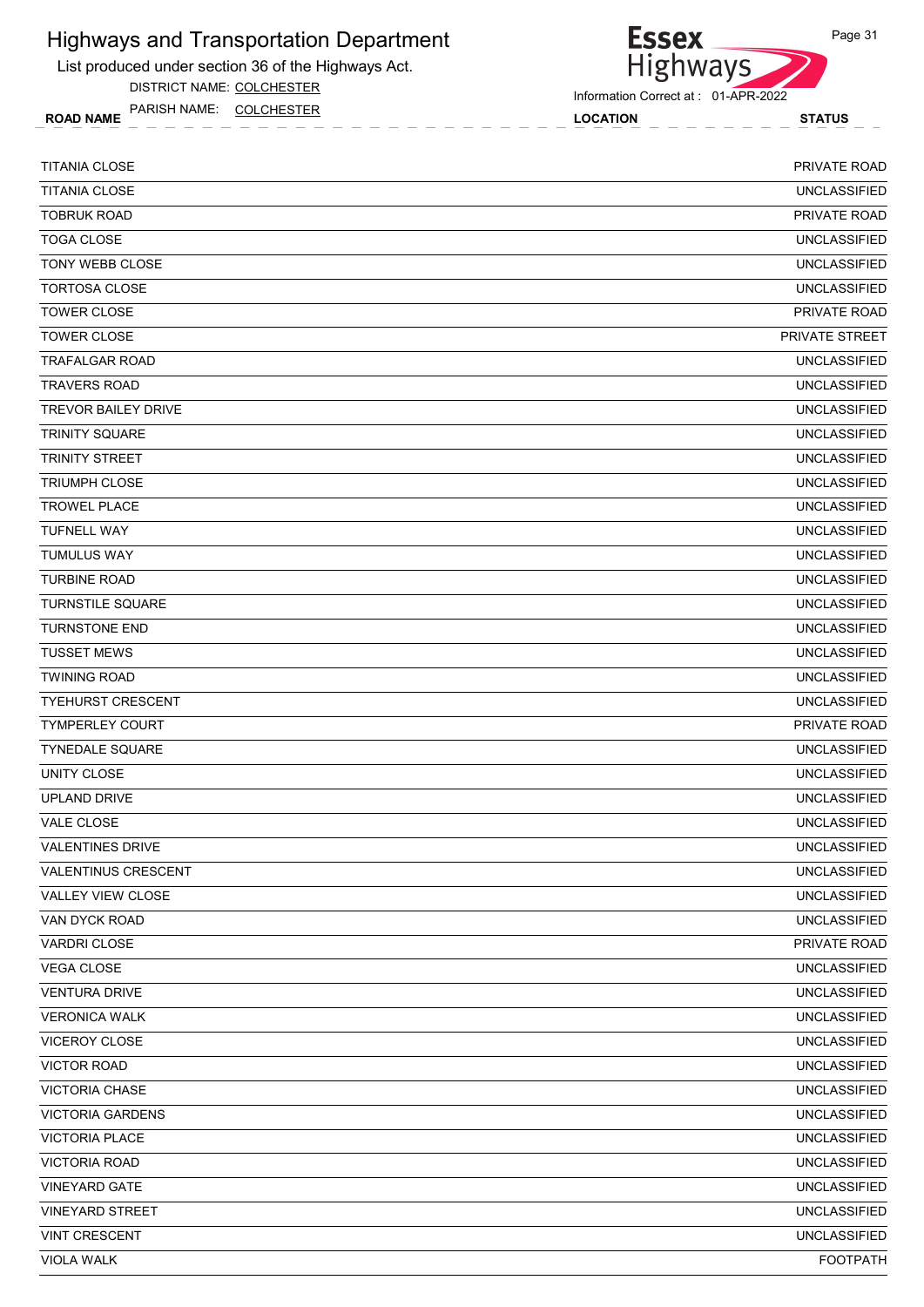List produced under section 36 of the Highways Act.

DISTRICT NAME: COLCHESTER

ROAD NAME LOCATION STATUS PARISH NAME: COLCHESTER



| <b>VISCOUNT DRIVE</b>        |                      | <b>UNCLASSIFIED</b> |
|------------------------------|----------------------|---------------------|
| <b>VORTEX ROAD</b>           |                      | <b>UNCLASSIFIED</b> |
| <b>WAKEFIELD CLOSE</b>       |                      | <b>UNCLASSIFIED</b> |
| <b>WALL MEWS</b>             |                      | <b>UNCLASSIFIED</b> |
| <b>WALLIS COURT</b>          |                      | <b>UNCLASSIFIED</b> |
| <b>WALNUT TREE WAY</b>       | <b>SHRUB END EST</b> | <b>UNCLASSIFIED</b> |
| <b>WALSINGHAM ROAD</b>       |                      | <b>UNCLASSIFIED</b> |
| <b>WATERSIDE LANE</b>        |                      | <b>UNCLASSIFIED</b> |
| <b>WATERVILLE MEWS</b>       |                      | <b>UNCLASSIFIED</b> |
| <b>WATTS ROAD</b>            | SHRUB END EST        | <b>UNCLASSIFIED</b> |
| <b>WAVELL AVENUE</b>         |                      | <b>UNCLASSIFIED</b> |
| <b>WEAVERS CLOSE</b>         |                      | <b>UNCLASSIFIED</b> |
| <b>WELLESLEY ROAD</b>        |                      | <b>UNCLASSIFIED</b> |
| <b>WELLINGTON STREET</b>     |                      | <b>UNCLASSIFIED</b> |
| <b>WELLS ROAD</b>            |                      | <b>UNCLASSIFIED</b> |
| <b>WELSHWOOD PARK ROAD</b>   |                      | <b>UNCLASSIFIED</b> |
| <b>WESLEY AVENUE</b>         |                      | <b>UNCLASSIFIED</b> |
| <b>WEST LODGE ROAD</b>       |                      | <b>UNCLASSIFIED</b> |
| <b>WEST STOCKWELL STREET</b> |                      | <b>UNCLASSIFIED</b> |
| <b>WEST STREET</b>           |                      | <b>UNCLASSIFIED</b> |
| <b>WEST VIEW CLOSE</b>       |                      | <b>UNCLASSIFIED</b> |
| <b>WEST WOOD HILL</b>        |                      | PRIVATE ROAD        |
| <b>WESTON ROAD</b>           |                      | <b>UNCLASSIFIED</b> |
| <b>WESTWAY NORTHBOUND</b>    |                      | A ROAD              |
| <b>WESTWAY SOUTHBOUND</b>    |                      | A ROAD              |
| <b>WETHERSFIELD ROAD</b>     | <b>MONKWICK EST</b>  | <b>UNCLASSIFIED</b> |
| <b>WETZLAR COURT</b>         |                      | <b>UNCLASSIFIED</b> |
| <b>WHALEY ROAD</b>           |                      | <b>UNCLASSIFIED</b> |
| <b>WHEELER CLOSE</b>         |                      | <b>UNCLASSIFIED</b> |
| <b>WHITEFRIARS WAY</b>       |                      | <b>UNCLASSIFIED</b> |
| <b>WHITEHALL CLOSE</b>       |                      | <b>UNCLASSIFIED</b> |
| <b>WHITEHALL ROAD</b>        |                      | <b>UNCLASSIFIED</b> |
| <b>WHITEWELL ROAD</b>        |                      | <b>UNCLASSIFIED</b> |
| <b>WHITMORE DRIVE</b>        |                      | PRIVATE ROAD        |
| <b>WHITMORE DRIVE</b>        |                      | <b>UNCLASSIFIED</b> |
| <b>WICK ROAD</b>             | OLD HEATH EST        | <b>UNCLASSIFIED</b> |
| <b>WICKHAM ROAD</b>          |                      | <b>UNCLASSIFIED</b> |
| WILBYE CLOSE                 | SHRUB END EST        | <b>UNCLASSIFIED</b> |
| <b>WILDEVE AVENUE</b>        |                      | A ROAD              |
| <b>WILKIN COURT</b>          |                      | PRIVATE ROAD        |
| <b>WILLETT ROAD</b>          | SHRUB END EST        | UNCLASSIFIED        |
| WILLIAM BOYS CLOSE           |                      | <b>UNCLASSIFIED</b> |
| <b>WILLIAM HARRIS WAY</b>    |                      | <b>UNCLASSIFIED</b> |
| <b>WILLIAMS WALK</b>         |                      | <b>UNCLASSIFIED</b> |
| WILLINGHAM WAY               |                      | <b>UNCLASSIFIED</b> |
| <b>WILMINGTON ROAD</b>       |                      | <b>UNCLASSIFIED</b> |

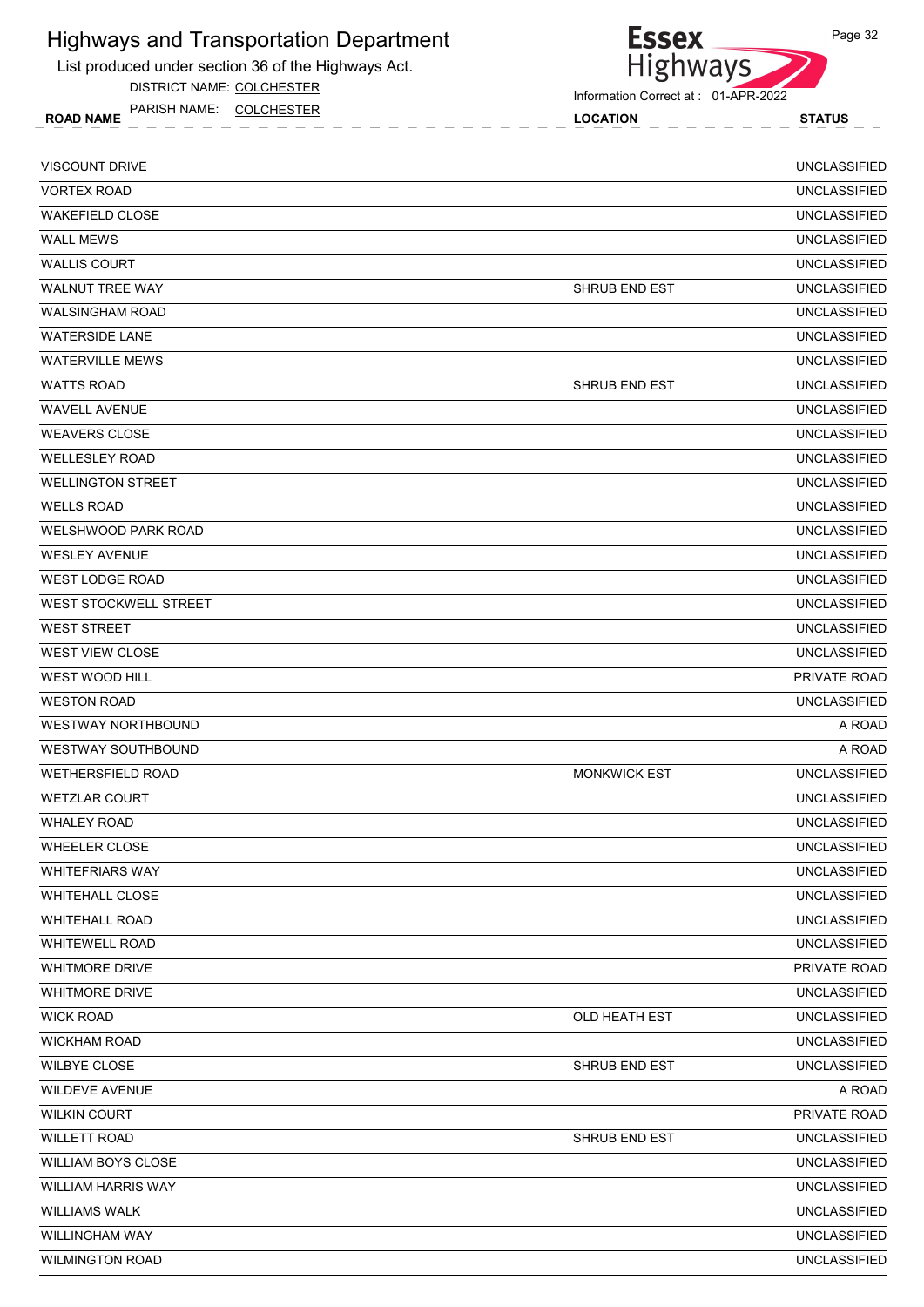List produced under section 36 of the Highways Act.

DISTRICT NAME: COLCHESTER



| PARISH<br>AME<br><b>ROAD NAME</b> |  |  |  |  |  |  |  |  | <b>OCATION</b> |  |  |  |  |  |  |  |  | ~-<br>. |  |  |  |  |  |  |  |  |  |  |  |  |  |  |
|-----------------------------------|--|--|--|--|--|--|--|--|----------------|--|--|--|--|--|--|--|--|---------|--|--|--|--|--|--|--|--|--|--|--|--|--|--|
|                                   |  |  |  |  |  |  |  |  |                |  |  |  |  |  |  |  |  |         |  |  |  |  |  |  |  |  |  |  |  |  |  |  |

| <b>WILSON MARRIAGE ROAD</b> | <b>HARWICH RD EST</b> | <b>UNCLASSIFIED</b> |
|-----------------------------|-----------------------|---------------------|
| <b>WIMPOLE ROAD</b>         |                       | <b>UNCLASSIFIED</b> |
| <b>WINCHESTER ROAD</b>      |                       | <b>UNCLASSIFIED</b> |
| <b>WINDSOR CLOSE</b>        | <b>MONKWICK EST</b>   | <b>UNCLASSIFIED</b> |
| <b>WINDSOR COURT</b>        |                       | <b>PRIVATE ROAD</b> |
| <b>WINNOCK ROAD</b>         |                       | <b>UNCLASSIFIED</b> |
| <b>WINSLEY ROAD</b>         |                       | <b>UNCLASSIFIED</b> |
| <b>WINSTON AVENUE</b>       |                       | <b>UNCLASSIFIED</b> |
| <b>WOLTON ROAD</b>          | SHRUB END EST         | <b>UNCLASSIFIED</b> |
| <b>WOODCOCK CLOSE</b>       |                       | <b>UNCLASSIFIED</b> |
| <b>WOODLANDS</b>            |                       | <b>UNCLASSIFIED</b> |
| <b>WOODPECKER CLOSE</b>     |                       | <b>UNCLASSIFIED</b> |
| <b>WOODROW WAY</b>          |                       | <b>UNCLASSIFIED</b> |
| <b>WOODS WAY</b>            |                       | PRIVATE ROAD        |
| WOODSIDE CLOSE              |                       | <b>UNCLASSIFIED</b> |
| <b>WOODVIEW CLOSE</b>       |                       | <b>UNCLASSIFIED</b> |
| <b>WORCESTER ROAD</b>       |                       | <b>UNCLASSIFIED</b> |
| <b>WORDSWORTH ROAD</b>      |                       | <b>UNCLASSIFIED</b> |
| <b>WORTHINGTON WAY</b>      |                       | <b>UNCLASSIFIED</b> |
| <b>WROXHAM CLOSE</b>        |                       | <b>UNCLASSIFIED</b> |
| <b>WYCH ELM</b>             |                       | <b>UNCLASSIFIED</b> |
| <b>WYCLIFFE GROVE</b>       |                       | <b>UNCLASSIFIED</b> |
| <b>WYNCOLLS ROAD</b>        |                       | <b>UNCLASSIFIED</b> |
| <b>WYNDHAM CLOSE</b>        |                       | <b>UNCLASSIFIED</b> |
| YALE MEWS                   |                       | <b>UNCLASSIFIED</b> |
| YEW TREE CLOSE              |                       | PRIVATE ROAD        |
| YORK PLACE                  |                       | <b>UNCLASSIFIED</b> |
| <b>YPRES ROAD</b>           |                       | <b>UNCLASSIFIED</b> |
| <b>TOTAL</b>                | 1266                  |                     |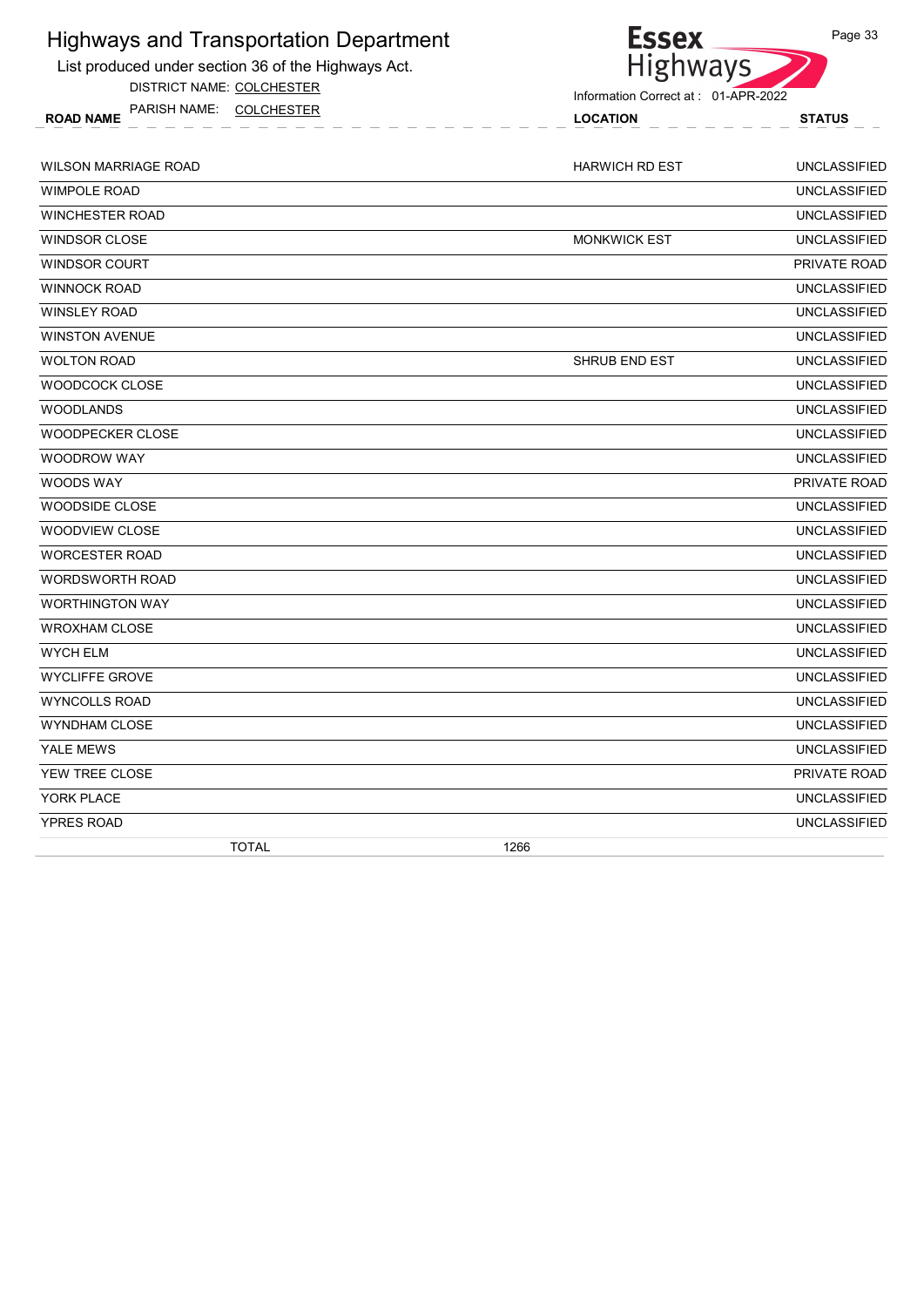| List produced under section 36 of the Highways Act. | Highways                            |
|-----------------------------------------------------|-------------------------------------|
| DISTRICT NAME: COLCHESTER                           | Information Correct at: 01-APR-2022 |
| ROAD NAME PARISH NAME: COPFORD                      | <b>LOCATION</b><br><b>STATUS</b>    |
| A12 STANWAY BYPASS NORTHBOUND                       | A ROAD                              |
| A12 STANWAY BYPASS SOUTHBOUND                       | A ROAD                              |
| ALDERCAR ROAD                                       | <b>UNCLASSIFIED</b>                 |
| ALLENDALE DRIVE                                     | <b>UNCLASSIFIED</b>                 |
| <b>ASHWIN AVENUE</b>                                | <b>UNCLASSIFIED</b>                 |
| <b>BELLINGHAM DRIVE</b>                             | PRIVATE ROAD                        |
| <b>BIRCH ROAD</b>                                   | <b>CLASS III</b>                    |
| <b>BOARDED BARN ROAD</b>                            | <b>UNCLASSIFIED</b>                 |
| <b>CHURCH ROAD</b>                                  | <b>UNCLASSIFIED</b>                 |
| <b>CHURCHWELL AVENUE</b>                            | PRIVATE ROAD                        |
| <b>COPPINGFORD END</b>                              | <b>UNCLASSIFIED</b>                 |
| <b>EASTHORPE ROAD</b>                               | <b>UNCLASSIFIED</b>                 |
| <b>FOUNDRY LANE</b>                                 | <b>UNCLASSIFIED</b>                 |
| <b>FOUNTAIN LANE</b>                                | <b>UNCLASSIFIED</b>                 |
| <b>GRANTLEY CLOSE</b>                               | <b>UNCLASSIFIED</b>                 |
| <b>HALL ROAD</b>                                    | <b>UNCLASSIFIED</b>                 |
| <b>HEDGELANDS</b>                                   | <b>UNCLASSIFIED</b>                 |
| <b>LONDON ROAD</b>                                  | <b>B ROAD</b>                       |
| ORCHARD CLOSE                                       | <b>UNCLASSIFIED</b>                 |
| QUEENSBERRY AVENUE                                  | <b>UNCLASSIFIED</b>                 |
| <b>RECTORY ROAD</b>                                 | <b>UNCLASSIFIED</b>                 |
| <b>ROMAN ROAD</b>                                   | A ROAD                              |
| <b>SCHOOL ROAD</b>                                  | <b>CLASS III</b>                    |
| <b>SCOTTIES FARM ROAD</b>                           | <b>UNCLASSIFIED</b>                 |
| <b>ST MICHAELS CHASE</b>                            | <b>UNCLASSIFIED</b>                 |
| <b>WELL LANE</b>                                    | <b>UNCLASSIFIED</b>                 |
| <b>WESTBURY CLOSE</b>                               | <b>UNCLASSIFIED</b>                 |
| WINDMILL COURT                                      | PRIVATE ROAD                        |
| <b>TOTAL</b>                                        | 28                                  |

Page 34

**Essex** 

Highways and Transportation Department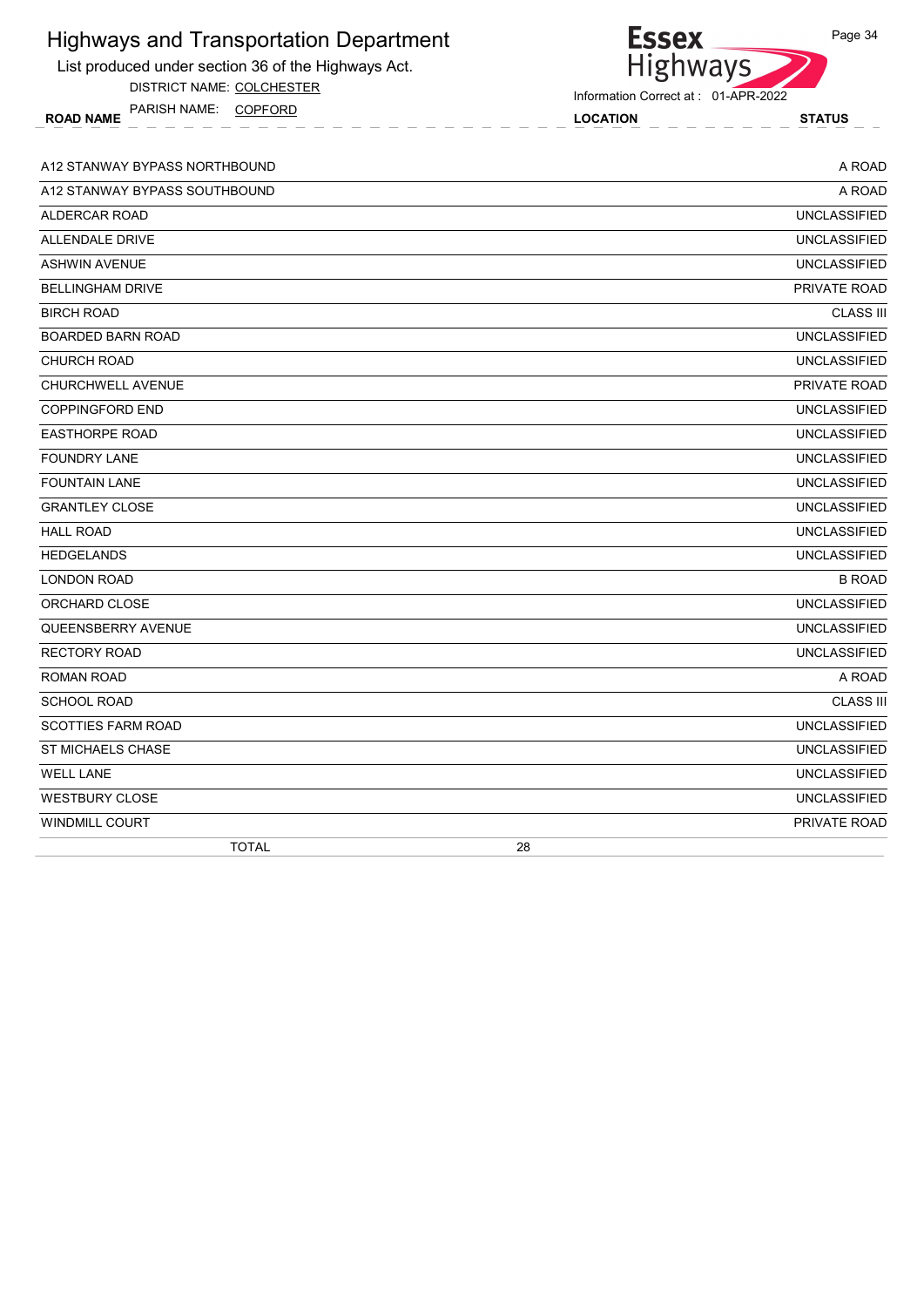

DISTRICT NAME: COLCHESTER

ROAD NAME LOCATION STATUS PARISH NAME: DEDHAM



| <b>ANCHOR LANE</b>                     |                        | <b>UNCLASSIFIED</b> |
|----------------------------------------|------------------------|---------------------|
| ARDLEIGH ROAD                          |                        | <b>B ROAD</b>       |
| <b>BARGATE LANE</b>                    |                        | <b>CLASS III</b>    |
| <b>BIRCHWOOD ROAD</b>                  |                        | <b>CLASS III</b>    |
| <b>BOXHOUSE LANE</b>                   |                        | <b>UNCLASSIFIED</b> |
| <b>BROOK STREET</b>                    |                        | <b>CLASS III</b>    |
| <b>CASTLE HILL</b>                     |                        | <b>CLASS III</b>    |
| COGGESHALL ROAD                        |                        | <b>CLASS III</b>    |
| <b>COLCHESTER ROAD</b>                 |                        | <b>B ROAD</b>       |
| <b>COLES OAK LANE</b>                  |                        | <b>UNCLASSIFIED</b> |
| <b>COOPERS LANE</b>                    |                        | <b>UNCLASSIFIED</b> |
| <b>CROWN STREET</b>                    |                        | <b>CLASS III</b>    |
| <b>DEDHAM MEADE</b>                    |                        | <b>UNCLASSIFIED</b> |
| <b>DEDHAM ROAD</b>                     |                        | <b>UNCLASSIFIED</b> |
| <b>EAST LANE</b>                       |                        | <b>UNCLASSIFIED</b> |
| <b>FORGE STREET</b>                    |                        | <b>UNCLASSIFIED</b> |
| <b>GROVE HILL</b>                      |                        | <b>B ROAD</b>       |
| <b>GUN HILL</b>                        |                        | <b>UNCLASSIFIED</b> |
| <b>HIGH STREET</b>                     |                        | <b>B ROAD</b>       |
| <b>IPSWICH ROAD</b>                    |                        | A ROAD              |
| <b>IPSWICH ROAD</b>                    | <b>BLACKBROOK HILL</b> | <b>CLASS III</b>    |
| LONG ROAD EAST                         |                        | <b>CLASS III</b>    |
| LONG ROAD WEST                         |                        | <b>CLASS III</b>    |
| MANNINGTREE ROAD                       |                        | <b>UNCLASSIFIED</b> |
| <b>MILL LANE</b>                       |                        | <b>B ROAD</b>       |
| <b>MONKS LANE</b>                      |                        | <b>UNCLASSIFIED</b> |
| MONKS LANE NORTH                       |                        | <b>UNCLASSIFIED</b> |
| PARSONS FIELD                          |                        | <b>UNCLASSIFIED</b> |
| PRINCEL LANE                           |                        | <b>UNCLASSIFIED</b> |
| <b>SAUNDERS FIELD</b>                  |                        | <b>UNCLASSIFIED</b> |
| SHOEBRIDGES HILL                       |                        | <b>B ROAD</b>       |
| SLIP FROM A12 TO BIRCHWOOD ROAD        |                        | A ROAD              |
| SLIP FROM BIRCHWOOD ROAD TO A12        |                        | A ROAD              |
| SOUTHBOUND SLIP BLACKBROOK HILL TO A12 |                        | A ROAD              |
| SOUTHFIELDS                            |                        | <b>UNCLASSIFIED</b> |
| STRATFORD ROAD                         |                        | <b>UNCLASSIFIED</b> |
| STRATFORD ROAD                         |                        | <b>CLASS III</b>    |
| THE DRIFT                              |                        | PRIVATE ROAD        |
| THE HEATH                              |                        | <b>CLASS III</b>    |
| <b>TOTAL</b>                           | 39                     |                     |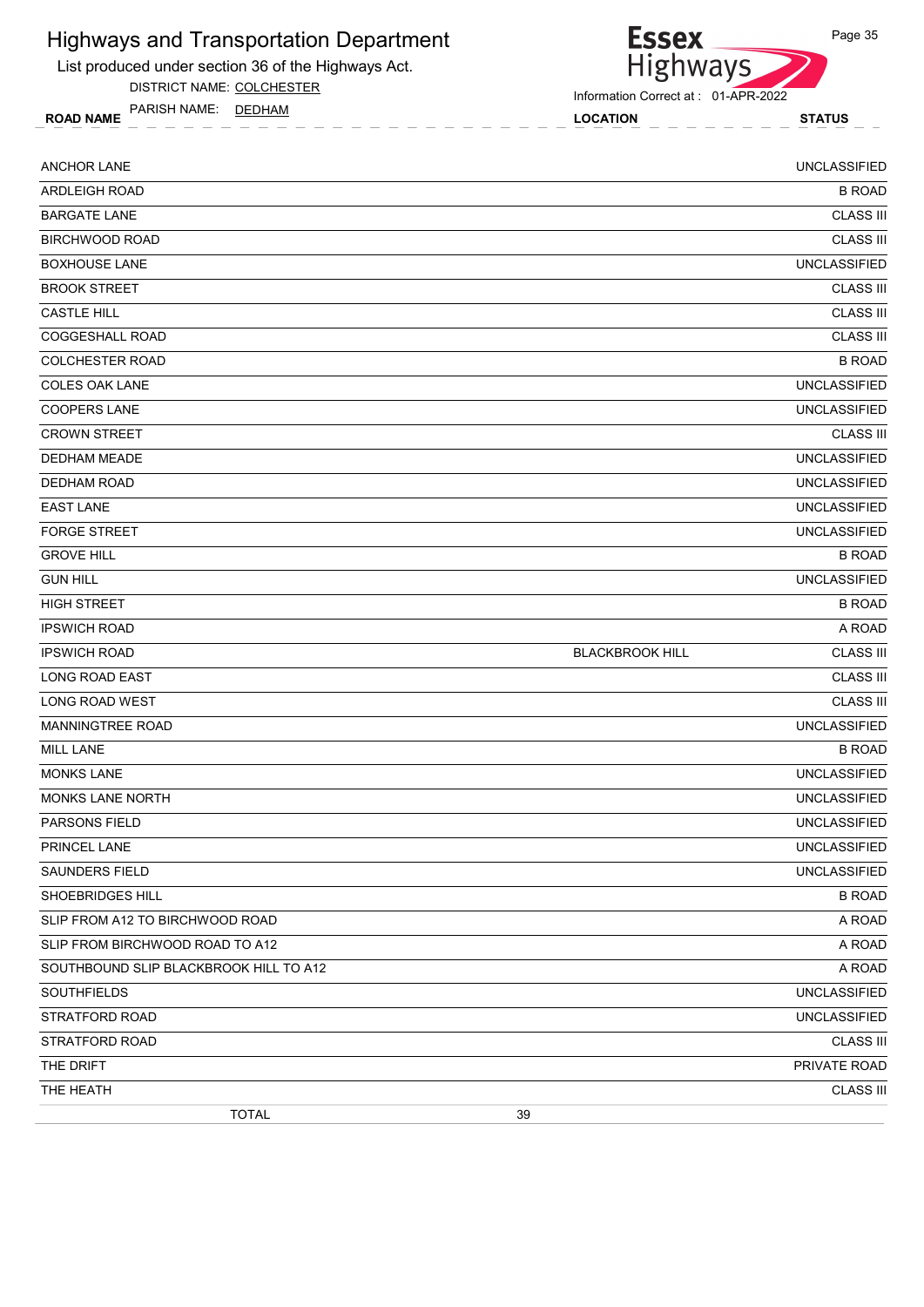List produced under section 36 of the Highways Act.

DISTRICT NAME: COLCHESTER

ROAD NAME LOCATION STATUS PARISH NAME: EAST DONYLAND



Information Correct at : 01-APR-2022

| <b>ALBION STREET</b>    | <b>UNCLASSIFIED</b> |  |
|-------------------------|---------------------|--|
| <b>ASHURST CLOSE</b>    | <b>UNCLASSIFIED</b> |  |
| <b>BLACKHEATH</b>       | <b>B ROAD</b>       |  |
| <b>BOBER COURT</b>      | <b>UNCLASSIFIED</b> |  |
| <b>BOYLES COURT</b>     | <b>UNCLASSIFIED</b> |  |
| CABBAGE HALL ROAD       | <b>UNCLASSIFIED</b> |  |
| <b>CHAPEL STREET</b>    | <b>UNCLASSIFIED</b> |  |
| <b>CHURCH HILL</b>      | <b>UNCLASSIFIED</b> |  |
| <b>CHURCH STREET</b>    | <b>UNCLASSIFIED</b> |  |
| <b>COLNE RISE</b>       | <b>UNCLASSIFIED</b> |  |
| <b>DARKHOUSE LANE</b>   | PRIVATE ROAD        |  |
| DONYLAND WAY            | <b>UNCLASSIFIED</b> |  |
| <b>FINGRINGHOE ROAD</b> | <b>CLASS III</b>    |  |
| <b>GARROD COURT</b>     | <b>UNCLASSIFIED</b> |  |
| <b>HEAD STREET</b>      | <b>CLASS III</b>    |  |
| <b>HEATH ROAD</b>       | <b>UNCLASSIFIED</b> |  |
| <b>HIGH STREET</b>      | <b>CLASS III</b>    |  |
| <b>HILLVIEW CLOSE</b>   | <b>UNCLASSIFIED</b> |  |
| <b>HOLT DRIVE</b>       | <b>UNCLASSIFIED</b> |  |
| <b>MARASCA END</b>      | <b>UNCLASSIFIED</b> |  |
| MARASCHINO CRESCENT     | <b>UNCLASSIFIED</b> |  |
| <b>MARSH CRESCENT</b>   | <b>CLASS III</b>    |  |
| <b>MERSEA ROAD</b>      | <b>B ROAD</b>       |  |
| MORELLO COURT           | <b>UNCLASSIFIED</b> |  |
| NATHAN COURT            | <b>UNCLASSIFIED</b> |  |
| <b>OXTON CLOSE</b>      | <b>UNCLASSIFIED</b> |  |
| PAGET ROAD              | <b>UNCLASSIFIED</b> |  |
| PARKFIELD STREET        | <b>UNCLASSIFIED</b> |  |
| PERSARDI COURT          | <b>UNCLASSIFIED</b> |  |
| PRUNUS COURT            | <b>UNCLASSIFIED</b> |  |
| <b>RECTORY ROAD</b>     | <b>CLASS III</b>    |  |
| <b>REGENT STREET</b>    | <b>UNCLASSIFIED</b> |  |
| ROWHEDGE ROAD           | <b>CLASS III</b>    |  |
| ROWHEDGE WHARF ROAD     | PRIVATE ROAD        |  |
| <b>SEXTON CLOSE</b>     | <b>UNCLASSIFIED</b> |  |
| STEPHEN CRANFIELD CLOSE | <b>UNCLASSIFIED</b> |  |
| SUNBEAM CLOSE           | <b>UNCLASSIFIED</b> |  |
| <b>TAYLORS ROAD</b>     | <b>UNCLASSIFIED</b> |  |
| <b>THANET WALK</b>      | PRIVATE ROAD        |  |
| <b>WEIR LANE</b>        | <b>UNCLASSIFIED</b> |  |
| <b>WEST STREET</b>      | <b>UNCLASSIFIED</b> |  |
| <b>TOTAL</b>            | 41                  |  |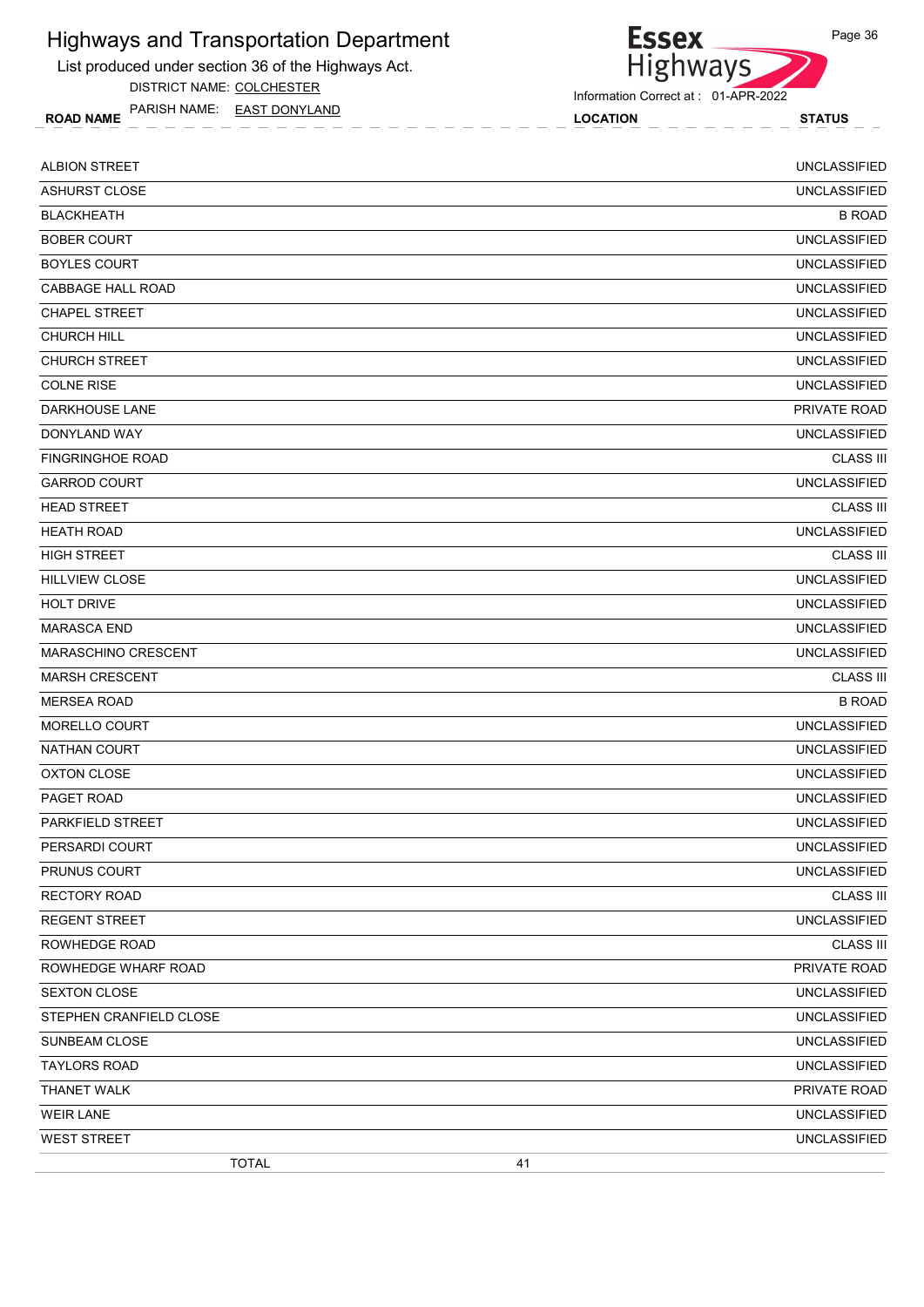List produced under section 36 of the Highways Act.

DISTRICT NAME: COLCHESTER





| <b>BROMANS LANE</b> |              |   | UNCLASSIFIED        |
|---------------------|--------------|---|---------------------|
| <b>CHURCH LANE</b>  |              |   | <b>UNCLASSIFIED</b> |
| <b>EAST ROAD</b>    |              |   | <b>CLASS III</b>    |
| <b>IVY LANE</b>     |              |   | <b>CLASS III</b>    |
| <b>MEETING LANE</b> |              |   | <b>UNCLASSIFIED</b> |
| <b>SHOP LANE</b>    |              |   | <b>UNCLASSIFIED</b> |
|                     | <b>TOTAL</b> | 6 |                     |
|                     |              |   |                     |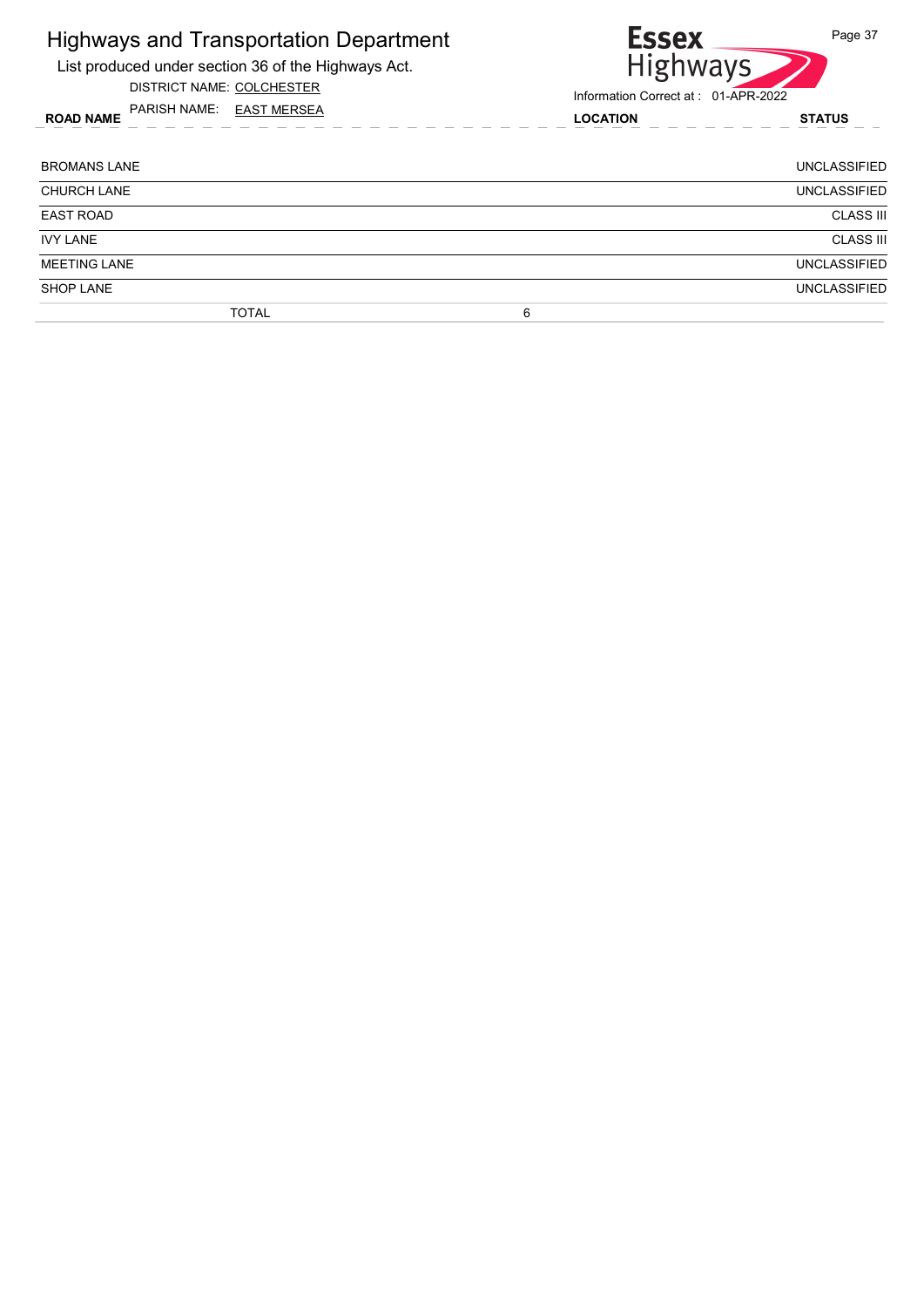List produced under section 36 of the Highways Act.

DISTRICT NAME: COLCHESTER

ROAD NAME LOCATION STATUS PARISH NAME: EIGHT ASH GREEN

#### Information Correct at : 01-APR-2022

Essex<br>Highways

| <b>ABBOTTS LANE</b>                   |    | <b>UNCLASSIFIED</b> |
|---------------------------------------|----|---------------------|
| ACCESS ROAD TO THE HOUSE ON THE HEATH |    | <b>UNCLASSIFIED</b> |
| <b>ARGENTS LANE</b>                   |    | <b>UNCLASSIFIED</b> |
| <b>BEECH GROVE</b>                    |    | PRIVATE ROAD        |
| <b>BRICK STREET</b>                   |    | <b>UNCLASSIFIED</b> |
| CHOATS WOOD                           |    | PRIVATE ROAD        |
| <b>CHOATS WOOD</b>                    |    | <b>UNCLASSIFIED</b> |
| <b>COOKS MILL LANE</b>                |    | <b>UNCLASSIFIED</b> |
| <b>DAISY GREEN</b>                    |    | <b>UNCLASSIFIED</b> |
| <b>FIDDLERS FOLLY</b>                 |    | <b>UNCLASSIFIED</b> |
| <b>FOXES LANE</b>                     |    | <b>UNCLASSIFIED</b> |
| <b>HALSTEAD ROAD</b>                  |    | <b>CLASS III</b>    |
| <b>HALSTEAD ROAD</b>                  |    | A ROAD              |
| HALSTEAD ROAD ROUNDABOUT              |    | A ROAD              |
| <b>HEATH ROAD</b>                     |    | <b>UNCLASSIFIED</b> |
| <b>HEATHFIELDS</b>                    |    | <b>UNCLASSIFIED</b> |
| <b>HUXTABLES LANE</b>                 |    | <b>UNCLASSIFIED</b> |
| <b>JUBILEE MEADOW</b>                 |    | <b>UNCLASSIFIED</b> |
| <b>MILL ROAD</b>                      |    | <b>CLASS III</b>    |
| <b>OLD HALSTEAD ROAD</b>              |    | <b>UNCLASSIFIED</b> |
| PORTERS CLOSE                         |    | <b>UNCLASSIFIED</b> |
| PORTERS LANE                          |    | <b>UNCLASSIFIED</b> |
| <b>SEARLE WAY</b>                     |    | <b>UNCLASSIFIED</b> |
| <b>SPRING LANE</b>                    |    | <b>UNCLASSIFIED</b> |
| THE RISE                              |    | <b>UNCLASSIFIED</b> |
| THE WALK                              |    | <b>UNCLASSIFIED</b> |
| <b>TURKEY COCK LANE</b>               |    | <b>UNCLASSIFIED</b> |
| <b>WOOD LANE</b>                      |    | <b>CLASS III</b>    |
| WOODLAND CHASE                        |    | <b>UNCLASSIFIED</b> |
| <b>TOTAL</b>                          | 29 |                     |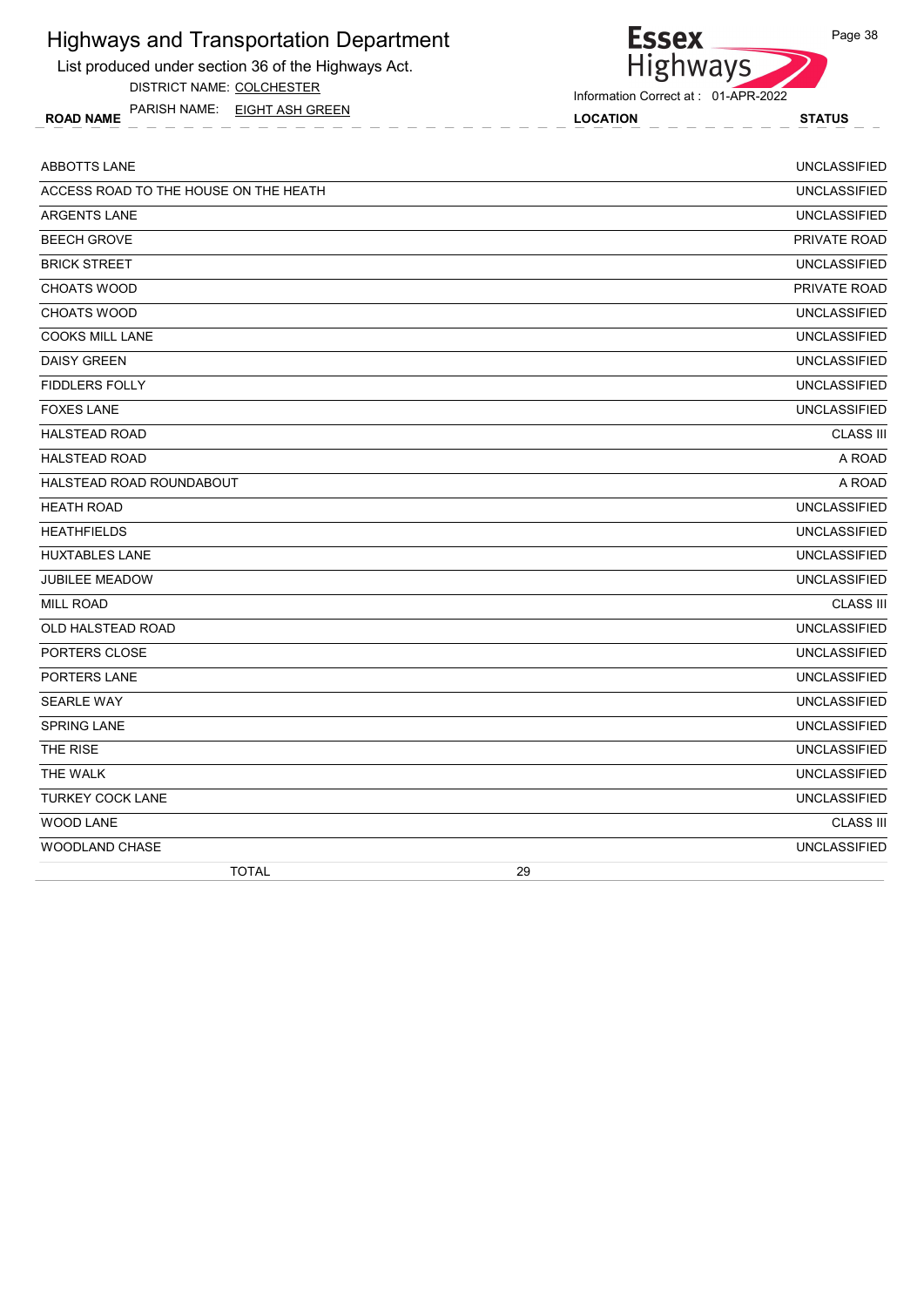List produced under section 36 of the Highways Act.

DISTRICT NAME: COLCHESTER

ROAD NAME LOCATION STATUS PARISH NAME: FINGRINGHOE



| <b>ABBERTON ROAD</b>     | <b>CLASS III</b>    |
|--------------------------|---------------------|
| <b>BALLAST QUAY ROAD</b> | <b>UNCLASSIFIED</b> |
| <b>BROOK HALL ROAD</b>   | <b>UNCLASSIFIED</b> |
| <b>CHAPEL ROAD</b>       | <b>CLASS III</b>    |
| <b>CHURCH ROAD</b>       | <b>CLASS III</b>    |
| CHURCH ROAD              | <b>UNCLASSIFIED</b> |
| DUDLEY ROAD              | <b>UNCLASSIFIED</b> |
| <b>FERRY ROAD</b>        | <b>UNCLASSIFIED</b> |
| <b>FRERE WAY</b>         | <b>UNCLASSIFIED</b> |
| <b>FROG HALL CLOSE</b>   | <b>UNCLASSIFIED</b> |
| <b>FURNEAUX LANE</b>     | <b>UNCLASSIFIED</b> |
| <b>HAMS FARM ROAD</b>    | <b>UNCLASSIFIED</b> |
| <b>HAYE LANE</b>         | <b>UNCLASSIFIED</b> |
| <b>JAGGERS LANE</b>      | <b>UNCLASSIFIED</b> |
| PYEFLEET CLOSE           | <b>UNCLASSIFIED</b> |
| SOUTH GREEN ROAD         | <b>UNCLASSIFIED</b> |
| SOUTH HOUSE FARM ROAD    | <b>UNCLASSIFIED</b> |
| <b>TOTAL</b>             | 17                  |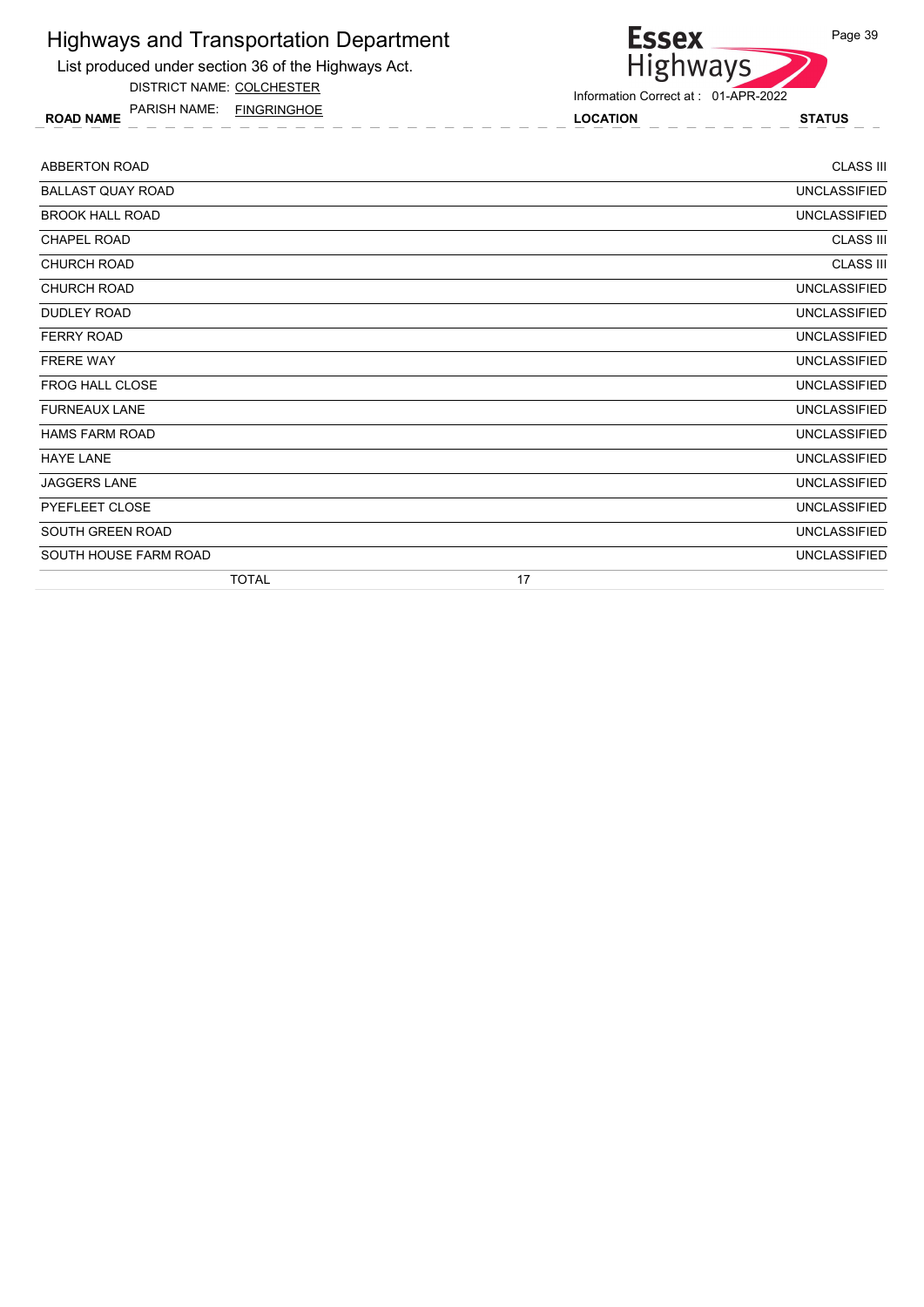

List produced under section 36 of the Highways Act. DISTRICT NAME: COLCHESTER

ROAD NAME LOCATION STATUS PARISH NAME: FORDHAM

Information Correct at : 01-APR-2022

| <b>TOTAL</b>           | 23                  |
|------------------------|---------------------|
| <b>WEAVERS GREEN</b>   | <b>UNCLASSIFIED</b> |
| <b>WEAVERS GREEN</b>   | PRIVATE ROAD        |
| <b>VERNONS ROAD</b>    | <b>UNCLASSIFIED</b> |
| <b>SUNNYSIDE ROAD</b>  | <b>UNCLASSIFIED</b> |
| <b>RAMS FARM ROAD</b>  | <b>UNCLASSIFIED</b> |
| PONDERS ROAD           | <b>CLASS III</b>    |
| PLUMMERS ROAD          | <b>CLASS III</b>    |
| PENLAN HALL LANE       | <b>UNCLASSIFIED</b> |
| <b>PARTRIDGE DRIVE</b> | <b>UNCLASSIFIED</b> |
| <b>PACKARDS LANE</b>   | <b>UNCLASSIFIED</b> |
| <b>MOATFIELDS</b>      | PRIVATE ROAD        |
| <b>MOATFIELDS</b>      | <b>UNCLASSIFIED</b> |
| <b>MOAT ROAD</b>       | <b>CLASS III</b>    |
| <b>MILL ROAD</b>       | <b>CLASS III</b>    |
| <b>LUCAS AVENUE</b>    | <b>UNCLASSIFIED</b> |
| <b>HERRINGS WAY</b>    | <b>UNCLASSIFIED</b> |
| <b>HALSTEAD ROAD</b>   | A ROAD              |
| <b>HALL ROAD</b>       | <b>UNCLASSIFIED</b> |
| <b>FOSSETTS LANE</b>   | <b>UNCLASSIFIED</b> |
| <b>FORDHAM ROAD</b>    | <b>CLASS III</b>    |
| <b>CHURCH ROAD</b>     | <b>CLASS III</b>    |
| <b>CHAPPEL ROAD</b>    | <b>UNCLASSIFIED</b> |
| <b>BERGHOLT ROAD</b>   | <b>UNCLASSIFIED</b> |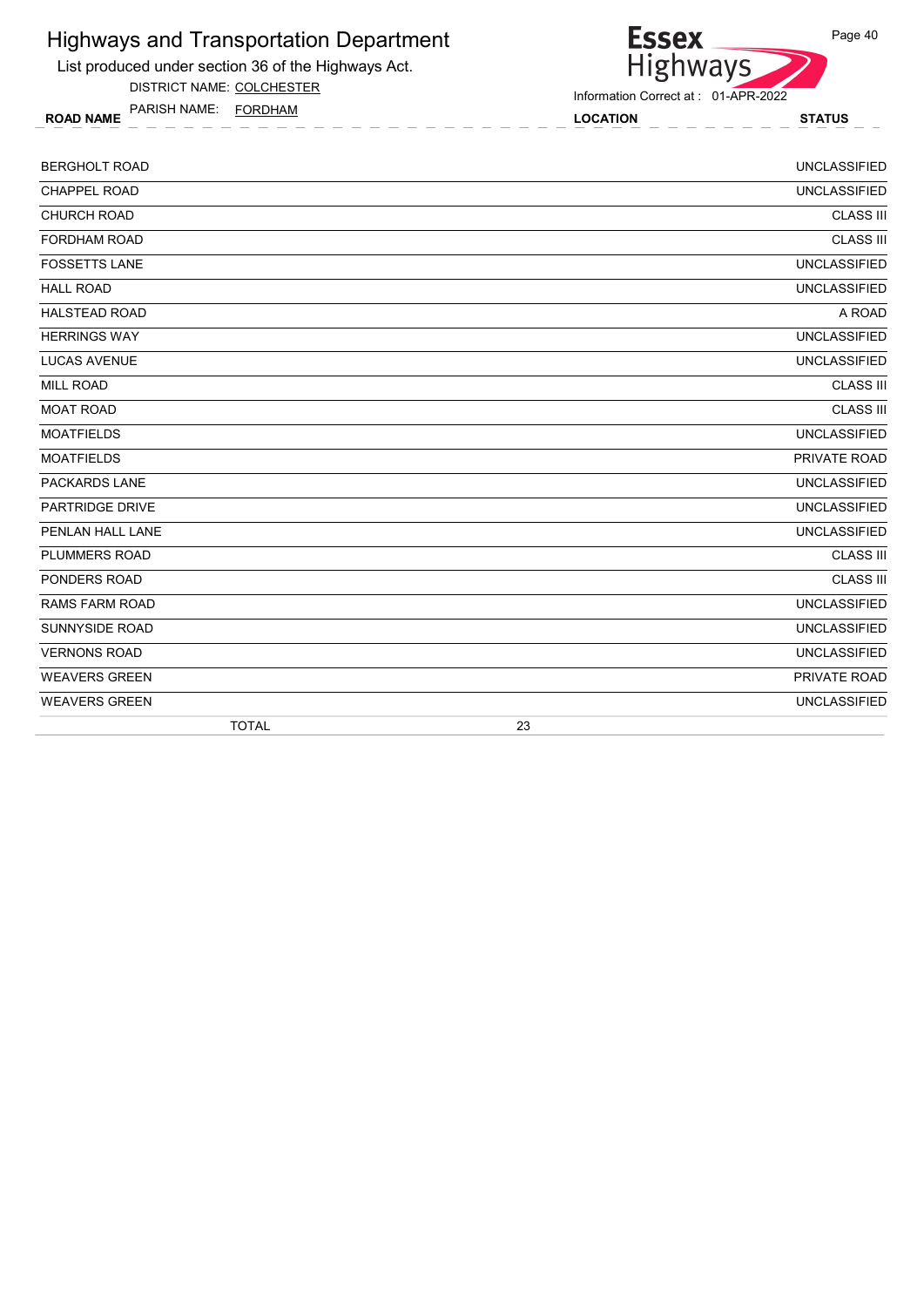| Highways and Transportation Department<br>List produced under section 36 of the Highways Act.<br>DISTRICT NAME: COLCHESTER | <b>Essex</b><br>Page 41<br><b>Highways</b><br>Information Correct at: 01-APR-2022 |
|----------------------------------------------------------------------------------------------------------------------------|-----------------------------------------------------------------------------------|
| PARISH NAME: GREAT AND LITTLE WIGBOROUGH<br><b>ROAD NAME</b>                                                               | <b>LOCATION</b><br><b>STATUS</b>                                                  |
| ABBOTS WICK LANE                                                                                                           | <b>UNCLASSIFIED</b>                                                               |
| <b>CHURCH LANE</b>                                                                                                         | <b>UNCLASSIFIED</b>                                                               |
| <b>COLCHESTER ROAD</b>                                                                                                     | <b>B ROAD</b>                                                                     |
| <b>COPT HALL LANE</b>                                                                                                      | <b>UNCLASSIFIED</b>                                                               |
| <b>LAYER ROAD</b>                                                                                                          | <b>B ROAD</b>                                                                     |
| <b>MALDON ROAD</b>                                                                                                         | <b>CLASS III</b>                                                                  |
| PELDON ROAD                                                                                                                | <b>CLASS III</b>                                                                  |
| <b>SCHOOL LANE</b>                                                                                                         | <b>UNCLASSIFIED</b>                                                               |
| <b>WIGBOROUGH ROAD</b>                                                                                                     | <b>CLASS III</b>                                                                  |
| <b>TOTAL</b>                                                                                                               | 9                                                                                 |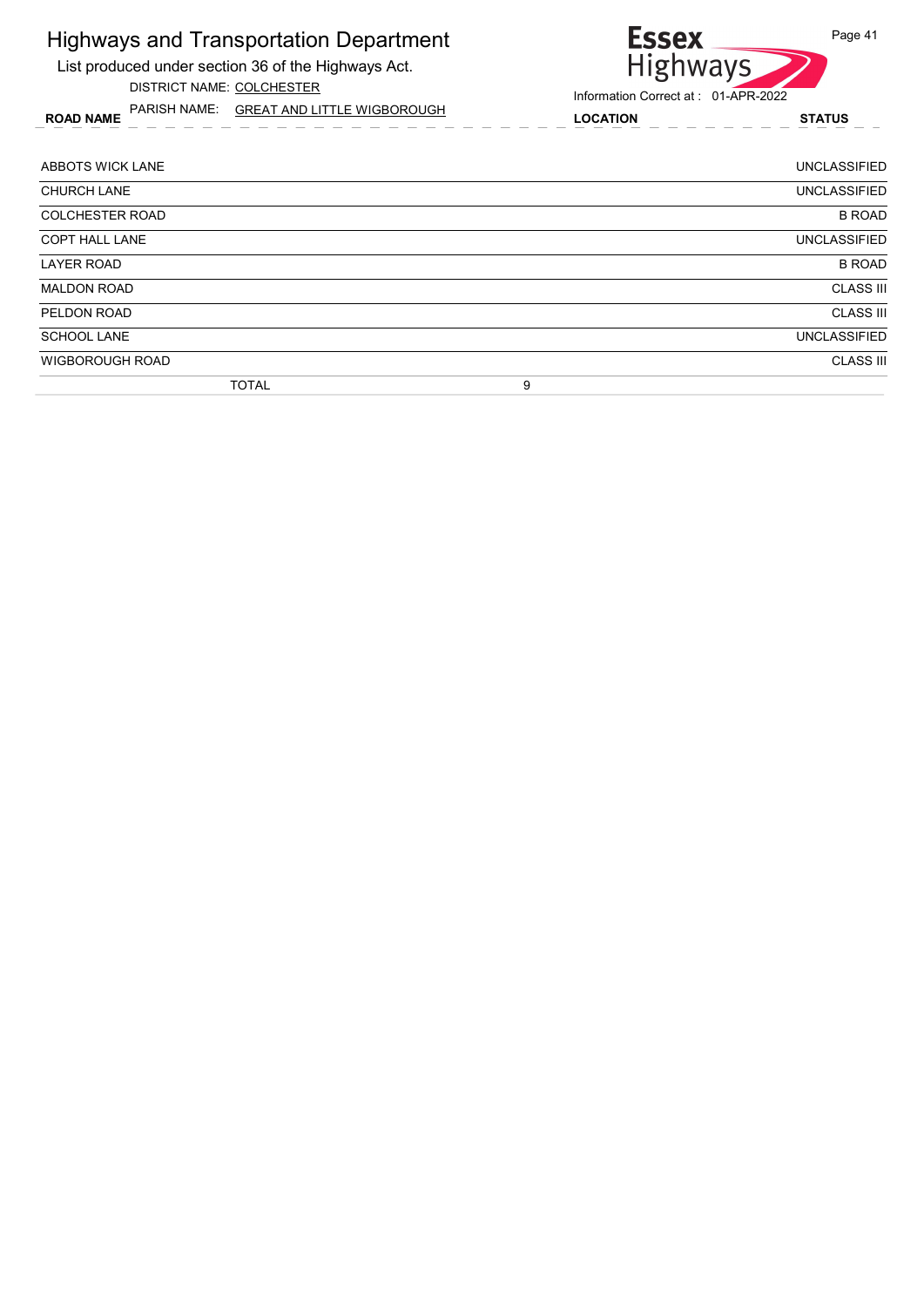| <b>Highways and Transportation Department</b><br>List produced under section 36 of the Highways Act.<br>DISTRICT NAME: COLCHESTER | Page 42<br><b>Essex</b><br>Highways                                     |
|-----------------------------------------------------------------------------------------------------------------------------------|-------------------------------------------------------------------------|
| PARISH NAME: GREAT HORKESLEY<br><b>ROAD NAME</b>                                                                                  | Information Correct at: 01-APR-2022<br><b>LOCATION</b><br><b>STATUS</b> |
| A12 COLCHESTER BYPASS NORTHBOUND                                                                                                  | A ROAD                                                                  |
| A12 COLCHESTER BYPASS SOUTHBOUND                                                                                                  | A ROAD                                                                  |
| <b>BARNFIELD ROAD</b>                                                                                                             | <b>UNCLASSIFIED</b>                                                     |
| <b>BLACKBROOK ROAD</b>                                                                                                            | <b>UNCLASSIFIED</b>                                                     |
| <b>BOXTED CHURCH ROAD</b>                                                                                                         | <b>UNCLASSIFIED</b>                                                     |
| <b>BOXTED ROAD</b>                                                                                                                | <b>UNCLASSIFIED</b>                                                     |
| <b>BRAEBURN ROAD</b>                                                                                                              | <b>UNCLASSIFIED</b>                                                     |
| CHILTON CLOSE                                                                                                                     | PRIVATE ROAD                                                            |
| <b>COACH ROAD</b>                                                                                                                 | <b>UNCLASSIFIED</b>                                                     |
| <b>ELSTAR LANE</b>                                                                                                                | <b>UNCLASSIFIED</b>                                                     |
| <b>EXETER CLOSE</b>                                                                                                               | <b>UNCLASSIFIED</b>                                                     |
| <b>FISHPONDS HILL</b>                                                                                                             | <b>CLASS III</b>                                                        |
| <b>GALA CLOSE</b>                                                                                                                 | <b>UNCLASSIFIED</b>                                                     |
| <b>GLEBELANDS</b>                                                                                                                 | <b>UNCLASSIFIED</b>                                                     |
| <b>GLENWAY CLOSE</b>                                                                                                              | <b>UNCLASSIFIED</b>                                                     |
| <b>GRANGE ROAD</b>                                                                                                                | <b>UNCLASSIFIED</b>                                                     |
| <b>GRANTHAM ROAD</b>                                                                                                              | <b>UNCLASSIFIED</b>                                                     |
| <b>HELM CLOSE</b>                                                                                                                 | <b>UNCLASSIFIED</b>                                                     |
| <b>HOLLY LANE</b>                                                                                                                 | <b>UNCLASSIFIED</b>                                                     |
| <b>HORKESLEY HILL</b>                                                                                                             | A ROAD                                                                  |
| <b>IVY LODGE ROAD</b>                                                                                                             | <b>UNCLASSIFIED</b>                                                     |
| JONAGOLD DRIVE                                                                                                                    | <b>UNCLASSIFIED</b>                                                     |
| <b>KEELERS WAY</b>                                                                                                                | <b>UNCLASSIFIED</b>                                                     |
| <b>KELSO CLOSE</b>                                                                                                                | <b>UNCLASSIFIED</b>                                                     |
| <b>LONDON ROAD</b>                                                                                                                | <b>UNCLASSIFIED</b>                                                     |
| <b>LONDON ROAD</b>                                                                                                                | <b>CLASS III</b>                                                        |
| <b>MALVERN WAY</b>                                                                                                                | <b>UNCLASSIFIED</b>                                                     |
| <b>MANOR CLOSE</b>                                                                                                                | <b>UNCLASSIFIED</b>                                                     |
| <b>MILLERS CLOSE</b>                                                                                                              | <b>UNCLASSIFIED</b>                                                     |
| <b>MONARCH LANE</b>                                                                                                               | <b>UNCLASSIFIED</b>                                                     |
| <b>NAYLAND BYPASS</b>                                                                                                             | A ROAD                                                                  |
| NAYLAND ROAD                                                                                                                      | A ROAD                                                                  |
| OLD HOUSE ROAD                                                                                                                    | <b>UNCLASSIFIED</b>                                                     |
| OLD NAYLAND ROAD NORTH                                                                                                            | <b>UNCLASSIFIED</b>                                                     |
| OLD NAYLAND ROAD SOUTH                                                                                                            | <b>UNCLASSIFIED</b>                                                     |
| PARK ROAD                                                                                                                         | <b>UNCLASSIFIED</b>                                                     |
| PATTINSON WALK                                                                                                                    | <b>UNCLASSIFIED</b>                                                     |
| POPS BRIDGE ROAD                                                                                                                  | <b>UNCLASSIFIED</b>                                                     |
| <b>RAMPARTS CLOSE</b>                                                                                                             | <b>UNCLASSIFIED</b>                                                     |
| ROAD FROM BOXTED CHURCH ROAD TO GREEN LANE                                                                                        | PRIVATE ROAD                                                            |
| SANDON CLOSE                                                                                                                      | <b>UNCLASSIFIED</b>                                                     |
| <b>SCHOOL LANE</b>                                                                                                                | <b>UNCLASSIFIED</b>                                                     |
| <b>SPARTAN CLOSE</b>                                                                                                              | <b>UNCLASSIFIED</b>                                                     |
| THE CAUSEWAY                                                                                                                      | A ROAD                                                                  |
| THE CRESCENT                                                                                                                      | <b>UNCLASSIFIED</b>                                                     |

TILE HOUSE LANE UNCLASSIFIED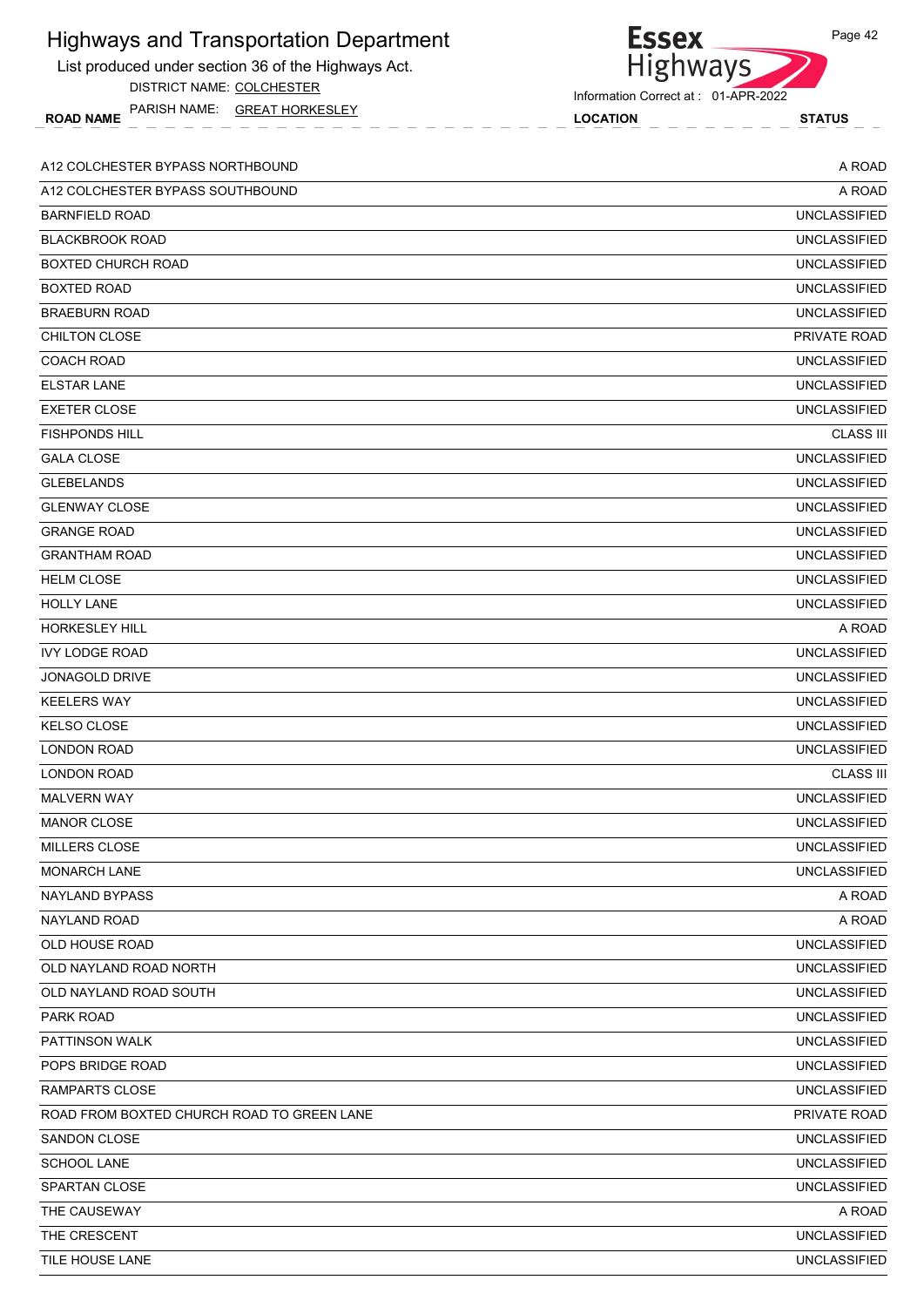| <b>Highways and Transportation Department</b><br>List produced under section 36 of the Highways Act.<br>DISTRICT NAME: COLCHESTER |    | <b>Essex</b><br><b>Highways</b><br>Information Correct at 01-APR-2022 | Page 43             |
|-----------------------------------------------------------------------------------------------------------------------------------|----|-----------------------------------------------------------------------|---------------------|
| PARISH NAME:<br><b>GREAT HORKESLEY</b><br><b>ROAD NAME</b>                                                                        |    | <b>LOCATION</b>                                                       | <b>STATUS</b>       |
| <b>TOG LANE</b>                                                                                                                   |    |                                                                       | <b>UNCLASSIFIED</b> |
| <b>WATER LANE</b>                                                                                                                 |    |                                                                       | <b>UNCLASSIFIED</b> |
| <b>TOTAL</b>                                                                                                                      | 48 |                                                                       |                     |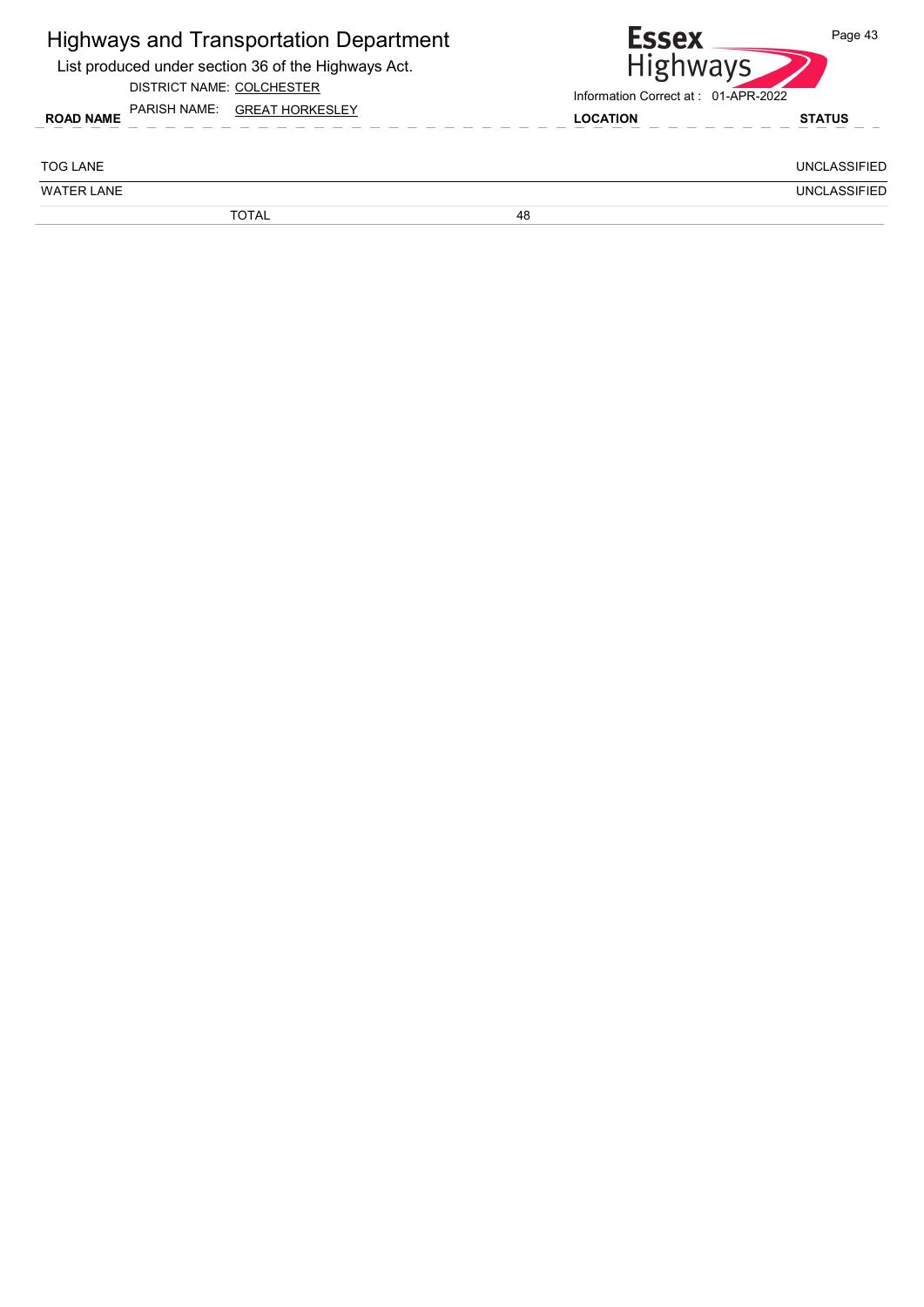

DISTRICT NAME: COLCHESTER

ROAD NAME LOCATION STATUS PARISH NAME: GREAT TEY

Essex<br>Highways

Information Correct at : 01-APR-2022

| <b>BROAD GREEN</b>      | A ROAD              |
|-------------------------|---------------------|
| <b>BROOK HOUSE ROAD</b> | <b>UNCLASSIFIED</b> |
| <b>BROOK ROAD</b>       | <b>CLASS III</b>    |
| <b>BUCKLEYS LANE</b>    | <b>UNCLASSIFIED</b> |
| <b>CHAPPEL ROAD</b>     | <b>CLASS III</b>    |
| <b>CHRISMUND WAY</b>    | <b>UNCLASSIFIED</b> |
| <b>COGGESHALL ROAD</b>  | <b>UNCLASSIFIED</b> |
| <b>EARLS COLNE ROAD</b> | <b>UNCLASSIFIED</b> |
| <b>EAST GORES ROAD</b>  | <b>UNCLASSIFIED</b> |
| <b>ELM LANE</b>         | <b>UNCLASSIFIED</b> |
| <b>FARMFIELD ROAD</b>   | <b>UNCLASSIFIED</b> |
| <b>FLORIES ROAD</b>     | <b>UNCLASSIFIED</b> |
| <b>GARDEN FIELDS</b>    | <b>UNCLASSIFIED</b> |
| <b>GREENFIELD DRIVE</b> | <b>UNCLASSIFIED</b> |
| <b>HARVESTERS WAY</b>   | <b>UNCLASSIFIED</b> |
| <b>HOLLILAND CROFT</b>  | <b>UNCLASSIFIED</b> |
| <b>LAMBERTS Lane</b>    | <b>UNCLASSIFIED</b> |
| <b>MOOR ROAD</b>        | <b>UNCLASSIFIED</b> |
| <b>NEWBARN ROAD</b>     | <b>UNCLASSIFIED</b> |
| <b>SALMONS LANE</b>     | <b>UNCLASSIFIED</b> |
| <b>TAMBOUR CLOSE</b>    | <b>UNCLASSIFIED</b> |
| THE STREET              | <b>UNCLASSIFIED</b> |
| <b>WINDMILLS</b>        | <b>UNCLASSIFIED</b> |
| <b>TOTAL</b>            | 23                  |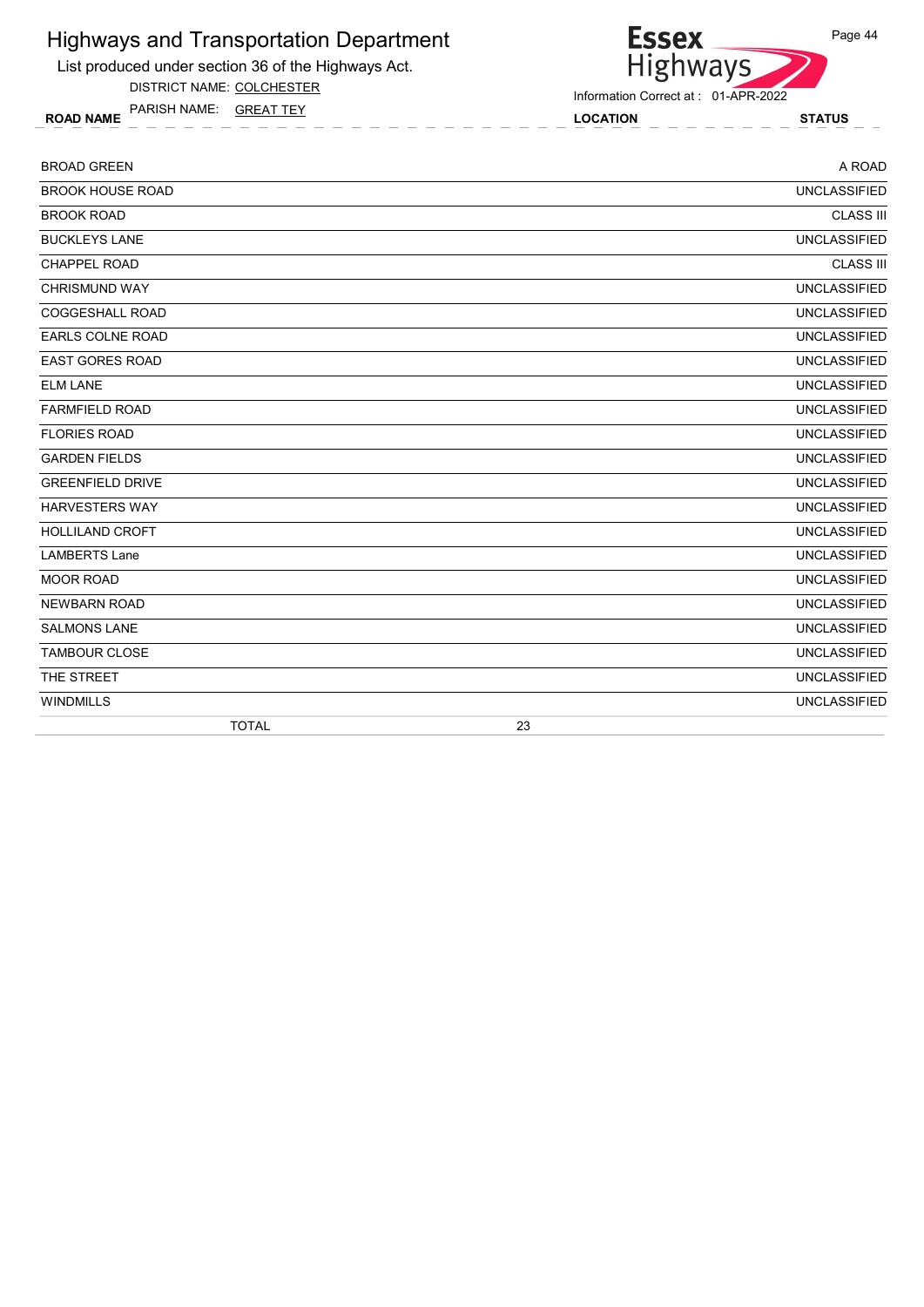List produced under section 36 of the Highways Act.

DISTRICT NAME: COLCHESTER

ROAD NAME LOCATION STATUS PARISH NAME: LANGENHOE

```
Essex
Highways
```
Information Correct at : 01-APR-2022

| ABBERTON ROAD              | <b>CLASS III</b>    |
|----------------------------|---------------------|
| <b>BRAND DRIVE</b>         | <b>UNCLASSIFIED</b> |
| EDWARD MARKE DRIVE         | <b>UNCLASSIFIED</b> |
| <b>FINGRINGHOE ROAD</b>    | <b>CLASS III</b>    |
| <b>HAYE LANE</b>           | <b>UNCLASSIFIED</b> |
| <b>LANGENHOE HALL LANE</b> | <b>UNCLASSIFIED</b> |
| <b>LANGENHOE PARK</b>      | PRIVATE ROAD        |
| LAYER ROAD                 | <b>CLASS III</b>    |
| LODGE LANE                 | <b>UNCLASSIFIED</b> |
| <b>MERSEA ROAD</b>         | <b>B ROAD</b>       |
| MULBERRY GARDENS           | <b>UNCLASSIFIED</b> |
| PERTWEE WAY                | <b>UNCLASSIFIED</b> |
| PROCTOR CLOSE              | <b>UNCLASSIFIED</b> |
| PYEFLEET VIEW              | <b>UNCLASSIFIED</b> |
| <b>SAWKINS CLOSE</b>       | <b>UNCLASSIFIED</b> |
| <b>SCHOOL LANE</b>         | <b>UNCLASSIFIED</b> |
| <b>TOTAL</b>               | 16                  |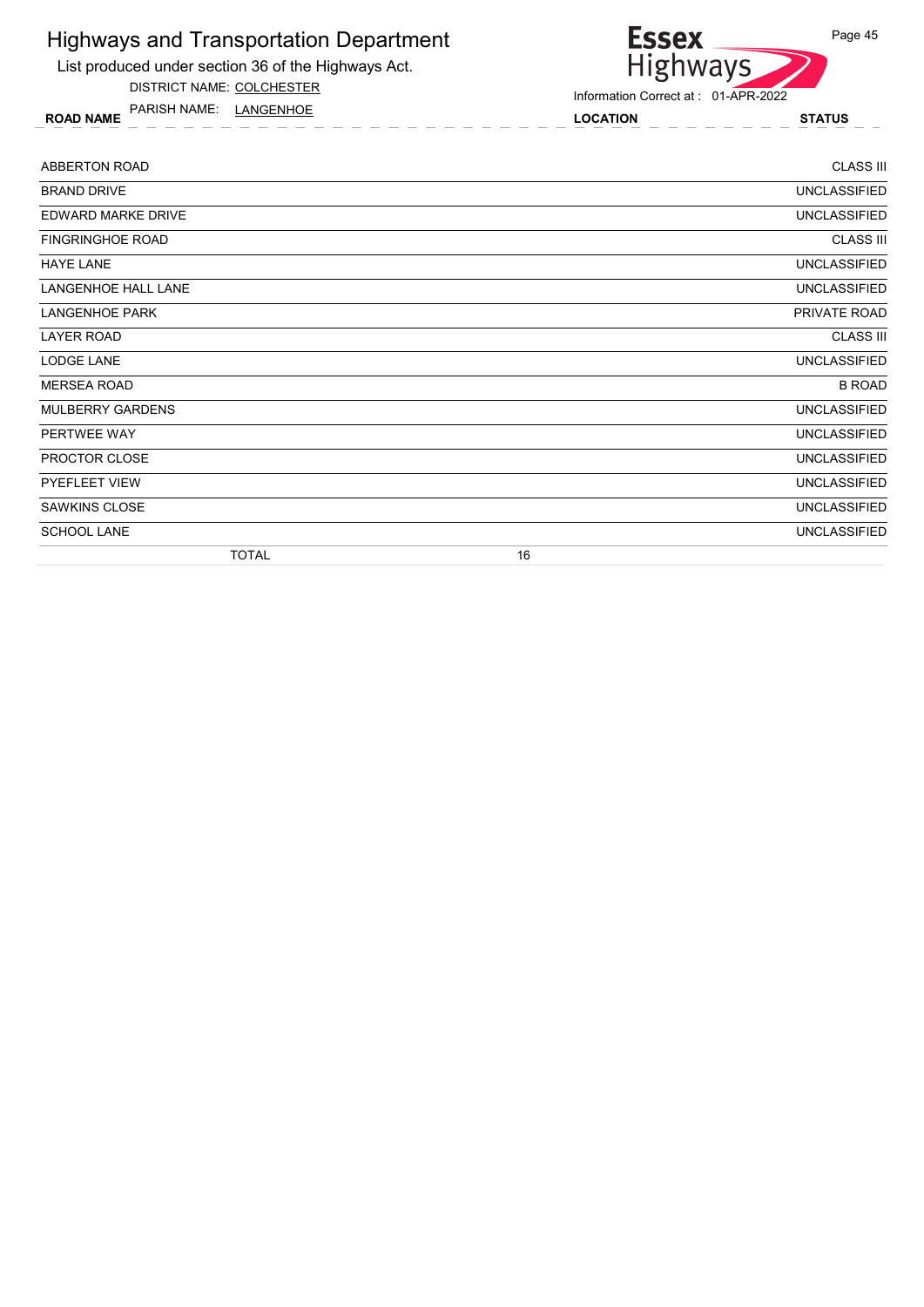| <b>Highways and Transportation Department</b>       | <b>Essex</b>                        | Page 46             |
|-----------------------------------------------------|-------------------------------------|---------------------|
| List produced under section 36 of the Highways Act. | <b>Highways</b>                     |                     |
| DISTRICT NAME: COLCHESTER                           | Information Correct at: 01-APR-2022 |                     |
| PARISH NAME:<br>LANGHAM<br><b>ROAD NAME</b>         | <b>LOCATION</b>                     | <b>STATUS</b>       |
|                                                     |                                     |                     |
| A1232 IPSWICH ROAD NORTHBOUND                       | LINK TO A12                         | A ROAD              |
| <b>BIRCHWOOD ROAD</b>                               |                                     | <b>CLASS III</b>    |
| <b>CHAPEL ROAD</b>                                  |                                     | <b>UNCLASSIFIED</b> |
| <b>COLCHESTER BYPASS</b>                            |                                     | A ROAD              |
| <b>COLCHESTER EASTERN BYPASS</b>                    |                                     | A ROAD              |
| <b>DEDHAM ROAD</b>                                  |                                     | <b>CLASS III</b>    |
| <b>DOCURAS FARM ROAD</b>                            |                                     | <b>UNCLASSIFIED</b> |
| <b>GREYHOUND HILL</b>                               |                                     | <b>UNCLASSIFIED</b> |
| <b>GROVE HILL</b>                                   |                                     | <b>UNCLASSIFIED</b> |
| <b>HIGH STREET</b>                                  |                                     | <b>UNCLASSIFIED</b> |
| <b>IPSWICH ROAD</b>                                 |                                     | <b>CLASS III</b>    |
| <b>IPSWICH ROAD</b>                                 |                                     | A ROAD              |
| <b>LANGHAM LANE</b>                                 |                                     | <b>UNCLASSIFIED</b> |
| LOW LIFT COTTAGE ROAD                               |                                     | <b>UNCLASSIFIED</b> |
| <b>MAIN ROAD</b>                                    |                                     | <b>CLASS III</b>    |
| <b>MOOR ROAD</b>                                    |                                     | <b>UNCLASSIFIED</b> |
| NIGHTINGALE HILL                                    |                                     | <b>UNCLASSIFIED</b> |
| NORTHBOUND SLIP A12 TO BLACKBROOK HILL              |                                     | A ROAD              |
| <b>OLD IPSWICH ROAD</b>                             |                                     | <b>UNCLASSIFIED</b> |
| <b>PARK LANE</b>                                    |                                     | <b>CLASS III</b>    |
| <b>PARK LANE</b>                                    |                                     | <b>UNCLASSIFIED</b> |
| PERRY LANE                                          |                                     | <b>UNCLASSIFIED</b> |
| <b>RECTORY ROAD</b>                                 |                                     | <b>UNCLASSIFIED</b> |
| SCHOOL ROAD                                         |                                     | <b>UNCLASSIFIED</b> |
| <b>SKYE HALL HILL</b>                               |                                     | <b>UNCLASSIFIED</b> |
| <b>WATER LANE</b>                                   |                                     | <b>UNCLASSIFIED</b> |
| WESTBOUND SLIP A120 TO A12                          |                                     | A ROAD              |
| WESTBOUND SLIP FROM CROWN INTERCHANGE TO A12        |                                     | A ROAD              |
| <b>WICK ROAD</b>                                    |                                     | <b>CLASS III</b>    |
| <b>WICK ROAD</b>                                    |                                     | <b>UNCLASSIFIED</b> |
| <b>TOTAL</b>                                        | 30                                  |                     |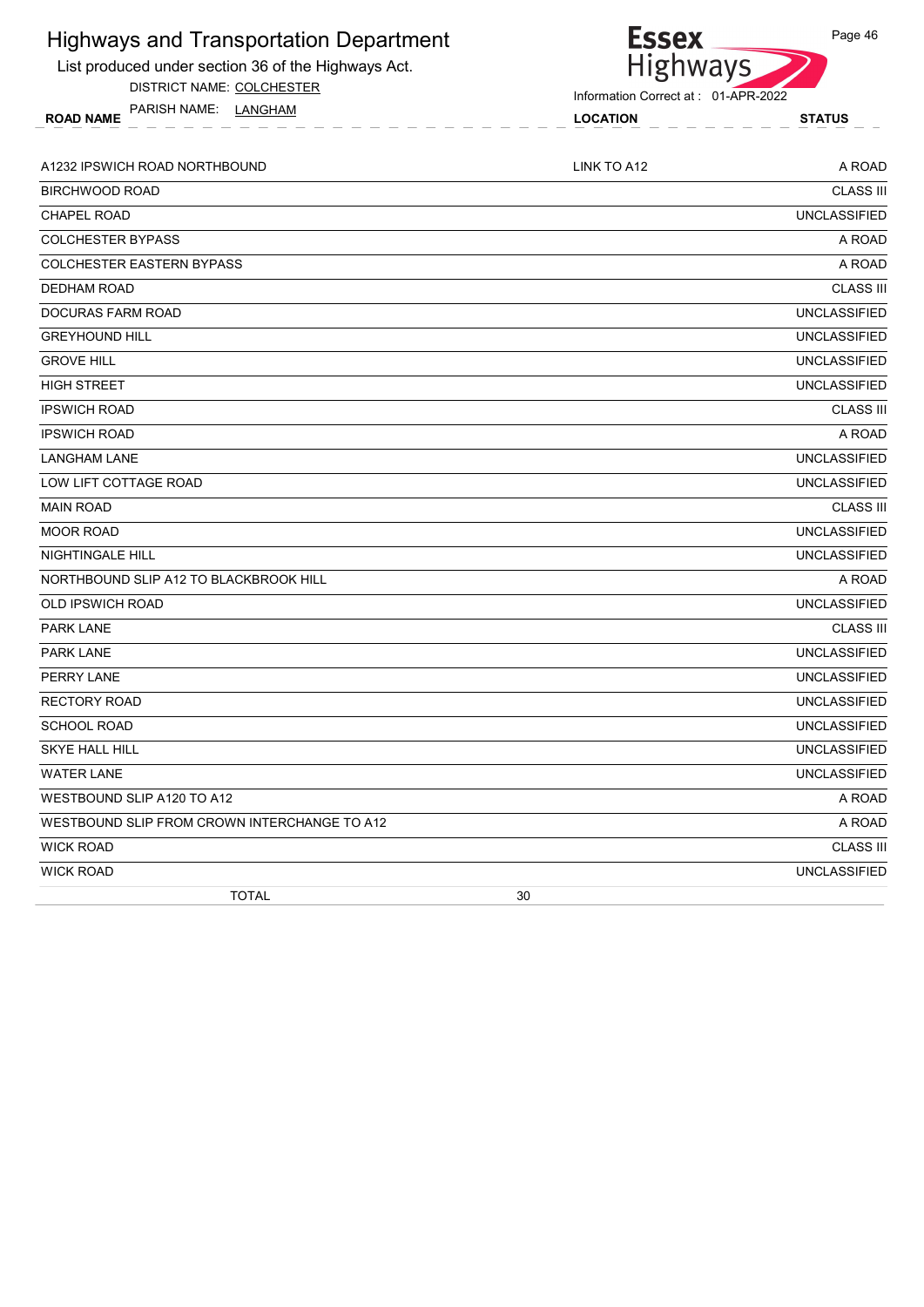List produced under section 36 of the Highways Act.

DISTRICT NAME: COLCHESTER

ROAD NAME LOCATION STATUS PARISH NAME: LAYER BRETON



| <b>COLCHESTER ROAD</b>   | <b>CLASS III</b>    |
|--------------------------|---------------------|
| <b>GARLANDS ROAD</b>     | <b>UNCLASSIFIED</b> |
| LAYER BRETON HEATH       | <b>CLASS III</b>    |
| <b>LAYER BRETON HILL</b> | <b>CLASS III</b>    |
| <b>LOWER ROAD</b>        | <b>UNCLASSIFIED</b> |
| SHATTERS ROAD            | <b>UNCLASSIFIED</b> |
| <b>WINTERS ROAD</b>      | <b>UNCLASSIFIED</b> |
| <b>TOTAL</b>             |                     |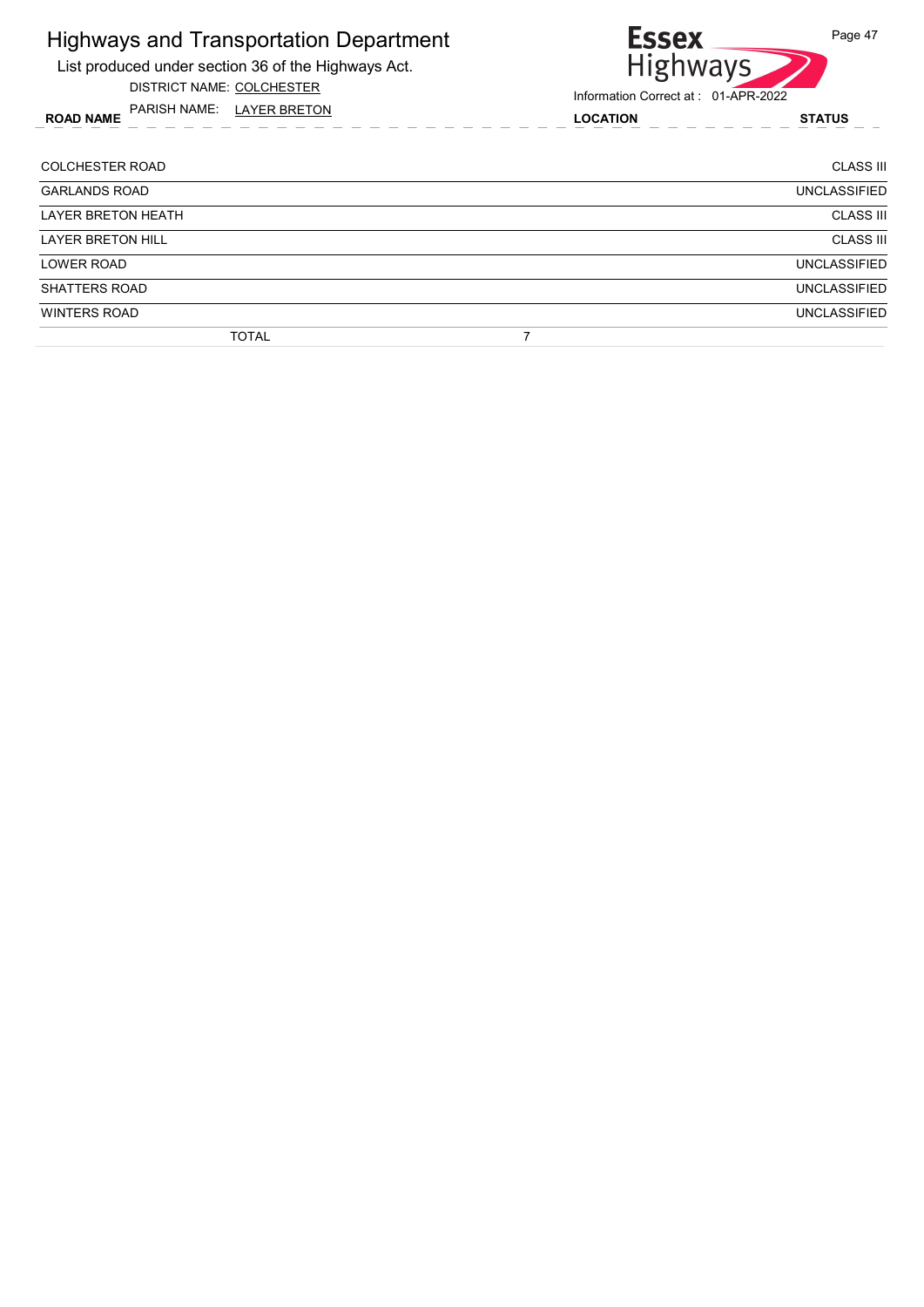List produced under section 36 of the Highways Act.

DISTRICT NAME: COLCHESTER

ROAD NAME LOCATION STATUS PARISH NAME: LAYER DE LA HAYE

Highways Information Correct at : 01-APR-2022

**Essex** 

| ABBERTON ROAD                 | <b>CLASS III</b>    |
|-------------------------------|---------------------|
| <b>BIRCH ROAD</b>             | <b>UNCLASSIFIED</b> |
| <b>BOUNSTEAD HILL</b>         | <b>CLASS III</b>    |
| <b>CHURCH ROAD</b>            | <b>B ROAD</b>       |
| <b>FIELDS FARM ROAD</b>       | <b>UNCLASSIFIED</b> |
| <b>GREATE HOUSE FARM ROAD</b> | <b>UNCLASSIFIED</b> |
| <b>GREEN ACRES ROAD</b>       | <b>UNCLASSIFIED</b> |
| <b>HAWFINCH ROAD</b>          | <b>UNCLASSIFIED</b> |
| <b>HEATHER CLOSE</b>          | <b>UNCLASSIFIED</b> |
| <b>HIGH ROAD</b>              | <b>B ROAD</b>       |
| LANE OFF LAYER ROAD           | <b>UNCLASSIFIED</b> |
| <b>LAYER ROAD</b>             | <b>B ROAD</b>       |
| <b>LES BOIS</b>               | <b>UNCLASSIFIED</b> |
| <b>LES BOIS</b>               | PRIVATE ROAD        |
| LOWER END                     | <b>UNCLASSIFIED</b> |
| MALLARD CLOSE                 | <b>UNCLASSIFIED</b> |
| <b>MALTING GREEN ROAD</b>     | <b>CLASS III</b>    |
| <b>MARTIN END</b>             | <b>UNCLASSIFIED</b> |
| <b>MILL LANE</b>              | <b>UNCLASSIFIED</b> |
| <b>MILLFIELDS</b>             | <b>UNCLASSIFIED</b> |
| <b>NEW CUT</b>                | <b>UNCLASSIFIED</b> |
| OLD FORGE ROAD                | <b>UNCLASSIFIED</b> |
| <b>RYE LANE</b>               | PRIVATE ROAD        |
| <b>SWALLOW CLOSE</b>          | <b>UNCLASSIFIED</b> |
| THE FOLLEY                    | <b>UNCLASSIFIED</b> |
| <b>WIGBOROUGH ROAD</b>        | <b>B ROAD</b>       |
| <b>WINSTREE CLOSE</b>         | <b>UNCLASSIFIED</b> |
| <b>WOODFIELD END</b>          | <b>UNCLASSIFIED</b> |
| <b>TOTAL</b>                  | 28                  |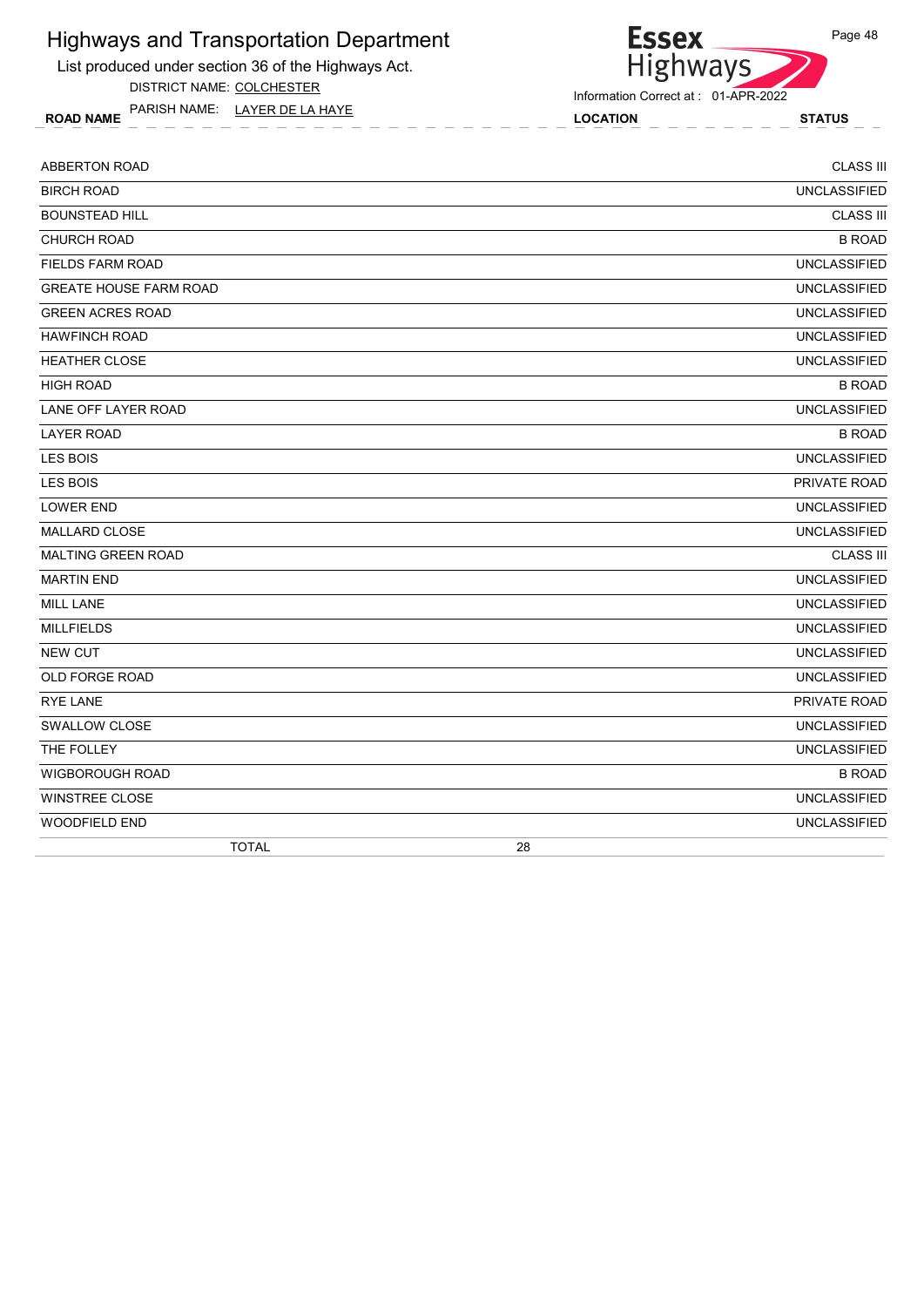List produced under section 36 of the Highways Act.

DISTRICT NAME: COLCHESTER

ROAD NAME LOCATION STATUS PARISH NAME: LAYER MARNEY



| <b>HAYNES GREEN ROAD</b> | <b>UNCLASSIFIED</b> |
|--------------------------|---------------------|
| <b>MALDON ROAD</b>       | <b>B ROAD</b>       |
| NEWBRIDGE ROAD           | <b>UNCLASSIFIED</b> |
| ROCKINGHAMS FARM ROAD    | <b>UNCLASSIFIED</b> |
| ROUNDBUSH ROAD           | <b>UNCLASSIFIED</b> |
| <b>SMYTHES GREEN</b>     | <b>UNCLASSIFIED</b> |
| STOCKHOUSE ROAD          | <b>UNCLASSIFIED</b> |
| <b>WINTERS HILL</b>      | <b>UNCLASSIFIED</b> |
| TOTAL                    | 8                   |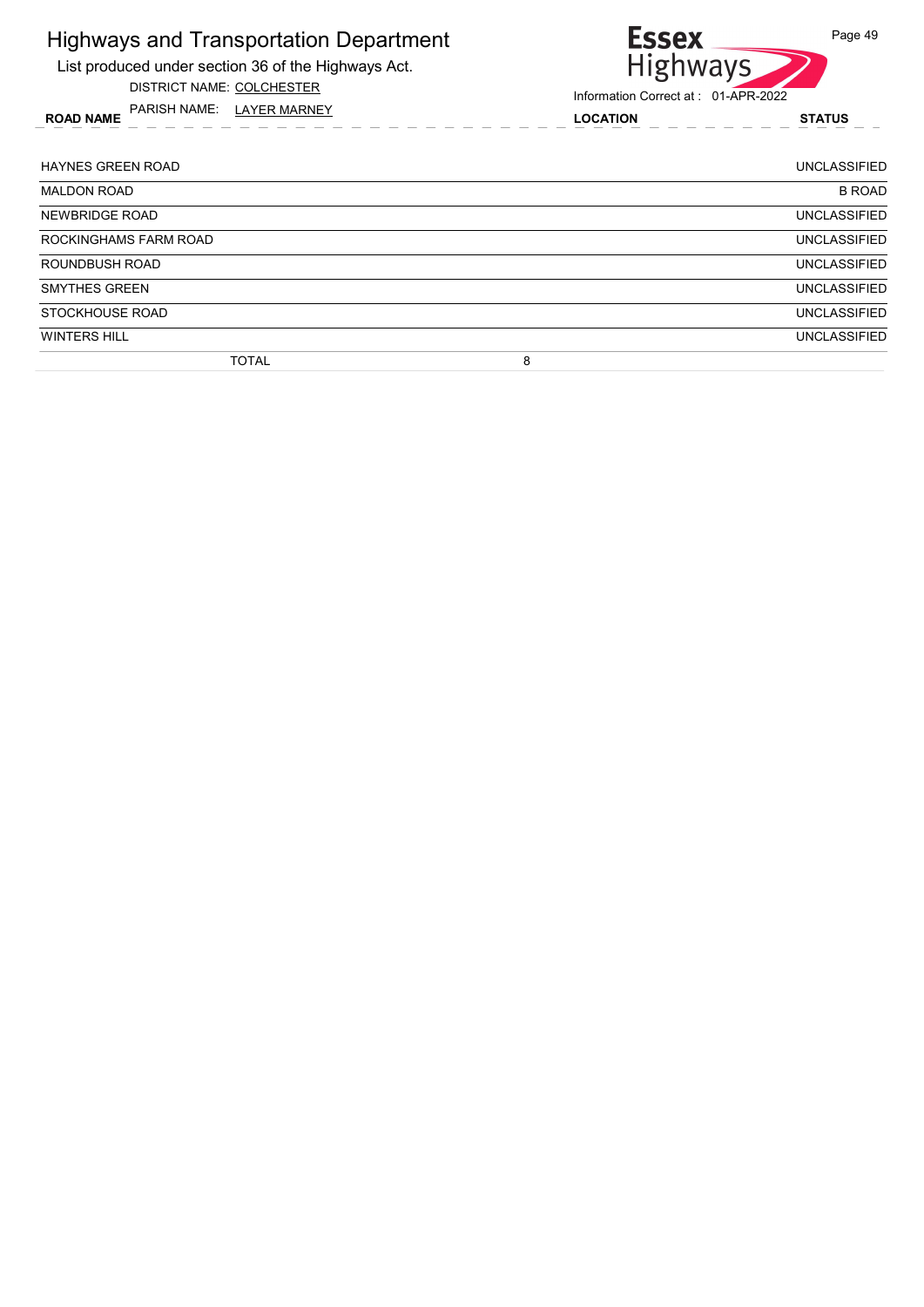List produced under section 36 of the Highways Act. DISTRICT NAME: COLCHESTER

ROAD NAME LOCATION STATUS PARISH NAME: LITTLE HORKESLEY



| <b>UNCLASSIFIED</b> |
|---------------------|
| <b>UNCLASSIFIED</b> |
| <b>UNCLASSIFIED</b> |
| <b>CLASS III</b>    |
| <b>UNCLASSIFIED</b> |
| <b>UNCLASSIFIED</b> |
| <b>UNCLASSIFIED</b> |
| <b>UNCLASSIFIED</b> |
| <b>CLASS III</b>    |
| <b>UNCLASSIFIED</b> |
| <b>CLASS III</b>    |
|                     |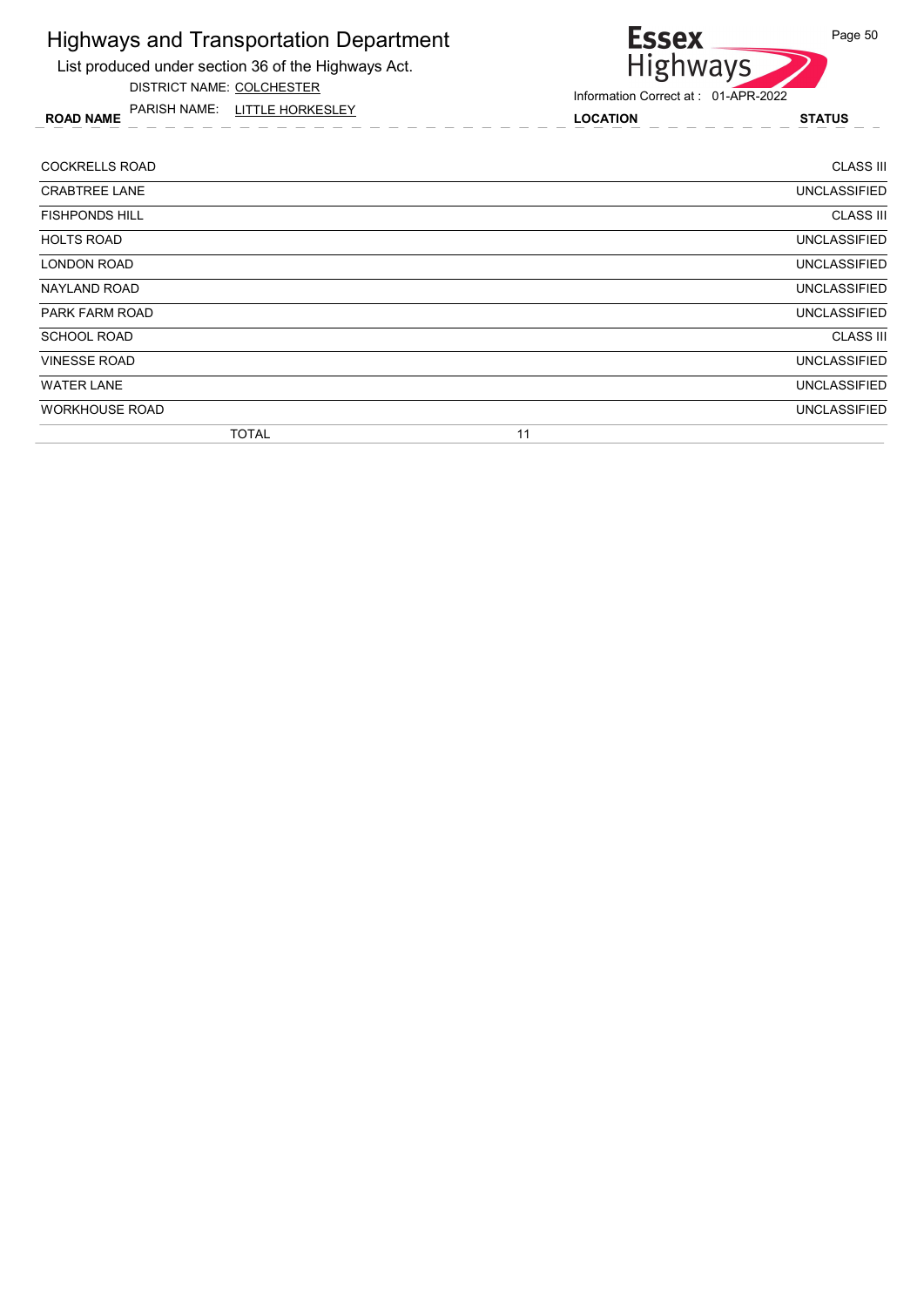| <b>Highways and Transportation Department</b><br>List produced under section 36 of the Highways Act. | <b>Essex</b><br>Highways                               | Page 51             |
|------------------------------------------------------------------------------------------------------|--------------------------------------------------------|---------------------|
| DISTRICT NAME: COLCHESTER<br>PARISH NAME: MARKS TEY<br><b>ROAD NAME</b>                              | Information Correct at: 01-APR-2022<br><b>LOCATION</b> | <b>STATUS</b>       |
| A12 LONDON ROAD TRUNK ROUTE NORTHBOUND                                                               |                                                        | A ROAD              |
| A12 LONDON ROAD TRUNK ROUTE SOUTHBOUND                                                               |                                                        | A ROAD              |
| A12 SOUTHBOUND SLIP FROM MARKS TEY                                                                   |                                                        | A ROAD              |
| A120 FROM MARKS TEY ROUNDABOUT TO PRINCE OF WALES                                                    |                                                        | A ROAD              |
| A120 FROM PRINCE OF WALES TO MARKS TEY ROUNDABOUT                                                    |                                                        | A ROAD              |
| <b>ASHBURY DRIVE</b>                                                                                 |                                                        | <b>UNCLASSIFIED</b> |
| <b>BADGERS GREEN</b>                                                                                 |                                                        | <b>UNCLASSIFIED</b> |
| <b>BREE AVENUE</b>                                                                                   |                                                        | <b>UNCLASSIFIED</b> |
| <b>BURY CLOSE</b>                                                                                    |                                                        | <b>UNCLASSIFIED</b> |
| CHURCH LANE                                                                                          | <b>LITTLE TEY</b>                                      | <b>UNCLASSIFIED</b> |
| <b>CHURCH LANE</b>                                                                                   |                                                        | <b>UNCLASSIFIED</b> |
| <b>COGGESHALL ROAD</b>                                                                               |                                                        | A ROAD              |
| <b>CORNWALLIS DRIVE</b>                                                                              |                                                        | <b>UNCLASSIFIED</b> |
| <b>DANBURY CLOSE</b>                                                                                 |                                                        | <b>UNCLASSIFIED</b> |
| <b>DINANTS CRESCENT</b>                                                                              |                                                        | <b>UNCLASSIFIED</b> |
| <b>DOBBIES LANE</b>                                                                                  |                                                        | <b>CLASS III</b>    |
| <b>DOMSEY BANK</b>                                                                                   |                                                        | <b>UNCLASSIFIED</b> |
| <b>GODMANS LANE</b>                                                                                  |                                                        | <b>UNCLASSIFIED</b> |
| <b>GREAT TEY ROAD</b>                                                                                |                                                        | <b>CLASS III</b>    |
| <b>HAWLMARK END</b>                                                                                  |                                                        | <b>UNCLASSIFIED</b> |
| HONYWOOD CLOSE                                                                                       |                                                        | <b>UNCLASSIFIED</b> |
| <b>JAYS LANE</b>                                                                                     |                                                        | <b>UNCLASSIFIED</b> |
| <b>KEABLE ROAD</b>                                                                                   |                                                        | <b>UNCLASSIFIED</b> |
| <b>KINGSBURY CLOSE</b>                                                                               |                                                        | <b>UNCLASSIFIED</b> |
| <b>LEY FIELD</b>                                                                                     |                                                        | <b>UNCLASSIFIED</b> |
| LONDON ROAD                                                                                          |                                                        | <b>B ROAD</b>       |
| <b>LONDON ROAD</b>                                                                                   |                                                        | <b>B ROAD</b>       |
| <b>MANDEVILLE ROAD</b>                                                                               |                                                        | <b>UNCLASSIFIED</b> |
| <b>MARKS TEY ROUNDABOUT</b>                                                                          |                                                        | A ROAD              |
| <b>MAYBURY CLOSE</b>                                                                                 |                                                        | <b>UNCLASSIFIED</b> |
| <b>MOTTS LANE</b>                                                                                    |                                                        | <b>UNCLASSIFIED</b> |
| NORBURY CLOSE                                                                                        |                                                        | <b>UNCLASSIFIED</b> |
| <b>NORMAN CLOSE</b>                                                                                  |                                                        | <b>UNCLASSIFIED</b> |
| <b>NORTH LANE</b>                                                                                    |                                                        | <b>CLASS III</b>    |
| NORTHBOUND SLIP A12 TO MARKS TEY                                                                     |                                                        | A ROAD              |
| NORTHBOUND SLIP FROM MARKS TEY TO A12                                                                |                                                        | A ROAD              |
| OLD LONDON ROAD                                                                                      |                                                        | <b>UNCLASSIFIED</b> |
| PATTEN CLOSE                                                                                         |                                                        | <b>UNCLASSIFIED</b> |
| PRINCE OF WALES CUT                                                                                  |                                                        | <b>UNCLASSIFIED</b> |
| PRINCE OF WALES ROUNDABOUT                                                                           |                                                        | A ROAD              |
| PRINCE OF WALES SERVICE ROAD                                                                         |                                                        | <b>UNCLASSIFIED</b> |
| PROCTOR WAY                                                                                          |                                                        | <b>UNCLASSIFIED</b> |
| <b>ROMAN ROAD</b>                                                                                    |                                                        | A ROAD              |
| SOUTHBOUND SLIP TO PRINCE OF WALES                                                                   |                                                        | A ROAD              |
| <b>STANE FIELD</b>                                                                                   |                                                        | <b>UNCLASSIFIED</b> |
| <b>STATION ROAD</b>                                                                                  |                                                        | <b>CLASS III</b>    |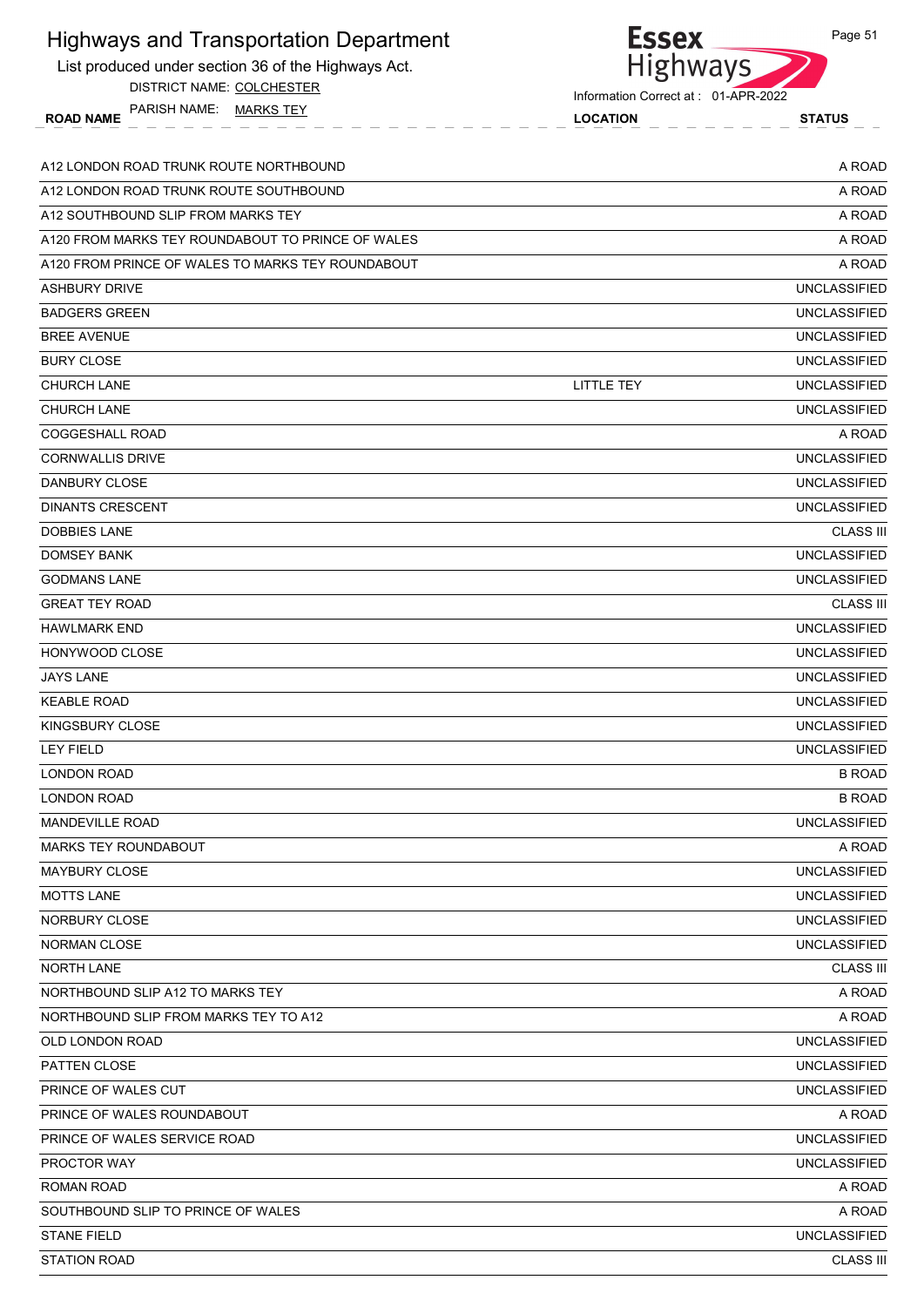| <b>Highways and Transportation Department</b>       | <b>Essex</b>                        | Page 52             |
|-----------------------------------------------------|-------------------------------------|---------------------|
| List produced under section 36 of the Highways Act. | <b>Highways</b>                     |                     |
| DISTRICT NAME: COLCHESTER                           | Information Correct at: 01-APR-2022 |                     |
| PARISH NAME: MARKS TEY<br><b>ROAD NAME</b>          | <b>LOCATION</b>                     | <b>STATUS</b>       |
| STEELE CLOSE                                        |                                     | UNCLASSIFIED        |
| THE CRESCENT                                        |                                     | <b>UNCLASSIFIED</b> |
| THE ROOKERIES                                       |                                     | <b>UNCLASSIFIED</b> |
| <b>WELLSIDE</b>                                     |                                     | <b>UNCLASSIFIED</b> |
| <b>WILSONS LANE</b>                                 |                                     | <b>CLASS III</b>    |
| <b>TOTAL</b>                                        | 51                                  |                     |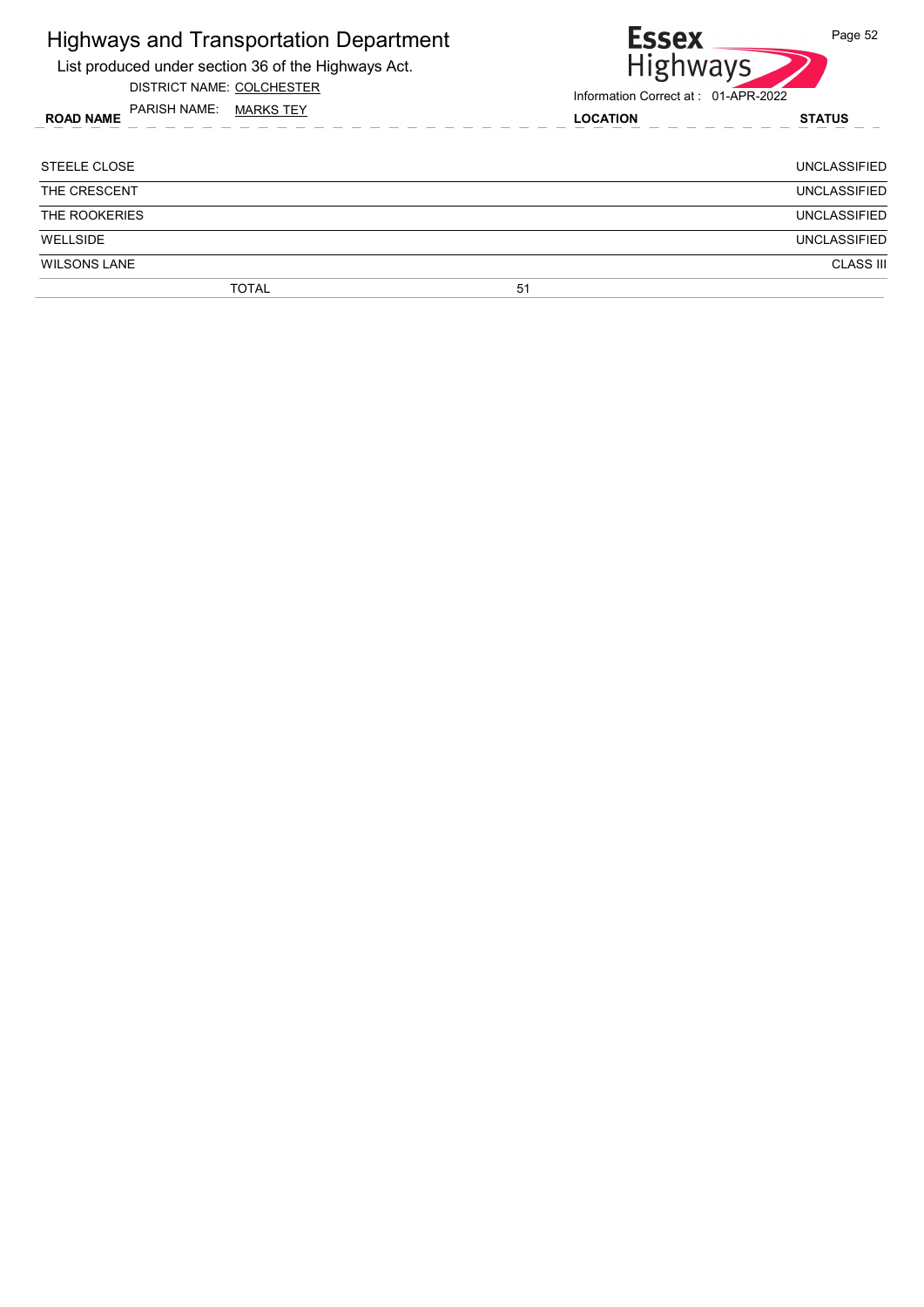List produced under section 36 of the Highways Act. DISTRICT NAME: COLCHESTER

ROAD NAME LOCATION STATUS PARISH NAME: MESSING CUM INWORTH

# Highways Information Correct at : 01-APR-2022

**Essex** 

| <b>EASTHORPE ROAD</b>             |    | <b>UNCLASSIFIED</b> |
|-----------------------------------|----|---------------------|
| HARBOROUGH HALL LANE              |    | <b>UNCLASSIFIED</b> |
| <b>HIGHFIELDS LANE</b>            |    | <b>UNCLASSIFIED</b> |
| <b>INWORTH ROAD</b>               |    | <b>B ROAD</b>       |
| <b>KELVEDON BYPASS NORTHBOUND</b> |    | A ROAD              |
| KELVEDON BYPASS SOUTHBOUND        |    | A ROAD              |
| <b>KELVEDON ROAD</b>              |    | <b>UNCLASSIFIED</b> |
| LODGE ROAD                        |    | <b>UNCLASSIFIED</b> |
| <b>MALDON ROAD</b>                |    | <b>B ROAD</b>       |
| <b>MESSING GREEN</b>              |    | <b>UNCLASSIFIED</b> |
| <b>SCHOOL ROAD</b>                |    | <b>UNCLASSIFIED</b> |
| THE STREET                        |    | <b>UNCLASSIFIED</b> |
| <b>TIPTREE ROAD</b>               |    | <b>UNCLASSIFIED</b> |
| WIND MILL HILL                    |    | <b>UNCLASSIFIED</b> |
| YEWTREE FARM ROAD                 |    | <b>UNCLASSIFIED</b> |
| <b>TOTAL</b>                      | 15 |                     |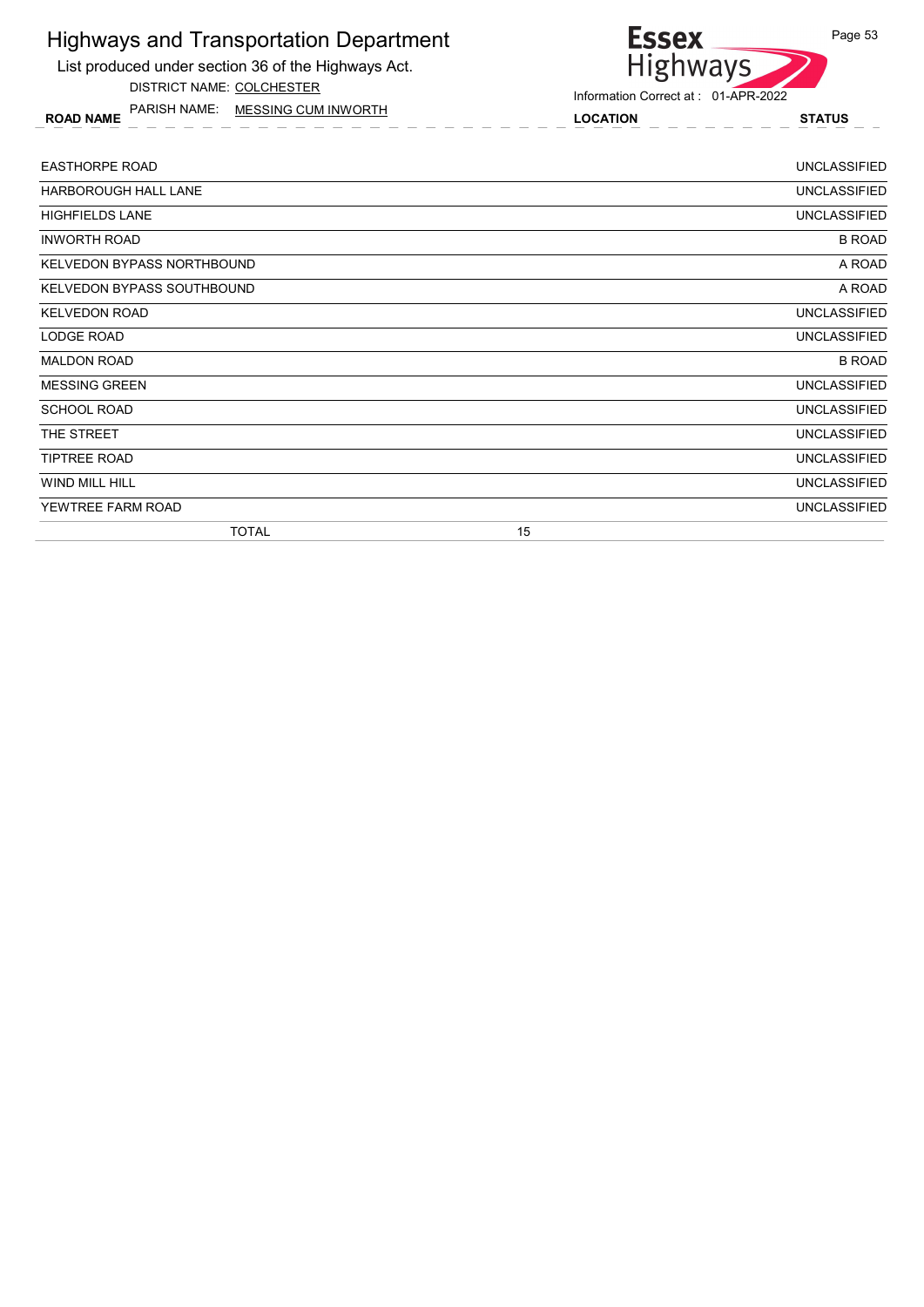List produced under section 36 of the Highways Act.

DISTRICT NAME: COLCHESTER

ROAD NAME LOCATION STATUS PARISH NAME: MOUNT BURES



| <b>BELLS HILL</b>          | <b>UNCLASSIFIED</b>                    |
|----------------------------|----------------------------------------|
| <b>CHAPPEL ROAD</b>        | <b>CLASS III</b>                       |
| <b>CHURCH ROAD</b>         | <b>UNCLASSIFIED</b>                    |
| <b>COLCHESTER ROAD</b>     | <b>B ROAD</b>                          |
| <b>CRAIGS LANE</b>         | <b>UNCLASSIFIED</b>                    |
| <b>CREPPING HALL ROAD</b>  | <b>UNCLASSIFIED</b><br>ROWNEYS FARM RD |
| <b>DOWLING ROAD</b>        | <b>UNCLASSIFIED</b>                    |
| <b>FORDHAM ROAD</b>        | <b>UNCLASSIFIED</b>                    |
| <b>HALL ROAD</b>           | <b>CLASS III</b>                       |
| <b>JANKES GREEN ROAD</b>   | <b>UNCLASSIFIED</b>                    |
| LOWER ROAD                 | <b>B ROAD</b>                          |
| NORTONS FARM LANE          | <b>UNCLASSIFIED</b>                    |
| <b>OLD BARN ROAD</b>       | <b>UNCLASSIFIED</b>                    |
| PEARTREE HILL              | <b>UNCLASSIFIED</b>                    |
| <b>TAKELEYS</b>            | <b>UNCLASSIFIED</b>                    |
| <b>WELLHOUSE FARM ROAD</b> | <b>UNCLASSIFIED</b>                    |
| <b>TOTAL</b>               | 16                                     |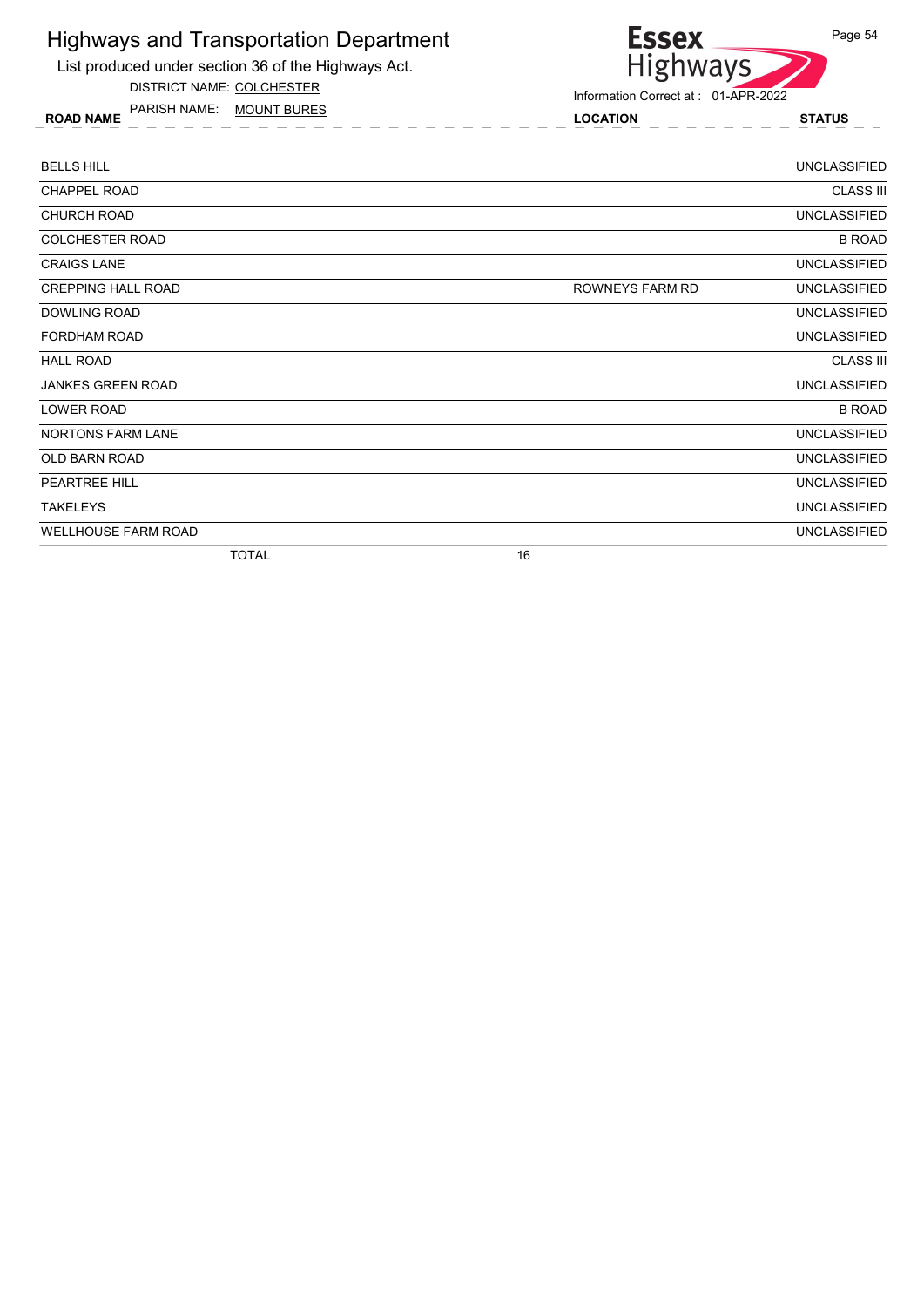List produced under section 36 of the Highways Act.

DISTRICT NAME: COLCHESTER

ROAD NAME LOCATION STATUS PARISH NAME: MYLAND

Information Correct at : 01-APR-2022

Essex<br>Highways

| A12 COLCHESTER NORTHERN BYPASS NORTHBOUND |                    | A ROAD              |
|-------------------------------------------|--------------------|---------------------|
| A12 COLCHESTER NORTHERN BYPASS SOUTHBOUND |                    | A ROAD              |
| <b>ALBA MEWS</b>                          |                    | <b>UNCLASSIFIED</b> |
| <b>ANTONIUS WAY</b>                       |                    | <b>UNCLASSIFIED</b> |
| <b>APPLETON MEWS</b>                      |                    | <b>UNCLASSIFIED</b> |
| <b>ARROWSMITH WALK</b>                    |                    | <b>UNCLASSIFIED</b> |
| <b>AUGUSTUS CLOSE</b>                     |                    | <b>UNCLASSIFIED</b> |
| <b>AVITUS WAY</b>                         |                    | <b>UNCLASSIFIED</b> |
| <b>AXIAL WAY</b>                          |                    | PRIVATE ROAD        |
| <b>AXIAL WAY</b>                          |                    | <b>UNCLASSIFIED</b> |
| <b>BARDSLEY CLOSE</b>                     |                    | <b>UNCLASSIFIED</b> |
| <b>BARTHOLOMEW COURT</b>                  |                    | <b>UNCLASSIFIED</b> |
| <b>BEAUMONT CLOSE</b>                     |                    | PRIVATE ROAD        |
| <b>BEAUMONT CLOSE</b>                     |                    | <b>UNCLASSIFIED</b> |
| <b>BEDFORD ROAD</b>                       |                    | <b>UNCLASSIFIED</b> |
| <b>BERGHOLT ROAD</b>                      |                    | <b>B ROAD</b>       |
| <b>BOLSIN DRIVE</b>                       |                    | <b>UNCLASSIFIED</b> |
| <b>BOXTED ROAD</b>                        |                    | <b>UNCLASSIFIED</b> |
| <b>BOXTED ROAD</b>                        |                    | <b>CLASS III</b>    |
| <b>BRADFORD DRIVE</b>                     |                    | <b>UNCLASSIFIED</b> |
| <b>BRAITHWAITE DRIVE</b>                  |                    | <b>UNCLASSIFIED</b> |
| <b>BRICKMAKERS LANE</b>                   | <b>TURNER RISE</b> | <b>UNCLASSIFIED</b> |
| <b>BRINKLEY GROVE ROAD</b>                |                    | <b>UNCLASSIFIED</b> |
| BRINKLEY GROVE ROAD ROUNDABOUT            |                    | <b>UNCLASSIFIED</b> |
| <b>BRUFF CLOSE</b>                        |                    | <b>UNCLASSIFIED</b> |
| <b>CAMBIE CRESCENT</b>                    |                    | <b>UNCLASSIFIED</b> |
| CARACALLA WAY                             |                    | <b>UNCLASSIFIED</b> |
| <b>CARUS CRESCENT</b>                     |                    | <b>UNCLASSIFIED</b> |
| CHAPMAN PLACE                             |                    | <b>UNCLASSIFIED</b> |
| CHESTNUT CLOSE                            |                    | <b>UNCLASSIFIED</b> |
| COEUR DE LION                             | <b>TURNER RISE</b> | <b>UNCLASSIFIED</b> |
| <b>CORDELIA DRIVE</b>                     |                    | <b>UNCLASSIFIED</b> |
| <b>CORDELIA DRIVE</b>                     |                    | PRIVATE ROAD        |
| <b>CRANBORNE CLOSE</b>                    | <b>TURNER RISE</b> | <b>UNCLASSIFIED</b> |
| <b>CUCKOO FARM ROAD</b>                   | <b>BOXTED ROAD</b> | <b>UNCLASSIFIED</b> |
| DEFOE CRESCENT                            |                    | <b>UNCLASSIFIED</b> |
| <b>DICKENSON ROAD</b>                     |                    | <b>UNCLASSIFIED</b> |
| DOMITIAN CLOSE                            |                    | <b>UNCLASSIFIED</b> |
| <b>ENID WAY</b>                           |                    | <b>UNCLASSIFIED</b> |
| <b>FELLOWES CLOSE</b>                     | <b>TURNER RISE</b> | <b>UNCLASSIFIED</b> |
| <b>FIELDVIEW CLOSE</b>                    |                    | PRIVATE ROAD        |
| <b>FLAVIUS WAY</b>                        |                    | <b>UNCLASSIFIED</b> |
| <b>FORDS LANE</b>                         |                    | <b>UNCLASSIFIED</b> |
| FREEMAN CLOSE                             |                    | <b>UNCLASSIFIED</b> |
| <b>GAVIN WAY</b>                          |                    | <b>UNCLASSIFIED</b> |
| <b>GLORIANA ROAD</b>                      |                    | <b>UNCLASSIFIED</b> |

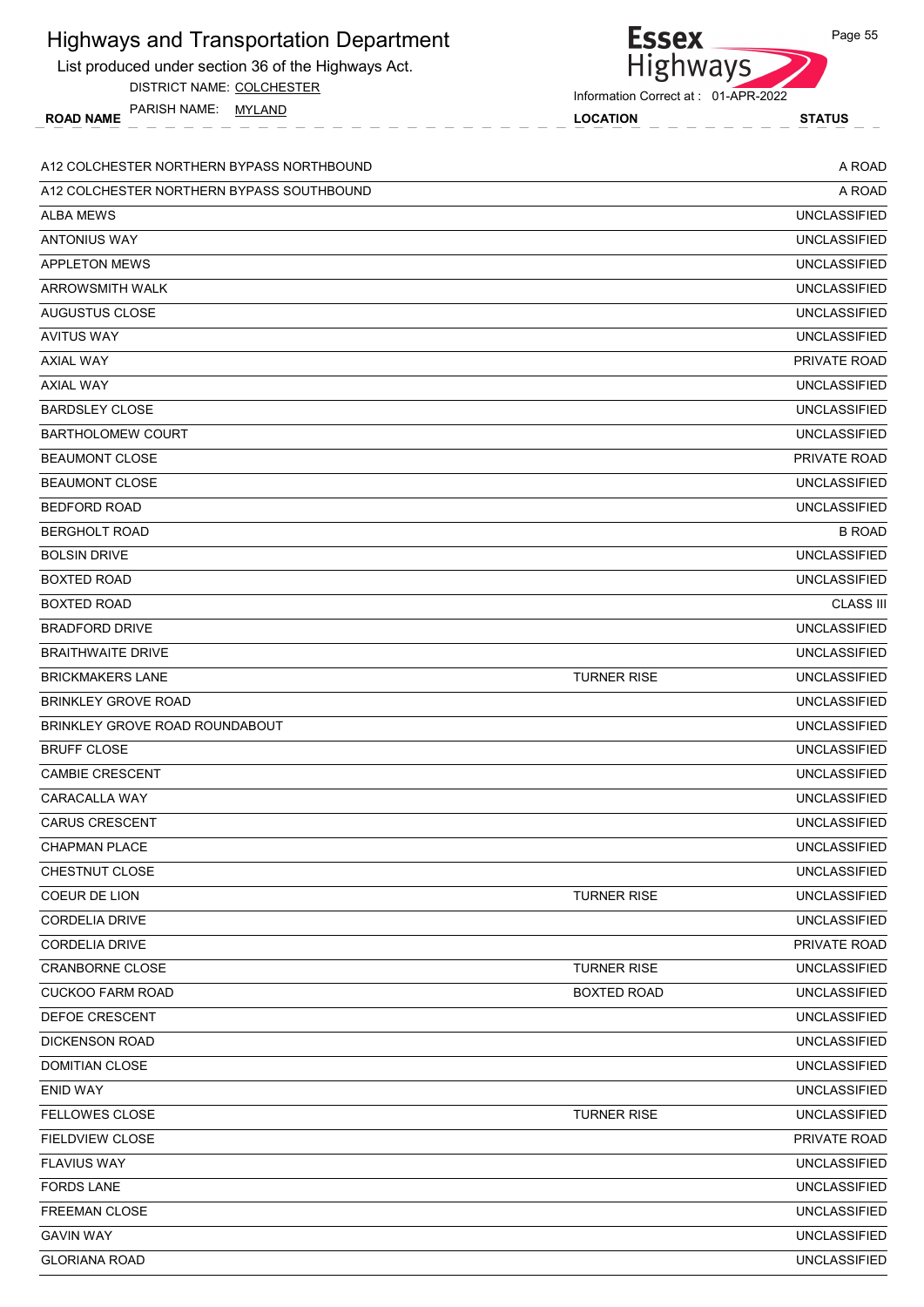

DISTRICT NAME: COLCHESTER



Information Correct at : 01-APR-2022

Page 56

ROAD NAME LOCATION STATUS PARISH NAME: MYLAND

| <b>GOLDEN DAWN WAY</b>   |                    | <b>UNCLASSIFIED</b> |
|--------------------------|--------------------|---------------------|
| <b>GORDIAN WALK</b>      |                    | <b>UNCLASSIFIED</b> |
| <b>GRATIAN CLOSE</b>     |                    | <b>UNCLASSIFIED</b> |
| <b>GRATIAN CLOSE</b>     |                    | PRIVATE ROAD        |
| <b>GREENACRES</b>        |                    | <b>UNCLASSIFIED</b> |
| <b>GRESLEY CLOSE</b>     | <b>TURNER RISE</b> | <b>UNCLASSIFIED</b> |
| <b>GROVES CLOSE</b>      |                    | <b>UNCLASSIFIED</b> |
| <b>HADRIAN CLOSE</b>     |                    | <b>UNCLASSIFIED</b> |
| <b>HAKEWILL WAY</b>      |                    | <b>UNCLASSIFIED</b> |
| <b>HALE WAY</b>          |                    | <b>UNCLASSIFIED</b> |
| <b>HOLDEN ROAD</b>       | <b>TURNER RISE</b> | <b>UNCLASSIFIED</b> |
| HOLLYMEAD CLOSE          |                    | <b>UNCLASSIFIED</b> |
| HOLLYMEAD CLOSE          |                    | PRIVATE ROAD        |
| <b>HONORIUS DRIVE</b>    |                    | <b>UNCLASSIFIED</b> |
| <b>HOWARDS CROFT</b>     |                    | <b>UNCLASSIFIED</b> |
| <b>HUGH DICKSON ROAD</b> |                    | <b>UNCLASSIFIED</b> |
| <b>HUTLEY DRIVE</b>      |                    | <b>UNCLASSIFIED</b> |
| <b>JOVIAN WAY</b>        |                    | <b>UNCLASSIFIED</b> |
| <b>JULIAN AVENUE</b>     |                    | <b>UNCLASSIFIED</b> |
| KINGSWOOD ROAD           |                    | <b>UNCLASSIFIED</b> |
| <b>KIRK WAY</b>          |                    | <b>UNCLASSIFIED</b> |
| <b>KNEVETT CLOSE</b>     |                    | <b>UNCLASSIFIED</b> |
| <b>LEECHS LANE</b>       |                    | PRIVATE ROAD        |
| LIBIUS DRIVE             |                    | <b>UNCLASSIFIED</b> |
| <b>LINK CLOSE</b>        |                    | <b>UNCLASSIFIED</b> |
| <b>LINNET MEWS</b>       |                    | <b>UNCLASSIFIED</b> |
| LONGACRE                 |                    | <b>UNCLASSIFIED</b> |
| <b>LUCIUS CRESCENT</b>   |                    | <b>UNCLASSIFIED</b> |
| LUFKIN ROAD              |                    | <b>UNCLASSIFIED</b> |
| <b>MAGNUS DRIVE</b>      |                    | <b>UNCLASSIFIED</b> |
| MARCUS CLOSE             |                    | <b>UNCLASSIFIED</b> |
| <b>MATCHETT DRIVE</b>    |                    | <b>UNCLASSIFIED</b> |
| <b>MAXIMUS DRIVE</b>     |                    | <b>UNCLASSIFIED</b> |
| <b>MAXIMUS DRIVE</b>     |                    | PRIVATE ROAD        |
| MILE END ROAD            |                    | A ROAD              |
| <b>MILL ROAD</b>         |                    | <b>UNCLASSIFIED</b> |
| MILL ROAD ROUNDABOUT     |                    | <b>UNCLASSIFIED</b> |
| <b>MORTIMER GARDENS</b>  |                    | <b>UNCLASSIFIED</b> |
| NAYLAND ROAD             |                    | A ROAD              |
| NAYLAND ROAD ROUNDABOUT  |                    | A ROAD              |
| NORTH STATION ROAD       |                    | A ROAD              |
| NORTH STATION ROUNDABOUT |                    | A ROAD              |
| NORTHERN APPROACH ROAD   |                    | <b>UNCLASSIFIED</b> |
| OAKS PLACE               |                    | <b>UNCLASSIFIED</b> |
| OAKS PLACE               |                    | PRIVATE ROAD        |
| OLD NAYLAND ROAD SOUTH   |                    | <b>UNCLASSIFIED</b> |
|                          |                    |                     |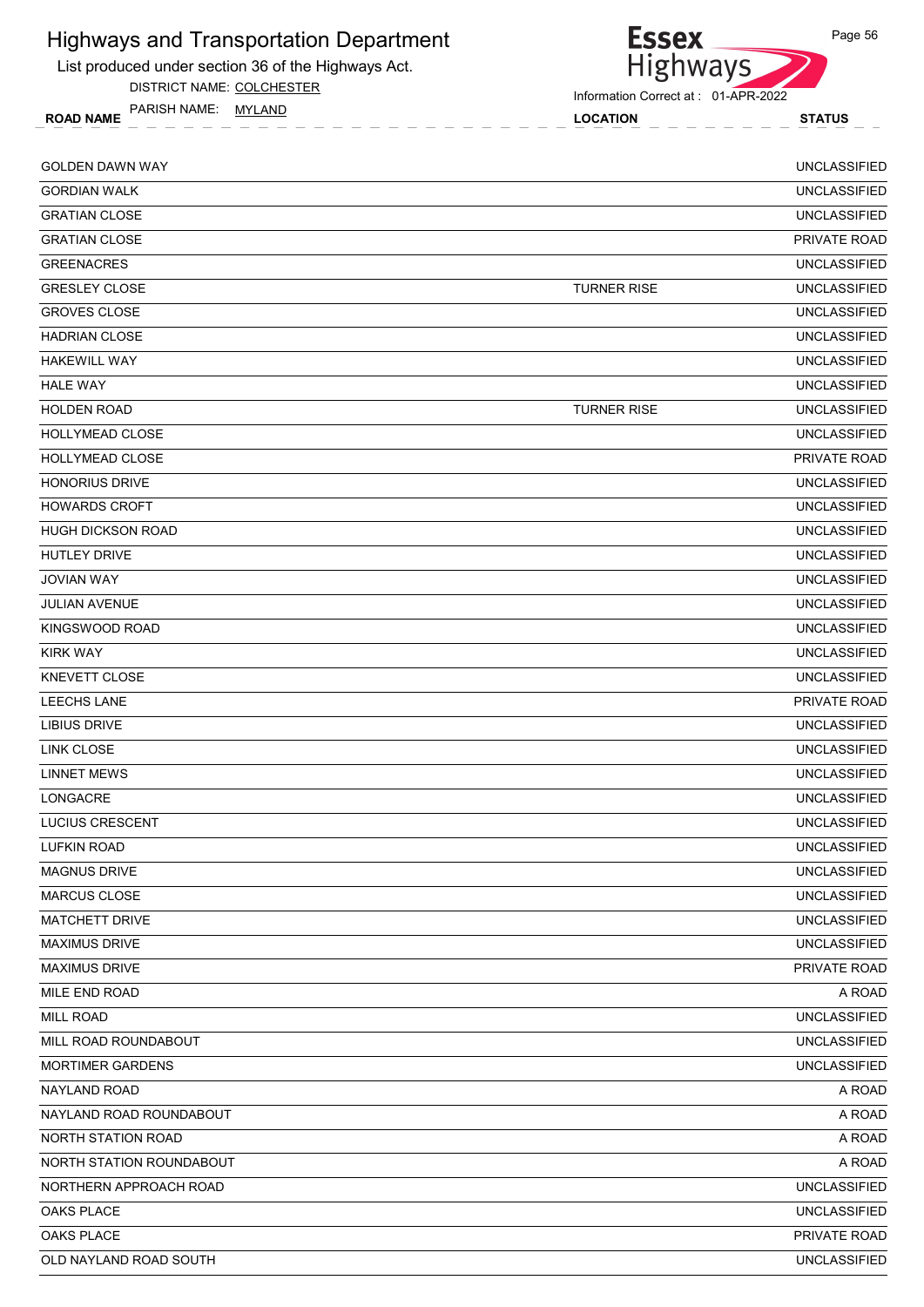List produced under section 36 of the Highways Act.

DISTRICT NAME: COLCHESTER

ROAD NAME TANISH IVAIVIE. <u>IVITLAIND</u><br>COCATION COCATION STATUS PARISH NAME: MYLAND



Information Correct at : 01-APR-2022

ORRIN WALK FOOTPATH OTHO DRIVE UNCLASSIFIED UNCLASSIFIED OXLEY PARKER DRIVE UNCLASSIFIED PARKER ROAD UNCLASSIFIED PEPPERCORN CLOSE UNCLASSIFIED PETO AVENUE TURNER RISE UNCLASSIFIED PETROLEA CLOSE UNCLASSIFIED PETROLEA CLOSE PRIVATE ROAD PETRONIUS WAY UNCLASSIFIED POSFORD COURT UNCLASSIFIED PRIOR WAY UNCLASSIFIED RAVEN WAY UNCLASSIFIED RECTORY CLOSE UNCLASSIFIED REMUS CLOSE UNCLASSIFIED RIDDLES DRIVE UNCLASSIFIED ROMULUS CLOSE UNCLASSIFIED ROPER CLOSE UNCLASSIFIED ROSE CRESCENT **Example 2006** and the contract of the contract of the contract of the contract of the contract of the contract of the contract of the contract of the contract of the contract of the contract of the contract RUDKIN ROAD UNCLASSIFIED SCRIVENER CLOSE UNCLASSIFIED SEPTIMUS DRIVE UNCLASSIFIED SEVERALLS LANE UNCLASSIFIED SHEPHERD DRIVE UNCLASSIFIED SINCLAIR CLOSE UNCLASSIFIED SPRINGHAM DRIVE UNCLASSIFIED SQUIRRELS FIELD UNCLASSIFIED STAMMERS ROAD UNCLASSIFIED STANFORD ROAD UNCLASSIFIED STANFORD ROAD **PRIVATE ROAD PRIVATE ROAD PRIVATE ROAD** STEVENS CLOSE UNCLASSIFIED STOW COURT **UNCLASSIFIED** STUDDS LANE PRIVATE ROAD TALL TREES UNCLASSIFIED THOMAS WAKLEY CLOSE UNCLASSIFIED THORNTON DRIVE TURNER RISE UNCLASSIFIED THORNWOOD UNCLASSIFIED THREE CROWNS ROAD UNCLASSIFIED TIBERIUS CLOSE UNCLASSIFIED TITUS WAY PRIVATE ROAD TITUS WAY UNCLASSIFIED TOWER LANE PRIVATE ROAD AND TOWER LANE AND TOWER LANE AND TOWER LANE PRIVATE ROAD TOWER LANE UNCLASSIFIED TRAJAN CLOSE UNCLASSIFIED TRANTER DRIVE UNCLASSIFIED TURNER ROAD UNCLASSIFIED TURNER ROAD ROUNDABOUT **TURNER RISE** UNCLASSIFIED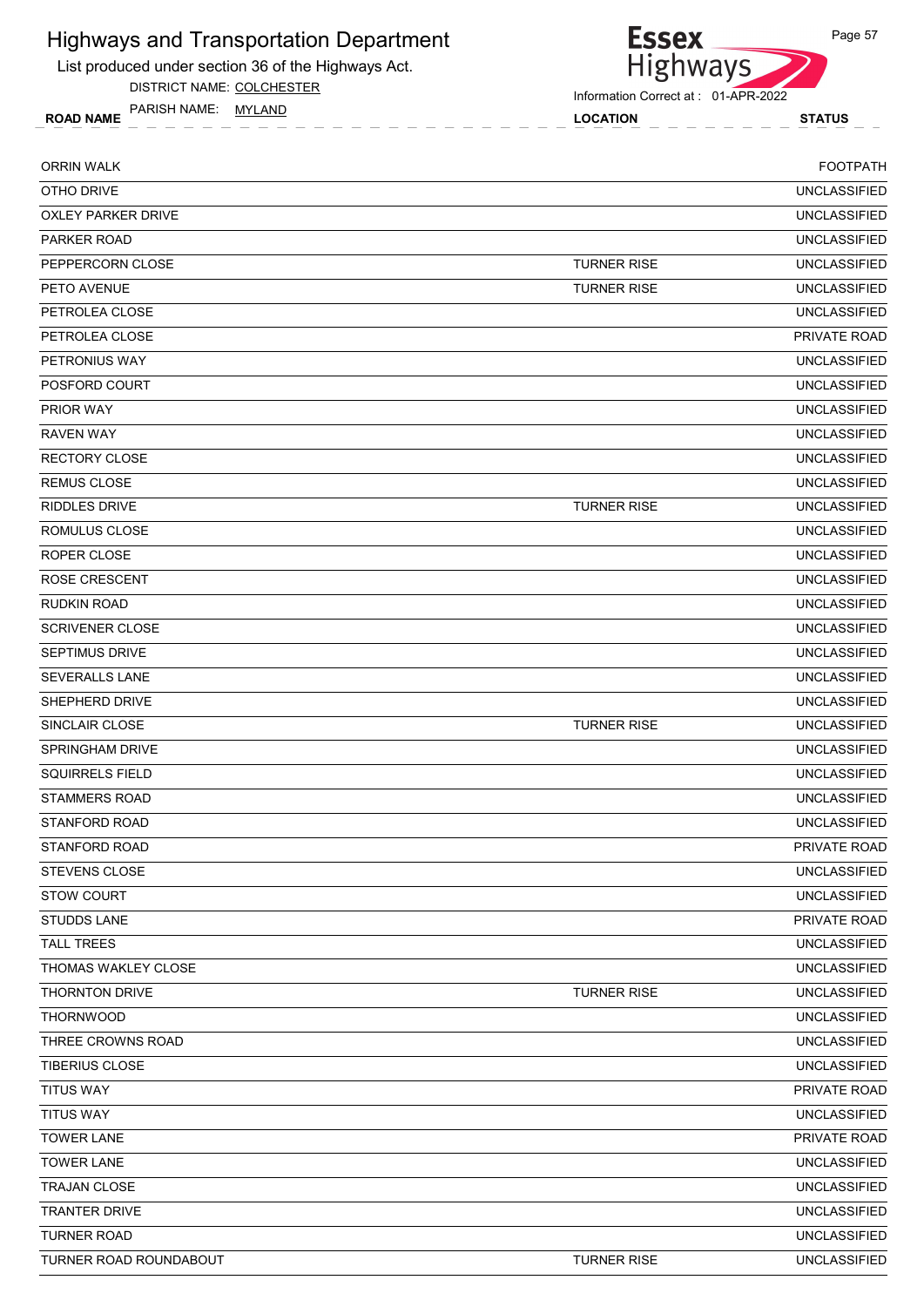

DISTRICT NAME: COLCHESTER

ROAD NAME LOCATION STATUS PARISH NAME: MYLAND

Essex<br>Highways Information Correct at : 01-APR-2022

| <b>TOTAL</b>             | 149                |                     |
|--------------------------|--------------------|---------------------|
| <b>WRYNECK CLOSE</b>     |                    | <b>UNCLASSIFIED</b> |
| <b>WORSDELL WAY</b>      | <b>TURNER RISE</b> | <b>UNCLASSIFIED</b> |
| <b>WHITEBEAM CLOSE</b>   |                    | <b>UNCLASSIFIED</b> |
| <b>WEETMANS DRIVE</b>    |                    | <b>UNCLASSIFIED</b> |
| WEDGEWOOD DRIVE          |                    | PRIVATE ROAD        |
| <b>WALNUT DRIVE</b>      |                    | <b>UNCLASSIFIED</b> |
| <b>WALLACE ROAD</b>      |                    | <b>UNCLASSIFIED</b> |
| VITELLUS CLOSE           |                    | <b>UNCLASSIFIED</b> |
| <b>VIA URBIS ROMANAE</b> |                    | A ROAD              |
| <b>VALENS CLOSE</b>      |                    | <b>UNCLASSIFIED</b> |
| UNITED WAY               |                    | <b>UNCLASSIFIED</b> |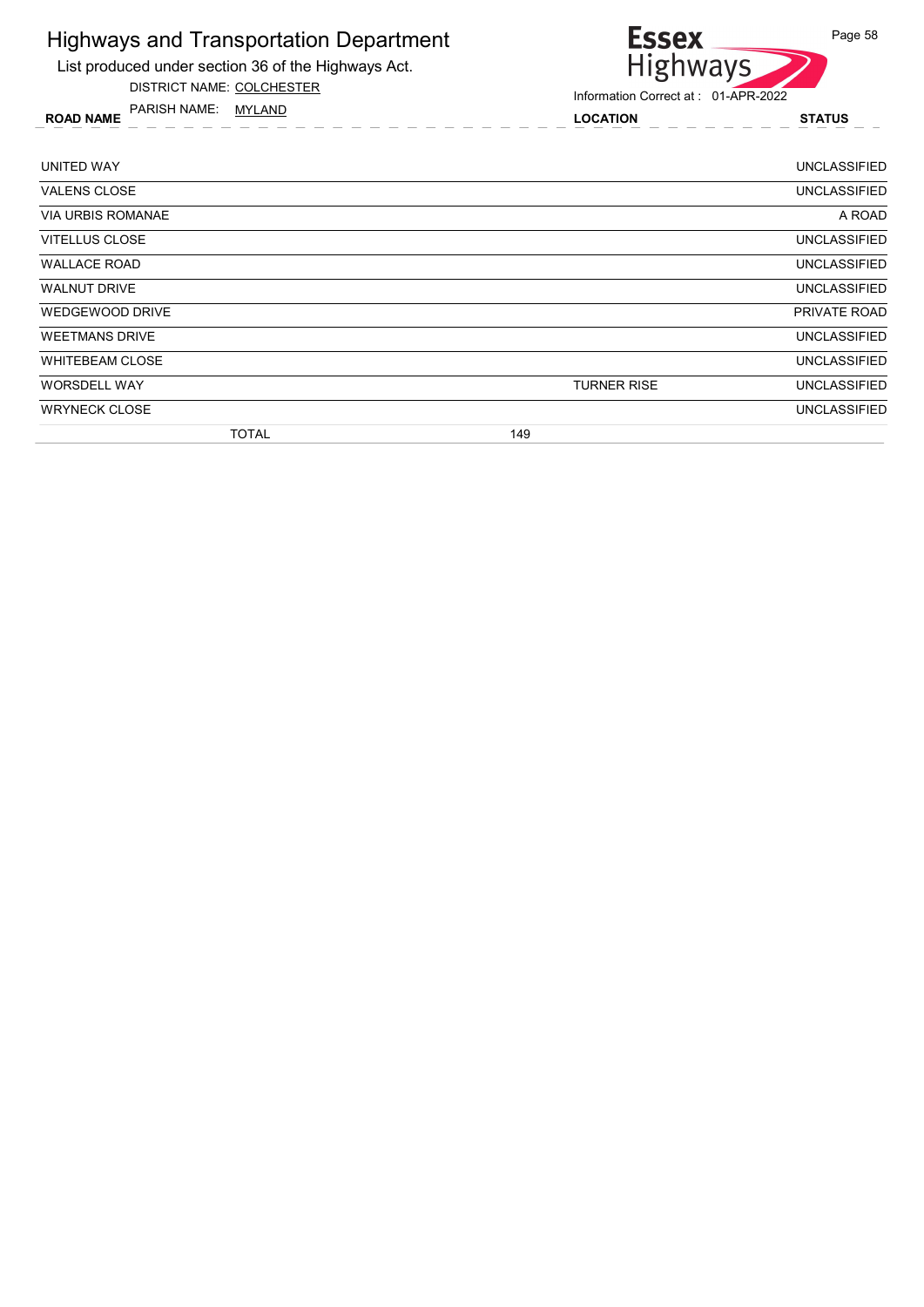

List produced under section 36 of the Highways Act.

DISTRICT NAME: COLCHESTER

ROAD NAME LOCATION STATUS PARISH NAME: PELDON

Information Correct at : 01-APR-2022

| <b>CHURCH ROAD</b>      |    | <b>CLASS III</b>    |
|-------------------------|----|---------------------|
| <b>COLCHESTER ROAD</b>  |    | <b>B ROAD</b>       |
| <b>LODGE LANE</b>       |    | <b>UNCLASSIFIED</b> |
| LOWER ROAD              |    | <b>CLASS III</b>    |
| <b>MALTING ROAD</b>     |    | <b>CLASS III</b>    |
| <b>MERSEA ROAD</b>      |    | <b>B ROAD</b>       |
| <b>MERSEA ROAD</b>      |    | <b>CLASS III</b>    |
| NEWPOTS CLOSE           |    | <b>UNCLASSIFIED</b> |
| <b>NEWPOTS LANE</b>     |    | <b>UNCLASSIFIED</b> |
| PELDON ROAD             |    | <b>CLASS III</b>    |
| PELDON ROSE ACCESS ROAD |    | <b>UNCLASSIFIED</b> |
| ST IVES ROAD            |    | <b>CLASS III</b>    |
| THE GLEBE               |    | <b>UNCLASSIFIED</b> |
| THE STROOD              |    | <b>B ROAD</b>       |
| <b>WIGBOROUGH ROAD</b>  |    | <b>CLASS III</b>    |
| <b>TOTAL</b>            | 15 |                     |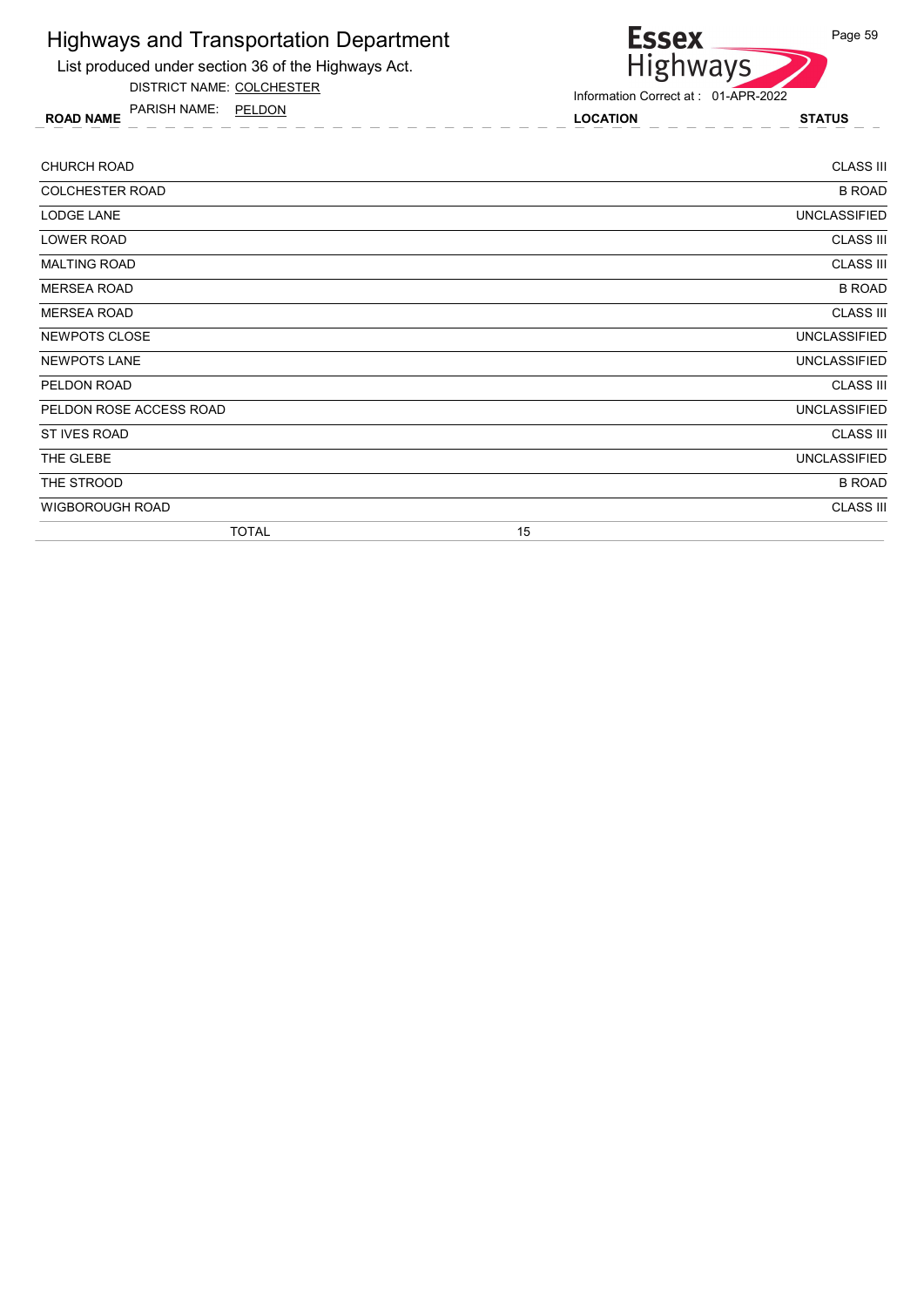| <b>Highways and Transportation Department</b><br>List produced under section 36 of the Highways Act.<br>DISTRICT NAME: COLCHESTER | <b>Essex</b><br>Page 60<br><b>Highways</b><br>Information Correct at: 01-APR-2022 |
|-----------------------------------------------------------------------------------------------------------------------------------|-----------------------------------------------------------------------------------|
| PARISH NAME: SALCOTT<br><b>ROAD NAME</b>                                                                                          | <b>LOCATION</b><br><b>STATUS</b>                                                  |
| COLCHESTER ROAD                                                                                                                   | <b>B ROAD</b>                                                                     |
| <b>MILL LANE</b>                                                                                                                  | <b>UNCLASSIFIED</b>                                                               |
| THE STREET                                                                                                                        | <b>UNCLASSIFIED</b>                                                               |
| <b>WHITEHOUSE HILL</b>                                                                                                            | <b>B ROAD</b>                                                                     |
| <b>TOTAL</b>                                                                                                                      | 4                                                                                 |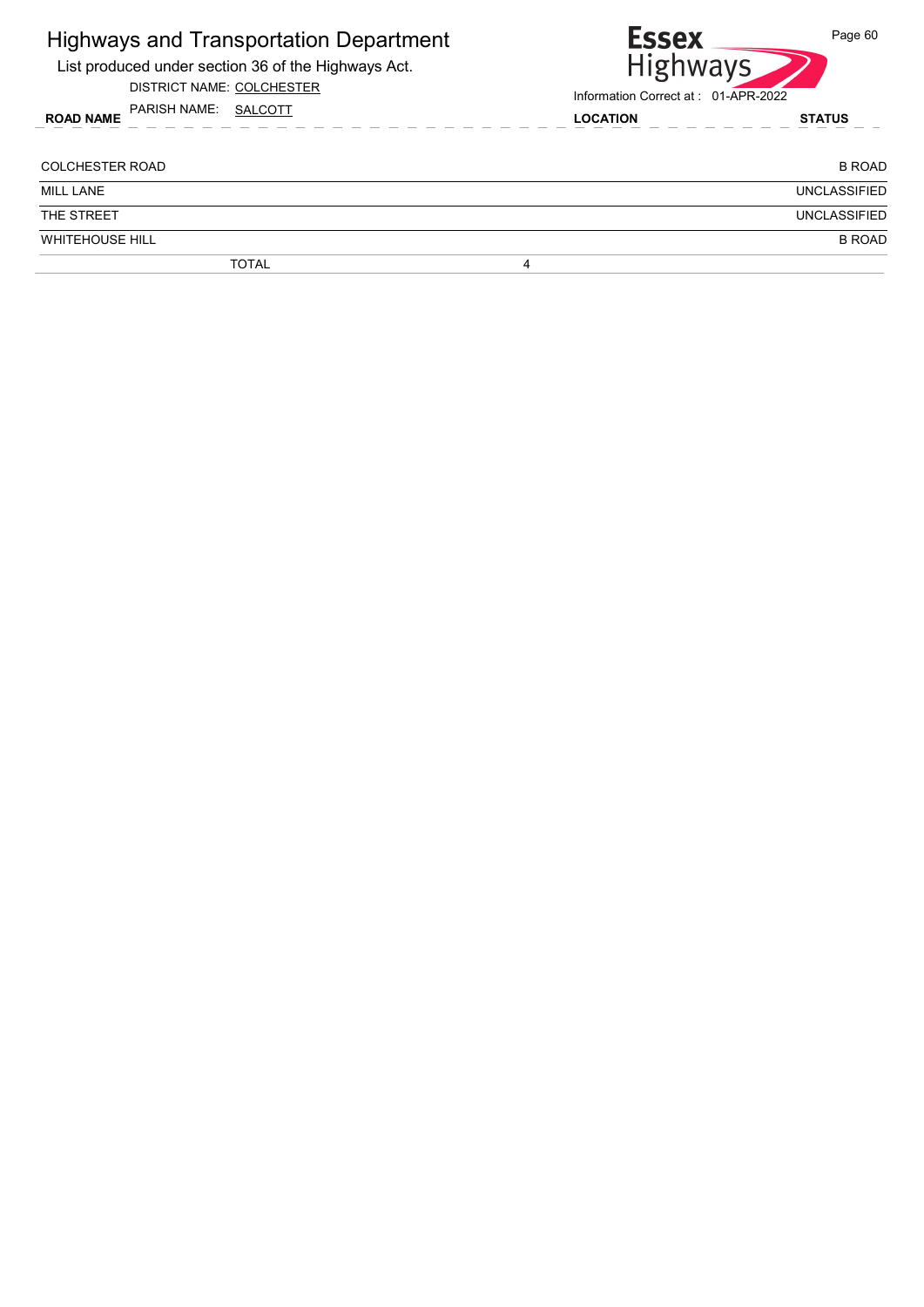| <b>Highways and Transportation Department</b>       | <b>Essex</b>                        | Page 61             |
|-----------------------------------------------------|-------------------------------------|---------------------|
| List produced under section 36 of the Highways Act. | <b>Highways</b>                     |                     |
| DISTRICT NAME: COLCHESTER                           | Information Correct at: 01-APR-2022 |                     |
| PARISH NAME: STANWAY<br><b>ROAD NAME</b>            | <b>LOCATION</b>                     | <b>STATUS</b>       |
|                                                     |                                     |                     |
| A12 EASTBOUND SLIP FROM STANWAY                     |                                     | A ROAD              |
| A12 EASTBOUND SLIP TO STANWAY                       |                                     | A ROAD              |
| A12 STANWAY BYPASS NORTHBOUND                       |                                     | A ROAD              |
| A12 STANWAY BYPASS SOUTHBOUND                       |                                     | A ROAD              |
| A12 WESTBOUND SLIP FROM STANWAY                     |                                     | A ROAD              |
| A12 WESTBOUND SLIP TO STANWAY                       |                                     | A ROAD              |
| AADVARK DRIVE                                       |                                     | PRIVATE ROAD        |
| <b>ALBERTINE CLOSE</b>                              |                                     | <b>UNCLASSIFIED</b> |
| <b>BADGERS HOLT</b>                                 |                                     | PRIVATE STREET      |
| <b>BAILEY DALE</b>                                  |                                     | <b>UNCLASSIFIED</b> |
| <b>BARLEY WAY</b>                                   |                                     | <b>UNCLASSIFIED</b> |
| <b>BARN FIELDS</b>                                  |                                     | <b>UNCLASSIFIED</b> |
| <b>BEACON WAY</b>                                   |                                     | <b>UNCLASSIFIED</b> |
| <b>BLACKBERRY CUT</b>                               |                                     | <b>UNCLASSIFIED</b> |
| <b>BLACKBERRY ROAD</b>                              |                                     | <b>UNCLASSIFIED</b> |
| <b>BRIAN CADMAN GARDENS</b>                         |                                     | <b>UNCLASSIFIED</b> |
| <b>BROUGHAM GLADES</b>                              |                                     | <b>UNCLASSIFIED</b> |
| <b>CENTAURY CLOSE</b>                               |                                     | <b>UNCLASSIFIED</b> |
| <b>CHAPEL ROAD</b>                                  |                                     | <b>UNCLASSIFIED</b> |
| <b>CHARLES BREE WAY</b>                             |                                     | <b>UNCLASSIFIED</b> |
| <b>CHITTS HILL</b>                                  |                                     | <b>CLASS III</b>    |
| <b>CHURCH LANE</b>                                  |                                     | <b>UNCLASSIFIED</b> |
| <b>CHURCH LANE</b>                                  |                                     | PRIVATE STREET      |
| <b>CHURCHFIELDS AVENUE</b>                          |                                     | <b>UNCLASSIFIED</b> |
| <b>CLOVER COURT</b>                                 |                                     | <b>UNCLASSIFIED</b> |
| <b>COBBLE ROW</b>                                   |                                     | PRIVATE ROAD        |
| <b>COLCHESTER BYPASS</b>                            |                                     | A ROAD              |
| <b>COLUMBINE MEWS</b>                               |                                     | <b>UNCLASSIFIED</b> |
| <b>COPPER BEECHES</b>                               |                                     | <b>UNCLASSIFIED</b> |
| <b>CORALIN WALK</b>                                 |                                     | <b>UNCLASSIFIED</b> |
| CORNFLOWER CLOSE                                    |                                     | <b>UNCLASSIFIED</b> |
| CORNFLOWER CUL DE SAC                               |                                     | <b>UNCLASSIFIED</b> |
| <b>COWSLIP COURT</b>                                |                                     | <b>UNCLASSIFIED</b> |
| <b>CRANE AVENUE</b>                                 |                                     | <b>UNCLASSIFIED</b> |
| <b>CYGNET WALK</b>                                  |                                     | <b>UNCLASSIFIED</b> |
| DALE CLOSE                                          |                                     | <b>UNCLASSIFIED</b> |
| DALE CLOSE                                          |                                     | <b>PRIVATE ROAD</b> |
| DAMASK ROAD                                         |                                     | <b>UNCLASSIFIED</b> |
| DARINA COURT                                        |                                     | PRIVATE ROAD        |
| DARNEL WAY                                          |                                     | <b>UNCLASSIFIED</b> |
| DAWNFORD CLOSE                                      |                                     | <b>UNCLASSIFIED</b> |
| <b>DIGBY COTTAGES</b>                               |                                     | <b>UNCLASSIFIED</b> |
| <b>DYERS ROAD</b>                                   |                                     | <b>UNCLASSIFIED</b> |
| <b>EGREMONT WAY</b>                                 |                                     | <b>UNCLASSIFIED</b> |
| <b>ELEPHANT WAY</b>                                 |                                     | <b>UNCLASSIFIED</b> |
| ESSEX YEOMANRY WAY NORTHBOUND                       |                                     | A ROAD              |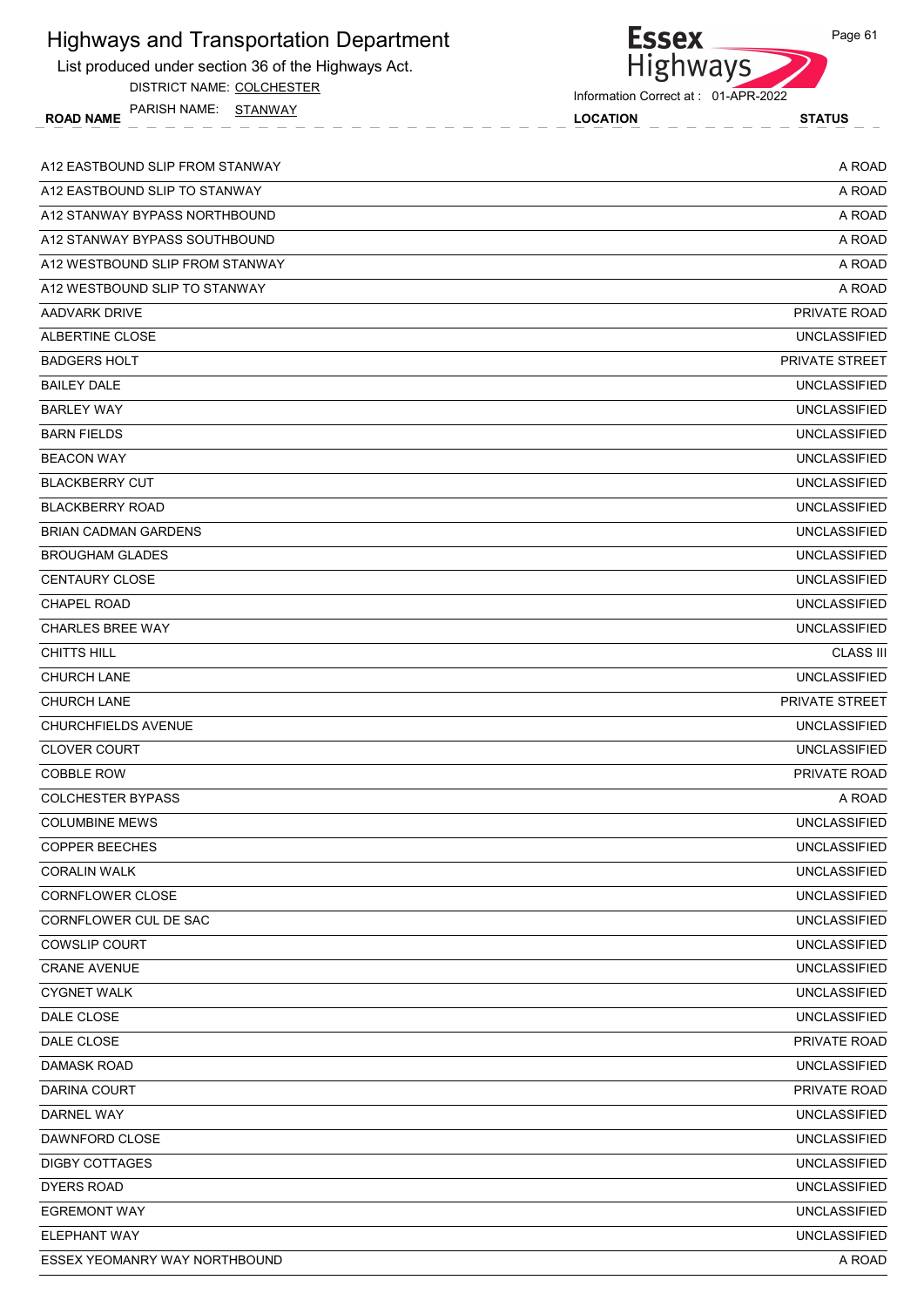| <b>Highways and Transportation Department</b>       | <b>Essex</b>                        | Page 62             |
|-----------------------------------------------------|-------------------------------------|---------------------|
| List produced under section 36 of the Highways Act. | <b>Highways</b>                     |                     |
| DISTRICT NAME: COLCHESTER                           | Information Correct at: 01-APR-2022 |                     |
| PARISH NAME: STANWAY<br><b>ROAD NAME</b>            | <b>LOCATION</b>                     | <b>STATUS</b>       |
|                                                     |                                     |                     |
| ESSEX YEOMANRY WAY SOUTHBOUND                       |                                     | A ROAD              |
| <b>EWAN CLOSE</b>                                   |                                     | <b>UNCLASSIFIED</b> |
| <b>EWAN WAY</b>                                     |                                     | <b>UNCLASSIFIED</b> |
| <b>FARRIERS END</b>                                 |                                     | <b>UNCLASSIFIED</b> |
| <b>FRENSHAM CLOSE</b>                               |                                     | <b>UNCLASSIFIED</b> |
| <b>FURROW CLOSE</b>                                 |                                     | <b>UNCLASSIFIED</b> |
| <b>GORSE WAY</b>                                    |                                     | <b>UNCLASSIFIED</b> |
| <b>GRIEVES COURT</b>                                |                                     | <b>UNCLASSIFIED</b> |
| <b>GRYMES DYKE WAY</b>                              |                                     | <b>UNCLASSIFIED</b> |
| <b>HALSTEAD ROAD</b>                                |                                     | A ROAD              |
| <b>HALSTEAD ROAD</b>                                |                                     | <b>CLASS III</b>    |
| HALSTEAD ROAD ROUNDABOUT                            |                                     | A ROAD              |
| <b>HARVEST END</b>                                  |                                     | PRIVATE ROAD        |
| <b>HARVEY CRESCENT</b>                              |                                     | <b>UNCLASSIFIED</b> |
| <b>HEATH ROAD</b>                                   |                                     | <b>UNCLASSIFIED</b> |
| <b>HEDGEROWS</b>                                    |                                     | <b>UNCLASSIFIED</b> |
| <b>HERON CLOSE</b>                                  |                                     | <b>UNCLASSIFIED</b> |
| HOLLIWELL CLOSE                                     |                                     | <b>UNCLASSIFIED</b> |
| <b>HOLLY ROAD</b>                                   |                                     | <b>UNCLASSIFIED</b> |
| <b>JACKDAW DRIVE</b>                                |                                     | <b>UNCLASSIFIED</b> |
| <b>JOE FIRMIN CLOSE</b>                             |                                     | <b>UNCLASSIFIED</b> |
| <b>JUNIPER ROAD</b>                                 |                                     | <b>UNCLASSIFIED</b> |
| <b>KALE CROFT</b>                                   |                                     | <b>UNCLASSIFIED</b> |
| <b>LAKESIDE WALK</b>                                |                                     | <b>UNCLASSIFIED</b> |
| <b>LAMBOURNE CLOSE</b>                              |                                     | <b>UNCLASSIFIED</b> |
| <b>LAURENCE BYRNE AVENUE</b>                        |                                     | PRIVATE ROAD        |
| LAURENCE BYRNE AVENUE                               |                                     | <b>UNCLASSIFIED</b> |
| LLAMA CLOSE                                         |                                     | <b>PRIVATE ROAD</b> |
| <b>LONDON ROAD</b>                                  |                                     | <b>B ROAD</b>       |
| <b>LONDON ROAD</b>                                  |                                     | A ROAD              |
| <b>LONGSTRAW CLOSE</b>                              |                                     | <b>UNCLASSIFIED</b> |
| LUCY CLOSE                                          |                                     | <b>UNCLASSIFIED</b> |
| LUCY LANE NORTH                                     |                                     | <b>UNCLASSIFIED</b> |
| LUCY LANE SOUTH                                     |                                     | <b>UNCLASSIFIED</b> |
| <b>MAGPIE CHASE</b>                                 |                                     | <b>UNCLASSIFIED</b> |
| <b>MALDON ROAD</b>                                  |                                     | <b>B ROAD</b>       |
| <b>MARRAM CLOSE</b>                                 |                                     | <b>UNCLASSIFIED</b> |
| <b>MARRAM COURT MEWS</b>                            |                                     | <b>UNCLASSIFIED</b> |
| <b>MARTIN HUNT DRIVE</b>                            |                                     | PRIVATE STREET      |
| <b>MEADOW GRASS CLOSE</b>                           |                                     | <b>UNCLASSIFIED</b> |
| <b>MEADOW VIEW CLOSE</b>                            |                                     | <b>UNCLASSIFIED</b> |
| <b>MILES CLOSE</b>                                  |                                     | <b>UNCLASSIFIED</b> |
| MILLERS CLOSE                                       |                                     | PRIVATE ROAD        |
| <b>MILLERS LANE</b>                                 |                                     | <b>UNCLASSIFIED</b> |
| MONTBRETIA CLOSE                                    |                                     | <b>UNCLASSIFIED</b> |
| <b>MOORHEN DRIFT</b>                                |                                     | PRIVATE ROAD        |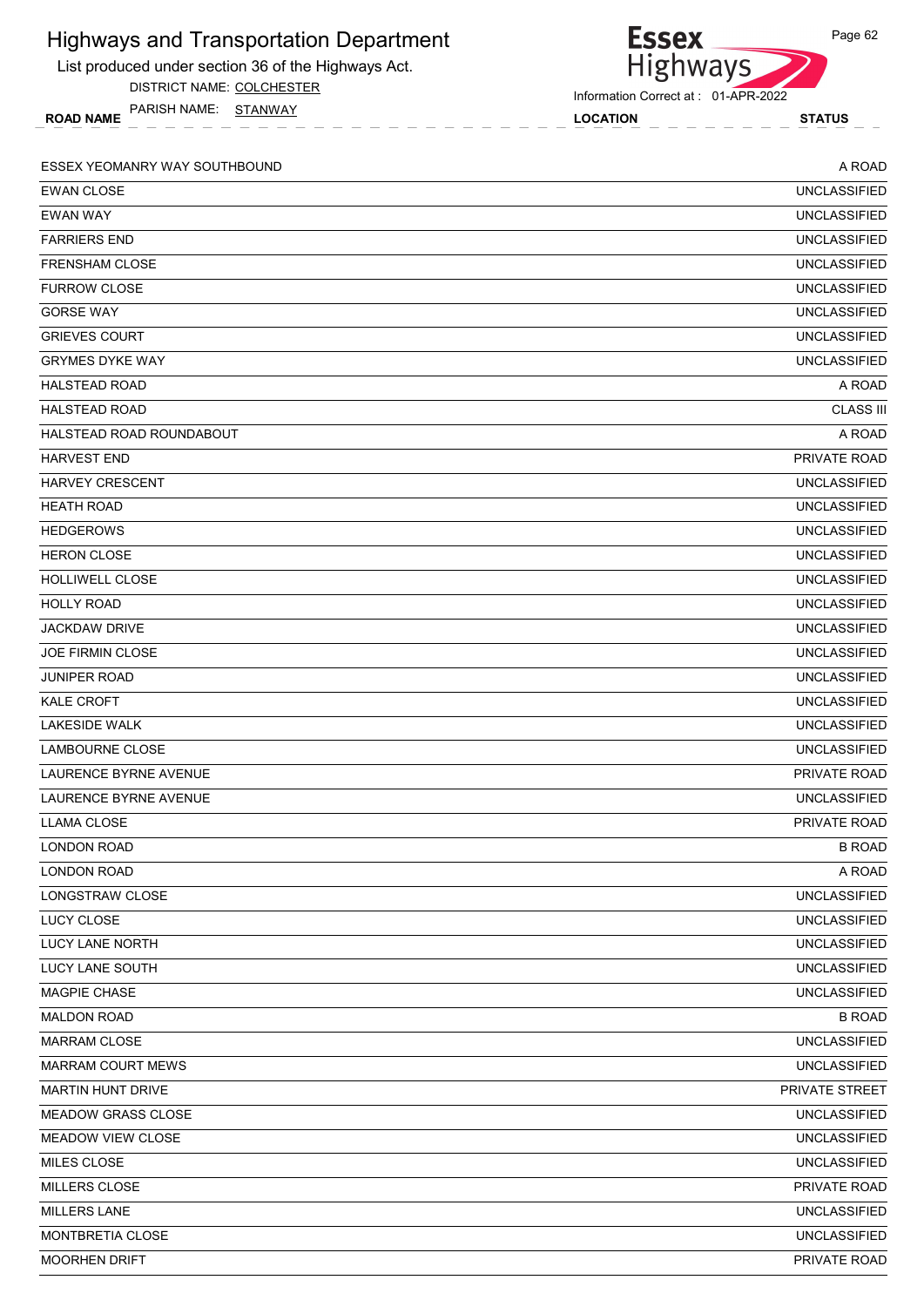

DISTRICT NAME: COLCHESTER

**Essex** Highways

Information Correct at : 01-APR-2022

ROAD NAME LOCATION STATUS PARISH NAME: STANWAY

| <b>MOSS ROAD</b>        | <b>UNCLASSIFIED</b>   |
|-------------------------|-----------------------|
| <b>MUSK CLOSE</b>       | <b>UNCLASSIFIED</b>   |
| <b>NEW FARM ROAD</b>    | <b>UNCLASSIFIED</b>   |
| NEW ROAD                | PRIVATE ROAD          |
| NIGHTINGALE PLACE       | <b>UNCLASSIFIED</b>   |
| NURSERY CLOSE           | <b>PRIVATE ROAD</b>   |
| NUTHATCH CHASE          | PRIVATE ROAD          |
| OATFIELD CLOSE          | PRIVATE ROAD          |
| OLD CHAPEL DRIVE        | <b>UNCLASSIFIED</b>   |
| <b>OLIVERS LANE</b>     | <b>UNCLASSIFIED</b>   |
| <b>OSIER CLOSE</b>      | <b>UNCLASSIFIED</b>   |
| <b>OSPREY CLOSE</b>     | <b>UNCLASSIFIED</b>   |
| <b>PARTRIDGE WAY</b>    | <b>UNCLASSIFIED</b>   |
| <b>PARTRIDGE WAY</b>    | <b>PRIVATE STREET</b> |
| PEACE ROAD              | <b>UNCLASSIFIED</b>   |
| PEARMAIN WAY            | <b>UNCLASSIFIED</b>   |
| PEARTREE ROAD           | <b>UNCLASSIFIED</b>   |
| PENGUIN PARADE          | PRIVATE ROAD          |
| PLOUGHMANS HEADLAND     | <b>UNCLASSIFIED</b>   |
| PLOVER ROAD             | <b>PRIVATE STREET</b> |
| PROVENCE CLOSE          | <b>UNCLASSIFIED</b>   |
| RADVALD CHASE           | <b>UNCLASSIFIED</b>   |
| RAMBLER CLOSE           | <b>UNCLASSIFIED</b>   |
| <b>REDWING CLOSE</b>    | PRIVATE ROAD          |
| <b>ROBIN CRESCENT</b>   | <b>UNCLASSIFIED</b>   |
| <b>ROGATION CLOSE</b>   | <b>UNCLASSIFIED</b>   |
| ROSE AVENUE             | <b>UNCLASSIFIED</b>   |
| ROWAN CLOSE             | <b>UNCLASSIFIED</b>   |
| RUGOSA CLOSE            | <b>UNCLASSIFIED</b>   |
| RYE CLOSE               | UNCLASSIFIED          |
| SADDLE MEWS             | <b>UNCLASSIFIED</b>   |
| SANDMARTIN CRESCENT     | <b>UNCLASSIFIED</b>   |
| SHEPHERDS CROFT         | <b>UNCLASSIFIED</b>   |
| SPRING SEDGE CLOSE      | <b>UNCLASSIFIED</b>   |
| STABLE CLOSE            | <b>UNCLASSIFIED</b>   |
| STANFIELD CLOSE         | <b>UNCLASSIFIED</b>   |
| <b>STANWAY BYPASS</b>   | A ROAD                |
| <b>STANWAY GREEN</b>    | PRIVATE ROAD          |
| STANWAY GREEN DYKE      | PRIVATE STREET        |
| STANWAY GREEN LANE      | PRIVATE STREET        |
| <b>STIRRUP MEWS</b>     | <b>UNCLASSIFIED</b>   |
| <b>SWEET BRIAR ROAD</b> | <b>UNCLASSIFIED</b>   |
| <b>SWIFT AVENUE</b>     | <b>UNCLASSIFIED</b>   |
| THE HAYWAIN             | <b>UNCLASSIFIED</b>   |
| THRESHERS END           | UNCLASSIFIED          |
| <b>TIGER WAY</b>        | PRIVATE ROAD          |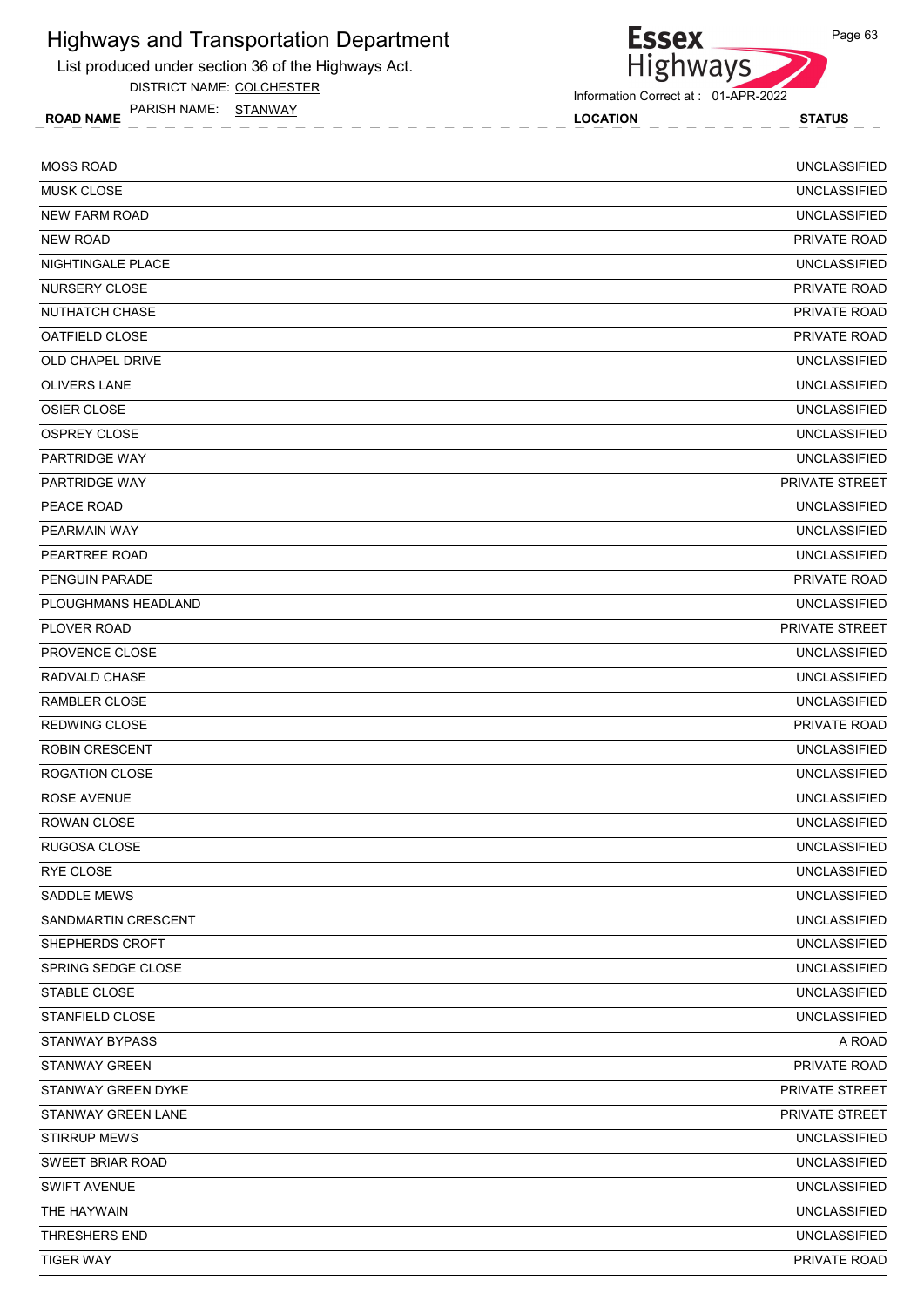

DISTRICT NAME: COLCHESTER

ROAD NAME LOCATION STATUS PARISH NAME: STANWAY



Information Correct at : 01-APR-2022

| <b>TOLLGATE COURT</b>      | PRIVATE ROAD          |
|----------------------------|-----------------------|
| <b>TOLLGATE DRIVE</b>      | <b>UNCLASSIFIED</b>   |
| <b>TOLLGATE EAST</b>       | <b>UNCLASSIFIED</b>   |
| <b>TOLLGATE ROAD</b>       | <b>UNCLASSIFIED</b>   |
| <b>TOLLGATE ROUNDABOUT</b> | A ROAD                |
| <b>TOLLGATE WEST</b>       | PRIVATE ROAD          |
| <b>TOLLGATE WEST</b>       | <b>PRIVATE STREET</b> |
| <b>TOLLGATE WEST</b>       | <b>UNCLASSIFIED</b>   |
| TOLLGATE WEST SERVICE ROAD | <b>UNCLASSIFIED</b>   |
| <b>TUDOR ROSE CLOSE</b>    | <b>UNCLASSIFIED</b>   |
| <b>TURKEY COCK LANE</b>    | <b>UNCLASSIFIED</b>   |
| <b>TYDEMAN CLOSE</b>       | <b>UNCLASSIFIED</b>   |
| <b>TYED CROFT</b>          | PRIVATE ROAD          |
| <b>VALLEY CLOSE</b>        | <b>UNCLASSIFIED</b>   |
| <b>VILLA ROAD</b>          | <b>CLASS III</b>      |
| <b>WAGTAIL MEWS</b>        | PRIVATE ROAD          |
| <b>WARBLER GROVE</b>       | PRIVATE ROAD          |
| <b>WARREN LANE</b>         | <b>CLASS III</b>      |
| <b>WESTERN APPROACH</b>    | <b>UNCLASSIFIED</b>   |
| <b>WEYLAND DRIVE</b>       | <b>UNCLASSIFIED</b>   |
| <b>WHEATFIELD ROAD</b>     | <b>UNCLASSIFIED</b>   |
| WILFRED APPLEBY MEWS       | <b>UNCLASSIFIED</b>   |
| <b>WINSTREE ROAD</b>       | <b>UNCLASSIFIED</b>   |
| WINSTREE ROAD EXTENSION    | <b>UNCLASSIFIED</b>   |
| <b>WODEN AVENUE</b>        | <b>UNCLASSIFIED</b>   |
| <b>WOODRUSH END</b>        | <b>UNCLASSIFIED</b>   |
| <b>WREN CLOSE</b>          | <b>UNCLASSIFIED</b>   |
| <b>TOTAL</b>               | 165                   |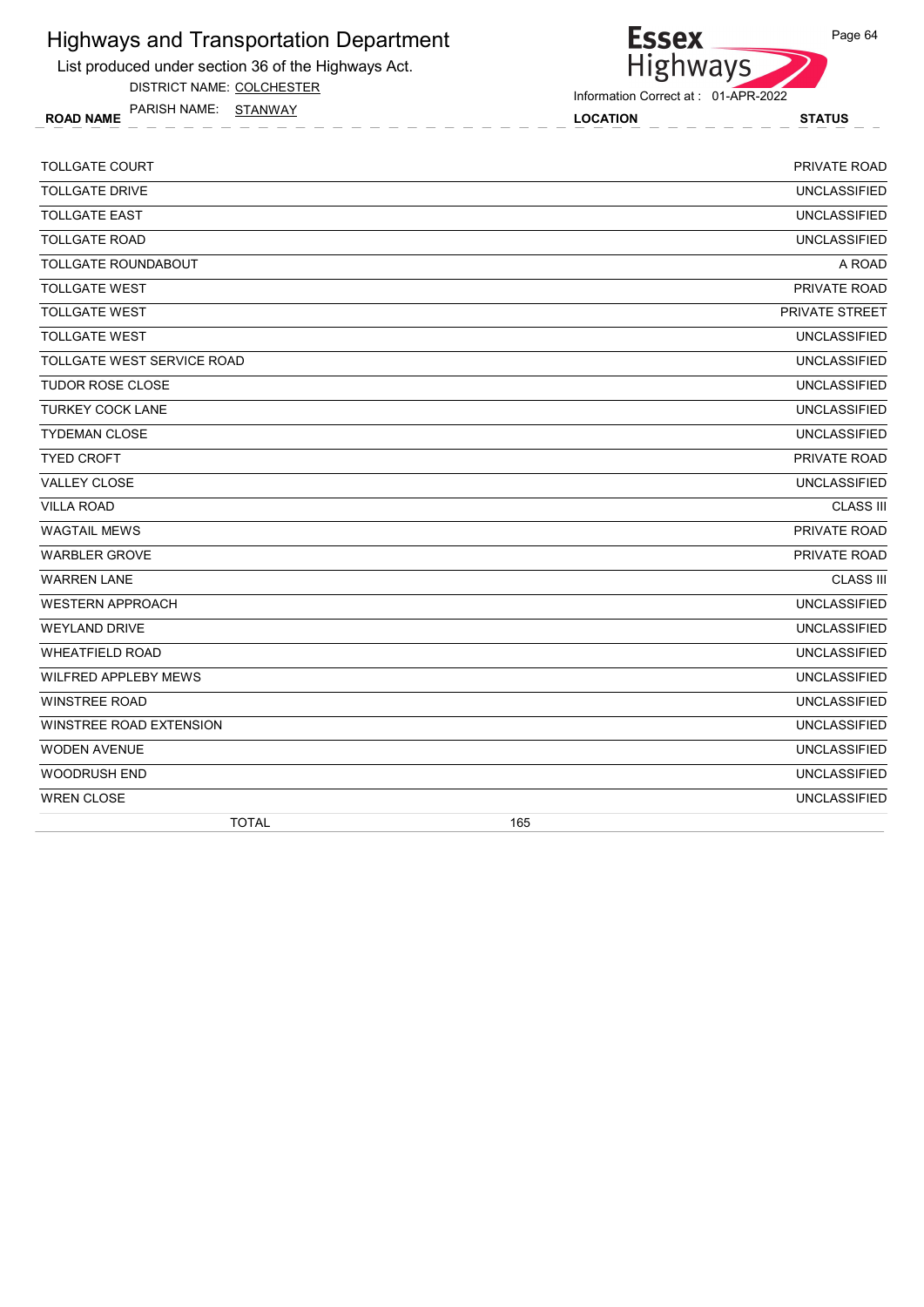

DISTRICT NAME: COLCHESTER

ROAD NAME LOCATION STATUS PARISH NAME: TIPTREE



| ALMOND CLOSE               | <b>UNCLASSIFIED</b>   |
|----------------------------|-----------------------|
| <b>ANCHOR ROAD</b>         | <b>PRIVATE STREET</b> |
| <b>ANCHOR ROAD</b>         | <b>UNCLASSIFIED</b>   |
| ARCHER CRESCENT            | <b>UNCLASSIFIED</b>   |
| <b>ARNOLD VILLAS</b>       | <b>UNCLASSIFIED</b>   |
| <b>BAINBRIDGE DRIVE</b>    | <b>UNCLASSIFIED</b>   |
| <b>BARBROOK LANE</b>       | <b>UNCLASSIFIED</b>   |
| <b>BASSINGHAM CRESCENT</b> | <b>UNCLASSIFIED</b>   |
| <b>BEDFORD CLOSE</b>       | <b>UNCLASSIFIED</b>   |
| <b>BIJOU CLOSE</b>         | <b>UNCLASSIFIED</b>   |
| <b>BIRCHWOOD CLOSE</b>     | <b>UNCLASSIFIED</b>   |
| <b>BIRCHWOOD WAY</b>       | <b>UNCLASSIFIED</b>   |
| <b>BIRD LANE</b>           | PRIVATE STREET        |
| <b>BIRKIN CLOSE</b>        | <b>UNCLASSIFIED</b>   |
| <b>BLADON CLOSE</b>        | <b>UNCLASSIFIED</b>   |
| <b>BLENHEIM WAY</b>        | <b>UNCLASSIFIED</b>   |
| <b>BLUE ROAD</b>           | <b>UNCLASSIFIED</b>   |
| <b>BLUE ROAD</b>           | PRIVATE STREET        |
| BLUE ROAD CUT              | PRIVATE STREET        |
| <b>BOKHARA CLOSE</b>       | <b>UNCLASSIFIED</b>   |
| <b>BRAXTED PARK ROAD</b>   | <b>CLASS III</b>      |
| <b>BRENDON COURT</b>       | <b>UNCLASSIFIED</b>   |
| <b>BROCK CLOSE</b>         | <b>UNCLASSIFIED</b>   |
| <b>BROOK MEADOWS</b>       | <b>UNCLASSIFIED</b>   |
| <b>BROOKLAND</b>           | <b>UNCLASSIFIED</b>   |
| <b>BULL LANE</b>           | <b>UNCLASSIFIED</b>   |
| <b>CAROLINA WAY</b>        | <b>UNCLASSIFIED</b>   |
| <b>CAXTON CLOSE</b>        | <b>UNCLASSIFIED</b>   |
| <b>CEDAR AVENUE</b>        | <b>UNCLASSIFIED</b>   |
| CHAPEL LANE                | <b>UNCLASSIFIED</b>   |
| CHAPEL ROAD                | <b>UNCLASSIFIED</b>   |
| CHERVIL CLOSE              | <b>UNCLASSIFIED</b>   |
| CHESTNUT WAY               | <b>UNCLASSIFIED</b>   |
| CHURCH ROAD                | <b>B ROAD</b>         |
| CHURCHILL ROAD             | <b>UNCLASSIFIED</b>   |
| <b>CLARKESMEAD</b>         | PRIVATE ROAD          |
| <b>COLCHESTER ROAD</b>     | <b>B ROAD</b>         |
| <b>CORIANDER ROAD</b>      | <b>UNCLASSIFIED</b>   |
| <b>DOWNTON WALK</b>        | <b>UNCLASSIFIED</b>   |
| ELEANOR CLOSE              | <b>UNCLASSIFIED</b>   |
| ELM CLOSE                  | <b>UNCLASSIFIED</b>   |
| ELWIN ROAD                 | <b>UNCLASSIFIED</b>   |
| <b>FACTORY HILL</b>        | <b>B ROAD</b>         |
| FENNELL CLOSE              | <b>UNCLASSIFIED</b>   |
| <b>FIRS ROAD</b>           | PRIVATE ROAD          |
| <b>FRANCIS CLOSE</b>       | <b>UNCLASSIFIED</b>   |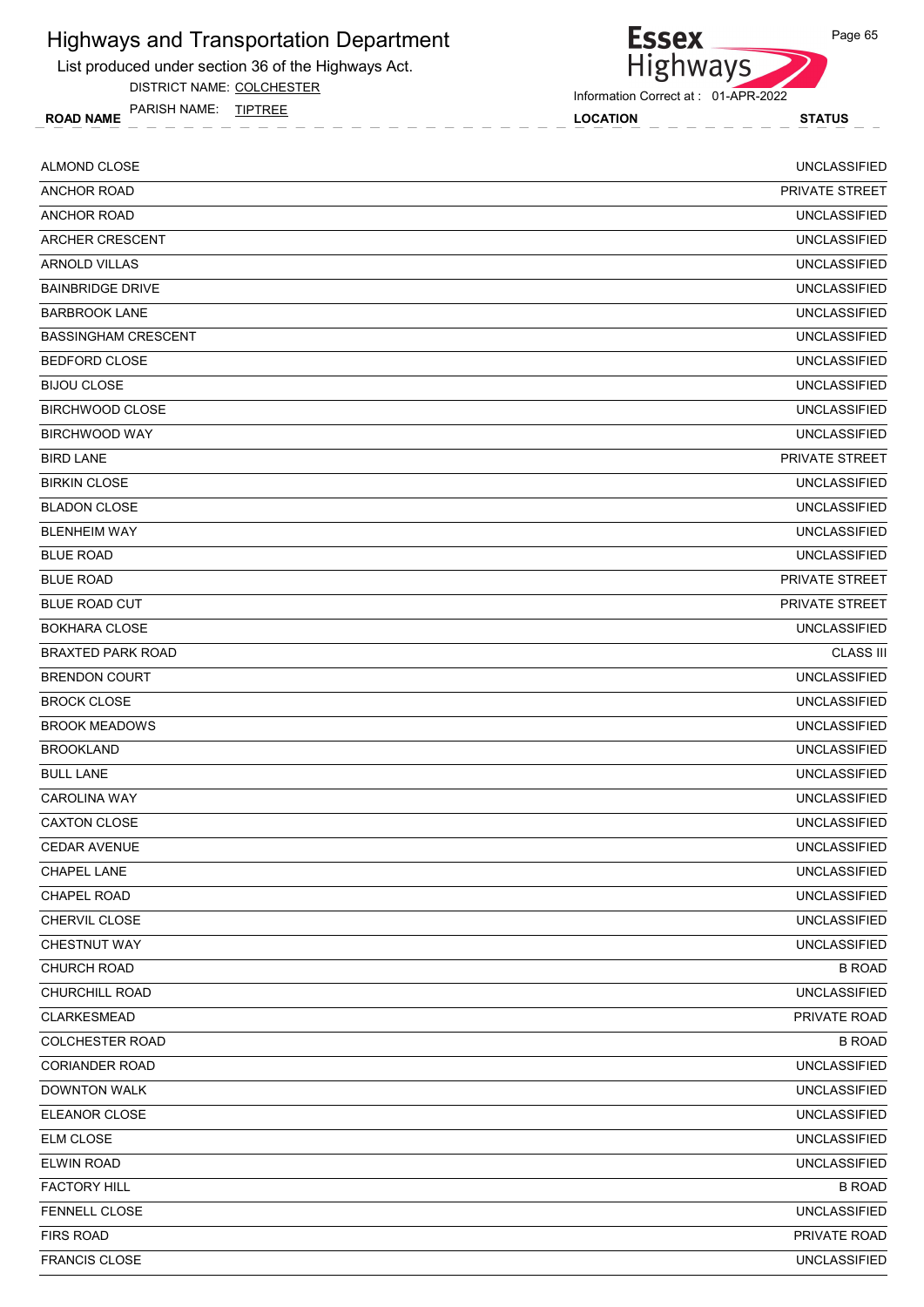

DISTRICT NAME: COLCHESTER

ROAD NAME LOCATION STATUS PARISH NAME: TIPTREE



Information Correct at : 01-APR-2022

**Essex** 

| <b>GAGER DRIVE</b>      | <b>UNCLASSIFIED</b> |
|-------------------------|---------------------|
| <b>GLADSTONE ROAD</b>   | <b>UNCLASSIFIED</b> |
| <b>GLEBE ROAD</b>       | <b>UNCLASSIFIED</b> |
| <b>GLOBE CLOSE</b>      | <b>UNCLASSIFIED</b> |
| <b>GRANGE ROAD</b>      | <b>CLASS III</b>    |
| <b>GREEN LANE</b>       | <b>UNCLASSIFIED</b> |
| <b>GROSVENOR CLOSE</b>  | <b>UNCLASSIFIED</b> |
| <b>GROVE ROAD</b>       | <b>UNCLASSIFIED</b> |
| <b>HALL ROAD</b>        | <b>UNCLASSIFIED</b> |
| <b>HARRINGTON CLOSE</b> | <b>UNCLASSIFIED</b> |
| <b>HEATON WAY</b>       | <b>UNCLASSIFIED</b> |
| <b>HEYCROFT WAY</b>     | <b>UNCLASSIFIED</b> |
| <b>HIGHFIELDS LANE</b>  | <b>UNCLASSIFIED</b> |
| HOLBROOKE WALK          | <b>FOOTPATH</b>     |
| <b>HOLLY WAY</b>        | <b>UNCLASSIFIED</b> |
| <b>HUTCHINSON CLOSE</b> | <b>UNCLASSIFIED</b> |
| <b>KEEBLE CLOSE</b>     | <b>UNCLASSIFIED</b> |
| <b>KELVEDON ROAD</b>    | <b>B ROAD</b>       |
| <b>KETLEY CLOSE</b>     | <b>UNCLASSIFIED</b> |
| <b>KILTIE ROAD</b>      | <b>UNCLASSIFIED</b> |
| <b>KINGSWAY</b>         | <b>UNCLASSIFIED</b> |
| LANSDOWNE CLOSE         | <b>UNCLASSIFIED</b> |
| LAVENDER CLOSE          | <b>UNCLASSIFIED</b> |
| LUTHER DRIVE            | <b>UNCLASSIFIED</b> |
| <b>MALDON ROAD</b>      | <b>B ROAD</b>       |
| <b>MAPLE LEAF</b>       | <b>UNCLASSIFIED</b> |
| <b>MAYPOLE ROAD</b>     | <b>B ROAD</b>       |
| <b>MEADOW VIEW</b>      | <b>UNCLASSIFIED</b> |
| <b>MESSING ROAD</b>     | <b>UNCLASSIFIED</b> |
| MILL CLOSE              | <b>UNCLASSIFIED</b> |
| MILL WALK               | <b>UNCLASSIFIED</b> |
| <b>MILLWRIGHTS</b>      | <b>UNCLASSIFIED</b> |
| <b>MORLEY ROAD</b>      | <b>UNCLASSIFIED</b> |
| MUSCADE CLOSE           | <b>UNCLASSIFIED</b> |
| <b>NEW ROAD</b>         | <b>UNCLASSIFIED</b> |
| <b>NEWBRIDGE ROAD</b>   | <b>UNCLASSIFIED</b> |
| OAK ROAD                | <b>UNCLASSIFIED</b> |
| <b>OLLEY WALK</b>       | <b>UNCLASSIFIED</b> |
| <b>PARK DRIVE</b>       | <b>UNCLASSIFIED</b> |
| PEAKES CLOSE            | <b>UNCLASSIFIED</b> |
| PENNSYLVANIA LANE       | PRIVATE STREET      |
| PENNSYLVANIA LANE       | PRIVATE ROAD        |
| PERRY ROAD              | <b>UNCLASSIFIED</b> |
| PIERCE GLADE            | <b>UNCLASSIFIED</b> |
| PIT LANE                | PRIVATE ROAD        |
| POWELL CLOSE            | <b>UNCLASSIFIED</b> |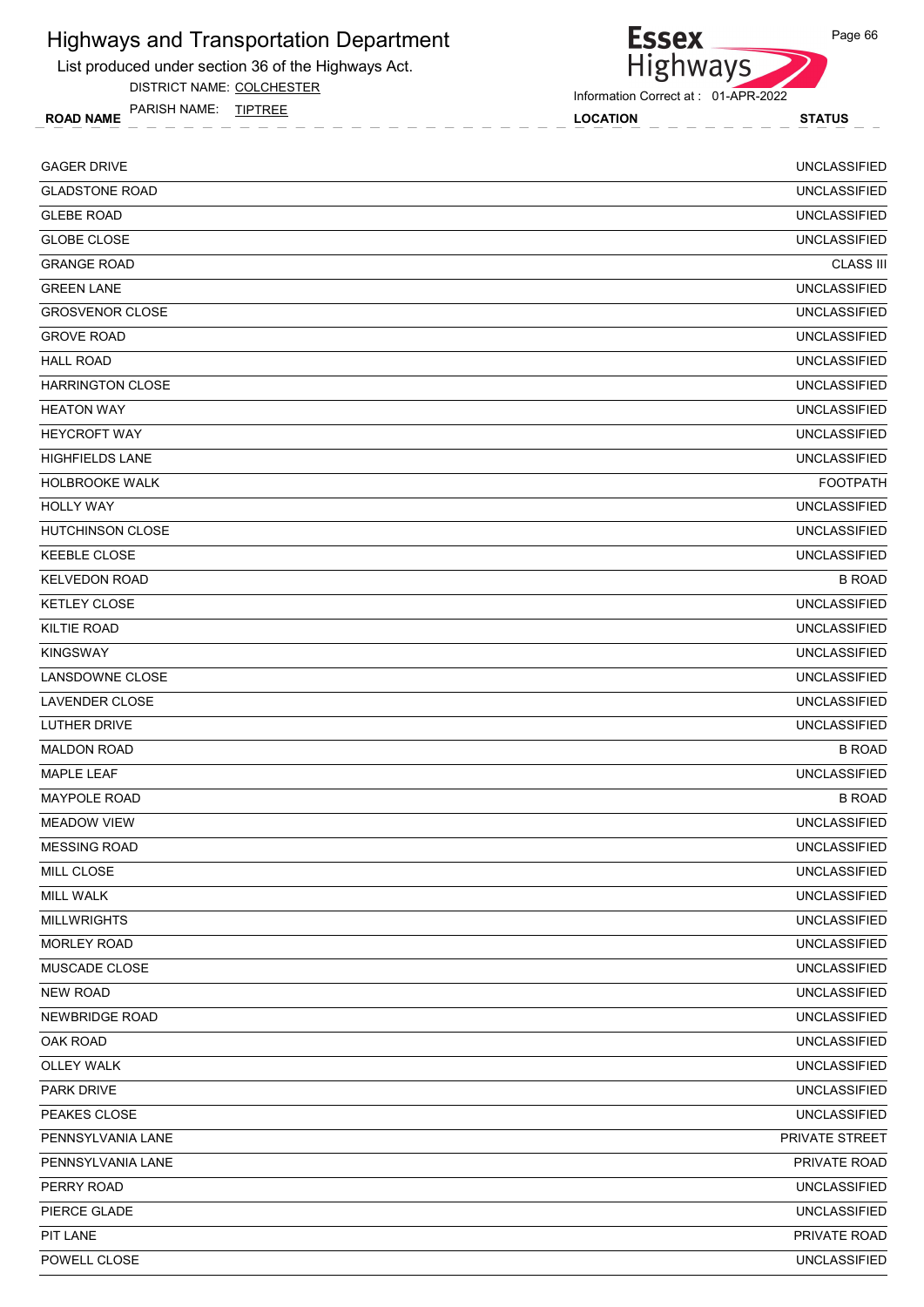

DISTRICT NAME: COLCHESTER

ROAD NAME LOCATION STATUS PARISH NAME: TIPTREE

**Essex** Highways

Information Correct at : 01-APR-2022

| PRIMROSE LANE              | PRIVATE ROAD        |
|----------------------------|---------------------|
| PRIORY ROAD                | <b>UNCLASSIFIED</b> |
| QUEENSWAY                  | <b>UNCLASSIFIED</b> |
| QUINCE COURT               | <b>UNCLASSIFIED</b> |
| <b>RANSOM ROAD</b>         | <b>UNCLASSIFIED</b> |
| <b>RECTORY ROAD</b>        | <b>UNCLASSIFIED</b> |
| <b>ROOKERY LANE</b>        | PRIVATE STREET      |
| <b>ROSEMARY CLOSE</b>      | <b>UNCLASSIFIED</b> |
| <b>ROSEMARY CRESCENT</b>   | <b>UNCLASSIFIED</b> |
| <b>ROWAN CHASE</b>         | <b>PRIVATE ROAD</b> |
| <b>SAFFRON WAY</b>         | <b>UNCLASSIFIED</b> |
| SALIS CLOSE                | <b>UNCLASSIFIED</b> |
| <b>SELDON ROAD</b>         | <b>UNCLASSIFIED</b> |
| SHELLEY AVENUE             | <b>UNCLASSIFIED</b> |
| SHIP INN LANE              | <b>UNCLASSIFIED</b> |
| <b>SIMPSONS LANE</b>       | <b>UNCLASSIFIED</b> |
| SOUTHGATE CRESCENT         | <b>UNCLASSIFIED</b> |
| <b>SPINNEYFIELDS</b>       | PRIVATE ROAD        |
| <b>SPRING ROAD</b>         | <b>UNCLASSIFIED</b> |
| ST JEAN WALK               | <b>UNCLASSIFIED</b> |
| <b>STATION ROAD</b>        | <b>CLASS III</b>    |
| <b>STORES LANE</b>         | PRIVATE ROAD        |
| <b>TALISMAN CLOSE</b>      | <b>UNCLASSIFIED</b> |
| <b>TARRAGON CLOSE</b>      | <b>UNCLASSIFIED</b> |
| <b>TAWELL MEWS</b>         | <b>UNCLASSIFIED</b> |
| <b>TEW CLOSE</b>           | <b>UNCLASSIFIED</b> |
| THYME ROAD                 | <b>UNCLASSIFIED</b> |
| <b>TIFFIN DRIVE</b>        | PRIVATE ROAD        |
| TIPTREE HALL LANE          | <b>UNCLASSIFIED</b> |
| <b>TOWER BUSINESS PARK</b> | PRIVATE ROAD        |
| <b>TOWNSEND ROAD</b>       | <b>UNCLASSIFIED</b> |
| <b>TUDWICK ROAD</b>        | <b>UNCLASSIFIED</b> |
| <b>VALLIS WAY</b>          | <b>FOOTPATH</b>     |
| <b>VINE FARM LANE</b>      | <b>UNCLASSIFIED</b> |
| <b>VINE ROAD</b>           | <b>CLASS III</b>    |
| <b>VINE ROAD</b>           | <b>UNCLASSIFIED</b> |
| <b>WADLEY CLOSE</b>        | <b>UNCLASSIFIED</b> |
| WALNUT TREE WAY            | <b>UNCLASSIFIED</b> |
| <b>WARREN LINGLEY WAY</b>  | <b>UNCLASSIFIED</b> |
| <b>WEST END ROAD</b>       | <b>UNCLASSIFIED</b> |
| <b>WILKIN DRIVE</b>        | <b>UNCLASSIFIED</b> |
| <b>WILLOW WALK</b>         | <b>UNCLASSIFIED</b> |
| WINDMILL HILL              | <b>UNCLASSIFIED</b> |
| <b>WINDMILL VIEW</b>       | PRIVATE ROAD        |
| <b>WINSTON AVENUE</b>      | <b>UNCLASSIFIED</b> |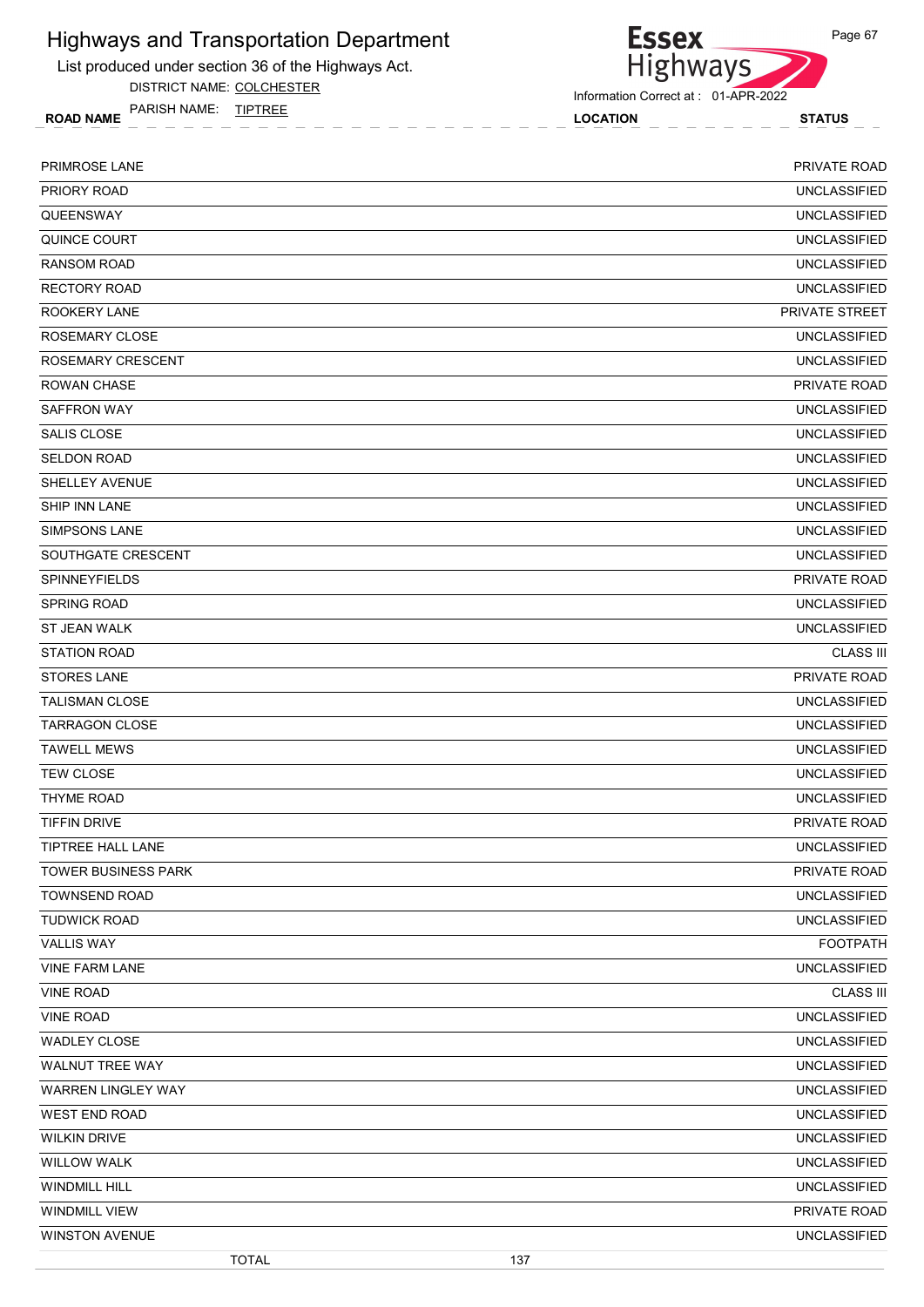| <b>Highways and Transportation Department</b><br>List produced under section 36 of the Highways Act.<br>DISTRICT NAME: COLCHESTER |   | <b>Essex</b><br>Page 68<br><b>Highways</b><br>Information Correct at: 01-APR-2022 |                     |
|-----------------------------------------------------------------------------------------------------------------------------------|---|-----------------------------------------------------------------------------------|---------------------|
| PARISH NAME:<br>VIRLEY<br><b>ROAD NAME</b>                                                                                        |   | <b>LOCATION</b>                                                                   | <b>STATUS</b>       |
| COLCHESTER ROAD                                                                                                                   |   |                                                                                   | <b>B ROAD</b>       |
| MILL LANE                                                                                                                         |   |                                                                                   | <b>UNCLASSIFIED</b> |
| <b>TOTAL</b>                                                                                                                      | ົ |                                                                                   |                     |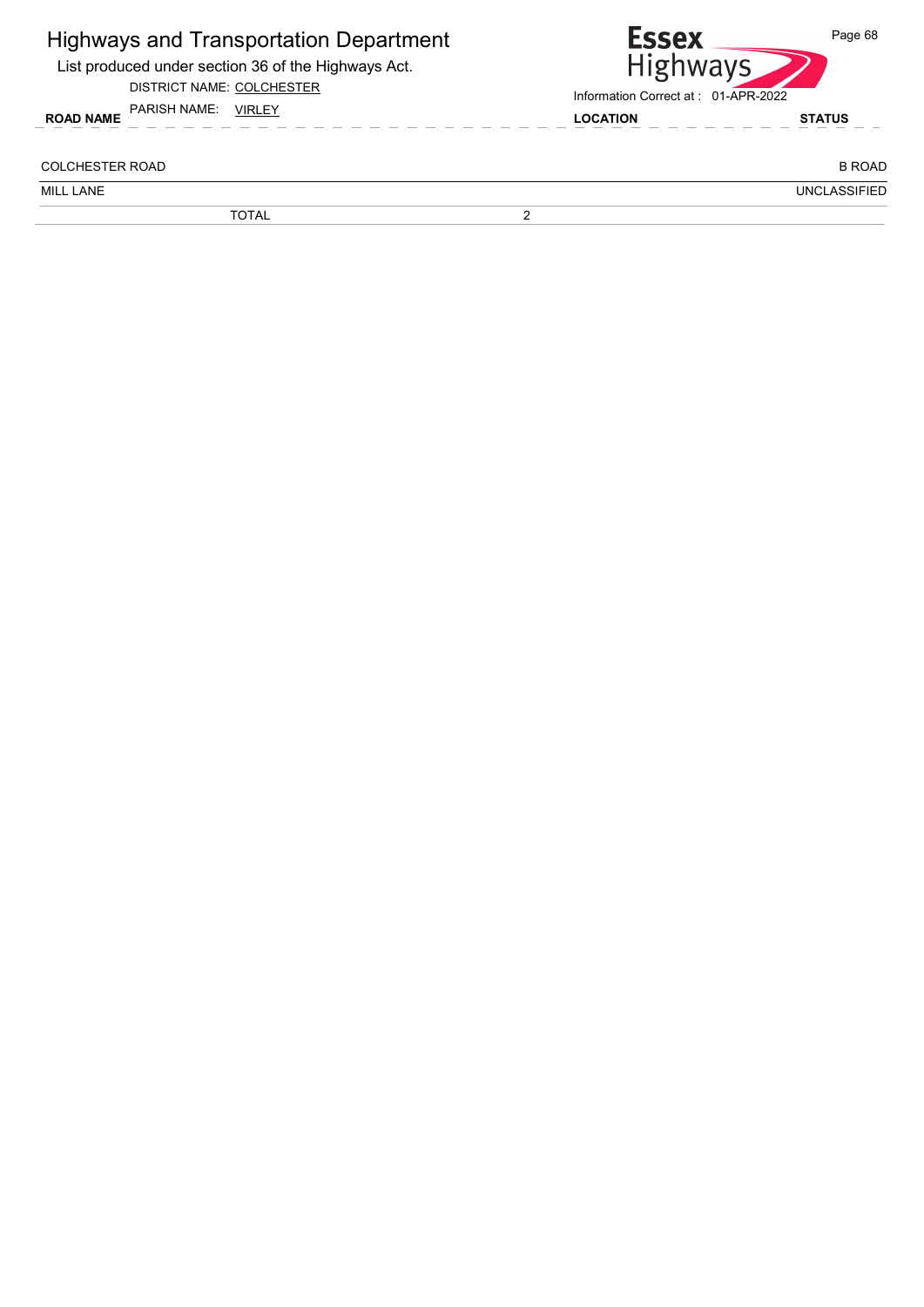List produced under section 36 of the Highways Act.

DISTRICT NAME: COLCHESTER

ROAD NAME LOCATION STATUS PARISH NAME: WAKES COLNE



| <b>BROOKFIELD ROAD</b>     |                    | <b>UNCLASSIFIED</b> |
|----------------------------|--------------------|---------------------|
| <b>BURES ROAD</b>          |                    | <b>CLASS III</b>    |
| <b>BURES ROAD</b>          |                    | <b>CLASS III</b>    |
| <b>CHAPPEL ROAD</b>        | <b>HEMPS GREEN</b> | <b>UNCLASSIFIED</b> |
| <b>COLCHESTER ROAD</b>     |                    | A ROAD              |
| <b>CREPPING HALL ROAD</b>  |                    | <b>UNCLASSIFIED</b> |
| <b>HALSTEAD ROAD</b>       |                    | A ROAD              |
| <b>INWORTH LANE</b>        |                    | <b>UNCLASSIFIED</b> |
| <b>JANKES GREEN ROAD</b>   |                    | <b>UNCLASSIFIED</b> |
| <b>LANE ROAD</b>           |                    | <b>UNCLASSIFIED</b> |
| <b>LOVENEY HALL ROAD</b>   |                    | <b>UNCLASSIFIED</b> |
| <b>LOWER GREEN</b>         |                    | <b>UNCLASSIFIED</b> |
| <b>MIDDLE GREEN</b>        |                    | <b>UNCLASSIFIED</b> |
| PARKHURST GREEN LANE       |                    | <b>UNCLASSIFIED</b> |
| <b>SPRING GARDENS ROAD</b> |                    | <b>UNCLASSIFIED</b> |
| <b>STATION ROAD</b>        |                    | <b>CLASS III</b>    |
| THE STREET                 |                    | <b>CLASS III</b>    |
| <b>TYBURN HILL</b>         |                    | A ROAD              |
| <b>VERNONS ROAD</b>        |                    | <b>UNCLASSIFIED</b> |
| <b>WAKES COLNE MILL</b>    |                    | <b>UNCLASSIFIED</b> |
| <b>WAKES STREET</b>        |                    | A ROAD              |
| <b>TOTAL</b>               | 21                 |                     |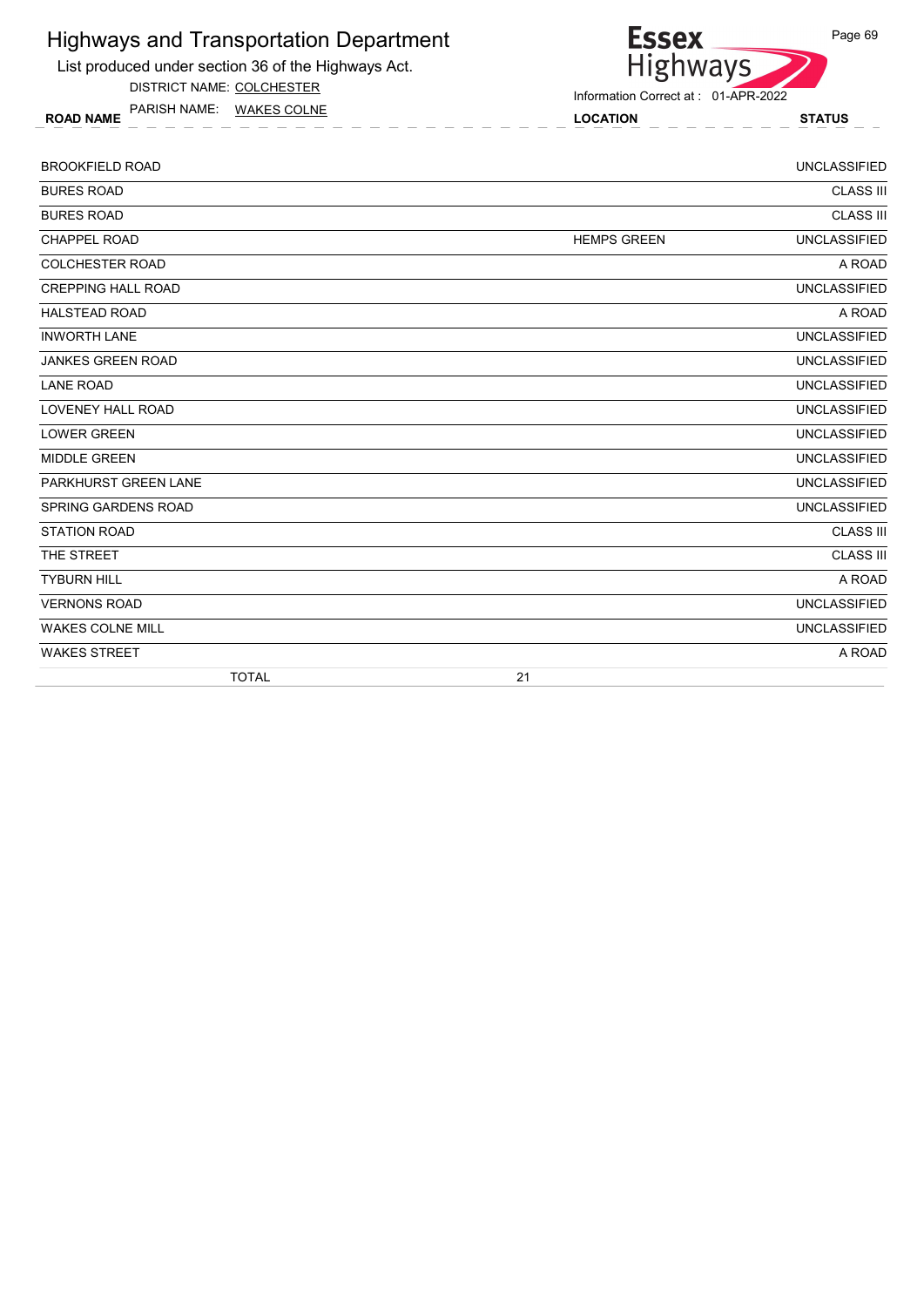List produced under section 36 of the Highways Act.

DISTRICT NAME: COLCHESTER

ROAD NAME LOCATION STATUS PARISH NAME: WEST BERGHOLT



**Essex** 

| <b>ALBANY CLOSE</b>       |                | <b>UNCLASSIFIED</b> |
|---------------------------|----------------|---------------------|
| <b>ALBANY ROAD</b>        |                | <b>UNCLASSIFIED</b> |
| <b>ARGENTS LANE</b>       |                | <b>UNCLASSIFIED</b> |
| <b>ARMOURY ROAD</b>       |                | PRIVATE STREET      |
| <b>ARMOURY ROAD</b>       |                | PRIVATE ROAD        |
| <b>BAKERS LANE</b>        |                | <b>UNCLASSIFIED</b> |
| <b>BOURNE ROAD</b>        |                | <b>UNCLASSIFIED</b> |
| <b>BRADBROOK COTTAGES</b> |                | PRIVATE ROAD        |
| <b>CHAPEL LANE</b>        |                | <b>UNCLASSIFIED</b> |
| <b>CHAPEL LANE</b>        |                | PRIVATE STREET      |
| <b>CHAPEL ROAD</b>        |                | <b>CLASS III</b>    |
| <b>CHITTS HILL</b>        |                | <b>CLASS III</b>    |
| <b>CHURCH CLOSE</b>       |                | <b>UNCLASSIFIED</b> |
| <b>COLCHESTER BYPASS</b>  |                | A ROAD              |
| <b>COLCHESTER ROAD</b>    |                | <b>B ROAD</b>       |
| <b>CONEY BYES LANE</b>    |                | <b>UNCLASSIFIED</b> |
| <b>COOKS HALL ROAD</b>    |                | <b>UNCLASSIFIED</b> |
| DONARD DRIVE              |                | <b>UNCLASSIFIED</b> |
| ERLE HAVARD ROAD          |                | <b>UNCLASSIFIED</b> |
| <b>FIRMINS COURT</b>      |                | <b>UNCLASSIFIED</b> |
| <b>FORDHAM ROAD</b>       |                | <b>UNCLASSIFIED</b> |
| <b>GARTHWOOD CLOSE</b>    |                | PRIVATE ROAD        |
| <b>GARTHWOOD CLOSE</b>    |                | <b>UNCLASSIFIED</b> |
| <b>GRANVILLE CLOSE</b>    |                | <b>UNCLASSIFIED</b> |
| <b>HALL ROAD</b>          |                | <b>UNCLASSIFIED</b> |
| <b>LAMPON CLOSE</b>       |                | <b>UNCLASSIFIED</b> |
| <b>LEXDEN ROAD</b>        |                | <b>CLASS III</b>    |
| LODGE COURT               |                | <b>UNCLASSIFIED</b> |
| <b>MALTINGS PARK ROAD</b> |                | PRIVATE ROAD        |
| MALTINGS PARK ROAD        |                | <b>UNCLASSIFIED</b> |
| <b>MANOR ROAD</b>         |                | PRIVATE ROAD        |
| <b>MOSS WAY</b>           |                | <b>UNCLASSIFIED</b> |
| MUMFORD CLOSE             |                | <b>UNCLASSIFIED</b> |
| MUMFORD ROAD              |                | UNCLASSIFIED        |
| NAYLAND ROAD              |                | <b>UNCLASSIFIED</b> |
| <b>NEW CHURCH ROAD</b>    |                | <b>UNCLASSIFIED</b> |
| <b>NEWBRIDGE HILL</b>     |                | <b>CLASS III</b>    |
| OAK CLOSE                 |                | <b>UNCLASSIFIED</b> |
| OLD COLCHESTER ROAD       | ST BOTOLPHS BR | <b>UNCLASSIFIED</b> |
| ORPEN CLOSE               |                | <b>UNCLASSIFIED</b> |
| PIRIE ROAD                |                | <b>UNCLASSIFIED</b> |
| QUEENS ROAD               |                | <b>UNCLASSIFIED</b> |
| RED BARN FARM ROAD        |                | <b>UNCLASSIFIED</b> |
| SACKVILLE WAY             |                | <b>UNCLASSIFIED</b> |
| SCHOOL LANE               |                | <b>UNCLASSIFIED</b> |
| SPRING LANE               |                | PRIVATE STREET      |
|                           |                |                     |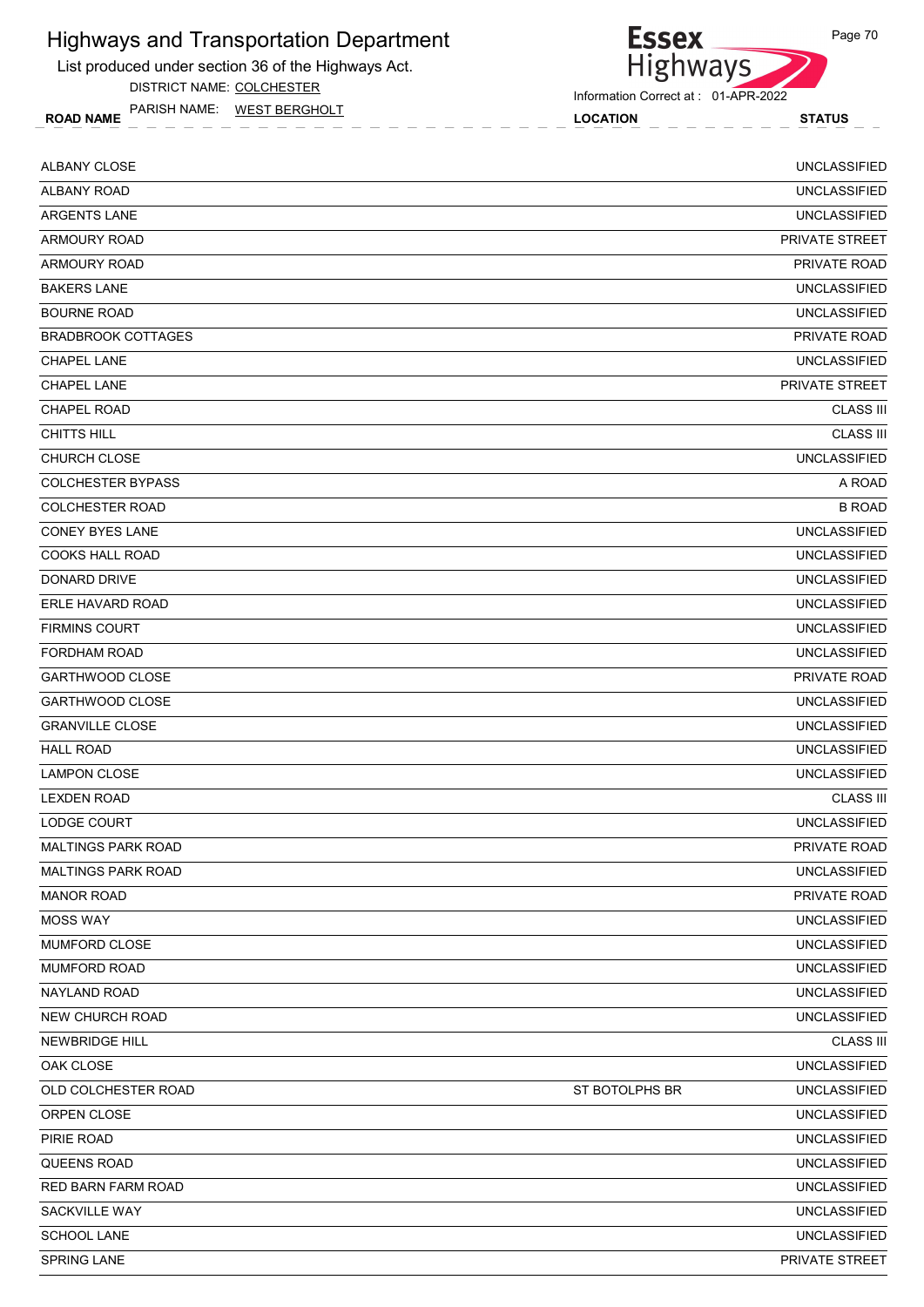List produced under section 36 of the Highways Act.

DISTRICT NAME: COLCHESTER

ROAD NAME LOCATION STATUS PARISH NAME: WEST BERGHOLT

#### **Essex** Page 71 Highways

| <b>SPRING LANE</b>     |              |    | PRIVATE ROAD        |
|------------------------|--------------|----|---------------------|
| THE AVENUE             |              |    | PRIVATE ROAD        |
| THE CRESCENT           |              |    | PRIVATE ROAD        |
| THE HOLLIES ROAD       |              |    | PRIVATE ROAD        |
| THE RETREAT            |              |    | PRIVATE ROAD        |
| <b>UPTON CLOSE</b>     |              |    | <b>UNCLASSIFIED</b> |
| <b>VALLEY CRESCENT</b> |              |    | <b>UNCLASSIFIED</b> |
| <b>VALLEY VIEW</b>     |              |    | PRIVATE ROAD        |
| WHITE HART LANE        |              |    | PRIVATE ROAD        |
| <b>WHITEHOUSE LANE</b> |              |    | <b>UNCLASSIFIED</b> |
|                        | <b>TOTAL</b> | 56 |                     |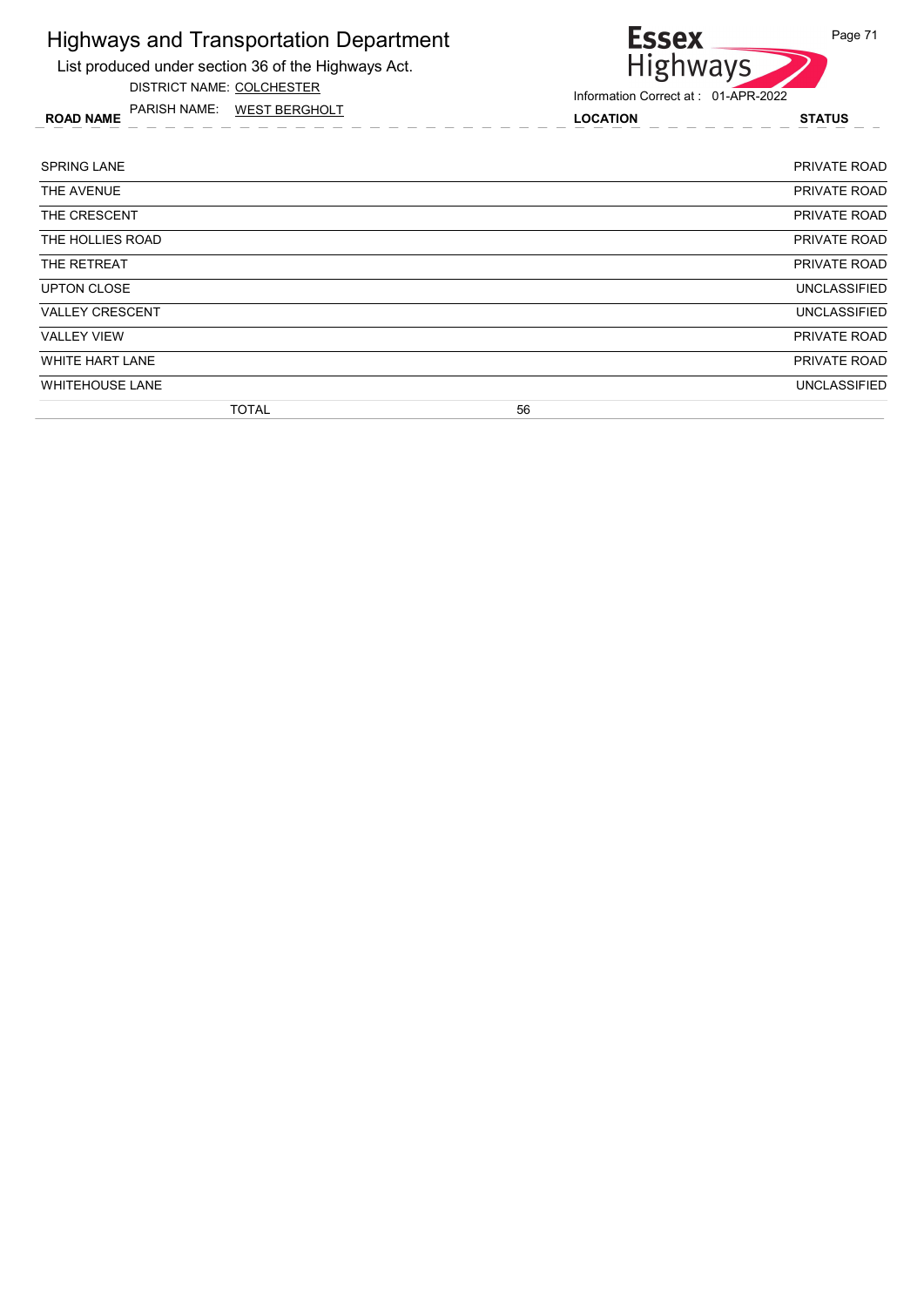List produced under section 36 of the Highways Act.

DISTRICT NAME: COLCHESTER

ROAD NAME LOCATION STATUS PARISH NAME: WEST MERSEA

Information Correct at : 01-APR-2022

Highways

**Essex** 

| ALEXANDRA AVENUE          | PRIVATE STREET      |
|---------------------------|---------------------|
| ALEXANDRA AVENUE          | <b>UNCLASSIFIED</b> |
| AVOCET CLOSE              | <b>PRIVATE ROAD</b> |
| <b>BARFIELD ROAD</b>      | <b>B ROAD</b>       |
| <b>BEACH ROAD</b>         | PRIVATE ROAD        |
| <b>BEVERLEY AVENUE</b>    | <b>UNCLASSIFIED</b> |
| <b>BIRCHWOOD CLOSE</b>    | <b>UNCLASSIFIED</b> |
| <b>BLACKWATER DRIVE</b>   | <b>UNCLASSIFIED</b> |
| <b>BOWER GROVE</b>        | <b>UNCLASSIFIED</b> |
| <b>BRAMBLEDOWN</b>        | <b>UNCLASSIFIED</b> |
| <b>BRICKHOUSE CLOSE</b>   | <b>UNCLASSIFIED</b> |
| <b>BRIERLEY AVENUE</b>    | <b>UNCLASSIFIED</b> |
| <b>BROOMHILLS ROAD</b>    | <b>UNCLASSIFIED</b> |
| <b>BUXEY CLOSE</b>        | <b>UNCLASSIFIED</b> |
| <b>CAPTAINS ROAD</b>      | <b>UNCLASSIFIED</b> |
| <b>CARRINGTON COURT</b>   | <b>UNCLASSIFIED</b> |
| <b>CHANDLERS CLOSE</b>    | PRIVATE ROAD        |
| <b>CHANDLERS COURT</b>    | PRIVATE ROAD        |
| <b>CHAPMANS LANE</b>      | <b>CLASS III</b>    |
| <b>CHATSWORTH ROAD</b>    | <b>UNCLASSIFIED</b> |
| <b>CHURCH ROAD</b>        | <b>UNCLASSIFIED</b> |
| <b>CHURCHFIELDS</b>       | <b>UNCLASSIFIED</b> |
| <b>CITY ROAD</b>          | PRIVATE STREET      |
| <b>COAST ROAD</b>         | <b>UNCLASSIFIED</b> |
| <b>COLCHESTER ROAD</b>    | <b>UNCLASSIFIED</b> |
| <b>COLCHESTER ROAD</b>    | <b>B ROAD</b>       |
| CONSTABLE CLOSE           | <b>UNCLASSIFIED</b> |
| <b>CROSS LANE</b>         | <b>UNCLASSIFIED</b> |
| <b>CROSS WAY</b>          | <b>UNCLASSIFIED</b> |
| <b>CYPRESS MEWS</b>       | <b>UNCLASSIFIED</b> |
| DAWES LANE                | <b>UNCLASSIFIED</b> |
| EAST MERSEA ROAD          | <b>CLASS III</b>    |
| <b>EAST ROAD</b>          | <b>CLASS III</b>    |
| ELMWOOD DRIVE             | <b>UNCLASSIFIED</b> |
| <b>EMPRESS AVENUE</b>     | <b>UNCLASSIFIED</b> |
| <b>EMPRESS DRIVE</b>      | <b>UNCLASSIFIED</b> |
| ESTUARY PARK ROAD         | <b>UNCLASSIFIED</b> |
| <b>FAIRHAVEN AVENUE</b>   | <b>UNCLASSIFIED</b> |
| <b>FIRS CHASE</b>         | <b>UNCLASSIFIED</b> |
| <b>FIRS HAMLET</b>        | <b>UNCLASSIFIED</b> |
| <b>FIRS ROAD</b>          | <b>UNCLASSIFIED</b> |
| <b>GAINSBOROUGH CLOSE</b> | <b>UNCLASSIFIED</b> |
| <b>GARDEN FARM</b>        | <b>UNCLASSIFIED</b> |
| <b>GLEBE VIEW</b>         | <b>UNCLASSIFIED</b> |
| <b>GOINGS LANE</b>        | PRIVATE ROAD        |
| <b>GRAYS CLOSE</b>        | <b>UNCLASSIFIED</b> |
|                           |                     |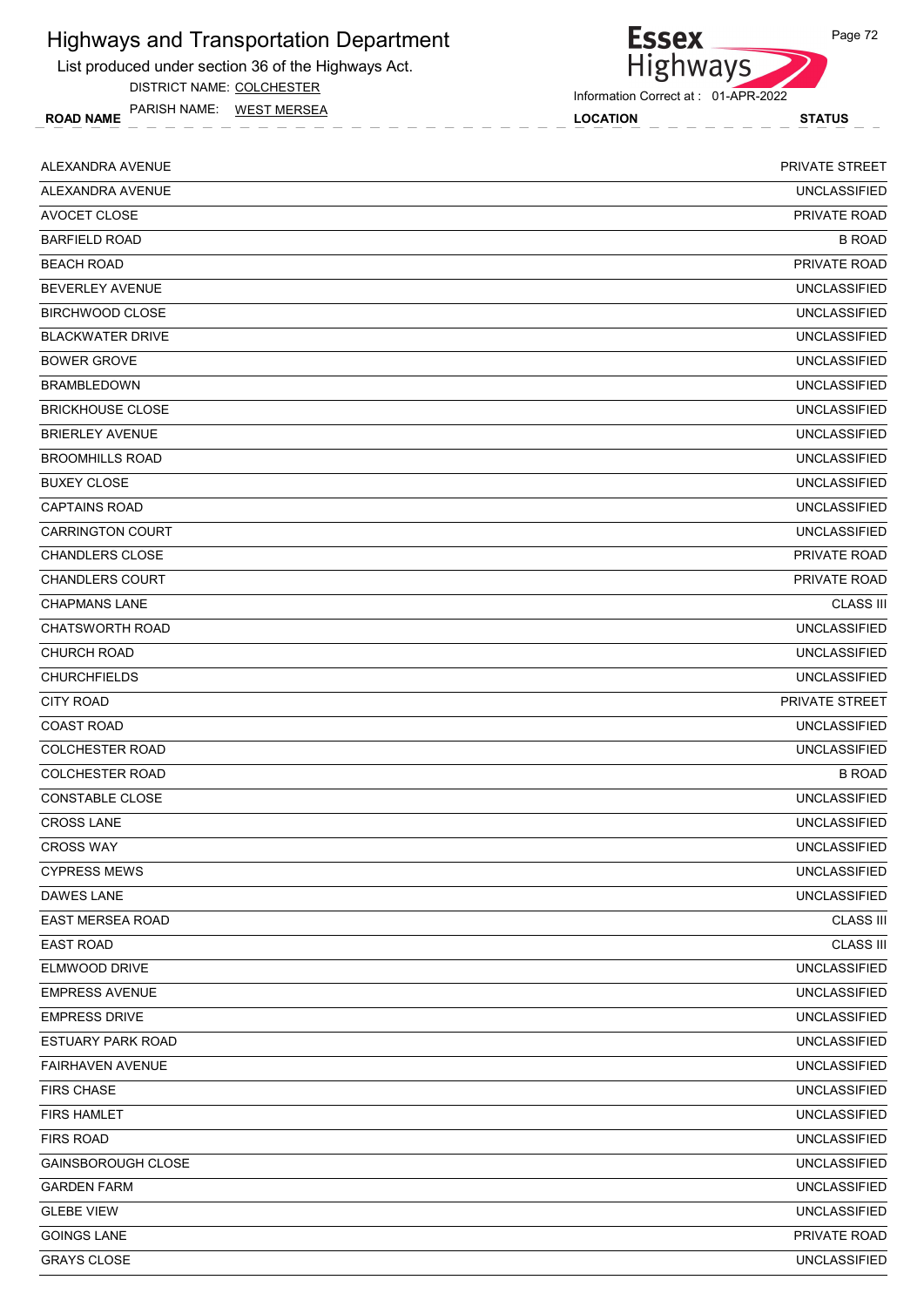List produced under section 36 of the Highways Act.

DISTRICT NAME: COLCHESTER

ROAD NAME LOCATION STATUS PARISH NAME: WEST MERSEA

Information Correct at : 01-APR-2022

Highways

**Essex** 

| <b>GROVE AVENUE</b>       | PRIVATE ROAD        |
|---------------------------|---------------------|
| <b>GUNFLEET CLOSE</b>     | <b>UNCLASSIFIED</b> |
| <b>HIGH STREET</b>        | <b>B ROAD</b>       |
| <b>HIGH STREET NORTH</b>  | <b>UNCLASSIFIED</b> |
| <b>HOGARTH CLOSE</b>      | <b>UNCLASSIFIED</b> |
| KING CHARLES ROAD         | <b>UNCLASSIFIED</b> |
| KINGSLAND BEACH           | PRIVATE ROAD        |
| KINGSLAND CLOSE           | <b>PRIVATE ROAD</b> |
| <b>KINGSLAND ROAD</b>     | <b>UNCLASSIFIED</b> |
| <b>KINGSLAND ROAD</b>     | <b>B ROAD</b>       |
| KINGSMERE CLOSE           | <b>UNCLASSIFIED</b> |
| LANGWOOD                  | <b>UNCLASSIFIED</b> |
| <b>LAWNS CLOSE</b>        | <b>PRIVATE ROAD</b> |
| <b>MEADOW LANE</b>        | <b>UNCLASSIFIED</b> |
| <b>MELROSE ROAD</b>       | <b>UNCLASSIFIED</b> |
| <b>MERSEA AVENUE</b>      | <b>UNCLASSIFIED</b> |
| <b>MILL ROAD</b>          | <b>B ROAD</b>       |
| <b>NEW CAPTAINS ROAD</b>  | <b>UNCLASSIFIED</b> |
| NORFOLK AVENUE            | <b>UNCLASSIFIED</b> |
| OAKWOOD AVENUE            | <b>UNCLASSIFIED</b> |
| OAKWOOD DRIVE             | <b>UNCLASSIFIED</b> |
| OAKWOOD GARDENS           | <b>UNCLASSIFIED</b> |
| <b>OSBORNE ROAD</b>       | PRIVATE STREET      |
| OYSTER CLOSE              | <b>UNCLASSIFIED</b> |
| <b>PHAROS LANE</b>        | PRIVATE ROAD        |
| PINE GROVE                | <b>UNCLASSIFIED</b> |
| PRINCE ALBERT ROAD        | <b>UNCLASSIFIED</b> |
| QUEEN ANNE DRIVE          | <b>UNCLASSIFIED</b> |
| <b>QUEEN ANNE GARDENS</b> | <b>UNCLASSIFIED</b> |
| QUEEN ANNE ROAD           | <b>UNCLASSIFIED</b> |
| QUEENS CORNER             | <b>B ROAD</b>       |
| QUEENS COURT              | PRIVATE ROAD        |
| QUEENS MEWS               | <b>UNCLASSIFIED</b> |
| <b>QUEENS MEWS</b>        | PRIVATE ROAD        |
| QUEENSBURY CLOSE          | <b>UNCLASSIFIED</b> |
| RAINBOW ROAD              | PRIVATE STREET      |
| REYMEAD CLOSE             | <b>UNCLASSIFIED</b> |
| RICHMOND ROAD             | <b>UNCLASSIFIED</b> |
| ROSEBANK ROAD             | <b>UNCLASSIFIED</b> |
| <b>RUSHMERE CLOSE</b>     | PRIVATE ROAD        |
| SALTINGS CRESCENT         | UNCLASSIFIED        |
| SEAVIEW AVENUE            | <b>UNCLASSIFIED</b> |
| SHEARS CRESCENT           | <b>UNCLASSIFIED</b> |
| SPRUCE CLOSE              | <b>UNCLASSIFIED</b> |
| ST PETERS ROAD            | <b>UNCLASSIFIED</b> |
| STABLE CLOSE              | <b>UNCLASSIFIED</b> |
|                           |                     |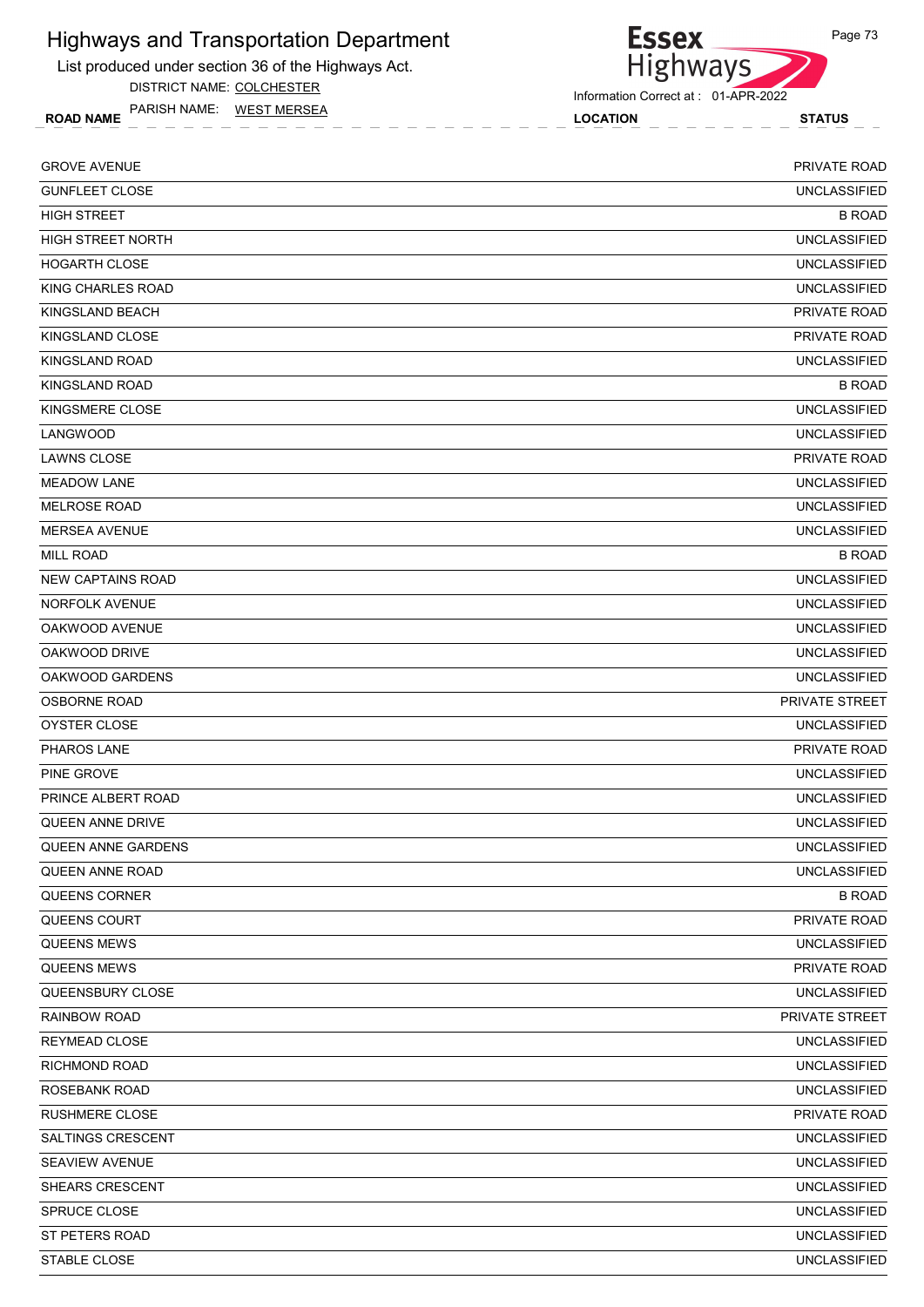List produced under section 36 of the Highways Act.

DISTRICT NAME: COLCHESTER

ROAD NAME LOCATION STATUS PARISH NAME: WEST MERSEA

| <b>STABLE MEWS</b>        | <b>UNCLASSIFIED</b> |
|---------------------------|---------------------|
| <b>STONEHILL WAY</b>      | <b>UNCLASSIFIED</b> |
| STROOD CLOSE              | <b>UNCLASSIFIED</b> |
| <b>SUFFOLK AVENUE</b>     | <b>UNCLASSIFIED</b> |
| THE CHASE                 | PRIVATE ROAD        |
| THE COVERTS               | <b>UNCLASSIFIED</b> |
| THE LANE                  | <b>UNCLASSIFIED</b> |
| THE STROOD                | <b>B ROAD</b>       |
| THORNWOOD CLOSE           | <b>UNCLASSIFIED</b> |
| <b>TRINITY CLOSE</b>      | <b>UNCLASSIFIED</b> |
| <b>TRINITY MEWS</b>       | PRIVATE ROAD        |
| <b>TUDOR COURT</b>        | PRIVATE ROAD        |
| <b>UPLAND CRESCENT</b>    | <b>UNCLASSIFIED</b> |
| <b>UPLAND ROAD</b>        | <b>UNCLASSIFIED</b> |
| <b>VICTORIA ESPLANADE</b> | <b>UNCLASSIFIED</b> |
| <b>VICTORY ROAD</b>       | <b>UNCLASSIFIED</b> |
| <b>VINCE CLOSE</b>        | <b>UNCLASSIFIED</b> |
| <b>WELLHOUSE AVENUE</b>   | <b>UNCLASSIFIED</b> |
| <b>WESTWOOD DRIVE</b>     | <b>UNCLASSIFIED</b> |
| <b>WHITTAKER WAY</b>      | <b>UNCLASSIFIED</b> |
| <b>WILLOUGHBY AVENUE</b>  | <b>UNCLASSIFIED</b> |
| <b>WILLOUGHBY AVENUE</b>  | PRIVATE STREET      |
| <b>WINDSOR ROAD</b>       | <b>UNCLASSIFIED</b> |
| <b>WOODFIELD DRIVE</b>    | <b>UNCLASSIFIED</b> |
| <b>WOODSTOCK</b>          | <b>UNCLASSIFIED</b> |
| YORICK AVENUE             | <b>UNCLASSIFIED</b> |
| YORICK ROAD               | <b>UNCLASSIFIED</b> |
| <b>TOTAL</b>              | 119                 |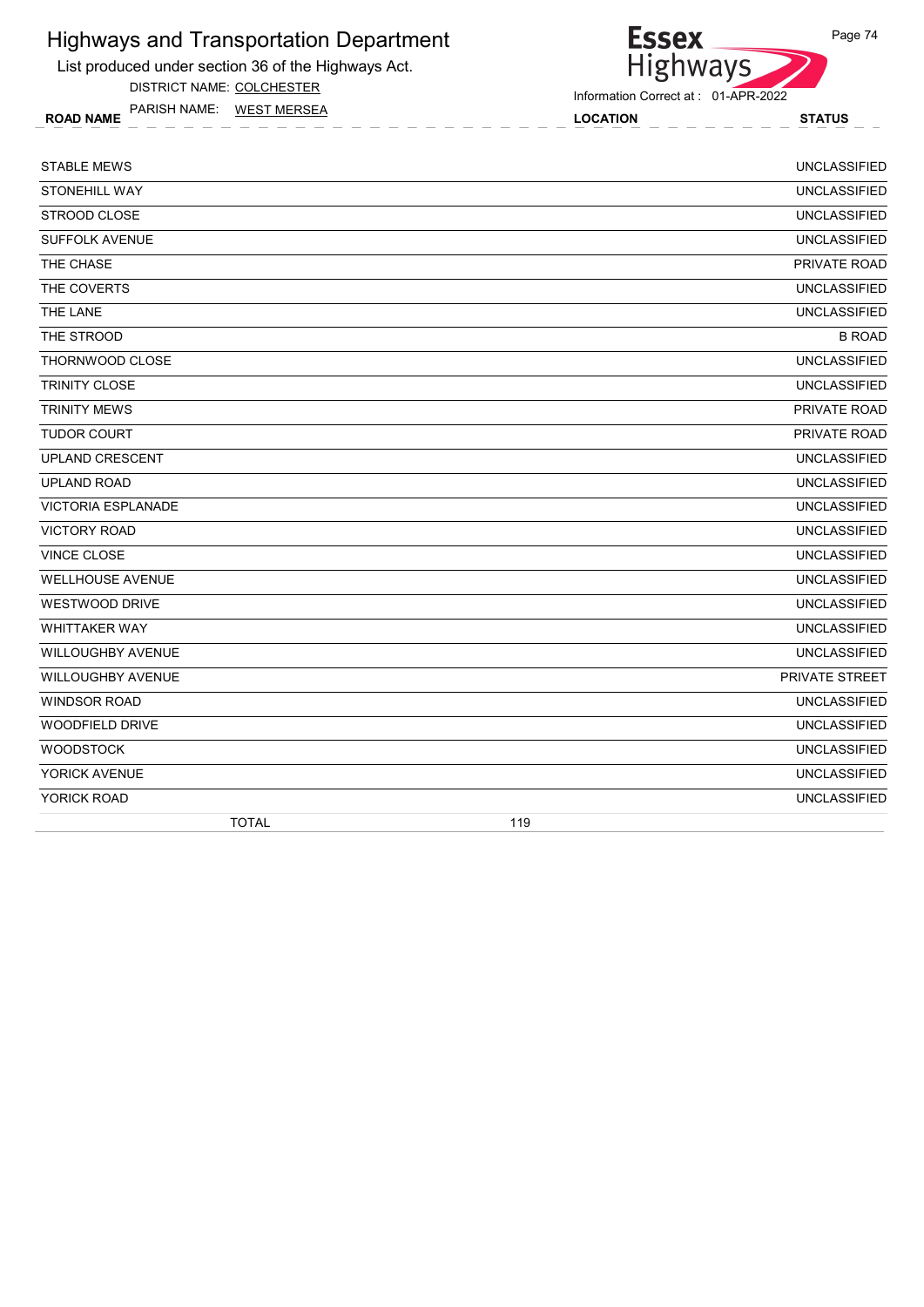

DISTRICT NAME: COLCHESTER

ROAD NAME LOCATION STATUS PARISH NAME: WIVENHOE



Information Correct at : 01-APR-2022

| <b>ADMIRALS WALK</b>       |                     | <b>UNCLASSIFIED</b> |
|----------------------------|---------------------|---------------------|
| ALEXANDRA DRIVE            |                     | <b>UNCLASSIFIED</b> |
| <b>ALMA STREET</b>         |                     | <b>UNCLASSIFIED</b> |
| ALMOND CLOSE               |                     | <b>UNCLASSIFIED</b> |
| ALRESFORD ROAD             |                     | <b>CLASS III</b>    |
| AMBERLEY CLOSE             | <b>BALLAST QUAY</b> | <b>UNCLASSIFIED</b> |
| <b>ANCHOR HILL</b>         |                     | <b>UNCLASSIFIED</b> |
| ANGLESEA ROAD              |                     | PRIVATE STREET      |
| <b>ASH GROVE</b>           |                     | <b>UNCLASSIFIED</b> |
| <b>BALLAST QUAY ROAD</b>   |                     | <b>PRIVATE ROAD</b> |
| <b>BARR CLOSE</b>          |                     | <b>UNCLASSIFIED</b> |
| <b>BATH STREET</b>         |                     | <b>UNCLASSIFIED</b> |
| <b>BEECH AVENUE</b>        |                     | <b>UNCLASSIFIED</b> |
| <b>BELLE VUE ROAD</b>      |                     | <b>CLASS III</b>    |
| <b>BETHANY STREET</b>      |                     | <b>UNCLASSIFIED</b> |
| <b>BOBBITS WAY</b>         |                     | <b>UNCLASSIFIED</b> |
| <b>BOWES ROAD</b>          | <b>BALLAST QUAY</b> | <b>UNCLASSIFIED</b> |
| <b>BRIGHTLINGSEA ROAD</b>  |                     | <b>B ROAD</b>       |
| <b>BRITANNIA CRESCENT</b>  |                     | <b>UNCLASSIFIED</b> |
| <b>BROADFIELDS</b>         |                     | <b>UNCLASSIFIED</b> |
| <b>BROOK STREET</b>        |                     | <b>UNCLASSIFIED</b> |
| <b>BROOME GROVE</b>        |                     | <b>UNCLASSIFIED</b> |
| <b>BROOMFIELD CRESCENT</b> |                     | <b>UNCLASSIFIED</b> |
| <b>BUDDLEIA COURT</b>      |                     | <b>UNCLASSIFIED</b> |
| CAP PILLAR CLOSE           |                     | <b>UNCLASSIFIED</b> |
| <b>CARLTON MEWS</b>        |                     | <b>UNCLASSIFIED</b> |
| <b>CAROLINE CLOSE</b>      |                     | <b>UNCLASSIFIED</b> |
| CASTLEWARD CLOSE           | <b>BALLAST QUAY</b> | <b>UNCLASSIFIED</b> |
| <b>CHANEY ROAD</b>         |                     | <b>UNCLASSIFIED</b> |
| CHAPEL ROAD                |                     | PRIVATE STREET      |
| CHARLES COURT              |                     | <b>UNCLASSIFIED</b> |
| <b>CLAREMONT ROAD</b>      | <b>BALLAST QUAY</b> | <b>UNCLASSIFIED</b> |
| <b>CLIFTON TERRACE</b>     |                     | <b>UNCLASSIFIED</b> |
| <b>COLCHESTER ROAD</b>     |                     | <b>B ROAD</b>       |
| <b>CONWAY CLOSE</b>        | <b>BALLAST QUAY</b> | <b>UNCLASSIFIED</b> |
| <b>COOKS CRESCENT</b>      |                     | PRIVATE ROAD        |
| COOKS CRESCENT             |                     | <b>UNCLASSIFIED</b> |
| CRACKNELL CLOSE            |                     | <b>UNCLASSIFIED</b> |
| <b>CROQUET GARDENS</b>     |                     | <b>UNCLASSIFIED</b> |
| DE VERE LANE               |                     | <b>UNCLASSIFIED</b> |
| <b>DENHAM CLOSE</b>        | <b>BALLAST QUAY</b> | <b>UNCLASSIFIED</b> |
| <b>DIXON WAY</b>           |                     | PRIVATE ROAD        |
| <b>DIXON WAY</b>           |                     | <b>UNCLASSIFIED</b> |
| DRY DOCK                   |                     | <b>UNCLASSIFIED</b> |
| <b>EAST STREET</b>         |                     | <b>UNCLASSIFIED</b> |
| ELIZABETH WAY              |                     | <b>UNCLASSIFIED</b> |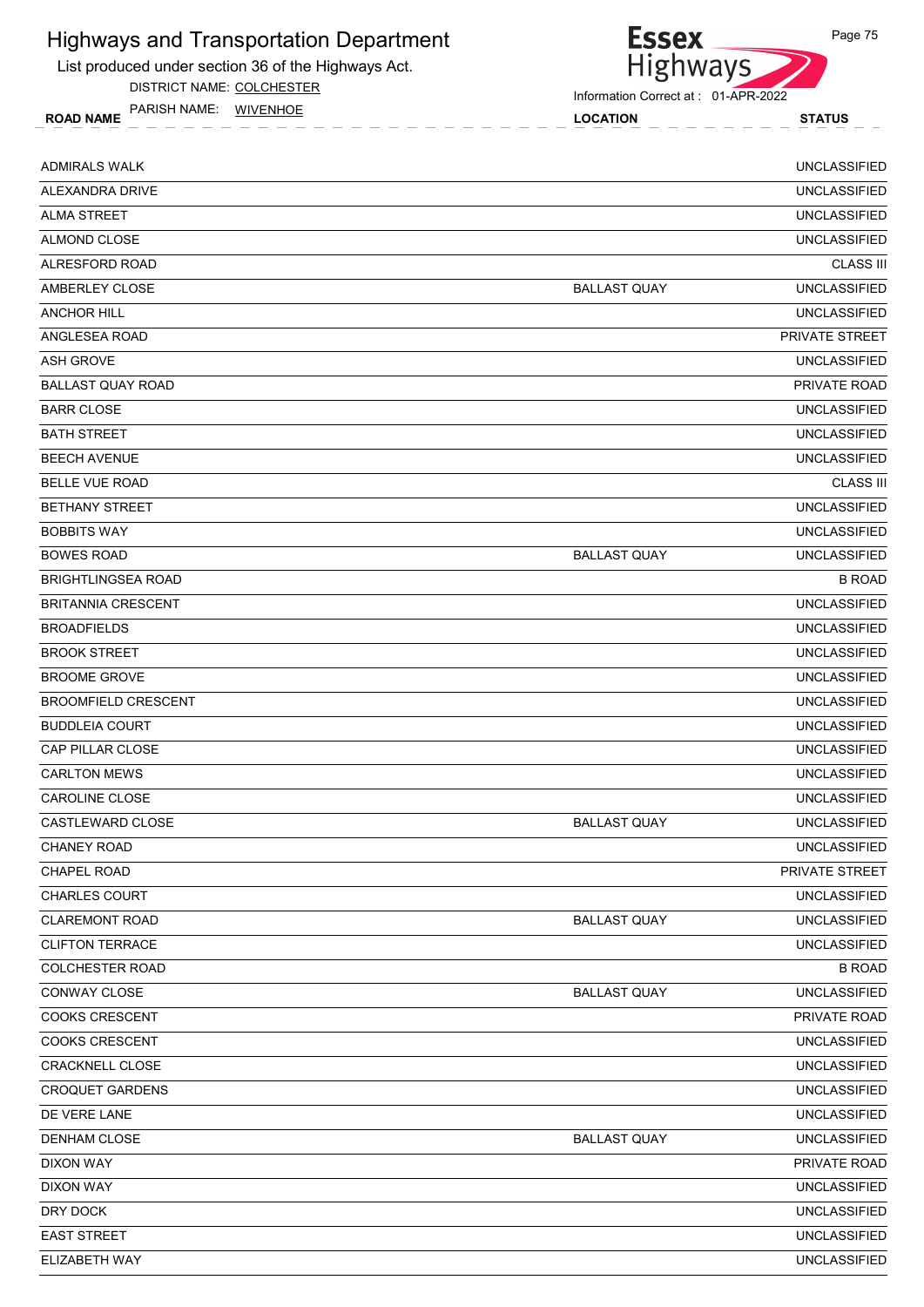

DISTRICT NAME: COLCHESTER

ROAD NAME LOCATION STATUS PARISH NAME: WIVENHOE

**Essex** Highways

Information Correct at : 01-APR-2022

| <b>ELM GROVE</b>       |                     | <b>UNCLASSIFIED</b> |
|------------------------|---------------------|---------------------|
| <b>ELMSTEAD ROAD</b>   |                     | <b>UNCLASSIFIED</b> |
| <b>ENDEAN COURT</b>    |                     | <b>UNCLASSIFIED</b> |
| <b>ERNEST ROAD</b>     |                     | <b>UNCLASSIFIED</b> |
| <b>FALCON YARD</b>     |                     | <b>PRIVATE ROAD</b> |
| <b>FEEDHAMS CLOSE</b>  |                     | <b>UNCLASSIFIED</b> |
| <b>FIELD WAY</b>       |                     | <b>UNCLASSIFIED</b> |
| <b>FRANCES CLOSE</b>   |                     | <b>UNCLASSIFIED</b> |
| <b>FRIARS CLOSE</b>    | <b>BALLAST QUAY</b> | <b>UNCLASSIFIED</b> |
| <b>GRASBY CLOSE</b>    |                     | <b>UNCLASSIFIED</b> |
| <b>HAMILTON ROAD</b>   |                     | PRIVATE STREET      |
| <b>HARDINGS YARD</b>   |                     | <b>UNCLASSIFIED</b> |
| <b>HARVEY ROAD</b>     |                     | <b>UNCLASSIFIED</b> |
| <b>HEATH ROAD</b>      |                     | <b>UNCLASSIFIED</b> |
| <b>HENRIETTA CLOSE</b> |                     | <b>UNCLASSIFIED</b> |
| <b>HEREWARD CLOSE</b>  |                     | <b>UNCLASSIFIED</b> |
| <b>HIGH STREET</b>     |                     | <b>UNCLASSIFIED</b> |
| <b>HIGH STREET</b>     |                     | <b>B ROAD</b>       |
| <b>JACK HATCH WAY</b>  |                     | <b>UNCLASSIFIED</b> |
| <b>JACK HATCH WAY</b>  |                     | <b>PRIVATE ROAD</b> |
| <b>JAMES CLOSE</b>     |                     | <b>UNCLASSIFIED</b> |
| <b>KINGS MEWS</b>      |                     | <b>UNCLASSIFIED</b> |
| LAMMAS WAY             |                     | <b>UNCLASSIFIED</b> |
| <b>LEYS ROAD</b>       |                     | <b>UNCLASSIFIED</b> |
| LILAC COURT            |                     | <b>UNCLASSIFIED</b> |
| LITTLEFIELD            |                     | <b>UNCLASSIFIED</b> |
| <b>MALTING YARD</b>    |                     | PRIVATE ROAD        |
| <b>MANOR ROAD</b>      |                     | <b>UNCLASSIFIED</b> |
| <b>MEDE WAY</b>        |                     | <b>UNCLASSIFIED</b> |
| MEREDITHS CLOSE        |                     | <b>UNCLASSIFIED</b> |
| MILFORD CLOSE          | <b>BALLAST QUAY</b> | <b>UNCLASSIFIED</b> |
| MULBERRY HARBOUR WAY   |                     | <b>UNCLASSIFIED</b> |
| OLD FERRY ROAD         |                     | <b>UNCLASSIFIED</b> |
| PADDOCK WAY            |                     | <b>UNCLASSIFIED</b> |
| PAGET ROAD             |                     | <b>UNCLASSIFIED</b> |
| PARK ROAD              |                     | <b>UNCLASSIFIED</b> |
| PARKWOOD AVENUE        |                     | <b>UNCLASSIFIED</b> |
| PETWORTH CLOSE         |                     | <b>UNCLASSIFIED</b> |
| PHILLIP ROAD           |                     | PRIVATE ROAD        |
| <b>QUAY STREET</b>     |                     | <b>UNCLASSIFIED</b> |
| QUEENS ROAD            |                     | <b>UNCLASSIFIED</b> |
| <b>REBOW ROAD</b>      |                     | <b>UNCLASSIFIED</b> |
| <b>RECTORY HILL</b>    |                     | <b>CLASS III</b>    |
| RECTORY ROAD           |                     | <b>CLASS III</b>    |
| RICHARD AVENUE         |                     | <b>UNCLASSIFIED</b> |
| <b>ROBERT WAY</b>      |                     | <b>UNCLASSIFIED</b> |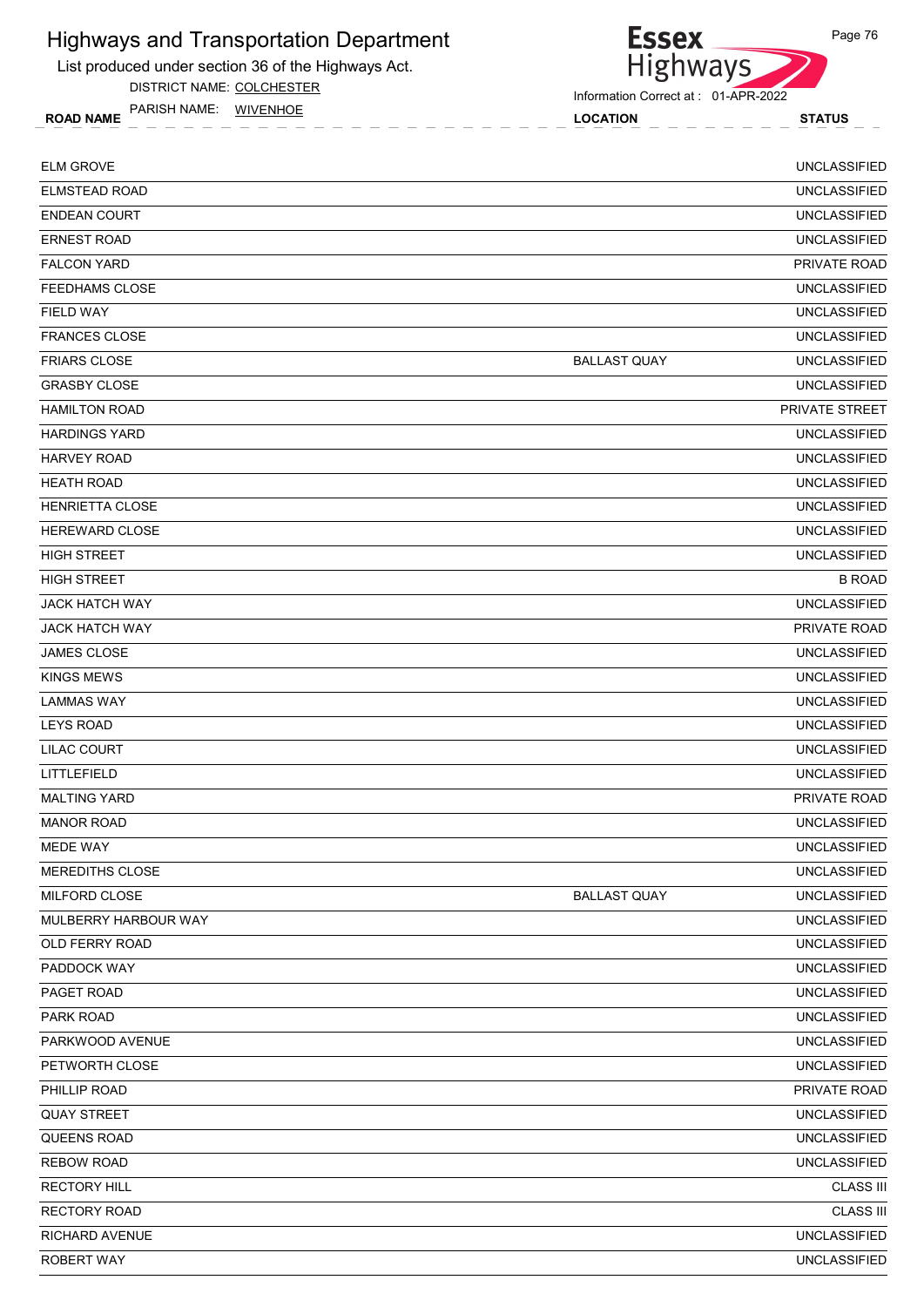

DISTRICT NAME: COLCHESTER

ROAD NAME LOCATION STATUS PARISH NAME: WIVENHOE



Information Correct at : 01-APR-2022

| ROSABELLE AVENUE         |                     | <b>UNCLASSIFIED</b> |
|--------------------------|---------------------|---------------------|
| <b>ROSE LANE</b>         |                     | <b>UNCLASSIFIED</b> |
| ROSETTA CLOSE            |                     | <b>UNCLASSIFIED</b> |
| SANDFORD CLOSE           |                     | <b>UNCLASSIFIED</b> |
| <b>SARAN COURT</b>       |                     | <b>UNCLASSIFIED</b> |
| SONELL COURT             |                     | <b>UNCLASSIFIED</b> |
| <b>SPINDRIFT WAY</b>     |                     | <b>UNCLASSIFIED</b> |
| SPRING CHASE             |                     | <b>UNCLASSIFIED</b> |
| SPRING LANE              |                     | <b>UNCLASSIFIED</b> |
| <b>ST JOHNS ROAD</b>     |                     | <b>UNCLASSIFIED</b> |
| <b>STANLEY ROAD</b>      |                     | <b>UNCLASSIFIED</b> |
| <b>STATION ROAD</b>      |                     | <b>B ROAD</b>       |
| STATION ROAD EXTENSION   |                     | <b>UNCLASSIFIED</b> |
| <b>TERN MEWS</b>         |                     | <b>UNCLASSIFIED</b> |
| THE AVENUE               |                     | <b>B ROAD</b>       |
| THE CROSS                |                     | <b>B ROAD</b>       |
| THE DALE                 |                     | <b>UNCLASSIFIED</b> |
| THE NOOK                 |                     | <b>UNCLASSIFIED</b> |
| THE SHIPWRIGHTS          |                     | <b>UNCLASSIFIED</b> |
| <b>TOWER ROAD</b>        |                     | <b>UNCLASSIFIED</b> |
| TRINITY CLOSE            | <b>BALLAST QUAY</b> | <b>UNCLASSIFIED</b> |
| <b>TURNER CLOSE</b>      |                     | <b>UNCLASSIFIED</b> |
| VALFREDA WAY             |                     | <b>UNCLASSIFIED</b> |
| <b>VALLEY ROAD</b>       |                     | <b>UNCLASSIFIED</b> |
| <b>VALONIA DRIVE</b>     |                     | <b>UNCLASSIFIED</b> |
| <b>VANESSA DRIVE</b>     |                     | <b>UNCLASSIFIED</b> |
| <b>VICTORIA CLOSE</b>    |                     | <b>UNCLASSIFIED</b> |
| <b>VINE DRIVE</b>        |                     | <b>UNCLASSIFIED</b> |
| VINE FARM ROAD           |                     | <b>UNCLASSIFIED</b> |
| WALTER RADCLIFFE ROAD    |                     | <b>UNCLASSIFIED</b> |
| <b>WEST STREET</b>       |                     | <b>UNCLASSIFIED</b> |
| <b>WESTLAKE CRESCENT</b> |                     | <b>UNCLASSIFIED</b> |
| <b>WILLIAM CLOSE</b>     |                     | <b>UNCLASSIFIED</b> |
| WOODLAND WAY             |                     | <b>UNCLASSIFIED</b> |
| <b>TOTAL</b>             | 126                 |                     |